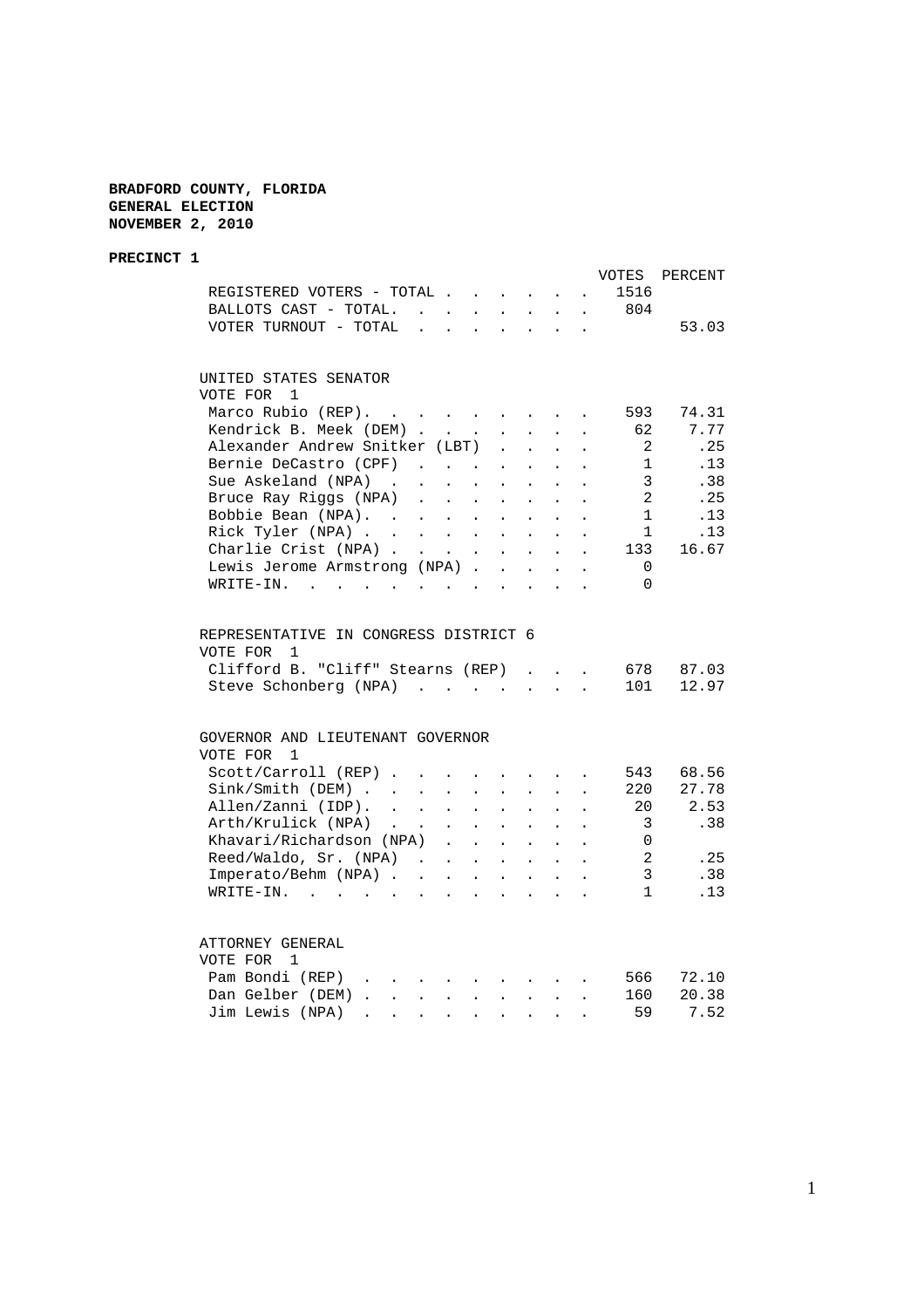### CHIEF FINANCIAL OFFICER

| VOTE FOR 1                                            |                                                                                                                                                                                                                               |  |                                                             |  |               |                      |                                                                          |                             |                                        |
|-------------------------------------------------------|-------------------------------------------------------------------------------------------------------------------------------------------------------------------------------------------------------------------------------|--|-------------------------------------------------------------|--|---------------|----------------------|--------------------------------------------------------------------------|-----------------------------|----------------------------------------|
| Jeff Atwater (REP)                                    |                                                                                                                                                                                                                               |  |                                                             |  | $\sim$ $\sim$ |                      |                                                                          | 582                         | 76.58                                  |
| Loranne Ausley (DEM).                                 |                                                                                                                                                                                                                               |  |                                                             |  | $\sim$ $-$    | $\sim$               | $\mathbf{L}$                                                             | 124                         | 16.32                                  |
| Ken Mazzie (NPA)                                      |                                                                                                                                                                                                                               |  |                                                             |  |               |                      | $\mathbf{r}$                                                             |                             | 13 1.71                                |
| Tom Stearns (NPA).                                    |                                                                                                                                                                                                                               |  |                                                             |  |               |                      |                                                                          | 41                          | -5                                     |
| COMMISSIONER OF AGRICULTURE                           |                                                                                                                                                                                                                               |  |                                                             |  |               |                      |                                                                          |                             |                                        |
| VOTE FOR                                              | $\overline{1}$                                                                                                                                                                                                                |  |                                                             |  |               |                      |                                                                          |                             |                                        |
| Adam H. Putnam (REP).<br>Scott Maddox (DEM)           |                                                                                                                                                                                                                               |  |                                                             |  |               |                      |                                                                          | 610<br>128                  | 77.71<br>16.31                         |
| Ira Chester (TEA).                                    |                                                                                                                                                                                                                               |  |                                                             |  |               |                      |                                                                          |                             | 37 4.71                                |
| Thad Hamilton (NPA)                                   |                                                                                                                                                                                                                               |  |                                                             |  |               |                      |                                                                          |                             | 10 1.27                                |
| STATE SENATOR DISTRICT 14                             |                                                                                                                                                                                                                               |  |                                                             |  |               |                      |                                                                          |                             |                                        |
| VOTE FOR                                              | $\mathbf{1}$                                                                                                                                                                                                                  |  |                                                             |  |               |                      |                                                                          |                             |                                        |
|                                                       |                                                                                                                                                                                                                               |  |                                                             |  |               |                      |                                                                          | Steve Oelrich (REP) 584     | 74.68                                  |
| Perry C. McGriff, Jr. (DEM)                           |                                                                                                                                                                                                                               |  |                                                             |  |               |                      |                                                                          | 198                         | 25.32                                  |
| COUNTY COMMISSIONER DISTRICT 2                        |                                                                                                                                                                                                                               |  |                                                             |  |               |                      |                                                                          |                             |                                        |
| VOTE FOR                                              | $\mathbf{1}$                                                                                                                                                                                                                  |  |                                                             |  |               |                      |                                                                          |                             |                                        |
| Bob Mansfield (REP)<br>Doyle Thomas (DEM)             |                                                                                                                                                                                                                               |  |                                                             |  |               |                      |                                                                          |                             | $\cdot$ 359 45.27<br>$\cdot$ 434 54.73 |
|                                                       |                                                                                                                                                                                                                               |  |                                                             |  |               |                      |                                                                          |                             |                                        |
| JUSTICE SUPREME COURT-CHARLES T. CANADY<br>VOTE FOR 1 |                                                                                                                                                                                                                               |  |                                                             |  |               |                      |                                                                          |                             |                                        |
| YES                                                   | <b>Carl Carl Carl</b>                                                                                                                                                                                                         |  |                                                             |  |               |                      | $\mathbf{r} = \mathbf{r} + \mathbf{r}$ , where $\mathbf{r} = \mathbf{r}$ |                             | 308 41.85                              |
| NO.                                                   | the contract of the contract of the contract of                                                                                                                                                                               |  | $\bullet$ .<br><br><br><br><br><br><br><br><br><br><br><br> |  |               |                      |                                                                          | $\cdot$ 428 58.15           |                                        |
| JUSTICE SUPREME COURT-JORGE LABARGA                   |                                                                                                                                                                                                                               |  |                                                             |  |               |                      |                                                                          |                             |                                        |
| VOTE FOR 1                                            |                                                                                                                                                                                                                               |  |                                                             |  |               |                      |                                                                          |                             |                                        |
| YES                                                   | <b>Contract Contract</b>                                                                                                                                                                                                      |  |                                                             |  |               |                      |                                                                          | $\cdot$ $\cdot$ $\cdot$ 228 | 31.62                                  |
| NO.                                                   | . The contract of the contract of the contract of the contract of the contract of the contract of the contract of the contract of the contract of the contract of the contract of the contract of the contract of the contrac |  |                                                             |  |               |                      |                                                                          | 493                         | 68.38                                  |
| JUSTICE SUPREME COURT-JAMES E.C. PERRY                |                                                                                                                                                                                                                               |  |                                                             |  |               |                      |                                                                          |                             |                                        |
| VOTE FOR 1                                            |                                                                                                                                                                                                                               |  |                                                             |  |               |                      |                                                                          |                             |                                        |
| YES                                                   |                                                                                                                                                                                                                               |  |                                                             |  |               |                      |                                                                          | 247                         | 33.79                                  |
| NO.                                                   |                                                                                                                                                                                                                               |  |                                                             |  |               | $\bullet$            |                                                                          | 484                         | 66.21                                  |
| JUSTICE SUPREME COURT-RICKY L. POLSTON                |                                                                                                                                                                                                                               |  |                                                             |  |               |                      |                                                                          |                             |                                        |
| VOTE FOR                                              | $\overline{1}$                                                                                                                                                                                                                |  |                                                             |  |               |                      |                                                                          |                             |                                        |
| YES<br>$\ddot{\phantom{a}}$                           | $\ddot{\phantom{a}}$                                                                                                                                                                                                          |  |                                                             |  |               |                      |                                                                          | 294<br>432                  | 40.50<br>59.50                         |
| NO.<br>$\ddot{\phantom{0}}$                           | $\bullet$                                                                                                                                                                                                                     |  |                                                             |  |               | $\ddot{\phantom{0}}$ |                                                                          |                             |                                        |
| COURT OF APPEAL-NIKKI ANN CLARK                       |                                                                                                                                                                                                                               |  |                                                             |  |               |                      |                                                                          |                             |                                        |
| VOTE FOR<br>YES<br>$\ddot{\phantom{a}}$               | - 1                                                                                                                                                                                                                           |  |                                                             |  |               |                      |                                                                          | 266                         | 36.54                                  |
| NO.<br>$\bullet$                                      |                                                                                                                                                                                                                               |  |                                                             |  |               |                      |                                                                          | 462                         | 63.46                                  |
|                                                       |                                                                                                                                                                                                                               |  |                                                             |  |               |                      |                                                                          |                             |                                        |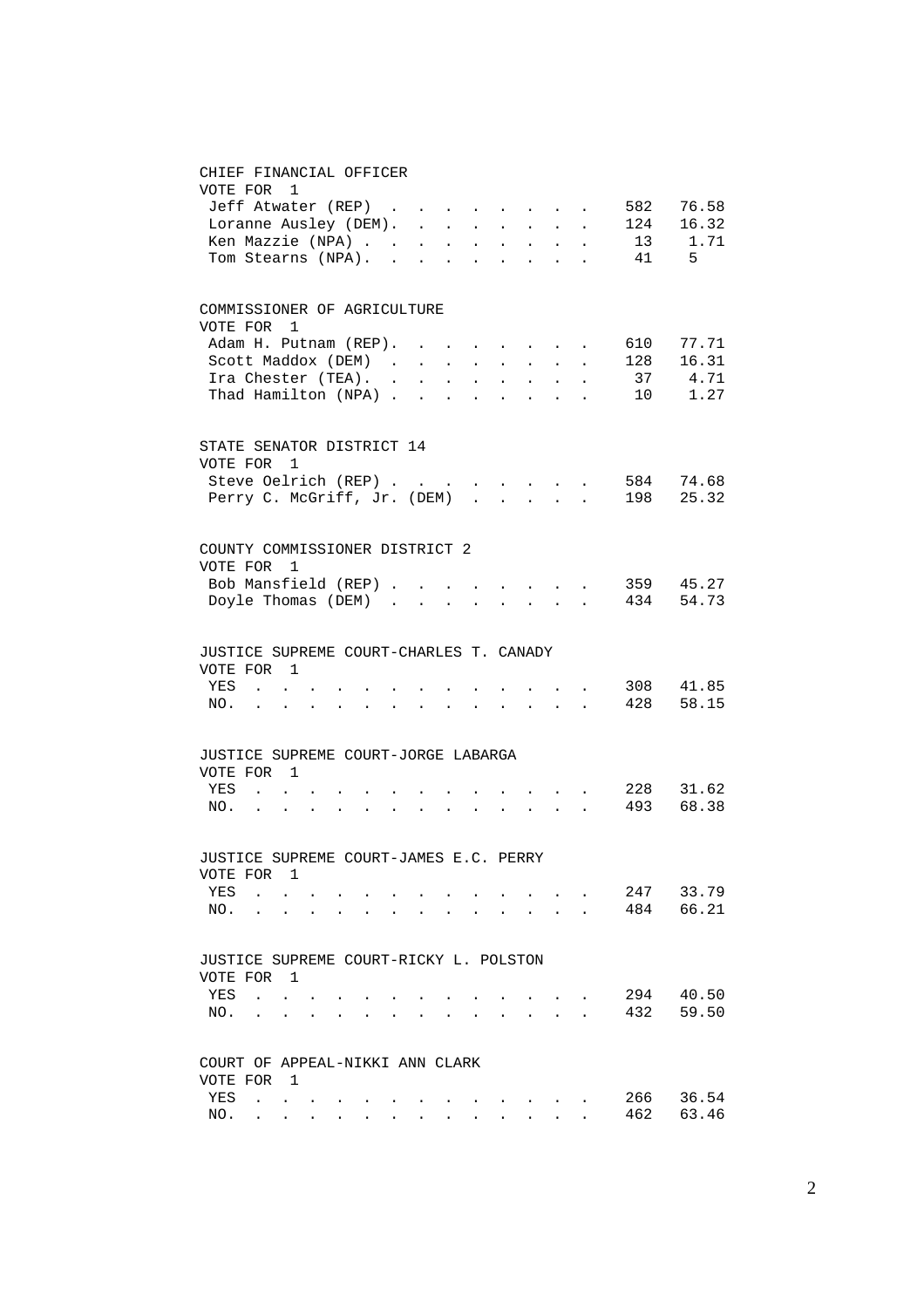| COURT OF APPEAL-PAUL M. HAWKES<br>VOTE FOR 1 |                                                           |                                                                                       |                |              |        |                      |  |                                                                 |                      |              |                      |            |                |
|----------------------------------------------|-----------------------------------------------------------|---------------------------------------------------------------------------------------|----------------|--------------|--------|----------------------|--|-----------------------------------------------------------------|----------------------|--------------|----------------------|------------|----------------|
| YES                                          | $\mathbf{r}$ , $\mathbf{r}$ , $\mathbf{r}$ , $\mathbf{r}$ |                                                                                       |                |              |        |                      |  | and the state of the state of the                               |                      |              | $\sim$               | 278        | 38.77          |
| NO.                                          |                                                           | $\mathbf{L} = \mathbf{L}$                                                             |                | $\mathbf{L}$ | $\sim$ | $\ddot{\phantom{a}}$ |  | $\mathbf{r}$ and $\mathbf{r}$ and $\mathbf{r}$ and $\mathbf{r}$ |                      |              |                      | 439        | 61.23          |
| COURT OF APPEAL-CHARLES J. KAHN JR.          |                                                           |                                                                                       |                |              |        |                      |  |                                                                 |                      |              |                      |            |                |
| VOTE FOR 1                                   |                                                           |                                                                                       |                |              |        |                      |  |                                                                 |                      |              |                      |            |                |
| YES                                          | <b>Contract</b>                                           |                                                                                       |                |              |        |                      |  |                                                                 |                      |              |                      | 260<br>466 | 35.81<br>64.19 |
| NO.                                          | $\sim$                                                    | $\ddot{\phantom{a}}$                                                                  | $\overline{a}$ |              |        |                      |  |                                                                 | $\mathbf{L}$         | $\mathbf{r}$ | $\overline{a}$       |            |                |
| COURT OF APPEAL-PHIL PADOVANO                |                                                           |                                                                                       |                |              |        |                      |  |                                                                 |                      |              |                      |            |                |
| VOTE FOR 1                                   |                                                           |                                                                                       |                |              |        |                      |  |                                                                 |                      |              |                      |            |                |
| YES                                          | $\sim$                                                    |                                                                                       |                |              |        |                      |  |                                                                 |                      |              |                      | 250        | 35.36          |
| NO.                                          |                                                           |                                                                                       |                |              |        |                      |  |                                                                 | $\mathbf{r}$         | $\mathbf{r}$ | $\ddot{\phantom{a}}$ | 457        | 64.64          |
| COURT OF APPEAL-LORI S. ROWE                 |                                                           |                                                                                       |                |              |        |                      |  |                                                                 |                      |              |                      |            |                |
| VOTE FOR 1                                   |                                                           |                                                                                       |                |              |        |                      |  |                                                                 |                      |              |                      |            |                |
| YES                                          | $\sim$                                                    |                                                                                       |                |              |        |                      |  |                                                                 |                      |              |                      | 238        | 34.15          |
| NO.                                          |                                                           |                                                                                       |                |              |        |                      |  |                                                                 | $\sim$               | $\mathbf{r}$ |                      | 459        | 65.85          |
| COURT OF APPEAL-KENT WETHERELL               |                                                           |                                                                                       |                |              |        |                      |  |                                                                 |                      |              |                      |            |                |
| VOTE FOR 1                                   |                                                           |                                                                                       |                |              |        |                      |  |                                                                 |                      |              |                      |            |                |
| YES                                          | $\sim$                                                    |                                                                                       |                |              |        |                      |  |                                                                 |                      |              |                      | 254<br>446 | 36.29<br>63.71 |
| NO.                                          |                                                           |                                                                                       |                |              |        |                      |  |                                                                 | $\ddot{\phantom{0}}$ | $\mathbf{r}$ |                      |            |                |
| COURT OF APPEAL-JIM WOLF                     |                                                           |                                                                                       |                |              |        |                      |  |                                                                 |                      |              |                      |            |                |
| VOTE FOR 1                                   |                                                           |                                                                                       |                |              |        |                      |  |                                                                 |                      |              |                      |            |                |
| YES<br>NO.                                   |                                                           |                                                                                       |                |              |        |                      |  |                                                                 | $\mathbf{r}$         | $\sim$       |                      | 259<br>440 | 37.05<br>62.95 |
|                                              |                                                           |                                                                                       |                |              |        |                      |  |                                                                 |                      |              |                      |            |                |
| CONSTITUTIONAL AMENDMENT NO. 1               |                                                           |                                                                                       |                |              |        |                      |  |                                                                 |                      |              |                      |            |                |
| VOTE FOR 1                                   |                                                           |                                                                                       |                |              |        |                      |  |                                                                 |                      |              |                      |            |                |
| YES                                          | $\mathbf{r}$                                              |                                                                                       |                |              |        |                      |  |                                                                 |                      |              |                      | 430<br>320 | 57.33<br>42.67 |
| NO.                                          |                                                           | $\ddot{\phantom{a}}$                                                                  |                |              |        |                      |  |                                                                 |                      |              | $\ddot{\phantom{a}}$ |            |                |
| CONSTITUTIONAL AMENDMENT NO. 2               |                                                           |                                                                                       |                |              |        |                      |  |                                                                 |                      |              |                      |            |                |
| VOTE FOR 1                                   |                                                           |                                                                                       |                |              |        |                      |  |                                                                 |                      |              |                      |            |                |
| YES                                          | $\mathcal{L}^{\text{max}}$                                |                                                                                       |                |              |        |                      |  |                                                                 |                      |              |                      | 568        | 74.35          |
| NO.                                          |                                                           | $\ddot{\phantom{a}}$                                                                  |                |              |        |                      |  |                                                                 |                      |              |                      | 196        | 25.65          |
| CONSTITUTIONAL AMENDMENT NO. 4               |                                                           |                                                                                       |                |              |        |                      |  |                                                                 |                      |              |                      |            |                |
| VOTE FOR                                     |                                                           | $\overline{1}$                                                                        |                |              |        |                      |  |                                                                 |                      |              |                      |            |                |
| YES                                          |                                                           | $\mathbf{u}^{\prime}=\mathbf{u}^{\prime}+\mathbf{u}^{\prime}$ , $\mathbf{u}^{\prime}$ |                |              |        |                      |  |                                                                 |                      |              |                      | 126        | 16.15          |
| NO.                                          |                                                           |                                                                                       |                |              |        |                      |  |                                                                 |                      |              |                      | 654        | 83.85          |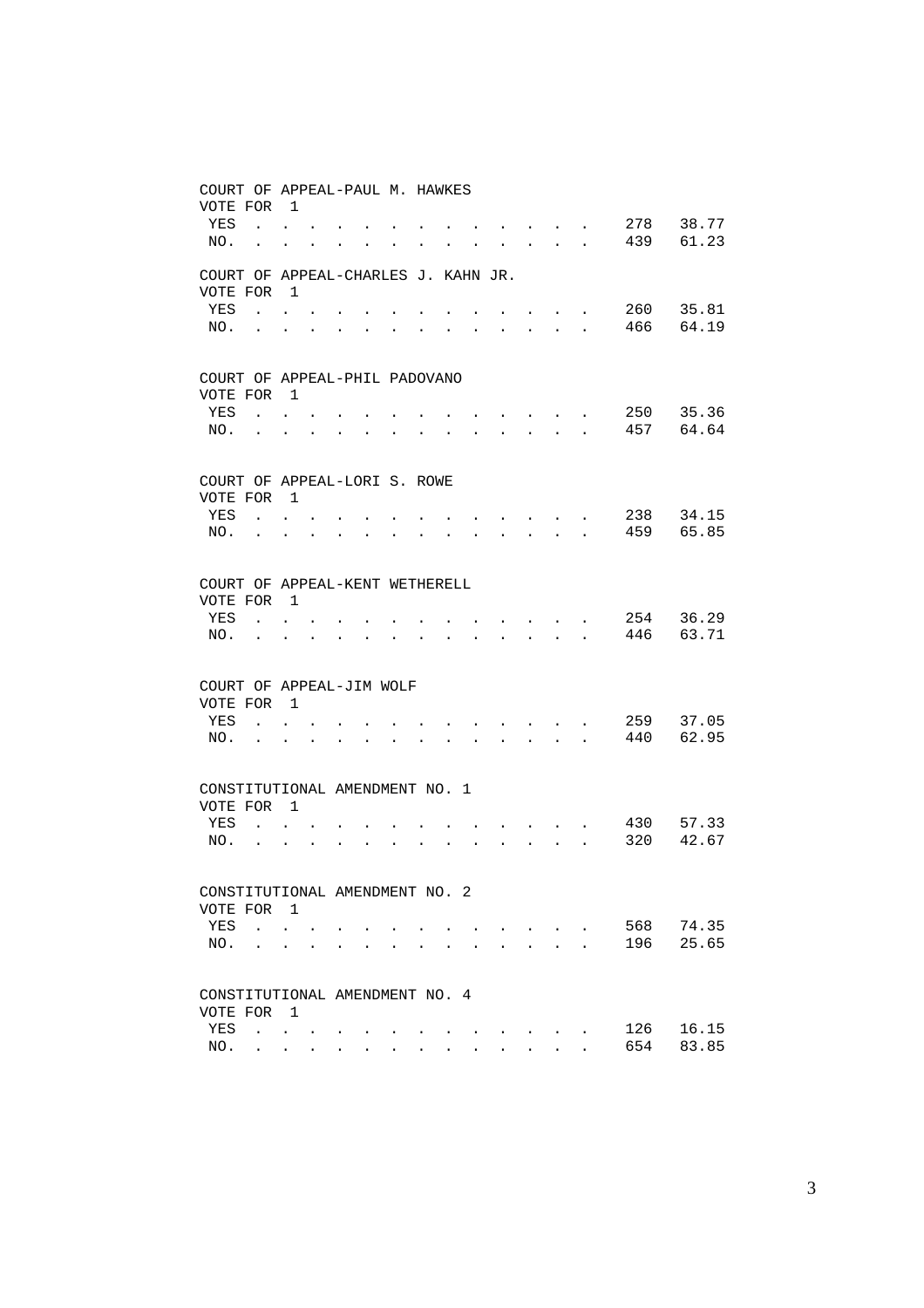|                                | CONSTITUTIONAL AMENDMENT NO. 5 |                |  |  |  |  |  |     |       |
|--------------------------------|--------------------------------|----------------|--|--|--|--|--|-----|-------|
| VOTE FOR                       |                                | -1             |  |  |  |  |  |     |       |
| YES                            |                                |                |  |  |  |  |  | 282 | 36.77 |
| NO.                            |                                |                |  |  |  |  |  | 485 | 63.23 |
|                                |                                |                |  |  |  |  |  |     |       |
| CONSTITUTIONAL AMENDMENT NO. 6 |                                |                |  |  |  |  |  |     |       |
| VOTE FOR                       |                                | $\overline{1}$ |  |  |  |  |  |     |       |
| YES                            |                                |                |  |  |  |  |  | 299 | 39.14 |
| NO.                            |                                |                |  |  |  |  |  | 465 | 60.86 |
|                                |                                |                |  |  |  |  |  |     |       |
|                                |                                |                |  |  |  |  |  |     |       |
|                                |                                |                |  |  |  |  |  |     |       |
| CONSTITUTIONAL AMENDMENT NO. 8 |                                |                |  |  |  |  |  |     |       |
| VOTE FOR                       |                                | $\overline{1}$ |  |  |  |  |  |     |       |
| YES                            |                                |                |  |  |  |  |  | 390 | 50.58 |
| NO.                            |                                |                |  |  |  |  |  | 381 | 49.42 |
|                                |                                |                |  |  |  |  |  |     |       |
|                                |                                |                |  |  |  |  |  |     |       |
| BALANCING THE FEDERAL BUDGET   |                                |                |  |  |  |  |  |     |       |
| VOTE FOR                       |                                | $\mathbf{1}$   |  |  |  |  |  |     |       |
| YES                            |                                |                |  |  |  |  |  | 585 | 77.79 |
| NO.                            |                                |                |  |  |  |  |  | 167 | 22.21 |

#### **PRECINCT 2**

|                                       |  |               |                                                           |              |  | VOTES        | PERCENT |
|---------------------------------------|--|---------------|-----------------------------------------------------------|--------------|--|--------------|---------|
| REGISTERED VOTERS - TOTAL.            |  | $\sim$ $\sim$ | the contract of the contract of the contract of           |              |  | 743          |         |
| BALLOTS CAST - TOTAL.                 |  | $\sim$        |                                                           |              |  | 371          |         |
| VOTER TURNOUT - TOTAL                 |  |               | $\mathbf{r}$ , $\mathbf{r}$ , $\mathbf{r}$ , $\mathbf{r}$ |              |  |              | 49.93   |
|                                       |  |               |                                                           |              |  |              |         |
| UNITED STATES SENATOR                 |  |               |                                                           |              |  |              |         |
| VOTE FOR 1                            |  |               |                                                           |              |  |              |         |
|                                       |  |               |                                                           |              |  |              |         |
| Marco Rubio (REP).                    |  |               |                                                           |              |  | 112          | 31.02   |
| Kendrick B. Meek (DEM)                |  |               |                                                           |              |  | 183          | 50.69   |
| Alexander Andrew Snitker (LBT)        |  |               |                                                           |              |  | 0            |         |
| Bernie DeCastro (CPF)                 |  |               |                                                           |              |  | 2            | .55     |
| Sue Askeland (NPA)                    |  |               |                                                           |              |  | $\mathbf{1}$ | .28     |
| Bruce Ray Riggs (NPA)                 |  |               |                                                           |              |  | $\mathbf{1}$ | . 28    |
| Bobbie Bean (NPA).                    |  |               |                                                           |              |  | $\Omega$     |         |
| Rick Tyler (NPA)                      |  |               |                                                           |              |  | 2            | .55     |
| Charlie Crist (NPA)                   |  |               |                                                           |              |  | 58           | 16.07   |
| Lewis Jerome Armstrong (NPA)          |  |               |                                                           |              |  | $\mathbf{1}$ | .28     |
| $W\text{RITE}-\text{IN}$ , , , , ,    |  |               | $\sim$ $\sim$ $\sim$ $\sim$ $\sim$                        |              |  | $\mathbf{1}$ | .28     |
|                                       |  |               |                                                           |              |  |              |         |
|                                       |  |               |                                                           |              |  |              |         |
| REPRESENTATIVE IN CONGRESS DISTRICT 6 |  |               |                                                           |              |  |              |         |
| VOTE FOR 1                            |  |               |                                                           |              |  |              |         |
| Clifford B. "Cliff" Stearns (REP)     |  |               |                                                           | $\mathbf{L}$ |  | 187          | 58.26   |
| Steve Schonberg (NPA)                 |  |               |                                                           |              |  | 134          | 41.74   |
|                                       |  |               |                                                           |              |  |              |         |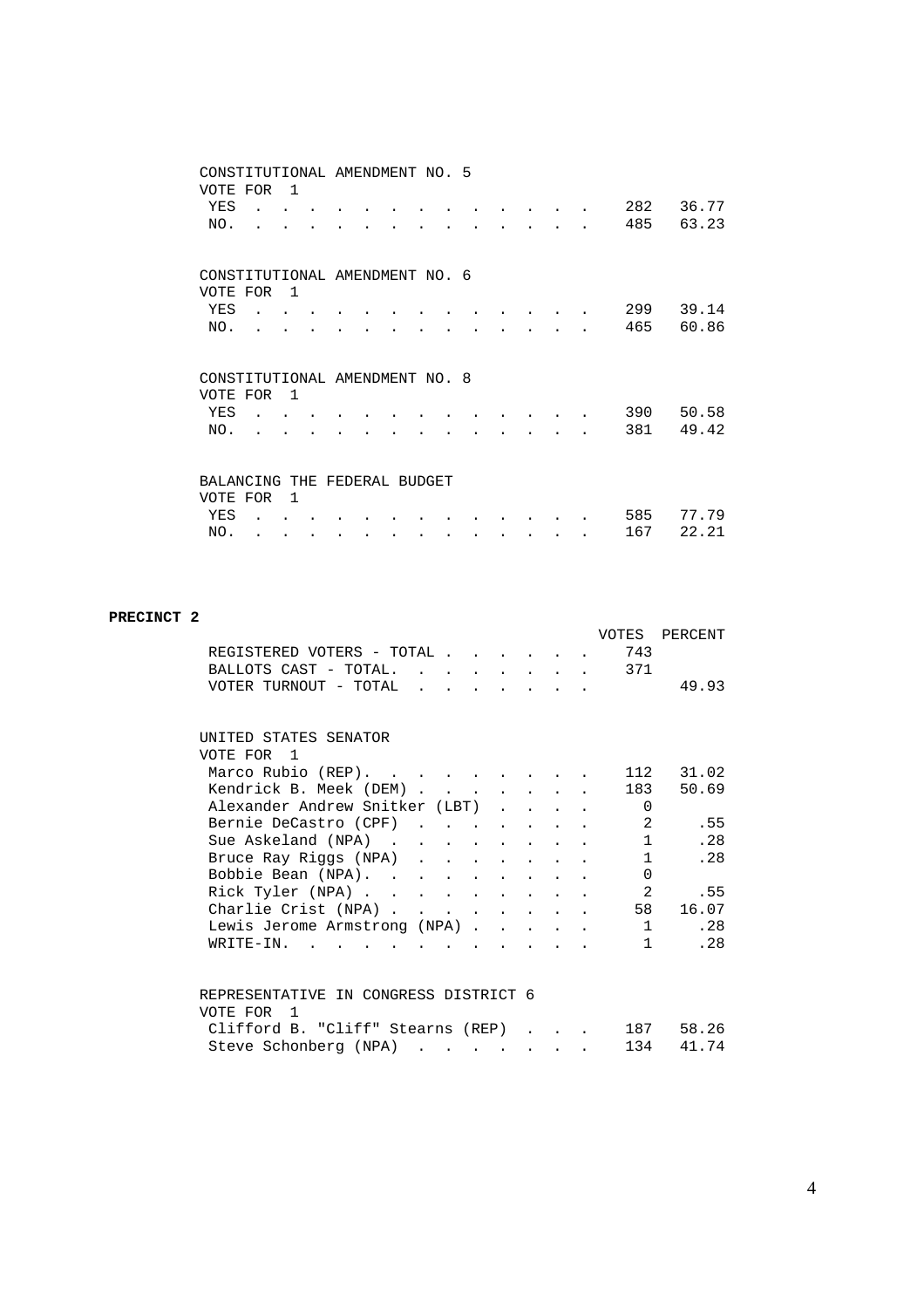| GOVERNOR AND LIEUTENANT GOVERNOR<br>VOTE FOR<br>1                                                                                                                                                                            |        |                                                                                         |                        |                      |                                                                                           |                 |                      |                |       |
|------------------------------------------------------------------------------------------------------------------------------------------------------------------------------------------------------------------------------|--------|-----------------------------------------------------------------------------------------|------------------------|----------------------|-------------------------------------------------------------------------------------------|-----------------|----------------------|----------------|-------|
| Scott/Carroll (REP)                                                                                                                                                                                                          |        | $\sim 100$                                                                              |                        |                      | $\mathbf{r} = \mathbf{r} + \mathbf{r} + \mathbf{r} + \mathbf{r} + \mathbf{r}$             |                 |                      | 121            | 32.97 |
| Sink / Smith (DEM)                                                                                                                                                                                                           |        |                                                                                         |                        |                      |                                                                                           |                 |                      | 237            | 64.58 |
|                                                                                                                                                                                                                              |        |                                                                                         |                        |                      |                                                                                           |                 |                      | $\overline{7}$ | 1.91  |
| Allen/Zanni (IDP).                                                                                                                                                                                                           |        |                                                                                         |                        |                      |                                                                                           | $\sim$          |                      | $\mathbf 1$    | .27   |
| $\begin{tabular}{lllllllll} \multicolumn{2}{c}{Arth/Krulick (NPA)} & . & . & . & . \\ \multicolumn{2}{c}{Khavari/Richardson (NPA)} & . & . & . \\ \multicolumn{2}{c}{Khavari/Richardson (NPA)} & . & . & . \\ \end{tabular}$ |        |                                                                                         |                        |                      | $\sim$                                                                                    |                 |                      | $\overline{0}$ |       |
| Reed/Waldo, Sr. (NPA)                                                                                                                                                                                                        |        |                                                                                         |                        |                      | $\mathbf{r}$ , $\mathbf{r}$                                                               |                 | $\ddot{\phantom{a}}$ | $\overline{1}$ |       |
|                                                                                                                                                                                                                              |        |                                                                                         |                        |                      |                                                                                           |                 |                      | $\Omega$       | . 27  |
| Imperato/Behm (NPA)                                                                                                                                                                                                          |        |                                                                                         |                        |                      |                                                                                           |                 |                      |                |       |
| WRITE-IN.                                                                                                                                                                                                                    |        |                                                                                         |                        |                      |                                                                                           |                 |                      | $\Omega$       |       |
| ATTORNEY GENERAL                                                                                                                                                                                                             |        |                                                                                         |                        |                      |                                                                                           |                 |                      |                |       |
| VOTE FOR 1                                                                                                                                                                                                                   |        |                                                                                         |                        |                      |                                                                                           |                 |                      |                |       |
| Pam Bondi (REP) 116                                                                                                                                                                                                          |        |                                                                                         |                        |                      |                                                                                           |                 |                      |                | 32.49 |
| Dan Gelber (DEM) 219                                                                                                                                                                                                         |        |                                                                                         |                        |                      |                                                                                           |                 |                      |                | 61.34 |
| Jim Lewis (NPA)                                                                                                                                                                                                              |        |                                                                                         |                        |                      |                                                                                           |                 |                      | 22             | 6.16  |
| CHIEF FINANCIAL OFFICER                                                                                                                                                                                                      |        |                                                                                         |                        |                      |                                                                                           |                 |                      |                |       |
| VOTE FOR<br>$\overline{1}$                                                                                                                                                                                                   |        |                                                                                         |                        |                      |                                                                                           |                 |                      |                |       |
| Jeff Atwater (REP)                                                                                                                                                                                                           |        |                                                                                         |                        |                      |                                                                                           |                 |                      | 122            | 35.47 |
| Loranne Ausley (DEM).                                                                                                                                                                                                        |        |                                                                                         |                        |                      |                                                                                           |                 |                      | 204            | 59.30 |
|                                                                                                                                                                                                                              |        |                                                                                         |                        |                      |                                                                                           |                 |                      | 6              | 1.74  |
| Ken Mazzie (NPA)<br>Tom Stearns (NPA).                                                                                                                                                                                       |        |                                                                                         |                        |                      |                                                                                           |                 |                      | 12             | 3.49  |
|                                                                                                                                                                                                                              |        |                                                                                         | $\Delta \sim 10^{-11}$ | $\mathbf{L}$         | $\sim$                                                                                    | $\sim 10^{-11}$ | $\ddot{\phantom{a}}$ |                |       |
| COMMISSIONER OF AGRICULTURE                                                                                                                                                                                                  |        |                                                                                         |                        |                      |                                                                                           |                 |                      |                |       |
| VOTE FOR<br>-1                                                                                                                                                                                                               |        |                                                                                         |                        |                      |                                                                                           |                 |                      |                |       |
| Adam H. Putnam (REP).                                                                                                                                                                                                        |        |                                                                                         |                        |                      |                                                                                           |                 |                      | 139            | 38.94 |
| Scott Maddox (DEM).                                                                                                                                                                                                          |        | $\mathcal{A}^{\mathcal{A}}$ , $\mathcal{A}^{\mathcal{A}}$ , $\mathcal{A}^{\mathcal{A}}$ |                        |                      | $\mathbf{r} = \mathbf{r} \times \mathbf{r}$ , $\mathbf{r} = \mathbf{r} \times \mathbf{r}$ |                 | $\sim$               | 209            | 58.54 |
| Ira Chester (TEA). .                                                                                                                                                                                                         | $\sim$ | $\sim 10^{-11}$                                                                         | $\sim$                 | $\ddot{\phantom{0}}$ | $\ddot{\phantom{0}}$                                                                      | $\sim$ $\sim$   |                      | $\overline{4}$ | 1.12  |
| Thad Hamilton $(NPA)$                                                                                                                                                                                                        |        |                                                                                         |                        |                      |                                                                                           |                 | $\sim$               | 5 <sup>5</sup> | 1.40  |
| STATE SENATOR DISTRICT 14                                                                                                                                                                                                    |        |                                                                                         |                        |                      |                                                                                           |                 |                      |                |       |
| VOTE FOR 1                                                                                                                                                                                                                   |        |                                                                                         |                        |                      |                                                                                           |                 |                      |                |       |
| Steve Oelrich (REP)                                                                                                                                                                                                          |        |                                                                                         |                        |                      |                                                                                           |                 |                      | 144            | 39.89 |
| Perry C. McGriff, Jr. (DEM)                                                                                                                                                                                                  |        |                                                                                         |                        |                      |                                                                                           |                 |                      | 217            | 60.11 |
|                                                                                                                                                                                                                              |        |                                                                                         |                        |                      |                                                                                           |                 |                      |                |       |
| JUSTICE SUPREME COURT-CHARLES T. CANADY                                                                                                                                                                                      |        |                                                                                         |                        |                      |                                                                                           |                 |                      |                |       |
| VOTE FOR<br>-1                                                                                                                                                                                                               |        |                                                                                         |                        |                      |                                                                                           |                 |                      |                |       |
| YES<br>$\ddot{\phantom{a}}$                                                                                                                                                                                                  |        |                                                                                         |                        |                      |                                                                                           |                 |                      | 195            | 58.73 |
| NO.                                                                                                                                                                                                                          |        |                                                                                         |                        |                      |                                                                                           |                 |                      | 137            | 41.27 |
| JUSTICE SUPREME COURT-JORGE LABARGA                                                                                                                                                                                          |        |                                                                                         |                        |                      |                                                                                           |                 |                      |                |       |
| VOTE FOR<br>$\overline{1}$                                                                                                                                                                                                   |        |                                                                                         |                        |                      |                                                                                           |                 |                      |                |       |
| YES                                                                                                                                                                                                                          |        |                                                                                         |                        |                      |                                                                                           |                 |                      | 174            | 52.73 |
| $\ddot{\phantom{a}}$                                                                                                                                                                                                         |        |                                                                                         |                        |                      |                                                                                           |                 |                      |                |       |
| NO.                                                                                                                                                                                                                          |        |                                                                                         |                        |                      |                                                                                           |                 |                      | 156            | 47.27 |
| JUSTICE SUPREME COURT-JAMES E.C. PERRY                                                                                                                                                                                       |        |                                                                                         |                        |                      |                                                                                           |                 |                      |                |       |
| VOTE FOR 1                                                                                                                                                                                                                   |        |                                                                                         |                        |                      |                                                                                           |                 |                      |                |       |
| YES<br>$\mathbf{r}$<br>$\ddot{\phantom{0}}$                                                                                                                                                                                  |        |                                                                                         |                        |                      |                                                                                           |                 |                      | 173            | 52.74 |
| NO.<br><b>Service Control</b>                                                                                                                                                                                                |        |                                                                                         |                        |                      |                                                                                           |                 |                      | 155            | 47.26 |

# 5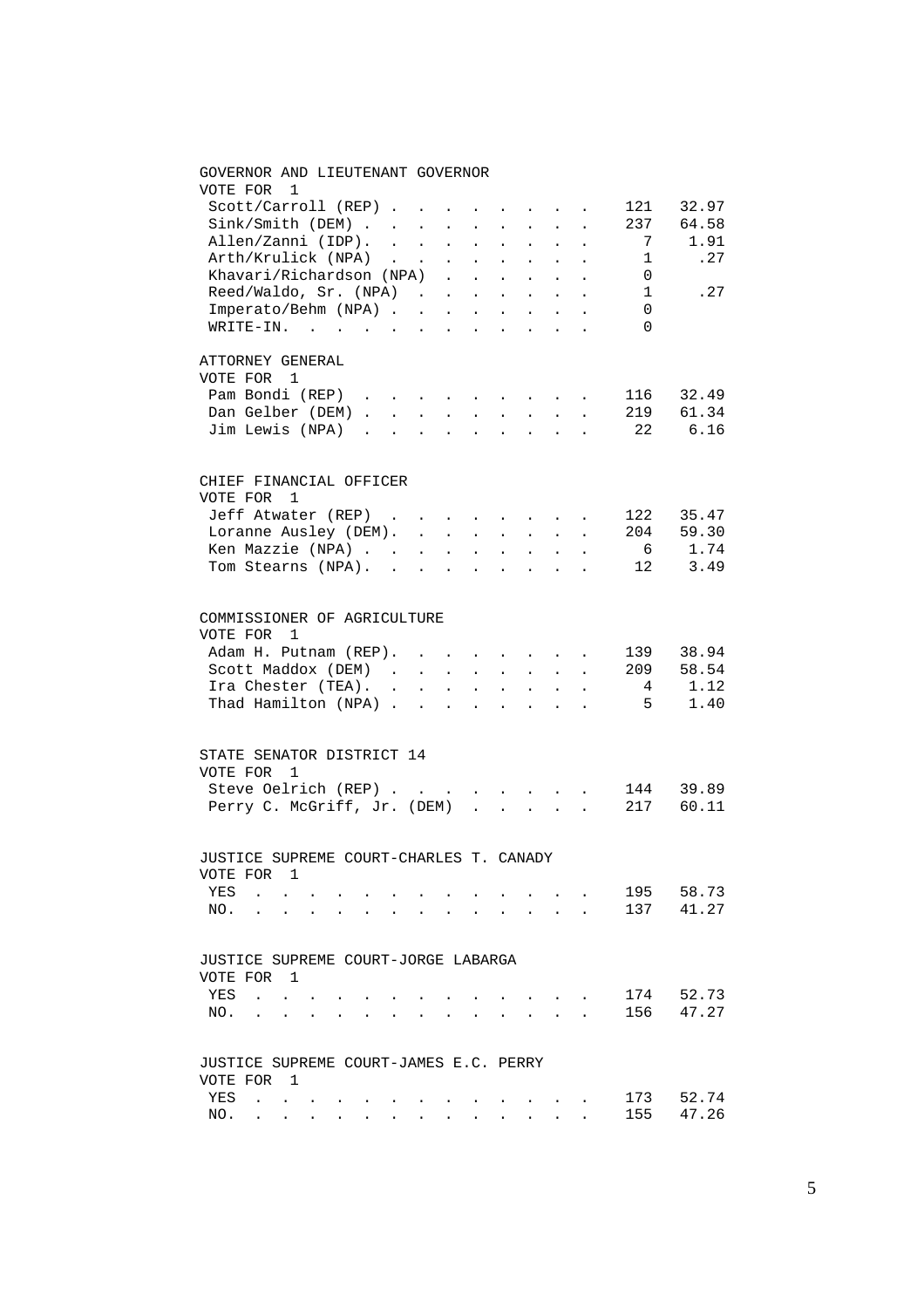| JUSTICE SUPREME COURT-RICKY L. POLSTON<br>VOTE FOR |                                     | $\overline{1}$                                            |                                      |                                                             |                      |                      |                      |              |              |                                                                  |                                                                  |                                                           |                                                                                               |     |           |
|----------------------------------------------------|-------------------------------------|-----------------------------------------------------------|--------------------------------------|-------------------------------------------------------------|----------------------|----------------------|----------------------|--------------|--------------|------------------------------------------------------------------|------------------------------------------------------------------|-----------------------------------------------------------|-----------------------------------------------------------------------------------------------|-----|-----------|
| YES                                                |                                     |                                                           |                                      |                                                             |                      |                      |                      |              |              |                                                                  |                                                                  |                                                           |                                                                                               | 183 | 55.62     |
| NO.                                                |                                     | $\mathbf{z} = \mathbf{z} + \mathbf{z}$ . The $\mathbf{z}$ |                                      |                                                             |                      |                      |                      |              |              |                                                                  |                                                                  | $\sim 10^{-1}$ and $\sim 10^{-1}$                         |                                                                                               | 146 | 44.38     |
|                                                    | $\mathbf{a}$ and $\mathbf{a}$       |                                                           | $\bullet$ . In the case of $\bullet$ | $\bullet$ .<br><br><br><br><br><br><br><br><br><br><br><br> | $\bullet$            | $\ddot{\phantom{0}}$ | $\bullet$            | $\bullet$    | $\sim$       |                                                                  | $\mathbf{r} = \mathbf{r} + \mathbf{r} + \mathbf{r} + \mathbf{r}$ |                                                           |                                                                                               |     |           |
| COURT OF APPEAL-NIKKI ANN CLARK                    |                                     |                                                           |                                      |                                                             |                      |                      |                      |              |              |                                                                  |                                                                  |                                                           |                                                                                               |     |           |
| VOTE FOR                                           |                                     | $\overline{1}$                                            |                                      |                                                             |                      |                      |                      |              |              |                                                                  |                                                                  |                                                           |                                                                                               |     |           |
| YES                                                | the contract of the contract of the |                                                           |                                      |                                                             |                      |                      |                      |              |              | $\mathbf{r} = \mathbf{r} + \mathbf{r} + \mathbf{r} + \mathbf{r}$ |                                                                  |                                                           | $\mathbf{r} = \mathbf{r} \cdot \mathbf{r}$ , where $\mathbf{r} = \mathbf{r} \cdot \mathbf{r}$ | 196 | 59.21     |
| NO.                                                | $\ddot{\phantom{0}}$                |                                                           | $\mathbf{L} = \mathbf{L} \mathbf{L}$ | $\ddot{\phantom{0}}$                                        |                      | $\sim 100$           |                      |              |              | $\mathbf{z} = \mathbf{z} + \mathbf{z}$ .                         |                                                                  | $\mathbf{z} = \mathbf{z} + \mathbf{z}$ . The $\mathbf{z}$ |                                                                                               | 135 | 40.79     |
| COURT OF APPEAL-PAUL M. HAWKES                     |                                     |                                                           |                                      |                                                             |                      |                      |                      |              |              |                                                                  |                                                                  |                                                           |                                                                                               |     |           |
| VOTE FOR                                           |                                     | $\overline{1}$                                            |                                      |                                                             |                      |                      |                      |              |              |                                                                  |                                                                  |                                                           |                                                                                               |     |           |
| YES                                                | $\sim$ 100 $\sim$                   |                                                           |                                      |                                                             |                      |                      |                      |              |              |                                                                  | $\sim$                                                           | $\sim$ $-$                                                |                                                                                               | 183 | 55.96     |
| NO.                                                | $\ddot{\phantom{a}}$                | $\ddot{\phantom{a}}$                                      | $\ddot{\phantom{a}}$                 |                                                             | $\ddot{\phantom{a}}$ | $\ddot{\phantom{a}}$ | $\ddot{\phantom{a}}$ | $\mathbf{L}$ | $\sim$       | $\ddot{\phantom{a}}$                                             | $\mathbf{L}$                                                     | <b>College</b>                                            | $\mathbf{r}$                                                                                  | 144 | 44.04     |
| COURT OF APPEAL-CHARLES J. KAHN JR.                |                                     |                                                           |                                      |                                                             |                      |                      |                      |              |              |                                                                  |                                                                  |                                                           |                                                                                               |     |           |
| VOTE FOR 1                                         |                                     |                                                           |                                      |                                                             |                      |                      |                      |              |              |                                                                  |                                                                  |                                                           |                                                                                               |     |           |
| YES                                                | $\sim$                              |                                                           |                                      |                                                             |                      |                      |                      |              |              |                                                                  |                                                                  |                                                           |                                                                                               | 181 | 55.02     |
| NO.                                                | $\ddot{\phantom{0}}$                | $\ddot{\phantom{a}}$                                      | $\mathbf{r}$                         |                                                             | $\overline{a}$       |                      |                      |              | $\mathbf{r}$ | $\overline{a}$                                                   | $\mathbf{r}$                                                     | $\sim$<br>$\sim$                                          | $\bullet$<br>$\ddot{\phantom{a}}$                                                             | 148 | 44.98     |
|                                                    |                                     |                                                           |                                      |                                                             |                      |                      |                      |              |              |                                                                  |                                                                  |                                                           |                                                                                               |     |           |
| COURT OF APPEAL-PHIL PADOVANO                      |                                     |                                                           |                                      |                                                             |                      |                      |                      |              |              |                                                                  |                                                                  |                                                           |                                                                                               |     |           |
| VOTE FOR                                           |                                     | $\overline{1}$                                            |                                      |                                                             |                      |                      |                      |              |              |                                                                  |                                                                  |                                                           |                                                                                               |     |           |
| <b>YES</b>                                         | $\sim$ $\sim$                       |                                                           |                                      |                                                             |                      |                      |                      |              |              |                                                                  | $\sim$                                                           | $\sim$ $-$                                                | $\sim$                                                                                        | 174 | 52.73     |
| NO.                                                | $\ddot{\phantom{a}}$                | $\ddot{\phantom{a}}$                                      | $\ddot{\phantom{a}}$                 | $\ddot{\phantom{a}}$                                        | $\ddot{\phantom{a}}$ | $\ddot{\phantom{a}}$ | $\mathbf{L}$         | $\sim$       | $\mathbf{r}$ | $\ddot{\phantom{a}}$                                             |                                                                  | $\mathbf{L}^{\text{max}}$                                 | $\sim$                                                                                        | 156 | 47.27     |
|                                                    |                                     |                                                           |                                      |                                                             |                      |                      |                      |              |              |                                                                  |                                                                  |                                                           |                                                                                               |     |           |
| COURT OF APPEAL-LORI S. ROWE                       |                                     |                                                           |                                      |                                                             |                      |                      |                      |              |              |                                                                  |                                                                  |                                                           |                                                                                               |     |           |
| VOTE FOR 1                                         |                                     |                                                           |                                      |                                                             |                      |                      |                      |              |              |                                                                  |                                                                  |                                                           |                                                                                               |     |           |
| YES                                                | $\sim$                              |                                                           |                                      |                                                             |                      |                      |                      |              |              |                                                                  | $\sim$ $-$                                                       | $\sim$ $-$                                                | $\bullet$                                                                                     | 186 | 56.88     |
| NO.                                                | $\mathbf{r}$                        | $\ddot{\phantom{a}}$                                      |                                      |                                                             |                      |                      |                      |              |              | $\sim$                                                           | $\sim$                                                           | $\sim$                                                    | $\mathbf{r}$                                                                                  | 141 | 43.12     |
|                                                    |                                     |                                                           |                                      |                                                             |                      |                      |                      |              |              |                                                                  |                                                                  |                                                           |                                                                                               |     |           |
| COURT OF APPEAL-KENT WETHERELL                     |                                     |                                                           |                                      |                                                             |                      |                      |                      |              |              |                                                                  |                                                                  |                                                           |                                                                                               |     |           |
| VOTE FOR                                           |                                     | $\overline{1}$                                            |                                      |                                                             |                      |                      |                      |              |              |                                                                  |                                                                  |                                                           |                                                                                               |     |           |
| YES                                                | $\ddot{\phantom{a}}$                |                                                           |                                      |                                                             |                      |                      |                      |              |              |                                                                  |                                                                  | $\bullet$ , and $\bullet$ , and $\bullet$                 |                                                                                               |     | 170 52.96 |
| NO.                                                | $\ddot{\phantom{a}}$                | $\ddot{\phantom{a}}$                                      | $\ddot{\phantom{a}}$                 |                                                             |                      | $\ddot{\phantom{a}}$ | $\ddot{\phantom{a}}$ |              | $\sim$       | $\sim$                                                           |                                                                  |                                                           | $\mathbb{R}^n$ . The $\mathbb{R}^n$                                                           | 151 | 47.04     |
| COURT OF APPEAL-JIM WOLF                           |                                     |                                                           |                                      |                                                             |                      |                      |                      |              |              |                                                                  |                                                                  |                                                           |                                                                                               |     |           |
| VOTE FOR                                           |                                     | 1                                                         |                                      |                                                             |                      |                      |                      |              |              |                                                                  |                                                                  |                                                           |                                                                                               |     |           |
| YES                                                | $\ddot{\phantom{a}}$                |                                                           |                                      |                                                             |                      |                      |                      |              |              |                                                                  |                                                                  |                                                           |                                                                                               | 182 | 56.35     |
| NO.                                                |                                     |                                                           |                                      |                                                             |                      |                      |                      |              |              |                                                                  |                                                                  | $\overline{a}$                                            |                                                                                               | 141 | 43.65     |
|                                                    |                                     |                                                           |                                      |                                                             |                      |                      |                      |              |              |                                                                  |                                                                  |                                                           |                                                                                               |     |           |
| CONSTITUTIONAL AMENDMENT NO. 1                     |                                     |                                                           |                                      |                                                             |                      |                      |                      |              |              |                                                                  |                                                                  |                                                           |                                                                                               |     |           |
| VOTE FOR                                           |                                     | $\mathbf{1}$                                              |                                      |                                                             |                      |                      |                      |              |              |                                                                  |                                                                  |                                                           |                                                                                               |     |           |
| YES                                                | $\ddot{\phantom{a}}$                |                                                           |                                      |                                                             |                      |                      |                      |              |              |                                                                  |                                                                  |                                                           |                                                                                               | 189 | 56.25     |
| NO.                                                |                                     |                                                           |                                      |                                                             |                      |                      |                      |              |              |                                                                  |                                                                  |                                                           |                                                                                               | 147 | 43.75     |
| CONSTITUTIONAL AMENDMENT NO. 2                     |                                     |                                                           |                                      |                                                             |                      |                      |                      |              |              |                                                                  |                                                                  |                                                           |                                                                                               |     |           |
| VOTE FOR                                           |                                     | $\overline{1}$                                            |                                      |                                                             |                      |                      |                      |              |              |                                                                  |                                                                  |                                                           |                                                                                               |     |           |
| YES                                                | $\ddot{\phantom{a}}$                | $\overline{a}$                                            |                                      |                                                             |                      |                      |                      |              |              |                                                                  |                                                                  |                                                           |                                                                                               | 264 | 76.08     |
| NO.                                                |                                     |                                                           |                                      |                                                             |                      |                      |                      |              |              |                                                                  |                                                                  |                                                           |                                                                                               | 83  | 23.92     |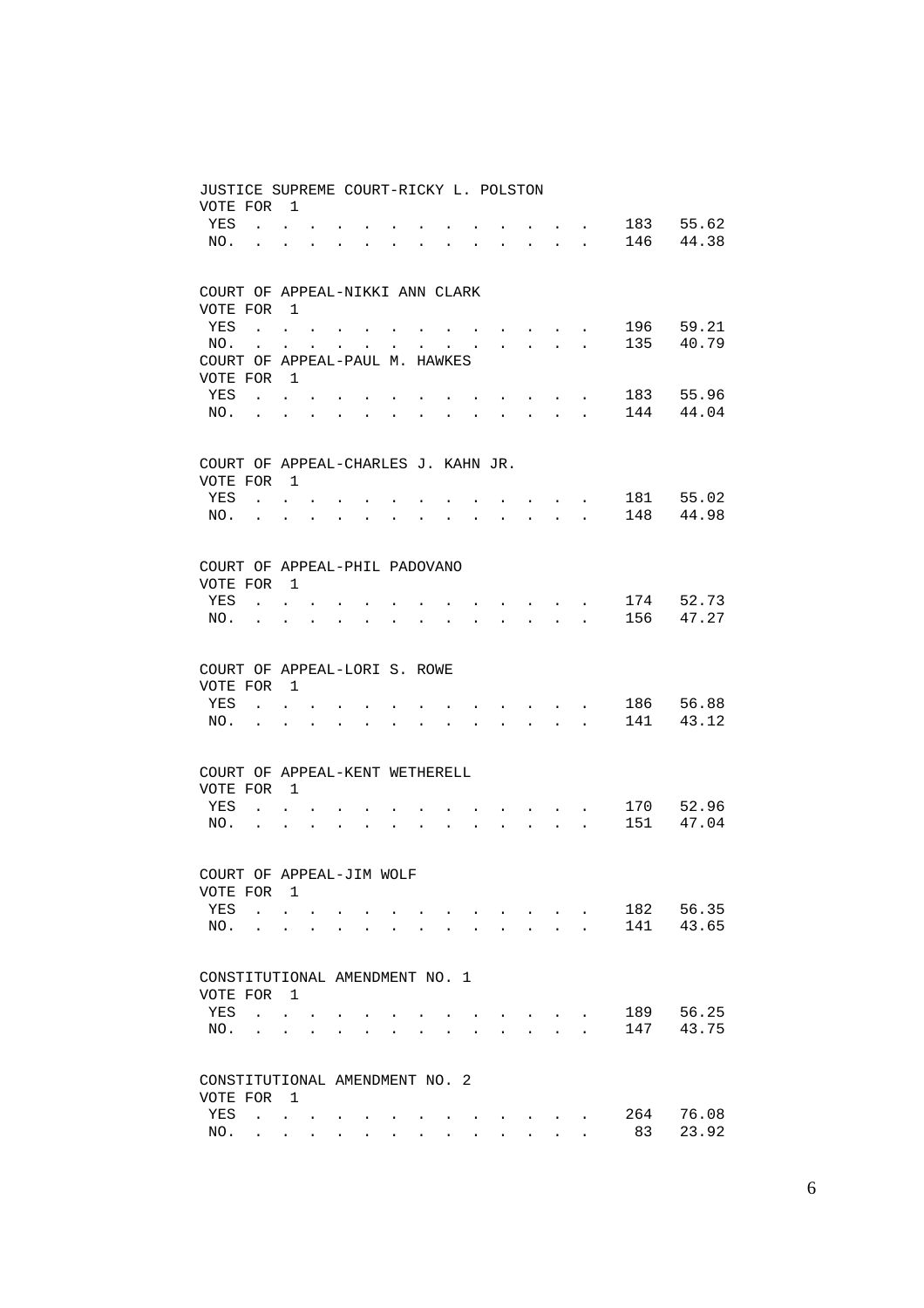| CONSTITUTIONAL AMENDMENT NO. 4<br>VOTE FOR |                                                                                                                                                                                                                                                                                                                                                                                                                                                             | $\overline{1}$            |                      |  |           |           |           |                                                                                           |                                            |  |     |           |
|--------------------------------------------|-------------------------------------------------------------------------------------------------------------------------------------------------------------------------------------------------------------------------------------------------------------------------------------------------------------------------------------------------------------------------------------------------------------------------------------------------------------|---------------------------|----------------------|--|-----------|-----------|-----------|-------------------------------------------------------------------------------------------|--------------------------------------------|--|-----|-----------|
| YES                                        | $\mathbf{r}$ , $\mathbf{r}$ , $\mathbf{r}$                                                                                                                                                                                                                                                                                                                                                                                                                  |                           |                      |  |           |           |           |                                                                                           |                                            |  | 77  | 21.69     |
| NO.                                        |                                                                                                                                                                                                                                                                                                                                                                                                                                                             |                           |                      |  |           |           |           |                                                                                           | $\mathbf{r} = \mathbf{r} - \mathbf{r}$     |  | 278 | 78.31     |
|                                            |                                                                                                                                                                                                                                                                                                                                                                                                                                                             |                           |                      |  |           |           |           |                                                                                           |                                            |  |     |           |
| CONSTITUTIONAL AMENDMENT NO. 5             |                                                                                                                                                                                                                                                                                                                                                                                                                                                             |                           |                      |  |           |           |           |                                                                                           |                                            |  |     |           |
| VOTE FOR                                   |                                                                                                                                                                                                                                                                                                                                                                                                                                                             | $\overline{1}$            |                      |  |           |           |           |                                                                                           |                                            |  |     |           |
| YES                                        | $\mathcal{L}(\mathcal{L}(\mathcal{L}(\mathcal{L}(\mathcal{L}(\mathcal{L}(\mathcal{L}(\mathcal{L}(\mathcal{L}(\mathcal{L}(\mathcal{L}(\mathcal{L}(\mathcal{L}(\mathcal{L}(\mathcal{L}(\mathcal{L}(\mathcal{L}(\mathcal{L}(\mathcal{L}(\mathcal{L}(\mathcal{L}(\mathcal{L}(\mathcal{L}(\mathcal{L}(\mathcal{L}(\mathcal{L}(\mathcal{L}(\mathcal{L}(\mathcal{L}(\mathcal{L}(\mathcal{L}(\mathcal{L}(\mathcal{L}(\mathcal{L}(\mathcal{L}(\mathcal{L}(\mathcal{$ |                           |                      |  |           |           |           |                                                                                           |                                            |  | 171 | 48.72     |
| NO.                                        |                                                                                                                                                                                                                                                                                                                                                                                                                                                             | 2.1211                    |                      |  |           |           |           | $\mathbf{r} = \mathbf{r} \cdot \mathbf{r}$ and $\mathbf{r} = \mathbf{r} \cdot \mathbf{r}$ |                                            |  | 180 | 51.28     |
|                                            |                                                                                                                                                                                                                                                                                                                                                                                                                                                             |                           |                      |  |           |           |           |                                                                                           |                                            |  |     |           |
| CONSTITUTIONAL AMENDMENT NO. 6             |                                                                                                                                                                                                                                                                                                                                                                                                                                                             |                           |                      |  |           |           |           |                                                                                           |                                            |  |     |           |
| VOTE FOR                                   |                                                                                                                                                                                                                                                                                                                                                                                                                                                             | $\overline{1}$            |                      |  |           |           |           |                                                                                           |                                            |  |     |           |
| YES                                        | $\mathcal{L}$ and $\mathcal{L}$ and $\mathcal{L}$                                                                                                                                                                                                                                                                                                                                                                                                           |                           |                      |  |           |           |           |                                                                                           |                                            |  |     | 174 49.57 |
| NO.                                        | $\mathcal{L}^{\text{max}}$                                                                                                                                                                                                                                                                                                                                                                                                                                  |                           |                      |  |           |           |           |                                                                                           | and the state of the                       |  | 177 | 50.43     |
|                                            |                                                                                                                                                                                                                                                                                                                                                                                                                                                             |                           |                      |  |           |           |           |                                                                                           |                                            |  |     |           |
| CONSTITUTIONAL AMENDMENT NO. 8             |                                                                                                                                                                                                                                                                                                                                                                                                                                                             |                           |                      |  |           |           |           |                                                                                           |                                            |  |     |           |
| VOTE FOR                                   |                                                                                                                                                                                                                                                                                                                                                                                                                                                             | $\overline{1}$            |                      |  |           |           |           |                                                                                           |                                            |  |     |           |
| YES                                        | $\sim$ $\sim$ $\sim$ $\sim$                                                                                                                                                                                                                                                                                                                                                                                                                                 |                           |                      |  |           |           |           |                                                                                           |                                            |  |     | 161 46.26 |
| NO.                                        |                                                                                                                                                                                                                                                                                                                                                                                                                                                             | $\mathbf{r} = \mathbf{r}$ |                      |  |           |           |           |                                                                                           | $\mathbf{r} = \mathbf{r} \cdot \mathbf{r}$ |  | 187 | 53.74     |
|                                            |                                                                                                                                                                                                                                                                                                                                                                                                                                                             |                           |                      |  |           |           |           |                                                                                           |                                            |  |     |           |
| BALANCING THE FEDERAL BUDGET               |                                                                                                                                                                                                                                                                                                                                                                                                                                                             |                           |                      |  |           |           |           |                                                                                           |                                            |  |     |           |
| VOTE FOR                                   |                                                                                                                                                                                                                                                                                                                                                                                                                                                             | $\overline{1}$            |                      |  |           |           |           |                                                                                           |                                            |  |     |           |
| YES                                        |                                                                                                                                                                                                                                                                                                                                                                                                                                                             |                           |                      |  |           |           |           |                                                                                           |                                            |  | 246 | 72.35     |
| NO.                                        | $\ddot{\phantom{a}}$                                                                                                                                                                                                                                                                                                                                                                                                                                        | $\bullet$                 | $\ddot{\phantom{0}}$ |  | $\bullet$ | $\bullet$ | $\bullet$ | $\bullet$                                                                                 | $\bullet$                                  |  | 94  | 27.65     |

#### **PRECINCT 3A**

|                                |  |                                 |                                    |                                  |                   |  | VOTES        | PERCENT |
|--------------------------------|--|---------------------------------|------------------------------------|----------------------------------|-------------------|--|--------------|---------|
| REGISTERED VOTERS - TOTAL .    |  |                                 |                                    |                                  |                   |  | 389          |         |
| BALLOTS CAST - TOTAL.          |  |                                 | $\sim$ $\sim$ $\sim$ $\sim$ $\sim$ | $\bullet$ . The set of $\bullet$ | $\sim$ 100 $\sim$ |  | 203          |         |
| VOTER TURNOUT - TOTAL          |  | <b>Contract Contract Street</b> |                                    |                                  |                   |  |              | 52.19   |
|                                |  |                                 |                                    |                                  |                   |  |              |         |
| UNITED STATES SENATOR          |  |                                 |                                    |                                  |                   |  |              |         |
| VOTE FOR 1                     |  |                                 |                                    |                                  |                   |  |              |         |
|                                |  |                                 |                                    |                                  |                   |  |              |         |
| Marco Rubio (REP).             |  |                                 |                                    |                                  |                   |  | 144          | 71.64   |
| Kendrick B. Meek (DEM)         |  |                                 |                                    |                                  |                   |  | 23           | 11.44   |
| Alexander Andrew Snitker (LBT) |  |                                 |                                    | $\mathbf{L}^{\text{max}}$        |                   |  | 3            | 1.49    |
| Bernie DeCastro (CPF)          |  |                                 |                                    |                                  |                   |  | $\mathbf{1}$ | .50     |
| Sue Askeland (NPA)             |  |                                 |                                    |                                  |                   |  | $\mathbf{1}$ | .50     |
| Bruce Ray Riggs (NPA)          |  |                                 |                                    | $\sim$ 100 $\sim$                |                   |  | $\Omega$     |         |
| Bobbie Bean (NPA)              |  |                                 |                                    |                                  |                   |  | 2            | 1.00    |
| Rick Tyler (NPA)               |  |                                 |                                    |                                  |                   |  | $\mathbf{1}$ | .50     |
| Charlie Crist (NPA)            |  |                                 |                                    |                                  |                   |  | 26           | 12.94   |
| Lewis Jerome Armstrong (NPA).  |  |                                 |                                    |                                  |                   |  | <sup>0</sup> |         |
| WRITE-IN.                      |  |                                 |                                    |                                  |                   |  | $\Omega$     |         |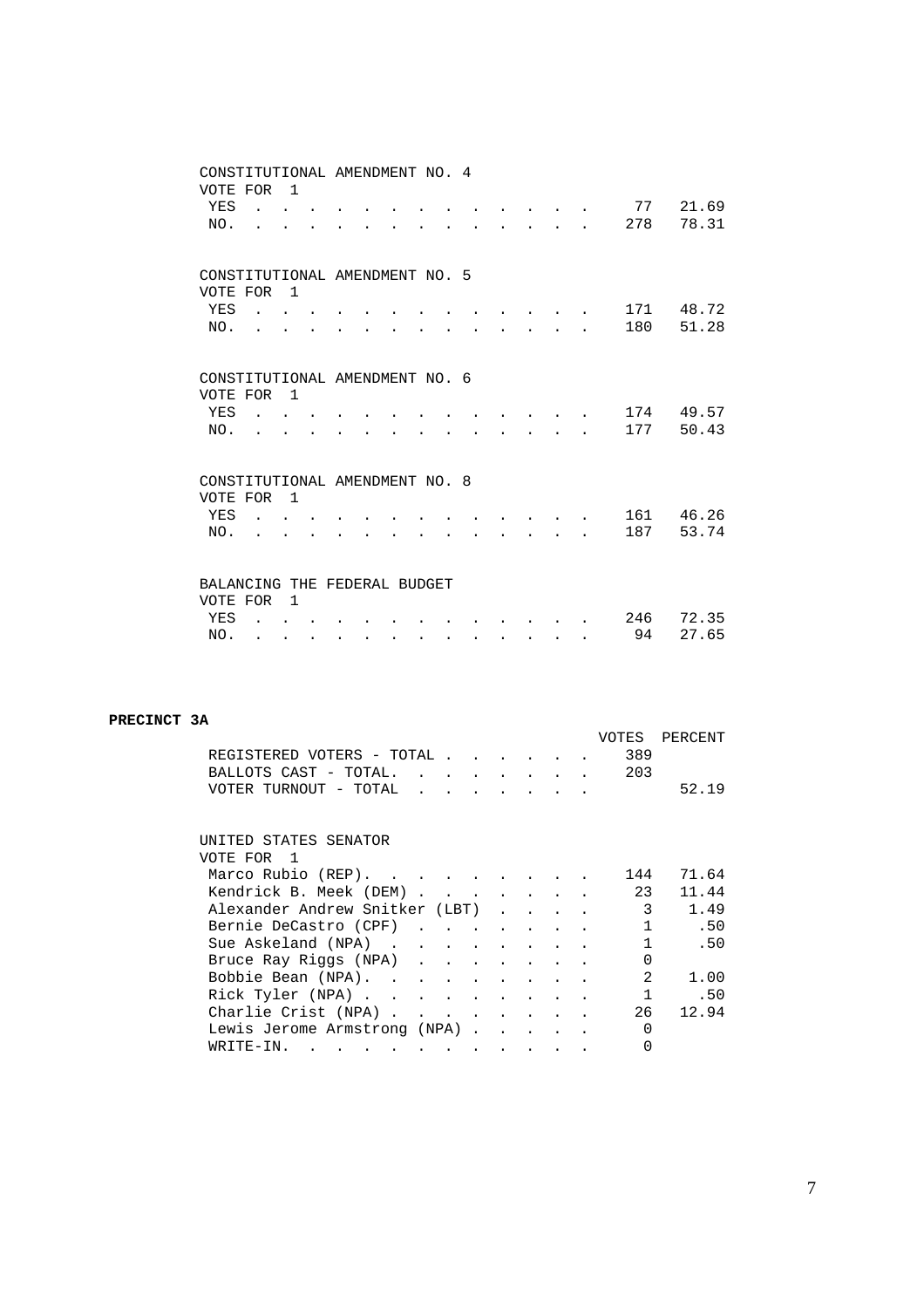| REPRESENTATIVE IN CONGRESS DISTRICT 6<br>VOTE FOR<br>1             |               |                            |                               |                                                             |                            |                                                                                      |                                                           |                                                                    |                          |           |
|--------------------------------------------------------------------|---------------|----------------------------|-------------------------------|-------------------------------------------------------------|----------------------------|--------------------------------------------------------------------------------------|-----------------------------------------------------------|--------------------------------------------------------------------|--------------------------|-----------|
| Clifford B. "Cliff" Stearns (REP)                                  |               |                            |                               |                                                             |                            |                                                                                      |                                                           | $\mathbf{r}$ $\mathbf{r}$                                          | 173                      | 86.07     |
| Steve Schonberg (NPA)                                              |               |                            |                               |                                                             |                            |                                                                                      | $\mathbf{L} = \mathbf{L} \mathbf{L}$                      | $\ddot{\phantom{a}}$                                               | 28                       | 13.93     |
|                                                                    |               |                            |                               |                                                             |                            |                                                                                      |                                                           |                                                                    |                          |           |
| GOVERNOR AND LIEUTENANT GOVERNOR                                   |               |                            |                               |                                                             |                            |                                                                                      |                                                           |                                                                    |                          |           |
| VOTE FOR<br>$\overline{1}$                                         |               |                            |                               |                                                             |                            |                                                                                      |                                                           |                                                                    |                          |           |
| Scott/Carroll (REP)                                                |               |                            | $\mathbf{A}^{\text{max}}$     | $\bullet$ .<br><br><br><br><br><br><br><br><br><br><br><br> |                            |                                                                                      | $\bullet$ . In the case of the $\sim$                     |                                                                    | 137                      | 68.50     |
| Sink / Smith (DEM)                                                 |               |                            | $\mathcal{L}^{\text{max}}$    | $\mathbf{L}^{\text{max}}$                                   | $\mathbf{z} = \mathbf{z}$  | $\mathbf{L}^{\text{max}}$                                                            |                                                           |                                                                    | 50                       | 25.00     |
| Allen/Zanni (IDP).                                                 | $\sim$ $\sim$ | $\sim 10^{-11}$            |                               | $\mathcal{L}^{\text{max}}$ , $\mathcal{L}^{\text{max}}$     | $\mathcal{L}^{\text{max}}$ | $\ddot{\phantom{0}}$                                                                 |                                                           |                                                                    | 10                       | 5.00      |
| Arth/Krulick (NPA).                                                |               |                            |                               |                                                             | $\ddot{\phantom{a}}$       | $\mathcal{L}^{\pm}$                                                                  |                                                           |                                                                    | $\overline{\phantom{0}}$ |           |
| Arth/Krulick (NPA)<br>Khavari/Richardson (NPA)                     |               |                            |                               |                                                             | $\sim$ $\sim$              | $\ddot{\phantom{a}}$                                                                 | $\sim$                                                    |                                                                    | $\overline{0}$           |           |
| Reed/Waldo, Sr. (NPA)                                              |               |                            |                               |                                                             |                            |                                                                                      |                                                           |                                                                    | $\overline{2}$           | 1.00      |
| Imperato/Behm (NPA)                                                |               |                            |                               |                                                             |                            |                                                                                      |                                                           |                                                                    | 0                        |           |
| WRITE-IN.                                                          |               |                            |                               |                                                             |                            |                                                                                      |                                                           |                                                                    | $\mathbf{1}$             | .50       |
|                                                                    |               |                            |                               |                                                             |                            |                                                                                      |                                                           |                                                                    |                          |           |
| ATTORNEY GENERAL                                                   |               |                            |                               |                                                             |                            |                                                                                      |                                                           |                                                                    |                          |           |
| VOTE FOR 1                                                         |               |                            |                               |                                                             |                            |                                                                                      |                                                           |                                                                    |                          |           |
| Pam Bondi (REP)                                                    |               |                            |                               |                                                             |                            |                                                                                      |                                                           | $\mathbf{z} = \left\{ \mathbf{z}_1, \ldots, \mathbf{z}_n \right\}$ | 142                      | 71.72     |
| Dan Gelber (DEM).                                                  |               | <b>Carl Carl Corp.</b>     |                               | $\mathbf{A}^{(1)}$ and $\mathbf{A}^{(2)}$ and               | $\mathbf{L}^{\text{max}}$  |                                                                                      | $\mathbf{z} = \mathbf{z} + \mathbf{z}$ . The $\mathbf{z}$ |                                                                    | 35                       | 17.68     |
| Jim Lewis (NPA)                                                    |               |                            | $\mathbf{a}$ and $\mathbf{a}$ | $\mathbf{L}^{\text{max}}$                                   |                            | $\mathbf{L} = \mathbf{L} \mathbf{L} + \mathbf{L} \mathbf{L} + \mathbf{L} \mathbf{L}$ |                                                           |                                                                    | 21                       | 10.61     |
|                                                                    |               |                            |                               |                                                             |                            |                                                                                      |                                                           |                                                                    |                          |           |
| CHIEF FINANCIAL OFFICER                                            |               |                            |                               |                                                             |                            |                                                                                      |                                                           |                                                                    |                          |           |
| VOTE FOR<br>1                                                      |               |                            |                               |                                                             |                            |                                                                                      |                                                           |                                                                    |                          |           |
| Jeff Atwater (REP)                                                 |               |                            |                               |                                                             |                            | and the state of the                                                                 |                                                           |                                                                    | 145                      | 73.98     |
| Loranne Ausley (DEM).                                              |               |                            |                               |                                                             |                            |                                                                                      |                                                           |                                                                    | -42                      | 21.43     |
| Ken Mazzie (NPA)                                                   |               | $\mathcal{L}^{\text{max}}$ |                               | $\mathbf{r} = \mathbf{r} \cdot \mathbf{r}$                  | $\mathcal{L}^{\text{max}}$ | $\sim$                                                                               |                                                           |                                                                    | 2                        | 1.02      |
| Tom Stearns (NPA).                                                 | $\sim$        | $\sim$                     |                               | $\sim$                                                      | $\sim$                     | $\ddot{\phantom{a}}$                                                                 | $\ddot{\phantom{a}}$                                      |                                                                    | 7                        | 3.57      |
|                                                                    |               |                            |                               |                                                             |                            |                                                                                      |                                                           |                                                                    |                          |           |
| COMMISSIONER OF AGRICULTURE                                        |               |                            |                               |                                                             |                            |                                                                                      |                                                           |                                                                    |                          |           |
| VOTE FOR 1                                                         |               |                            |                               |                                                             |                            |                                                                                      |                                                           |                                                                    |                          |           |
| Adam H. Putnam (REP). .                                            |               |                            |                               |                                                             |                            |                                                                                      |                                                           |                                                                    | 157                      | 78.50     |
| Scott Maddox (DEM).                                                |               | $\mathcal{L}^{\text{max}}$ | $\mathbf{L}$                  | $\sim$                                                      | $\ddot{\phantom{a}}$       | $\ddot{\phantom{a}}$                                                                 | $\sim$                                                    |                                                                    | 37                       | 18.50     |
| Ira Chester (TEA).                                                 |               |                            |                               |                                                             |                            |                                                                                      | $\sim$                                                    |                                                                    | $\overline{3}$           | 1.50      |
| Thad Hamilton (NPA)                                                |               |                            |                               |                                                             |                            |                                                                                      | $\sim$ $\sim$                                             |                                                                    | $\overline{3}$           | 1.50      |
| STATE SENATOR DISTRICT 14                                          |               |                            |                               |                                                             |                            |                                                                                      |                                                           |                                                                    |                          |           |
| VOTE FOR 1                                                         |               |                            |                               |                                                             |                            |                                                                                      |                                                           |                                                                    |                          |           |
| Steve Oelrich (REP) 150 75.38                                      |               |                            |                               |                                                             |                            |                                                                                      |                                                           |                                                                    |                          |           |
|                                                                    |               |                            |                               |                                                             |                            |                                                                                      |                                                           | $\mathcal{L}^{\text{max}}$                                         |                          | 49 24.62  |
| Perry C. McGriff, Jr. (DEM)                                        |               |                            |                               |                                                             |                            |                                                                                      |                                                           |                                                                    |                          |           |
| COUNTY COMMISSIONER DISTRICT 2                                     |               |                            |                               |                                                             |                            |                                                                                      |                                                           |                                                                    |                          |           |
| VOTE FOR 1                                                         |               |                            |                               |                                                             |                            |                                                                                      |                                                           |                                                                    |                          |           |
| Bob Mansfield (REP).                                               |               |                            |                               |                                                             |                            |                                                                                      |                                                           |                                                                    |                          | 66 32.67  |
| Doyle Thomas (DEM)                                                 |               |                            |                               |                                                             |                            |                                                                                      |                                                           | <b>Contract Contract Contract</b>                                  |                          | 136 67.33 |
|                                                                    |               |                            |                               |                                                             |                            |                                                                                      |                                                           |                                                                    |                          |           |
| JUSTICE SUPREME COURT-CHARLES T. CANADY                            |               |                            |                               |                                                             |                            |                                                                                      |                                                           |                                                                    |                          |           |
| VOTE FOR 1                                                         |               |                            |                               |                                                             |                            |                                                                                      |                                                           |                                                                    |                          |           |
| YES<br>$\mathcal{L}^{\text{max}}$ , and $\mathcal{L}^{\text{max}}$ |               |                            |                               |                                                             |                            |                                                                                      |                                                           |                                                                    |                          | 74 38.34  |
| NO.                                                                |               |                            |                               |                                                             |                            |                                                                                      |                                                           |                                                                    | 119                      | 61.66     |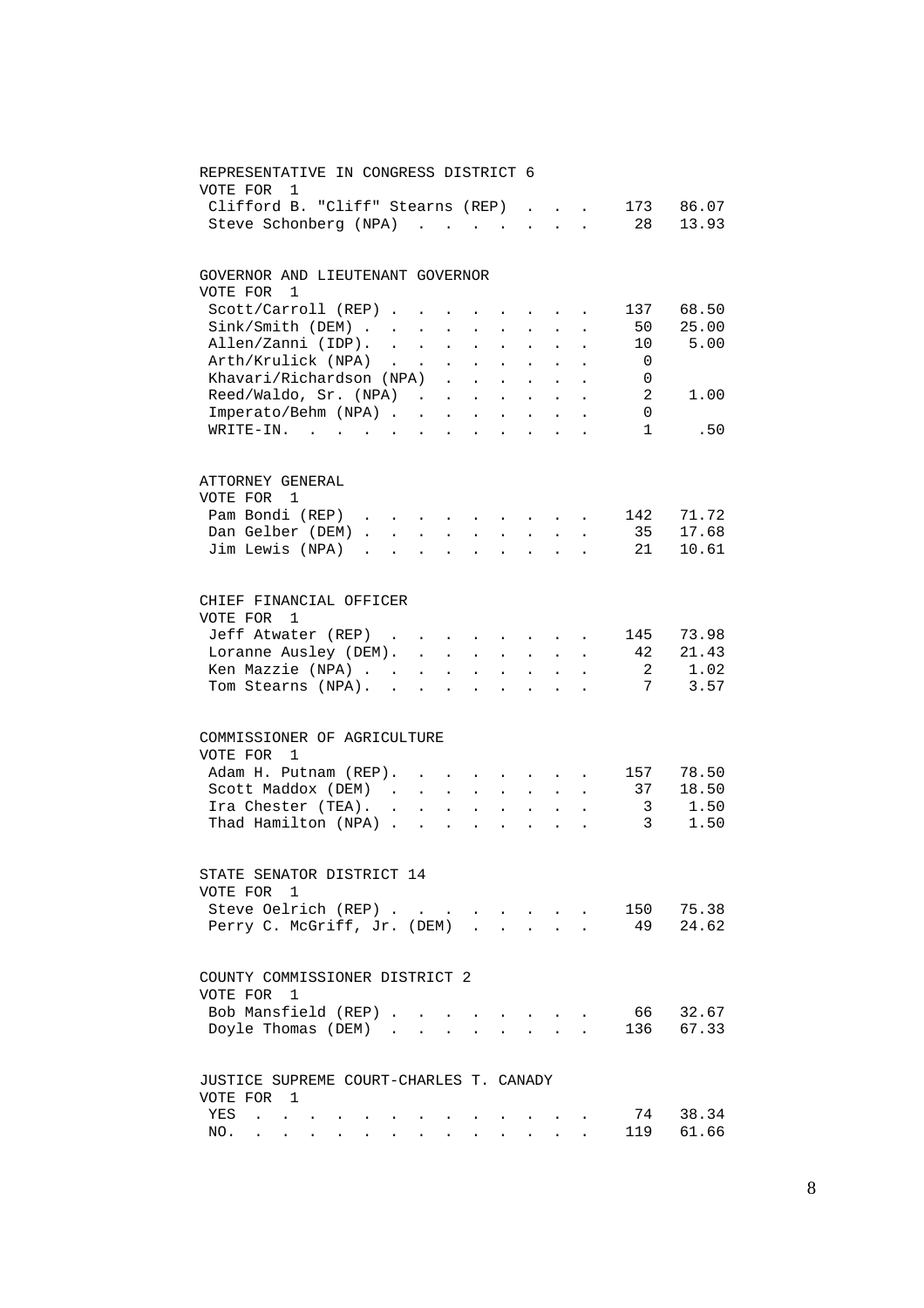| JUSTICE SUPREME COURT-JORGE LABARGA    |                            |                                      |                      |                      |                                                                 |                      |                      |                      |                      |                      |                                                                          |                             |           |     |       |
|----------------------------------------|----------------------------|--------------------------------------|----------------------|----------------------|-----------------------------------------------------------------|----------------------|----------------------|----------------------|----------------------|----------------------|--------------------------------------------------------------------------|-----------------------------|-----------|-----|-------|
| VOTE FOR                               |                            | $\overline{1}$                       |                      |                      |                                                                 |                      |                      |                      |                      |                      |                                                                          |                             |           |     |       |
| YES                                    |                            | $\mathbf{L} = \mathbf{L} \mathbf{L}$ |                      |                      |                                                                 |                      |                      |                      |                      |                      |                                                                          |                             |           | 57  | 30.00 |
| NO.                                    | $\ddot{\phantom{a}}$       |                                      |                      |                      | $\bullet$ .<br><br><br><br><br><br><br><br><br><br><br><br><br> | $\ddot{\phantom{a}}$ | $\bullet$            | $\ddot{\phantom{0}}$ |                      |                      | and a strong strong strong                                               |                             |           | 133 | 70.00 |
|                                        |                            |                                      |                      |                      |                                                                 |                      |                      |                      |                      |                      |                                                                          |                             |           |     |       |
|                                        |                            |                                      |                      |                      |                                                                 |                      |                      |                      |                      |                      |                                                                          |                             |           |     |       |
| JUSTICE SUPREME COURT-JAMES E.C. PERRY |                            |                                      |                      |                      |                                                                 |                      |                      |                      |                      |                      |                                                                          |                             |           |     |       |
| VOTE FOR 1                             |                            |                                      |                      |                      |                                                                 |                      |                      |                      |                      |                      |                                                                          |                             |           |     |       |
| YES                                    |                            | $\mathbf{L}$ and $\mathbf{L}$        |                      |                      |                                                                 |                      |                      |                      |                      |                      |                                                                          |                             |           | 65  | 33.85 |
| NO.                                    | <b>Contract Contract</b>   | $\ddot{\phantom{0}}$                 | $\bullet$            |                      |                                                                 |                      | $\bullet$            |                      |                      |                      | $\bullet$                                                                | $\sim$                      | $\bullet$ | 127 | 66.15 |
|                                        |                            |                                      |                      |                      |                                                                 |                      |                      |                      |                      |                      |                                                                          |                             |           |     |       |
|                                        |                            |                                      |                      |                      |                                                                 |                      |                      |                      |                      |                      |                                                                          |                             |           |     |       |
| JUSTICE SUPREME COURT-RICKY L. POLSTON |                            |                                      |                      |                      |                                                                 |                      |                      |                      |                      |                      |                                                                          |                             |           |     |       |
| VOTE FOR                               |                            | $\overline{\phantom{0}}$             |                      |                      |                                                                 |                      |                      |                      |                      |                      |                                                                          |                             |           |     |       |
| YES                                    |                            | $\mathbf{L} = \mathbf{L}$            |                      |                      |                                                                 |                      |                      |                      |                      |                      |                                                                          |                             |           | 69  | 35.75 |
| NO.                                    |                            |                                      |                      |                      | $\mathbf{L} = \mathbf{0}$                                       |                      |                      |                      |                      |                      | $\cdot$ $\cdot$ $\cdot$ $\cdot$ $\cdot$ $\cdot$                          |                             |           | 124 | 64.25 |
|                                        |                            |                                      |                      |                      |                                                                 |                      |                      |                      |                      |                      |                                                                          |                             |           |     |       |
|                                        |                            |                                      |                      |                      |                                                                 |                      |                      |                      |                      |                      |                                                                          |                             |           |     |       |
| COURT OF APPEAL-NIKKI ANN CLARK        |                            |                                      |                      |                      |                                                                 |                      |                      |                      |                      |                      |                                                                          |                             |           |     |       |
| VOTE FOR                               |                            | $\overline{1}$                       |                      |                      |                                                                 |                      |                      |                      |                      |                      |                                                                          |                             |           |     |       |
| YES                                    | $\mathcal{L}^{\text{max}}$ |                                      |                      |                      |                                                                 |                      |                      |                      |                      |                      | $\cdot$                                                                  |                             |           | 69  | 35.75 |
| NO.                                    | $\sim$ $-$                 | $\ddot{\phantom{0}}$                 | $\ddot{\phantom{0}}$ | $\ddot{\phantom{a}}$ | $\bullet$                                                       | $\ddot{\phantom{0}}$ |                      |                      |                      |                      | <b>Contract Contract</b>                                                 |                             | $\sim$    | 124 | 64.25 |
|                                        |                            |                                      |                      |                      |                                                                 |                      |                      |                      |                      |                      |                                                                          |                             |           |     |       |
|                                        |                            |                                      |                      |                      |                                                                 |                      |                      |                      |                      |                      |                                                                          |                             |           |     |       |
| COURT OF APPEAL-PAUL M. HAWKES         |                            |                                      |                      |                      |                                                                 |                      |                      |                      |                      |                      |                                                                          |                             |           |     |       |
| VOTE FOR                               |                            | $\overline{1}$                       |                      |                      |                                                                 |                      |                      |                      |                      |                      |                                                                          |                             |           |     |       |
| YES                                    | $\mathbf{L}$               | $\mathbf{L}$                         |                      |                      |                                                                 |                      |                      |                      |                      |                      | and the contract of the contract of                                      |                             |           | 69  | 35.94 |
| NO.                                    |                            |                                      |                      |                      | <b>Contract Contract Street</b>                                 | $\ddot{\phantom{a}}$ | $\ddot{\phantom{a}}$ | $\ddot{\phantom{a}}$ | $\ddot{\phantom{a}}$ |                      | $\mathbf{r}$ , $\mathbf{r}$ , $\mathbf{r}$ , $\mathbf{r}$ , $\mathbf{r}$ |                             |           | 123 | 64.06 |
|                                        |                            |                                      |                      |                      |                                                                 |                      |                      |                      |                      |                      |                                                                          |                             |           |     |       |
|                                        |                            |                                      |                      |                      |                                                                 |                      |                      |                      |                      |                      |                                                                          |                             |           |     |       |
| COURT OF APPEAL-CHARLES J. KAHN JR.    |                            |                                      |                      |                      |                                                                 |                      |                      |                      |                      |                      |                                                                          |                             |           |     |       |
| VOTE FOR 1                             |                            |                                      |                      |                      |                                                                 |                      |                      |                      |                      |                      |                                                                          |                             |           |     |       |
| YES                                    | $\mathbf{L}$               | $\mathbf{L}$                         |                      |                      |                                                                 |                      |                      |                      |                      |                      |                                                                          | $\ddot{\phantom{0}}$        |           | 58  | 30.05 |
| NO.                                    | $\sim$                     | $\ddot{\phantom{0}}$                 |                      | $\ddot{\phantom{a}}$ | $\ddot{\phantom{a}}$                                            |                      |                      |                      |                      | $\ddot{\phantom{0}}$ | $\sim$ $\sim$ $\sim$                                                     |                             | $\sim$    | 135 | 69.95 |
|                                        |                            |                                      |                      |                      |                                                                 |                      |                      |                      |                      |                      |                                                                          |                             |           |     |       |
|                                        |                            |                                      |                      |                      |                                                                 |                      |                      |                      |                      |                      |                                                                          |                             |           |     |       |
| COURT OF APPEAL-PHIL PADOVANO          |                            |                                      |                      |                      |                                                                 |                      |                      |                      |                      |                      |                                                                          |                             |           |     |       |
| VOTE FOR                               |                            | $\overline{1}$                       |                      |                      |                                                                 |                      |                      |                      |                      |                      |                                                                          |                             |           |     |       |
| YES                                    | $\mathbf{L}$               | $\mathbf{r}$                         |                      |                      |                                                                 |                      |                      |                      |                      |                      |                                                                          |                             |           | 55  | 28.50 |
| NO.                                    |                            |                                      |                      |                      | $\cdot$ $\cdot$ $\cdot$                                         | $\ddot{\phantom{a}}$ | $\ddot{\phantom{a}}$ | $\ddot{\phantom{a}}$ | $\ddot{\phantom{0}}$ | $\ddot{\phantom{0}}$ |                                                                          | $\mathbf{L} = \mathbf{L}$   |           | 138 | 71.50 |
|                                        |                            |                                      |                      |                      |                                                                 |                      |                      |                      |                      |                      |                                                                          |                             |           |     |       |
|                                        |                            |                                      |                      |                      |                                                                 |                      |                      |                      |                      |                      |                                                                          |                             |           |     |       |
| COURT OF APPEAL-LORI S. ROWE           |                            |                                      |                      |                      |                                                                 |                      |                      |                      |                      |                      |                                                                          |                             |           |     |       |
| VOTE FOR 1                             |                            |                                      |                      |                      |                                                                 |                      |                      |                      |                      |                      |                                                                          |                             |           |     |       |
| YES                                    | $\mathbf{L}$               | $\ddot{\phantom{0}}$                 |                      |                      |                                                                 |                      |                      |                      |                      |                      | $\sim$ $\sim$ $\sim$ $\sim$                                              |                             |           | 58  | 30.21 |
| NO.                                    |                            | $\sim$                               |                      |                      |                                                                 |                      |                      |                      |                      |                      |                                                                          | $\sim$ $\sim$ $\sim$ $\sim$ |           | 134 | 69.79 |
|                                        |                            |                                      |                      |                      |                                                                 |                      |                      |                      |                      |                      |                                                                          |                             |           |     |       |
|                                        |                            |                                      |                      |                      |                                                                 |                      |                      |                      |                      |                      |                                                                          |                             |           |     |       |
| COURT OF APPEAL-KENT WETHERELL         |                            |                                      |                      |                      |                                                                 |                      |                      |                      |                      |                      |                                                                          |                             |           |     |       |
| VOTE FOR 1                             |                            |                                      |                      |                      |                                                                 |                      |                      |                      |                      |                      |                                                                          |                             |           |     |       |
| YES                                    |                            | $\mathbf{r}$ , $\mathbf{r}$          |                      |                      |                                                                 |                      |                      |                      |                      |                      |                                                                          |                             |           | 59  | 30.73 |
| NO.                                    | $\mathbf{L}$               | $\sim 10^{-11}$                      |                      |                      |                                                                 |                      |                      |                      |                      |                      |                                                                          |                             |           | 133 | 69.27 |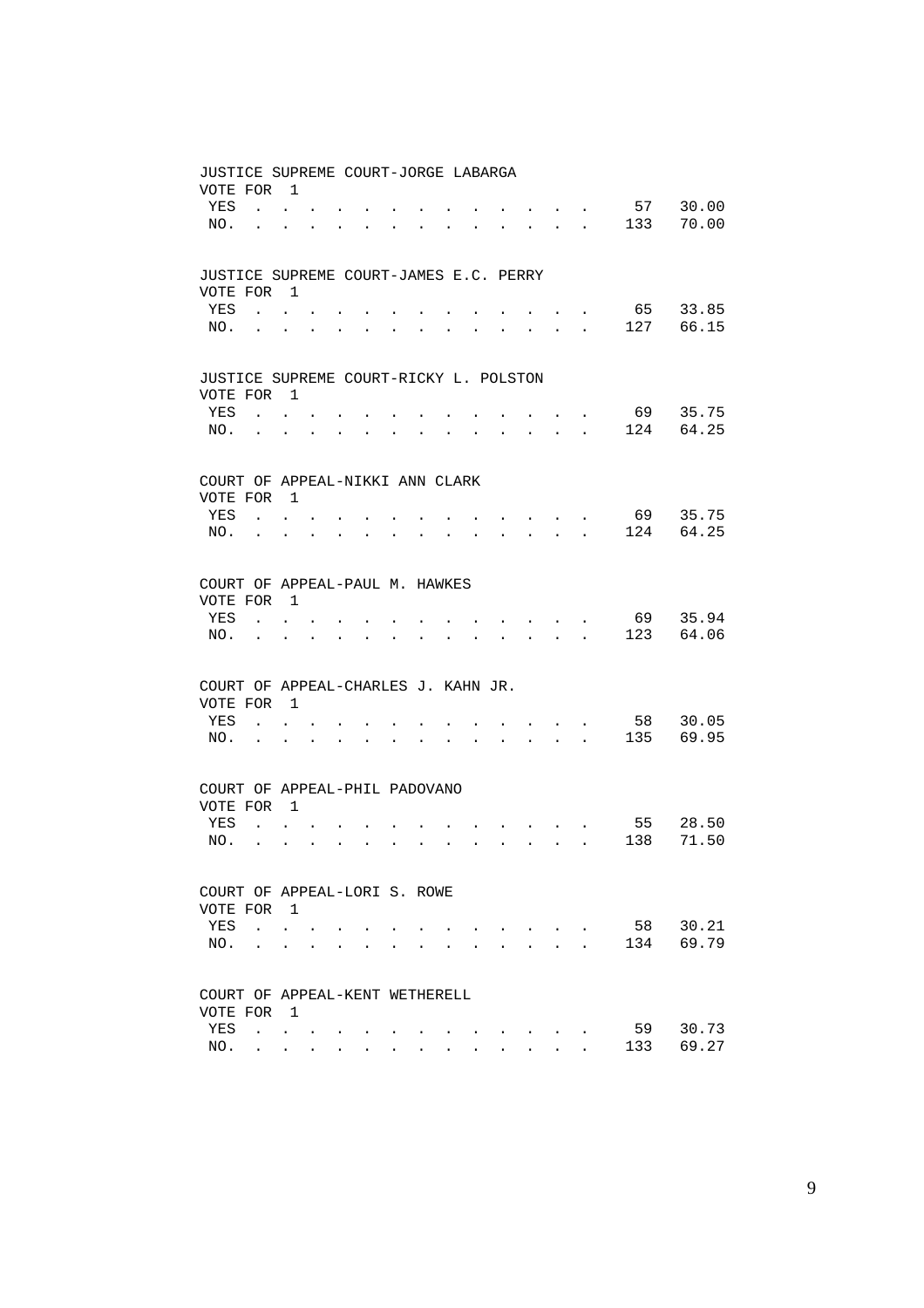| COURT OF APPEAL-JIM WOLF<br>VOTE FOR       |                          | $\overline{1}$                               |                      |                      |                      |                      |                      |                      |                      |                      |                      |                      |                                          |           |                |
|--------------------------------------------|--------------------------|----------------------------------------------|----------------------|----------------------|----------------------|----------------------|----------------------|----------------------|----------------------|----------------------|----------------------|----------------------|------------------------------------------|-----------|----------------|
| YES<br>NO.                                 | $\mathbf{r}$<br>$\sim$   |                                              |                      |                      |                      |                      |                      |                      |                      |                      |                      | $\ddot{\phantom{a}}$ | $\ddot{\phantom{a}}$                     | 62<br>131 | 32.12<br>67.88 |
|                                            |                          |                                              |                      |                      |                      |                      |                      |                      |                      |                      |                      |                      |                                          |           |                |
| CONSTITUTIONAL AMENDMENT NO. 1<br>VOTE FOR |                          | $\overline{1}$                               |                      |                      |                      |                      |                      |                      |                      |                      |                      |                      |                                          |           |                |
| YES                                        | $\sim$                   |                                              |                      |                      |                      |                      |                      |                      |                      |                      |                      |                      |                                          | 123       | 62.44          |
| NO.                                        | <b>Contract Contract</b> |                                              | $\ddot{\phantom{0}}$ | $\ddot{\phantom{a}}$ | $\ddot{\phantom{0}}$ | $\ddot{\phantom{0}}$ | $\ddot{\phantom{0}}$ | $\ddot{\phantom{a}}$ | $\ddot{\phantom{0}}$ | $\mathbf{L}$         | $\ddot{\phantom{0}}$ | $\ddot{\phantom{a}}$ | $\ddot{\phantom{a}}$                     | 74        | 37.56          |
| CONSTITUTIONAL AMENDMENT NO. 2<br>VOTE FOR |                          | 1                                            |                      |                      |                      |                      |                      |                      |                      |                      |                      |                      |                                          |           |                |
| YES<br>NO.                                 | $\sim$<br>$\sim$         | $\ddot{\phantom{a}}$<br>$\ddot{\phantom{a}}$ |                      |                      |                      |                      |                      |                      |                      |                      |                      |                      | $\blacksquare$ .<br>$\ddot{\phantom{0}}$ | 136<br>61 | 69.04<br>30.96 |
|                                            |                          |                                              |                      |                      |                      |                      |                      |                      |                      |                      |                      |                      |                                          |           |                |
| CONSTITUTIONAL AMENDMENT NO. 4<br>VOTE FOR |                          | $\mathbf{1}$                                 |                      |                      |                      |                      |                      |                      |                      |                      |                      |                      |                                          |           |                |
| <b>YES</b>                                 |                          |                                              |                      |                      |                      |                      |                      |                      |                      |                      |                      |                      |                                          | 42        | 21.32          |
| NO.                                        |                          | $\ddot{\phantom{a}}$                         | $\ddot{\phantom{a}}$ |                      |                      |                      |                      |                      |                      |                      |                      | $\mathbb{R}^2$       | $\ddot{\phantom{a}}$                     | 155       | 78.68          |
| CONSTITUTIONAL AMENDMENT NO. 5             |                          | $\overline{1}$                               |                      |                      |                      |                      |                      |                      |                      |                      |                      |                      |                                          |           |                |
| VOTE FOR<br>YES                            | $\ddot{\phantom{a}}$     |                                              |                      |                      |                      |                      |                      |                      |                      |                      |                      |                      |                                          | 59        | 30.10          |
| NO.                                        | $\ddot{\phantom{0}}$     | $\ddot{\phantom{0}}$                         |                      |                      |                      |                      |                      |                      | $\ddot{\phantom{a}}$ | $\ddot{\phantom{a}}$ | $\ddot{\phantom{0}}$ | $\ddot{\phantom{a}}$ | $\ddot{\phantom{a}}$                     | 137       | 69.90          |
| CONSTITUTIONAL AMENDMENT NO. 6             |                          |                                              |                      |                      |                      |                      |                      |                      |                      |                      |                      |                      |                                          |           |                |
| VOTE FOR 1<br>YES                          | $\mathbf{r}$             |                                              |                      |                      |                      |                      |                      |                      |                      |                      |                      |                      |                                          | 61        | 30.96          |
| NO.                                        | $\ddot{\phantom{a}}$     | $\ddot{\phantom{0}}$                         | $\ddot{\phantom{0}}$ |                      | $\ddot{\phantom{0}}$ | $\ddot{\phantom{0}}$ |                      |                      |                      |                      | $\ddot{\phantom{0}}$ | $\bullet$            | $\ddot{\phantom{0}}$                     | 136       | 69.04          |
| CONSTITUTIONAL AMENDMENT NO. 8<br>VOTE FOR |                          | $\overline{1}$                               |                      |                      |                      |                      |                      |                      |                      |                      |                      |                      |                                          |           |                |
| YES                                        | $\ddot{\phantom{0}}$     | $\ddot{\phantom{0}}$                         |                      |                      |                      |                      |                      |                      |                      |                      |                      |                      |                                          | 88        | 44.44          |
| NO.                                        |                          |                                              |                      |                      |                      |                      |                      |                      |                      |                      |                      |                      |                                          | 110       | 55.56          |
| BALANCING THE FEDERAL BUDGET               |                          |                                              |                      |                      |                      |                      |                      |                      |                      |                      |                      |                      |                                          |           |                |
| VOTE FOR<br>YES                            | $\ddot{\phantom{a}}$     | $\overline{1}$                               |                      |                      |                      |                      |                      |                      |                      |                      |                      | $\ddot{\phantom{a}}$ | $\ddot{\phantom{a}}$                     | 148       | 75.51          |
| NO.                                        | $\ddot{\phantom{a}}$     | $\ddot{\phantom{0}}$                         | $\ddot{\phantom{a}}$ | $\ddot{\phantom{a}}$ | $\ddot{\phantom{a}}$ | $\ddot{\phantom{a}}$ | $\sim$               | $\ddot{\phantom{a}}$ | $\ddot{\phantom{a}}$ | $\sim$               | $\sim$               | $\ddot{\phantom{a}}$ |                                          | 48        | 24.49          |

#### **PRECINCT 3B**

|                               |  |  |  | VOTES PERCENT |
|-------------------------------|--|--|--|---------------|
| REGISTERED VOTERS - TOTAL 327 |  |  |  |               |
| BALLOTS CAST - TOTAL          |  |  |  |               |
| VOTER TURNOUT - TOTAL         |  |  |  | 41.90         |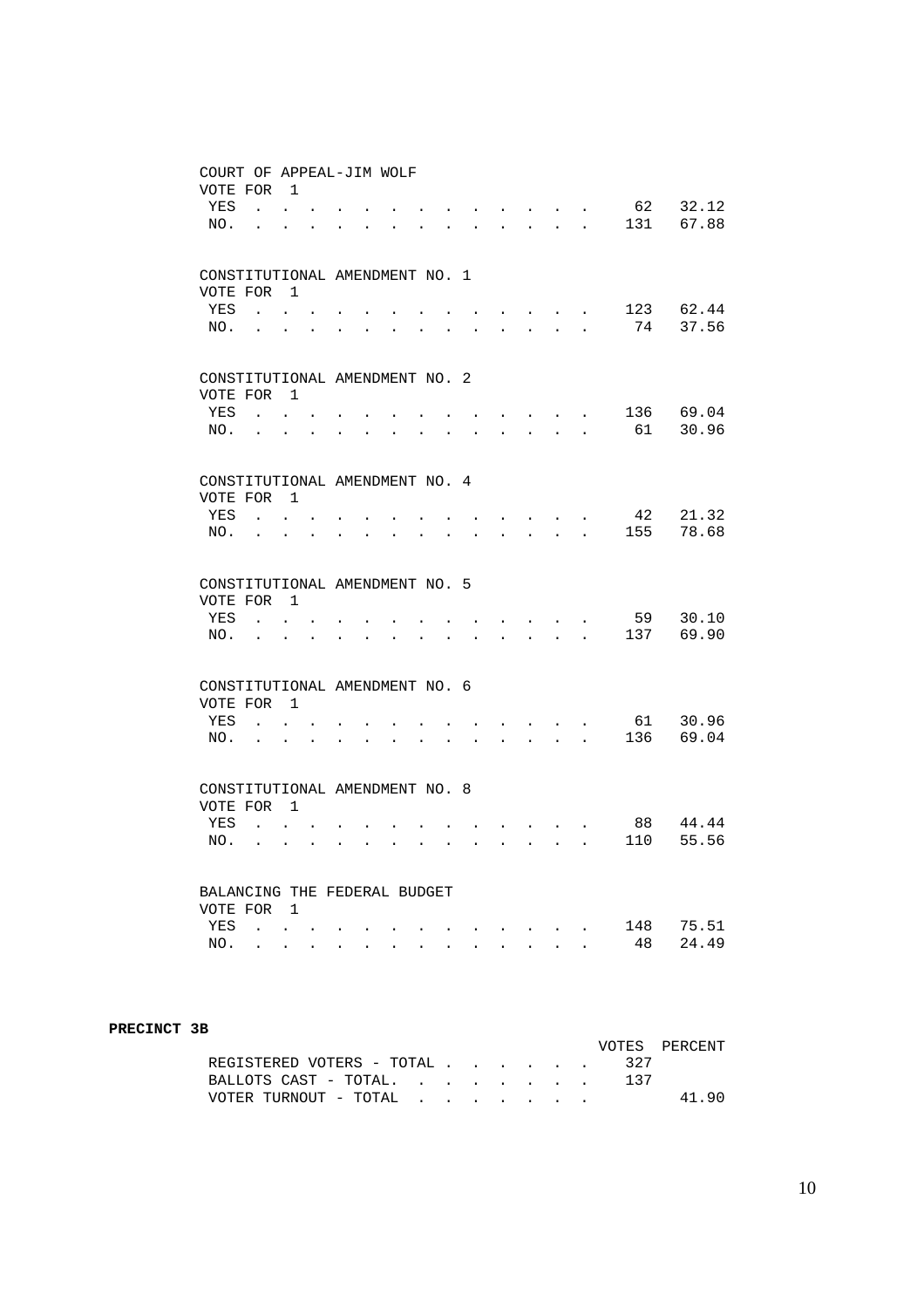#### UNITED STATES SENATOR

| VOTE FOR<br>1                                          |                      |                            |                                                                               |                           |                            |                           |                                                                  |                      |                |       |
|--------------------------------------------------------|----------------------|----------------------------|-------------------------------------------------------------------------------|---------------------------|----------------------------|---------------------------|------------------------------------------------------------------|----------------------|----------------|-------|
| Marco Rubio (REP).                                     |                      |                            |                                                                               |                           |                            |                           |                                                                  |                      | 92             | 67.15 |
| Kendrick B. Meek (DEM)                                 |                      |                            |                                                                               |                           |                            |                           |                                                                  |                      | 12             | 8.76  |
| Alexander Andrew Snitker (LBT)                         |                      |                            |                                                                               |                           |                            |                           |                                                                  |                      | 2              | 1.46  |
| Bernie DeCastro (CPF)                                  |                      |                            |                                                                               |                           |                            |                           |                                                                  |                      | 0              |       |
| Sue Askeland (NPA).                                    |                      | $\sim$                     | $\sim$                                                                        | $\sim 10^{-11}$           | $\sim 10^{-11}$            | $\sim$                    | $\ddot{\phantom{0}}$                                             |                      | $\overline{2}$ | 1.46  |
| Bruce Ray Riggs (NPA)                                  |                      |                            |                                                                               |                           |                            |                           | $\sim$                                                           | $\ddot{\phantom{a}}$ | $\overline{2}$ | 1.46  |
| Bobbie Bean (NPA).                                     |                      |                            |                                                                               |                           |                            |                           |                                                                  |                      | 0              |       |
| Rick Tyler (NPA)                                       |                      |                            |                                                                               |                           |                            |                           |                                                                  |                      | 1              | .73   |
| Charlie Crist (NPA)                                    |                      |                            |                                                                               |                           |                            |                           |                                                                  |                      | 26             | 18.98 |
| Lewis Jerome Armstrong (NPA)                           |                      |                            |                                                                               |                           |                            |                           |                                                                  |                      | 0              |       |
| WRITE-IN.                                              |                      |                            |                                                                               |                           |                            |                           |                                                                  |                      | $\Omega$       |       |
| REPRESENTATIVE IN CONGRESS DISTRICT 6<br>VOTE FOR<br>1 |                      |                            |                                                                               |                           |                            |                           |                                                                  |                      |                |       |
| Clifford B. "Cliff" Stearns (REP)                      |                      |                            |                                                                               |                           |                            |                           | $\mathbf{1}$ $\mathbf{1}$ $\mathbf{1}$ $\mathbf{1}$ $\mathbf{1}$ |                      | 113            | 84.33 |
| Steve Schonberg (NPA)                                  |                      |                            |                                                                               |                           |                            | $\sim$                    | $\ddot{\phantom{a}}$                                             | $\ddot{\phantom{a}}$ | 21             | 15.67 |
| GOVERNOR AND LIEUTENANT GOVERNOR                       |                      |                            |                                                                               |                           |                            |                           |                                                                  |                      |                |       |
| VOTE FOR<br>1                                          |                      |                            |                                                                               |                           |                            |                           |                                                                  |                      |                |       |
| Scott/Carroll (REP)                                    |                      |                            |                                                                               |                           |                            |                           | the contract of the contract                                     |                      | 92             | 67.65 |
|                                                        |                      |                            | $\epsilon = \epsilon$ .                                                       |                           | $\mathcal{L}^{\text{max}}$ | $\sim$                    | $\sim$                                                           |                      | 34             | 25.00 |
| Sink/Smith (DEM)<br>Allen/Zanni (IDP).                 |                      |                            | $\ddot{\phantom{0}}$                                                          | $\sim$ $\sim$             | $\sim$                     | $\ddot{\phantom{0}}$      | $\sim$                                                           |                      | $\overline{4}$ | 2.94  |
| Arth/Krulick (NPA)                                     |                      |                            |                                                                               |                           |                            |                           |                                                                  |                      | 0              |       |
| Khavari/Richardson (NPA)                               |                      |                            |                                                                               |                           |                            |                           |                                                                  |                      | 0              |       |
| Reed/Waldo, Sr. (NPA)                                  |                      |                            |                                                                               |                           |                            |                           |                                                                  |                      | $\overline{2}$ | 1.47  |
| Imperato/Behm (NPA)                                    |                      |                            |                                                                               |                           |                            |                           |                                                                  |                      | 2              | 1.47  |
| WRITE-IN. .<br>$\sim$                                  | $\ddot{\phantom{a}}$ |                            | $\mathbf{r} = \mathbf{r} + \mathbf{r} + \mathbf{r} + \mathbf{r} + \mathbf{r}$ |                           |                            |                           | $\sim$                                                           |                      | $\overline{a}$ | 1.47  |
| ATTORNEY GENERAL                                       |                      |                            |                                                                               |                           |                            |                           |                                                                  |                      |                |       |
| VOTE FOR 1                                             |                      |                            |                                                                               |                           |                            |                           |                                                                  |                      |                |       |
| Pam Bondi (REP) $\ldots$ $\ldots$ $\ldots$ $\ldots$    |                      |                            |                                                                               |                           |                            |                           |                                                                  |                      | 95             | 70.90 |
| Dan Gelber (DEM).                                      | $\Delta \sim 10$     | $\mathcal{L}^{\text{max}}$ | $\epsilon = \epsilon$ .                                                       |                           | $\mathcal{L}^{(1)}$        | $\mathbf{L}^{\text{max}}$ | $\sim$                                                           |                      | 22             | 16.42 |
| Jim Lewis (NPA) .                                      | $\sim 10^{-11}$      | $\mathbf{r}$               | $\mathbf{r}$                                                                  | $\sim$                    | $\mathbf{L}^{\text{max}}$  | $\mathbf{r}$              | $\ddot{\phantom{0}}$                                             |                      | 17             | 12.69 |
| CHIEF FINANCIAL OFFICER                                |                      |                            |                                                                               |                           |                            |                           |                                                                  |                      |                |       |
| VOTE FOR<br>1                                          |                      |                            |                                                                               |                           |                            |                           |                                                                  |                      |                |       |
| Jeff Atwater (REP) .                                   |                      | $\sim 10^{-11}$            |                                                                               |                           |                            |                           |                                                                  |                      | 94             | 72.87 |
| Loranne Ausley (DEM). .                                |                      |                            | $\ddot{\phantom{0}}$                                                          | $\Box$                    |                            |                           |                                                                  |                      | 17             | 13.18 |
| Ken Mazzie (NPA)                                       |                      | $\sim$                     | $\ddot{\phantom{0}}$                                                          | $\mathbf{r}$              | $\ddot{\phantom{a}}$       | $\ddot{\phantom{a}}$      | $\sim$                                                           |                      | $\overline{4}$ | 3.10  |
| Tom Stearns (NPA).                                     |                      |                            | $\sim$                                                                        |                           | $\sim$ $\sim$              |                           | $\mathbf{L} = \mathbf{L}$                                        |                      | 14             | 10.85 |
| COMMISSIONER OF AGRICULTURE                            |                      |                            |                                                                               |                           |                            |                           |                                                                  |                      |                |       |
| VOTE FOR<br>$\overline{1}$                             |                      |                            |                                                                               |                           |                            |                           |                                                                  |                      |                |       |
| Adam H. Putnam (REP).                                  |                      | $\sim$ $\sim$ $\sim$       |                                                                               |                           |                            |                           |                                                                  |                      | 106            | 79.70 |
| Scott Maddox (DEM)                                     |                      |                            |                                                                               |                           |                            | $\ddot{\phantom{a}}$      |                                                                  |                      | 18             | 13.53 |
| Ira Chester (TEA). .                                   |                      | $\mathbf{L}^{\text{max}}$  | $\bullet$ .<br><br><br><br><br><br><br><br><br><br><br><br>                   | $\mathbf{L}^{\text{max}}$ | $\ddot{\phantom{a}}$       | $\ddot{\phantom{0}}$      | $\ddot{\phantom{0}}$                                             |                      | 4              | 3.01  |
| Thad Hamilton (NPA)                                    |                      |                            | $\bullet$ .<br><br><br><br><br><br><br><br><br><br><br><br>                   |                           |                            |                           |                                                                  |                      | 5              | 3.76  |
|                                                        |                      |                            |                                                                               |                           |                            |                           |                                                                  |                      |                |       |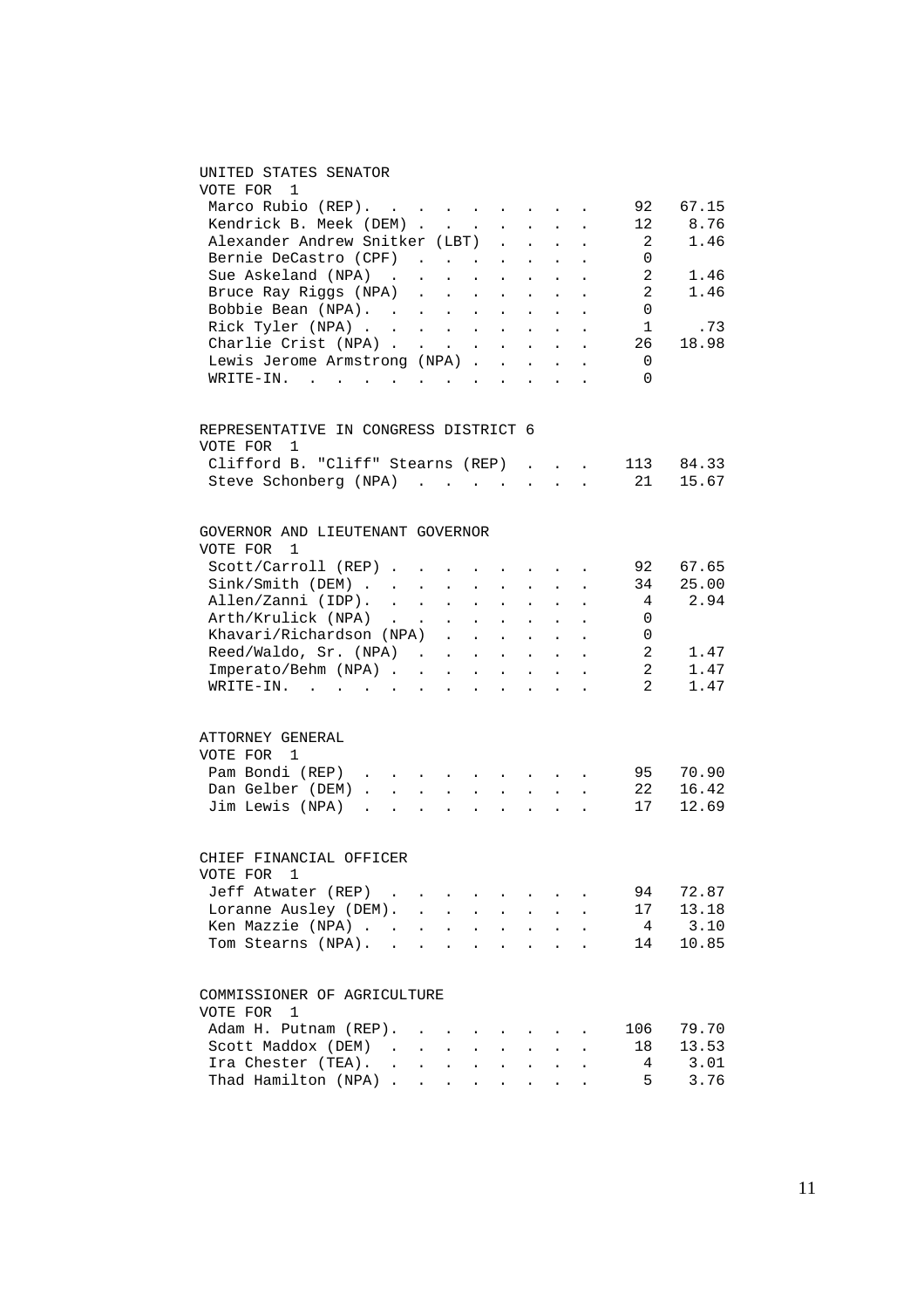| STATE SENATOR DISTRICT 14<br>VOTE FOR   | Steve Oelrich (REP)<br>Perry C. McGriff, Jr. (DEM)        | 1                                                             |                         |                      |                                                             |           |                      |                                                                 |                      |                      | $\ddot{\phantom{a}}$                                                                      |                                                       | and the state of the state of                             | 107<br>29 | 78.68<br>21.32             |
|-----------------------------------------|-----------------------------------------------------------|---------------------------------------------------------------|-------------------------|----------------------|-------------------------------------------------------------|-----------|----------------------|-----------------------------------------------------------------|----------------------|----------------------|-------------------------------------------------------------------------------------------|-------------------------------------------------------|-----------------------------------------------------------|-----------|----------------------------|
| JUSTICE SUPREME COURT-CHARLES T. CANADY |                                                           |                                                               |                         |                      |                                                             |           |                      |                                                                 |                      |                      |                                                                                           |                                                       |                                                           |           |                            |
| VOTE FOR 1<br>YES                       | $\mathbf{r}$ , $\mathbf{r}$ , $\mathbf{r}$                |                                                               |                         |                      |                                                             |           |                      |                                                                 |                      |                      |                                                                                           |                                                       |                                                           |           | 55 42.97                   |
| NO.                                     | and the contract of the                                   |                                                               |                         | $\bullet$            | $\bullet$                                                   | $\bullet$ |                      |                                                                 |                      |                      | $\bullet$                                                                                 |                                                       | <b>Contract Contract</b>                                  |           | 73<br>57.03                |
| JUSTICE SUPREME COURT-JORGE LABARGA     |                                                           |                                                               |                         |                      |                                                             |           |                      |                                                                 |                      |                      |                                                                                           |                                                       |                                                           |           |                            |
| VOTE FOR 1                              |                                                           |                                                               |                         |                      |                                                             |           |                      |                                                                 |                      |                      |                                                                                           |                                                       |                                                           |           |                            |
| YES                                     | $\mathbf{r}$ , $\mathbf{r}$ , $\mathbf{r}$                |                                                               |                         |                      |                                                             |           |                      |                                                                 |                      |                      |                                                                                           |                                                       |                                                           |           | 48<br>37.80<br>79<br>62.20 |
| NO.                                     | $\bullet$                                                 | $\ddot{\phantom{0}}$                                          |                         |                      | $\bullet$ .<br><br><br><br><br><br><br><br><br><br><br><br> | $\bullet$ | $\bullet$            |                                                                 | $\bullet$            |                      | the contract of the contract of the                                                       |                                                       |                                                           |           |                            |
| JUSTICE SUPREME COURT-JAMES E.C. PERRY  |                                                           |                                                               |                         |                      |                                                             |           |                      |                                                                 |                      |                      |                                                                                           |                                                       |                                                           |           |                            |
| VOTE FOR 1<br>YES                       | $\mathbf{r}$ , $\mathbf{r}$ , $\mathbf{r}$                |                                                               |                         |                      |                                                             |           |                      |                                                                 |                      |                      |                                                                                           |                                                       | $\cdot$ $\cdot$                                           |           | 49<br>38.89                |
| NO.                                     | <b>Contract Contract Contract</b>                         |                                                               | $\sim 100$              | $\bullet$            | $\bullet$                                                   | $\bullet$ | $\ddot{\phantom{0}}$ |                                                                 |                      |                      | $\ddot{\phantom{0}}$                                                                      |                                                       | $\mathcal{L}(\mathbf{z})$ , and $\mathcal{L}(\mathbf{z})$ |           | 77<br>61.11                |
|                                         |                                                           |                                                               |                         |                      |                                                             |           |                      |                                                                 |                      |                      |                                                                                           |                                                       |                                                           |           |                            |
| JUSTICE SUPREME COURT-RICKY L. POLSTON  |                                                           |                                                               |                         |                      |                                                             |           |                      |                                                                 |                      |                      |                                                                                           |                                                       |                                                           |           |                            |
| VOTE FOR 1                              |                                                           |                                                               |                         |                      |                                                             |           |                      |                                                                 |                      |                      |                                                                                           |                                                       |                                                           |           |                            |
| YES                                     |                                                           | $\mathbf{L}$ and $\mathbf{L}$                                 |                         |                      |                                                             |           |                      |                                                                 |                      |                      |                                                                                           |                                                       |                                                           |           | 57 44.53<br>55.47          |
| NO.                                     | <b>Contractor</b>                                         | $\bullet$                                                     | $\bullet$               | $\bullet$            | $\bullet$ .<br><br><br><br><br><br><br><br><br><br><br><br> | $\bullet$ | $\ddot{\phantom{0}}$ |                                                                 | $\bullet$            |                      | $\mathbf{r} = \mathbf{r} + \mathbf{r} + \mathbf{r} + \mathbf{r}$                          |                                                       |                                                           |           | 71                         |
| COURT OF APPEAL-NIKKI ANN CLARK         |                                                           |                                                               |                         |                      |                                                             |           |                      |                                                                 |                      |                      |                                                                                           |                                                       |                                                           |           |                            |
| VOTE FOR 1                              |                                                           |                                                               |                         |                      |                                                             |           |                      |                                                                 |                      |                      |                                                                                           |                                                       |                                                           |           |                            |
| YES                                     | $\mathbf{r}$ , $\mathbf{r}$ , $\mathbf{r}$ , $\mathbf{r}$ |                                                               |                         |                      |                                                             |           |                      |                                                                 |                      |                      |                                                                                           | $\mathbf{r} = \mathbf{r} + \mathbf{r} + \mathbf{r}$ . |                                                           |           | 59<br>46.46                |
| NO.                                     | $\sim 100$ km s $^{-1}$                                   | $\bullet$                                                     | $\bullet$               | $\bullet$            | $\bullet$                                                   | $\bullet$ |                      |                                                                 | $\bullet$            | $\bullet$ .          | $\mathcal{L}(\mathbf{r})$ , and $\mathcal{L}(\mathbf{r})$ , and $\mathcal{L}(\mathbf{r})$ |                                                       |                                                           |           | 53.54<br>68 —              |
| COURT OF APPEAL-PAUL M. HAWKES          |                                                           |                                                               |                         |                      |                                                             |           |                      |                                                                 |                      |                      |                                                                                           |                                                       |                                                           |           |                            |
| VOTE FOR 1                              |                                                           |                                                               |                         |                      |                                                             |           |                      |                                                                 |                      |                      |                                                                                           |                                                       |                                                           |           |                            |
| YES                                     |                                                           | $\mathbf{r}$ , $\mathbf{r}$                                   |                         |                      |                                                             |           |                      |                                                                 |                      |                      | <b>Contract Contract</b>                                                                  |                                                       |                                                           |           | 60 —<br>47.24              |
| NO.                                     | $\sim$                                                    | $\bullet$                                                     | $\bullet$               | $\ddot{\phantom{a}}$ | $\sim$ $\sim$                                               | $\bullet$ | $\bullet$            | $\bullet$ .<br><br><br><br><br><br><br><br><br><br><br><br><br> |                      |                      |                                                                                           |                                                       |                                                           | 67        | 52.76                      |
| COURT OF APPEAL-CHARLES J. KAHN JR.     |                                                           |                                                               |                         |                      |                                                             |           |                      |                                                                 |                      |                      |                                                                                           |                                                       |                                                           |           |                            |
| VOTE FOR                                |                                                           | $\blacksquare$                                                |                         |                      |                                                             |           |                      |                                                                 |                      |                      |                                                                                           |                                                       |                                                           |           |                            |
| YES                                     |                                                           | $\mathbf{L} = \mathbf{L} \mathbf{L}$                          | $\ddot{\phantom{a}}$    |                      |                                                             |           |                      |                                                                 |                      |                      |                                                                                           | <b>Contract Contract Contract</b>                     |                                                           | 52        | 41.27                      |
| NO.                                     |                                                           |                                                               | $\cdot$ $\cdot$ $\cdot$ | $\ddot{\phantom{a}}$ |                                                             |           |                      |                                                                 | $\ddot{\phantom{a}}$ | $\ddot{\phantom{0}}$ | $\ddot{\phantom{a}}$                                                                      | $\sim$ $\sim$ $\sim$                                  |                                                           | 74        | 58.73                      |
| COURT OF APPEAL-PHIL PADOVANO           |                                                           |                                                               |                         |                      |                                                             |           |                      |                                                                 |                      |                      |                                                                                           |                                                       |                                                           |           |                            |
| VOTE FOR                                |                                                           | $\overline{1}$                                                |                         |                      |                                                             |           |                      |                                                                 |                      |                      |                                                                                           |                                                       |                                                           |           |                            |
| YES                                     |                                                           | $\mathcal{L}^{\text{max}}$ , where $\mathcal{L}^{\text{max}}$ | $\bullet$               |                      |                                                             |           |                      |                                                                 |                      |                      |                                                                                           |                                                       |                                                           | 58        | 45.31                      |
| NO.                                     |                                                           | $\mathbf{r} = \mathbf{r} \cdot \mathbf{r}$                    |                         |                      |                                                             |           |                      |                                                                 |                      |                      |                                                                                           |                                                       |                                                           | 70        | 54.69                      |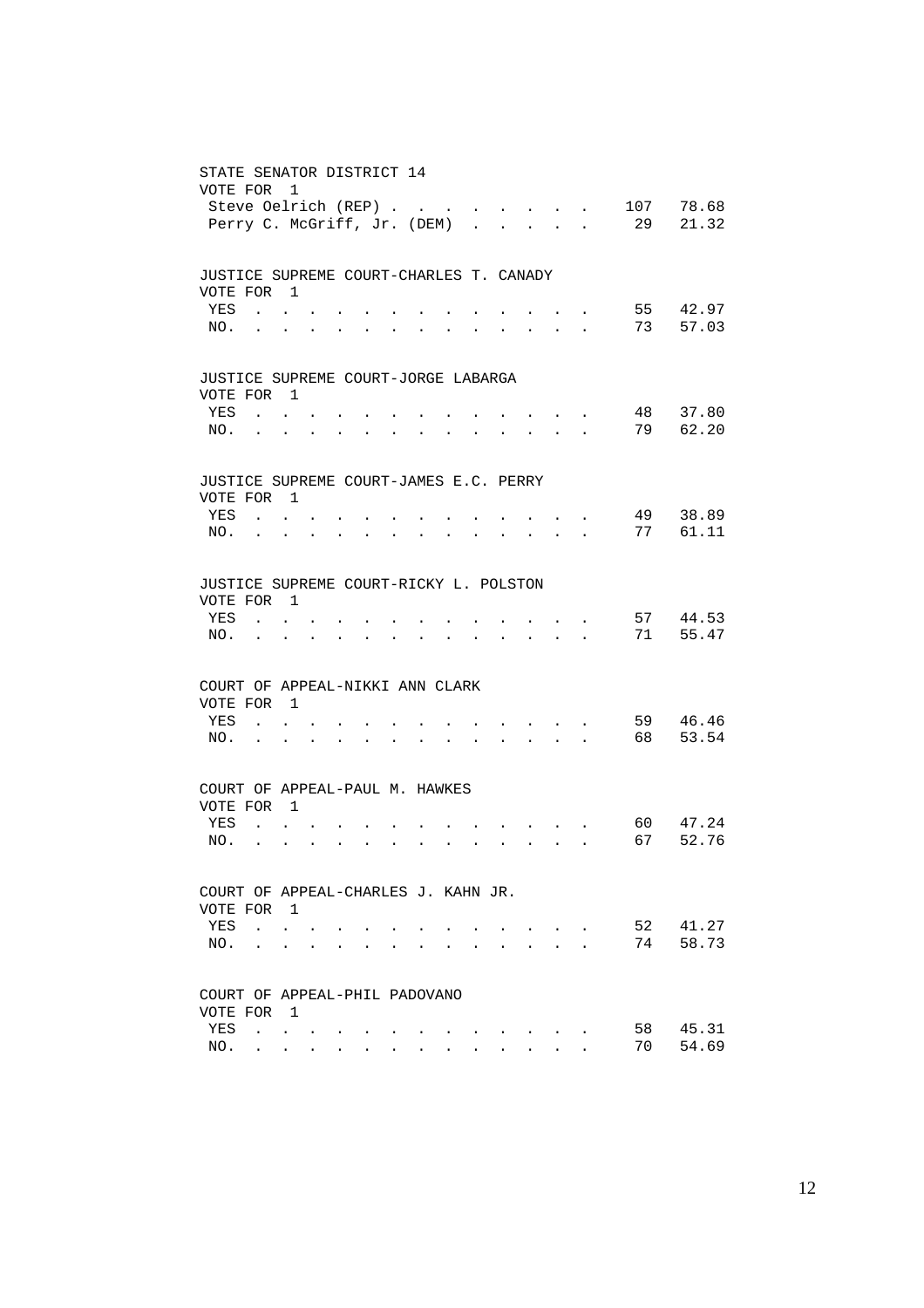| COURT OF APPEAL-LORI S. ROWE<br>VOTE FOR |                             | $\overline{1}$          |                      |                      |                      |                      |                      |                      |                      |                                                             |                                                       |                                                           |                      |     |       |
|------------------------------------------|-----------------------------|-------------------------|----------------------|----------------------|----------------------|----------------------|----------------------|----------------------|----------------------|-------------------------------------------------------------|-------------------------------------------------------|-----------------------------------------------------------|----------------------|-----|-------|
| YES                                      | $\ddot{\phantom{a}}$        |                         |                      |                      |                      |                      |                      |                      |                      |                                                             |                                                       |                                                           |                      | 52  | 41.27 |
| NO.                                      |                             | $\ddot{\phantom{0}}$    |                      |                      |                      |                      |                      |                      |                      |                                                             |                                                       | $\cdot$ $\cdot$ $\cdot$ $\cdot$                           |                      | 74  | 58.73 |
|                                          | $\ddot{\phantom{a}}$        |                         |                      | $\ddot{\phantom{0}}$ | $\bullet$            | $\bullet$            |                      | $\ddot{\phantom{a}}$ | $\sim$               | $\bullet$ .<br><br><br><br><br><br><br><br><br><br><br><br> |                                                       | $\mathbf{z} = \mathbf{z} + \mathbf{z} + \mathbf{z}$ .     |                      |     |       |
| COURT OF APPEAL-KENT WETHERELL           |                             |                         |                      |                      |                      |                      |                      |                      |                      |                                                             |                                                       |                                                           |                      |     |       |
| VOTE FOR                                 |                             | $\overline{1}$          |                      |                      |                      |                      |                      |                      |                      |                                                             |                                                       |                                                           |                      |     |       |
| YES                                      | $\mathbf{L}$                |                         |                      |                      |                      |                      |                      |                      |                      |                                                             |                                                       |                                                           |                      | 56  | 44.80 |
| NO.                                      | $\bullet$                   | $\ddot{\phantom{0}}$    |                      |                      |                      |                      |                      | $\ddot{\phantom{0}}$ | $\ddot{\phantom{0}}$ | $\ddotsc$                                                   |                                                       | <b>All Card Control</b>                                   | $\ddot{\phantom{a}}$ | 69  | 55.20 |
| COURT OF APPEAL-JIM WOLF                 |                             |                         |                      |                      |                      |                      |                      |                      |                      |                                                             |                                                       |                                                           |                      |     |       |
| VOTE FOR                                 |                             | $\overline{1}$          |                      |                      |                      |                      |                      |                      |                      |                                                             |                                                       |                                                           |                      |     |       |
| YES                                      |                             | $\cdot$ $\cdot$ $\cdot$ |                      |                      |                      |                      |                      |                      |                      |                                                             | and the state of the state of                         |                                                           |                      | 58  | 45.67 |
| NO.                                      |                             |                         |                      |                      | $\ddot{\phantom{a}}$ |                      |                      |                      | <b>Contractor</b>    | $\ddot{\phantom{0}}$                                        |                                                       | $\mathbf{r} = \mathbf{r} + \mathbf{r}$ . The $\mathbf{r}$ |                      | 69  | 54.33 |
| CONSTITUTIONAL AMENDMENT NO. 1           |                             |                         |                      |                      |                      |                      |                      |                      |                      |                                                             |                                                       |                                                           |                      |     |       |
| VOTE FOR                                 |                             | $\overline{1}$          |                      |                      |                      |                      |                      |                      |                      |                                                             |                                                       |                                                           |                      |     |       |
| YES                                      |                             | $\mathbf{r}$            |                      |                      |                      |                      |                      |                      |                      |                                                             | and the state of the state of the                     |                                                           |                      | 70  | 53.85 |
| NO.                                      | $\ddot{\phantom{a}}$        | $\ddot{\phantom{0}}$    | $\ddot{\phantom{a}}$ | $\ddot{\phantom{a}}$ |                      | $\ddot{\phantom{a}}$ |                      |                      |                      | $\ddot{\phantom{0}}$                                        |                                                       | <b>All Cards</b>                                          | $\ddot{\phantom{a}}$ | 60  | 46.15 |
|                                          |                             |                         |                      |                      |                      |                      |                      |                      |                      |                                                             |                                                       |                                                           |                      |     |       |
| CONSTITUTIONAL AMENDMENT NO. 2           |                             |                         |                      |                      |                      |                      |                      |                      |                      |                                                             |                                                       |                                                           |                      |     |       |
| VOTE FOR                                 |                             | $\overline{1}$          |                      |                      |                      |                      |                      |                      |                      |                                                             |                                                       |                                                           |                      |     |       |
| YES                                      | $\mathbf{L}$                | $\mathbf{r}$            |                      |                      |                      |                      |                      |                      |                      |                                                             | $\sim$ $\sim$ $\sim$ $\sim$                           |                                                           |                      | 100 | 75.19 |
| NO.                                      |                             |                         |                      | $\ddot{\phantom{0}}$ | $\ddot{\phantom{a}}$ | $\ddot{\phantom{a}}$ | $\ddot{\phantom{0}}$ |                      | $\ddot{\phantom{0}}$ |                                                             | $\cdot$ $\cdot$ $\cdot$ $\cdot$ $\cdot$               |                                                           |                      | 33  | 24.81 |
| CONSTITUTIONAL AMENDMENT NO. 4           |                             |                         |                      |                      |                      |                      |                      |                      |                      |                                                             |                                                       |                                                           |                      |     |       |
| VOTE FOR                                 |                             | $\overline{1}$          |                      |                      |                      |                      |                      |                      |                      |                                                             |                                                       |                                                           |                      |     |       |
| YES                                      | $\mathbf{r}$                | $\mathbf{L}$            |                      |                      |                      |                      |                      |                      |                      |                                                             | and the contract of the                               |                                                           |                      | 23  | 16.91 |
| NO.                                      |                             |                         |                      | $\ddot{\phantom{0}}$ |                      |                      |                      |                      | $\ddot{\phantom{a}}$ |                                                             | $\mathbf{r} = \mathbf{r}$ , $\mathbf{r} = \mathbf{r}$ |                                                           |                      | 113 | 83.09 |
|                                          |                             |                         |                      |                      |                      |                      |                      |                      |                      |                                                             |                                                       |                                                           |                      |     |       |
| CONSTITUTIONAL AMENDMENT NO. 5           |                             |                         |                      |                      |                      |                      |                      |                      |                      |                                                             |                                                       |                                                           |                      |     |       |
| VOTE FOR                                 |                             | $\overline{1}$          |                      |                      |                      |                      |                      |                      |                      |                                                             |                                                       |                                                           |                      |     |       |
| YES                                      | $\mathbf{L}$                | $\ddot{\phantom{0}}$    |                      |                      |                      |                      |                      |                      |                      |                                                             |                                                       | $\sim$ $\sim$                                             |                      | 43  | 31.85 |
| NO.                                      |                             | $\ddot{\phantom{0}}$    | $\ddot{\phantom{a}}$ | $\ddot{\phantom{a}}$ | $\ddot{\phantom{a}}$ | $\ddot{\phantom{0}}$ |                      | $\ddot{\phantom{0}}$ | $\ddot{\phantom{a}}$ |                                                             |                                                       | $\mathbf{L} = \mathbf{L}$                                 |                      | 92  | 68.15 |
| CONSTITUTIONAL AMENDMENT NO. 6           |                             |                         |                      |                      |                      |                      |                      |                      |                      |                                                             |                                                       |                                                           |                      |     |       |
| VOTE FOR 1                               |                             |                         |                      |                      |                      |                      |                      |                      |                      |                                                             |                                                       |                                                           |                      |     |       |
| YES                                      |                             | $\cdot$ $\cdot$ $\cdot$ |                      |                      |                      |                      |                      |                      |                      |                                                             |                                                       |                                                           |                      | 47  | 34.81 |
| NO.                                      |                             | $\ddot{\phantom{a}}$    |                      |                      |                      |                      |                      |                      |                      |                                                             |                                                       | $\mathbf{r}$                                              | $\mathbf{r}$         | 88  | 65.19 |
| CONSTITUTIONAL AMENDMENT NO. 8           |                             |                         |                      |                      |                      |                      |                      |                      |                      |                                                             |                                                       |                                                           |                      |     |       |
| VOTE FOR                                 |                             | $\overline{1}$          |                      |                      |                      |                      |                      |                      |                      |                                                             |                                                       |                                                           |                      |     |       |
| YES                                      | $\mathbf{r}$ , $\mathbf{r}$ |                         |                      |                      |                      |                      |                      |                      |                      |                                                             |                                                       |                                                           |                      | 76  | 57.58 |
| NO.                                      | $\ddot{\phantom{0}}$        | $\sim$ $\sim$           | $\sim$               |                      |                      |                      |                      |                      |                      |                                                             |                                                       |                                                           |                      | 56  | 42.42 |
|                                          |                             |                         |                      |                      |                      |                      |                      |                      |                      |                                                             |                                                       |                                                           |                      |     |       |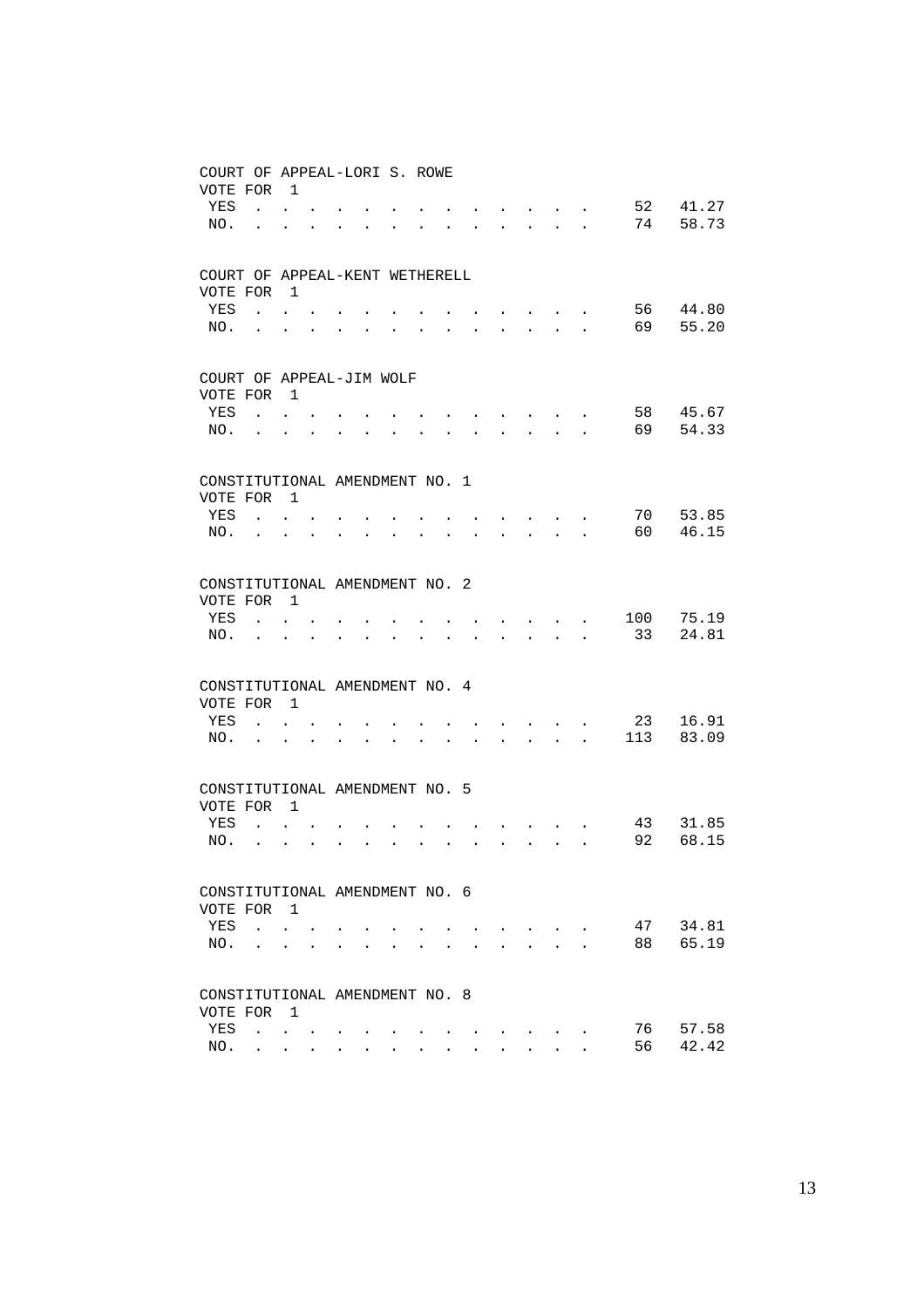## BALANCING THE FEDERAL BUDGET VOTE FOR 1

|  |  |  |  |  |  |  | YES 101 77.69 |  |
|--|--|--|--|--|--|--|---------------|--|
|  |  |  |  |  |  |  | NO. 29 22.31  |  |

### **PRECINCT 4**

| REGISTERED VOTERS - TOTAL<br>BALLOTS CAST - TOTAL. 757                                                               |                      |                                                                                                                                      |                                                                    |                            |                            | $\mathbf{z} = \mathbf{z} + \mathbf{z}$                             | $\mathcal{L}^{\mathcal{L}}$ | VOTES<br>1516  | PERCENT        |
|----------------------------------------------------------------------------------------------------------------------|----------------------|--------------------------------------------------------------------------------------------------------------------------------------|--------------------------------------------------------------------|----------------------------|----------------------------|--------------------------------------------------------------------|-----------------------------|----------------|----------------|
| VOTER TURNOUT - TOTAL $\ldots$                                                                                       |                      |                                                                                                                                      |                                                                    |                            |                            |                                                                    |                             |                | 49.93          |
| UNITED STATES SENATOR                                                                                                |                      |                                                                                                                                      |                                                                    |                            |                            |                                                                    |                             |                |                |
| VOTE FOR<br>$\mathbf{1}$                                                                                             |                      |                                                                                                                                      |                                                                    |                            |                            |                                                                    |                             |                |                |
| Marco Rubio (REP).                                                                                                   |                      |                                                                                                                                      |                                                                    |                            |                            |                                                                    |                             | 439            | 58.69          |
| Kendrick B. Meek (DEM)                                                                                               |                      |                                                                                                                                      |                                                                    | $\mathcal{L}^{\text{max}}$ |                            | $\mathbf{L} = \mathbf{L}$                                          | $\ddot{\phantom{a}}$        | 187            | 25.00          |
| Alexander Andrew Snitker (LBT) .                                                                                     |                      |                                                                                                                                      |                                                                    |                            | $\mathcal{L}^{\text{max}}$ | $\sim$                                                             |                             | -2             | .27            |
| Bernie DeCastro (CPF)                                                                                                |                      |                                                                                                                                      |                                                                    | $\ddot{\phantom{a}}$       | $\ddot{\phantom{0}}$       | $\ddot{\phantom{0}}$                                               |                             | $\mathbf{1}$   | .13            |
| Sue Askeland (NPA)<br>$\mathbf{r}$ , $\mathbf{r}$ , $\mathbf{r}$ , $\mathbf{r}$ , $\mathbf{r}$                       |                      |                                                                                                                                      |                                                                    |                            | $\ddot{\phantom{0}}$       | $\ddot{\phantom{0}}$                                               | $\ddot{\phantom{a}}$        | $\mathbf{1}$   | .13            |
| Bruce Ray Riggs (NPA).                                                                                               |                      |                                                                                                                                      | $\mathbf{r} = \mathbf{r} + \mathbf{r}$ , $\mathbf{r} = \mathbf{r}$ |                            | $\mathcal{L}^{\text{max}}$ | $\ddot{\phantom{0}}$                                               | $\ddot{\phantom{0}}$        | $\overline{1}$ | .13            |
| Bobbie Bean (NPA). .                                                                                                 |                      | $\mathcal{A}^{\mathcal{A}}$ , $\mathcal{A}^{\mathcal{A}}$ , $\mathcal{A}^{\mathcal{A}}$                                              | $\mathbf{L}^{\text{max}}$                                          | $\mathcal{L}^{\text{max}}$ | $\ddot{\phantom{0}}$       |                                                                    |                             | 1              | .13            |
| Rick Tyler (NPA)                                                                                                     |                      | $\mathcal{L}^{\text{max}}$ , and $\mathcal{L}^{\text{max}}$                                                                          |                                                                    |                            | $\mathbf{r}$               | $\mathbf{r}$                                                       |                             | $\Omega$       |                |
| Charlie Crist (NPA)                                                                                                  |                      |                                                                                                                                      | $\mathbf{u} = \mathbf{u} \mathbf{u} + \mathbf{u} \mathbf{u}$       |                            | $\mathcal{L}^{\text{max}}$ | $\sim$ $-$                                                         | $\ddot{\phantom{a}}$        | 116            | 15.51          |
| Lewis Jerome Armstrong (NPA) .                                                                                       |                      |                                                                                                                                      |                                                                    | $\sim$                     | $\ddot{\phantom{0}}$       | $\sim$                                                             |                             | $\Omega$       |                |
| WRITE-IN.                                                                                                            |                      |                                                                                                                                      |                                                                    | $\sim$ $\sim$              | $\sim$                     | $\sim$                                                             |                             | $\Omega$       |                |
| REPRESENTATIVE IN CONGRESS DISTRICT 6<br>VOTE FOR<br>1<br>Clifford B. "Cliff" Stearns (REP)<br>Steve Schonberg (NPA) |                      |                                                                                                                                      |                                                                    |                            | $\mathbf{r}$<br>$\sim$     | $\sim$<br>$\sim$                                                   | $\mathbf{r}$                | 556<br>147     | 79.09<br>20.91 |
| GOVERNOR AND LIEUTENANT GOVERNOR<br>VOTE FOR<br>$\mathbf{1}$                                                         |                      |                                                                                                                                      |                                                                    |                            |                            |                                                                    |                             |                |                |
| Scott/Carroll (REP)                                                                                                  |                      | $\ddot{\phantom{0}}$                                                                                                                 | $\mathbf{L}^{\text{max}}$                                          | $\sim$ $-$                 |                            | $\mathbf{r} = \left\{ \mathbf{r}_1, \ldots, \mathbf{r}_n \right\}$ |                             | 412            | 55.38          |
|                                                                                                                      |                      | $\mathbb{Z}^{\mathbb{Z}^{\times}}$                                                                                                   | $\mathcal{L}^{\pm}$                                                | $\ddot{\phantom{0}}$       | $\ddot{\phantom{0}}$       | $\ddot{\phantom{0}}$                                               | $\ddot{\phantom{a}}$        | 316            | 42.47          |
| Sink/Smith (DEM)<br>Allen/Zanni (IDP).                                                                               |                      |                                                                                                                                      | $\mathbf{L} = \mathbf{L}$                                          | $\sim$                     | $\ddot{\phantom{a}}$       |                                                                    |                             | 8              | 1.08           |
| Arth/Krulick (NPA)<br>$\mathcal{L}(\mathcal{A})$ and $\mathcal{A}(\mathcal{A})$                                      |                      |                                                                                                                                      | $\mathbf{z} = \mathbf{z} + \mathbf{z}$ , where $\mathbf{z}$        |                            | $\mathcal{L}^{\pm}$        | $\sim$ $-$                                                         | $\Box$                      | $\overline{1}$ | .13            |
| Khavari/Richardson (NPA)                                                                                             |                      |                                                                                                                                      |                                                                    | $\sim$ 100 $\pm$           | $\ddot{\phantom{0}}$       | $\sim$                                                             |                             | 1              | .13            |
| Reed/Waldo, Sr. (NPA)                                                                                                |                      |                                                                                                                                      |                                                                    | $\sim$                     | $\mathbf{r}$               | $\sim$                                                             |                             | 2              | .27            |
| Imperato/Behm (NPA)                                                                                                  |                      |                                                                                                                                      |                                                                    |                            |                            |                                                                    | $\sim$                      | 2              | .27            |
| $WRITE-IN.$ .<br>$\mathcal{A}^{\mathcal{A}}$ , and $\mathcal{A}^{\mathcal{A}}$ , and $\mathcal{A}^{\mathcal{A}}$     |                      | $\ddot{\phantom{0}}$                                                                                                                 | $\ddot{\phantom{a}}$                                               | $\ddot{\phantom{a}}$       | $\ddot{\phantom{a}}$       | $\ddot{\phantom{a}}$                                               |                             | 2              | .27            |
| ATTORNEY GENERAL<br>VOTE FOR 1                                                                                       |                      |                                                                                                                                      |                                                                    |                            |                            |                                                                    |                             |                |                |
| Pam Bondi (REP)                                                                                                      |                      |                                                                                                                                      |                                                                    |                            |                            |                                                                    |                             | 433            | 59.56          |
| Dan Gelber (DEM)<br>$\mathbf{L}$                                                                                     |                      | $\mathbf{r} = \mathbf{r} + \mathbf{r}$ , where $\mathbf{r} = \mathbf{r} + \mathbf{r}$ , where $\mathbf{r} = \mathbf{r} + \mathbf{r}$ |                                                                    |                            |                            |                                                                    |                             | 260            | 35.76          |
| Jim Lewis (NPA)                                                                                                      | $\ddot{\phantom{0}}$ | $\bullet$                                                                                                                            | $\bullet$                                                          | $\bullet$                  |                            |                                                                    |                             | 34             | 4.68           |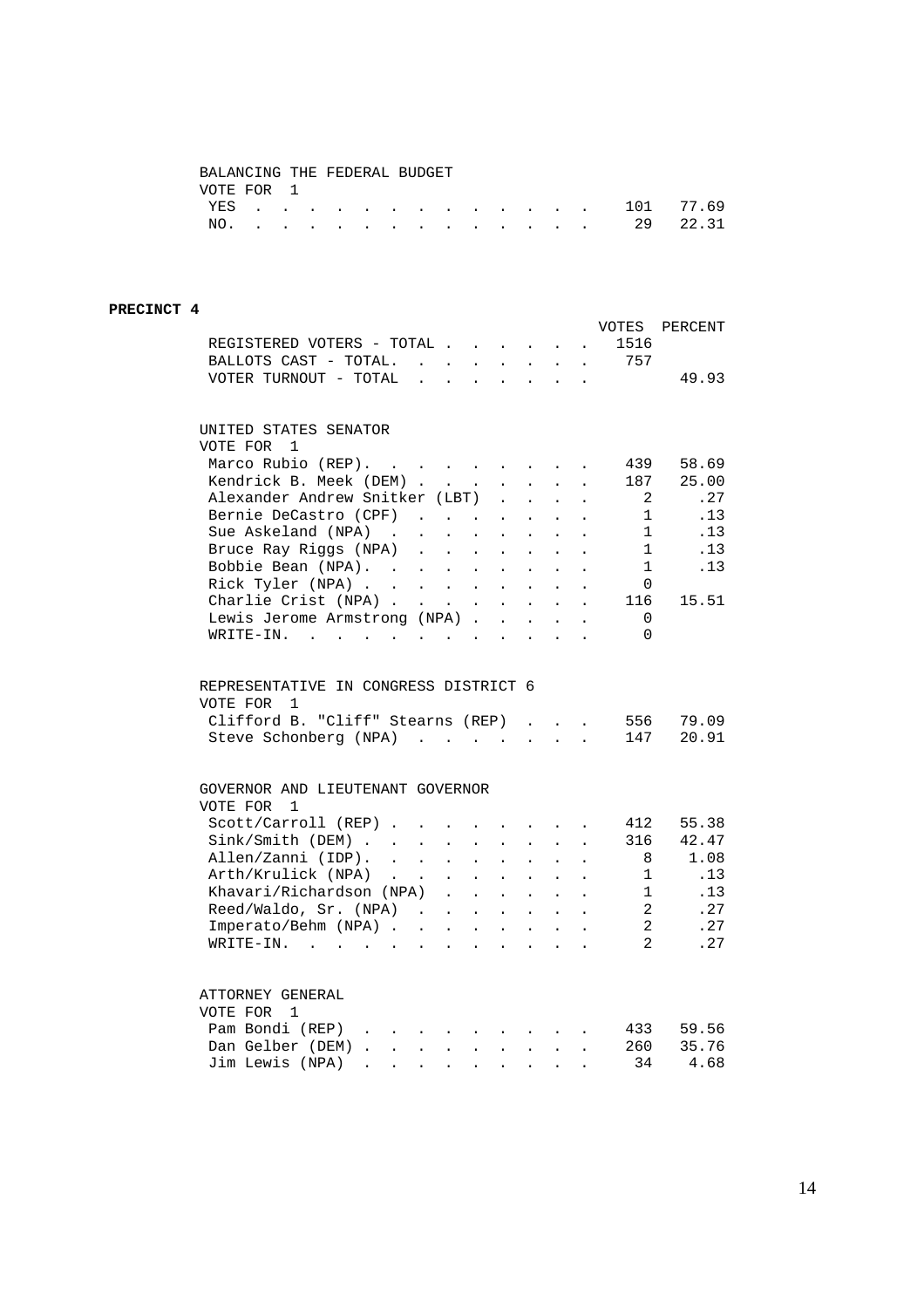#### CHIEF FINANCIAL OFFICER

| VOTE FOR 1                                         |                             |     |  |  |            |                            |                            |                             |                            |                                                                                               |                                 |           |
|----------------------------------------------------|-----------------------------|-----|--|--|------------|----------------------------|----------------------------|-----------------------------|----------------------------|-----------------------------------------------------------------------------------------------|---------------------------------|-----------|
|                                                    | Jeff Atwater (REP)          |     |  |  |            |                            |                            |                             |                            |                                                                                               | 428                             | 60.11     |
|                                                    |                             |     |  |  |            |                            |                            |                             |                            |                                                                                               | Loranne Ausley (DEM). 250 35.11 |           |
|                                                    | Ken Mazzie (NPA)            |     |  |  |            |                            |                            |                             |                            |                                                                                               |                                 | 9 1.26    |
|                                                    | Tom Stearns (NPA).          |     |  |  |            | $\sim$ $\sim$              |                            |                             |                            | $\mathbf{r} = \mathbf{r} \cdot \mathbf{r}$ , where $\mathbf{r} = \mathbf{r} \cdot \mathbf{r}$ |                                 | 25 3.51   |
| COMMISSIONER OF AGRICULTURE                        |                             |     |  |  |            |                            |                            |                             |                            |                                                                                               |                                 |           |
| VOTE FOR                                           |                             | 1   |  |  |            |                            |                            |                             |                            |                                                                                               |                                 |           |
|                                                    | Adam H. Putnam (REP).       |     |  |  |            |                            |                            |                             |                            |                                                                                               |                                 | 447 60.73 |
|                                                    | Scott Maddox (DEM)          |     |  |  |            | $\mathbf{L}^{\text{max}}$  |                            |                             |                            |                                                                                               | 251                             | 34.10     |
|                                                    | Ira Chester (TEA). .        |     |  |  | $\sim$ $-$ | $\mathcal{L}^{\text{max}}$ | $\mathcal{L}^{\text{max}}$ | $\mathcal{L}_{\mathcal{A}}$ | $\mathcal{L}^{\text{max}}$ |                                                                                               | 31                              | 4.21      |
| In the Substract (TEA).<br>Thad Hamilton (NPA)     |                             |     |  |  |            | $\sim$                     | $\sim$                     | $\sim$                      | $\sim$                     | $\mathbf{r}$                                                                                  | $7\overline{ }$                 | .95       |
| STATE SENATOR DISTRICT 14                          |                             |     |  |  |            |                            |                            |                             |                            |                                                                                               |                                 |           |
| VOTE FOR 1                                         |                             |     |  |  |            |                            |                            |                             |                            |                                                                                               |                                 |           |
|                                                    | Steve Oelrich (REP)         |     |  |  |            |                            |                            |                             |                            |                                                                                               |                                 | 457 61.84 |
|                                                    | Perry C. McGriff, Jr. (DEM) |     |  |  |            |                            |                            | $\sim$                      | $\sim$                     | $\mathbf{A}$                                                                                  |                                 | 282 38.16 |
|                                                    |                             |     |  |  |            |                            |                            |                             |                            |                                                                                               |                                 |           |
| COUNTY COMMISSIONER DISTRICT 2<br>VOTE FOR 1       |                             |     |  |  |            |                            |                            |                             |                            |                                                                                               |                                 |           |
|                                                    | Bob Mansfield (REP)         |     |  |  | $\sim$     |                            | $\ddot{\phantom{0}}$       |                             |                            | <b>Contract Contract</b>                                                                      |                                 | 297 40.03 |
|                                                    | Doyle Thomas (DEM)          |     |  |  |            |                            | $\mathbf{L}$               |                             |                            | $\mathbf{r}$ , $\mathbf{r}$ , $\mathbf{r}$                                                    |                                 | 445 59.97 |
|                                                    |                             |     |  |  |            |                            |                            |                             |                            |                                                                                               |                                 |           |
| JUSTICE SUPREME COURT-CHARLES T. CANADY            |                             |     |  |  |            |                            |                            |                             |                            |                                                                                               |                                 |           |
| VOTE FOR 1                                         |                             |     |  |  |            |                            |                            |                             |                            |                                                                                               |                                 |           |
| YES                                                | <b>Contract</b>             |     |  |  |            |                            |                            |                             |                            |                                                                                               |                                 | 373 55.75 |
| NO.                                                | $\ddot{\phantom{a}}$        |     |  |  |            |                            |                            |                             | $\sim$                     | $\mathbf{r}$                                                                                  |                                 | 296 44.25 |
| JUSTICE SUPREME COURT-JORGE LABARGA                |                             |     |  |  |            |                            |                            |                             |                            |                                                                                               |                                 |           |
| VOTE FOR 1                                         |                             |     |  |  |            |                            |                            |                             |                            |                                                                                               |                                 |           |
| YES                                                | $\sim$ 100 $\sim$           |     |  |  |            |                            |                            |                             |                            |                                                                                               |                                 | 285 43.12 |
| NO.                                                | $\sim$                      |     |  |  |            |                            |                            |                             |                            | $\mathbf{r} = \mathbf{r} \times \mathbf{r}$ .                                                 | 376                             | 56.88     |
|                                                    |                             |     |  |  |            |                            |                            |                             |                            |                                                                                               |                                 |           |
| JUSTICE SUPREME COURT-JAMES E.C. PERRY<br>VOTE FOR |                             | 1   |  |  |            |                            |                            |                             |                            |                                                                                               |                                 |           |
| YES                                                |                             |     |  |  |            |                            |                            |                             |                            |                                                                                               | 302                             | 45.35     |
| NO.                                                |                             |     |  |  |            |                            |                            |                             |                            |                                                                                               | 364                             | 54.65     |
|                                                    |                             |     |  |  |            |                            |                            |                             |                            |                                                                                               |                                 |           |
| JUSTICE SUPREME COURT-RICKY L. POLSTON             |                             |     |  |  |            |                            |                            |                             |                            |                                                                                               |                                 |           |
| VOTE FOR                                           |                             | - 1 |  |  |            |                            |                            |                             |                            |                                                                                               |                                 |           |
| YES                                                | $\ddot{\phantom{a}}$        |     |  |  |            |                            |                            |                             |                            |                                                                                               | 358                             | 54.08     |
| NO.                                                |                             |     |  |  |            |                            |                            |                             |                            |                                                                                               | 304                             | 45.92     |
| COURT OF APPEAL-NIKKI ANN CLARK                    |                             |     |  |  |            |                            |                            |                             |                            |                                                                                               |                                 |           |
| VOTE FOR 1                                         |                             |     |  |  |            |                            |                            |                             |                            |                                                                                               |                                 |           |
| YES                                                | $\ddot{\phantom{0}}$        |     |  |  |            |                            |                            |                             |                            |                                                                                               | 333                             | 50.08     |
| NO.                                                |                             |     |  |  |            |                            |                            |                             |                            |                                                                                               | 332                             | 49.92     |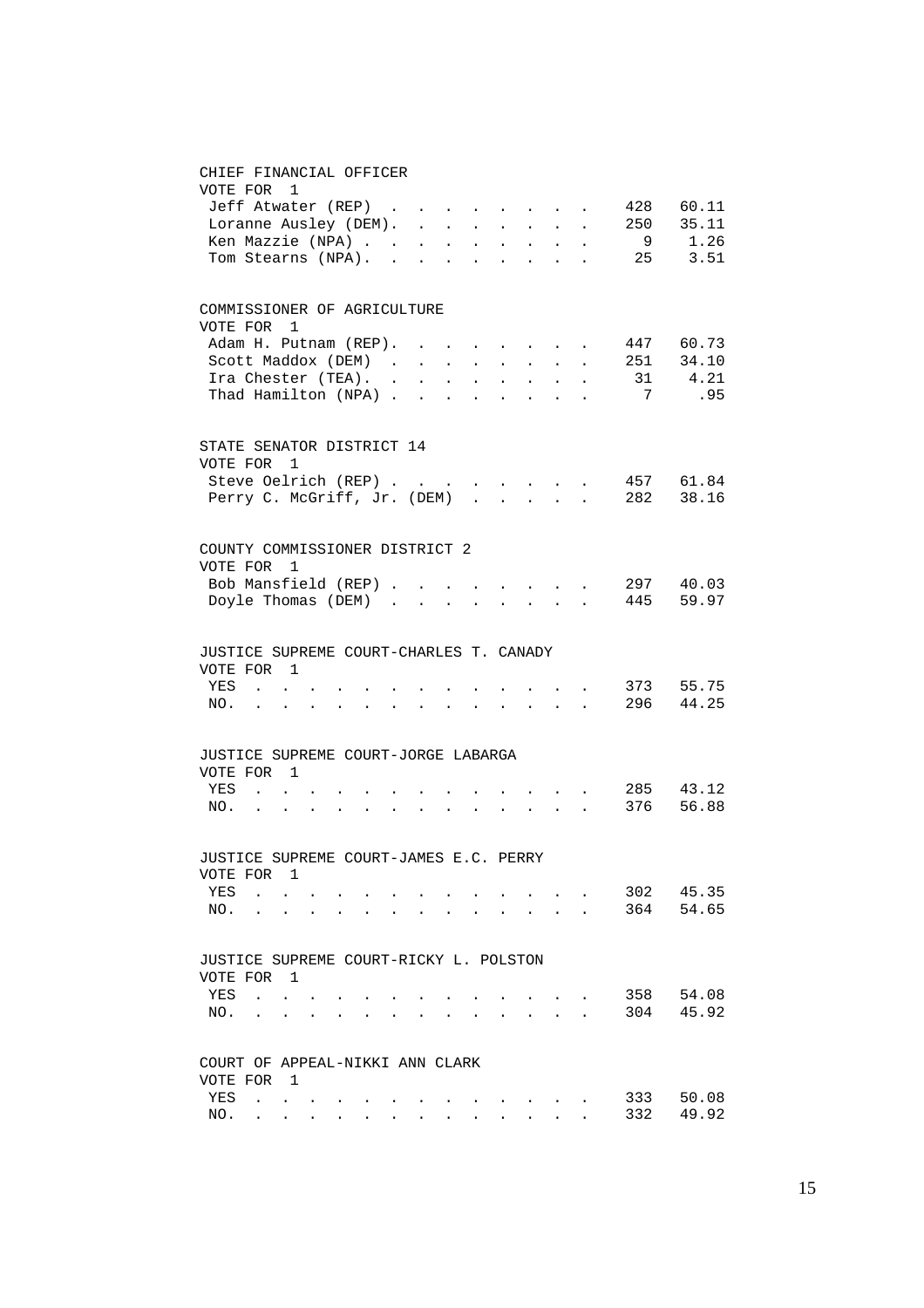| COURT OF APPEAL-PAUL M. HAWKES<br>VOTE FOR |                                                             | $\overline{1}$                                            |                      |                      |                           |                      |                      |                      |                                                             |                                                                                                 |                              |                                                                                            |                      |     |       |
|--------------------------------------------|-------------------------------------------------------------|-----------------------------------------------------------|----------------------|----------------------|---------------------------|----------------------|----------------------|----------------------|-------------------------------------------------------------|-------------------------------------------------------------------------------------------------|------------------------------|--------------------------------------------------------------------------------------------|----------------------|-----|-------|
| YES                                        |                                                             | $\mathbf{L}$ and $\mathbf{L}$                             |                      |                      |                           |                      |                      |                      |                                                             |                                                                                                 |                              |                                                                                            |                      | 336 | 51.22 |
| NO.                                        | $\ddot{\phantom{a}}$                                        | $\ddot{\phantom{0}}$                                      | $\ddot{\phantom{a}}$ | $\bullet$            | <b>Contract Contract</b>  | $\bullet$            | $\ddot{\phantom{0}}$ | $\bullet$            | $\bullet$                                                   | $\mathbf{r}$ , and $\mathbf{r}$ , and $\mathbf{r}$                                              |                              |                                                                                            |                      | 320 | 48.78 |
|                                            |                                                             |                                                           |                      |                      |                           |                      |                      |                      |                                                             |                                                                                                 |                              |                                                                                            |                      |     |       |
| COURT OF APPEAL-CHARLES J. KAHN JR.        |                                                             |                                                           |                      |                      |                           |                      |                      |                      |                                                             |                                                                                                 |                              |                                                                                            |                      |     |       |
| VOTE FOR                                   |                                                             | $\overline{\phantom{0}}$                                  |                      |                      |                           |                      |                      |                      |                                                             |                                                                                                 |                              |                                                                                            |                      |     |       |
| YES                                        |                                                             | $\mathbf{L} = \mathbf{L}$                                 |                      |                      |                           |                      |                      |                      |                                                             |                                                                                                 |                              |                                                                                            |                      | 317 | 47.74 |
| NO.                                        | $\bullet$ .<br><br><br><br><br><br><br><br><br><br><br><br> | $\ddot{\phantom{0}}$                                      | $\bullet$            | $\bullet$            | $\bullet$                 |                      |                      |                      | $\bullet$                                                   | $\ddotsc$                                                                                       |                              | <b>All Cards</b>                                                                           | $\ddot{\phantom{a}}$ | 347 | 52.26 |
| COURT OF APPEAL-PHIL PADOVANO              |                                                             |                                                           |                      |                      |                           |                      |                      |                      |                                                             |                                                                                                 |                              |                                                                                            |                      |     |       |
| VOTE FOR                                   |                                                             | $\overline{1}$                                            |                      |                      |                           |                      |                      |                      |                                                             |                                                                                                 |                              |                                                                                            |                      |     |       |
| YES                                        |                                                             | $\mathbf{L} = \mathbf{L}$                                 |                      |                      |                           |                      |                      |                      |                                                             |                                                                                                 | and the contract of the con- |                                                                                            |                      | 309 | 46.96 |
| NO.                                        |                                                             |                                                           |                      | $\bullet$            | <b>Contract Contract</b>  | $\bullet$            | $\ddot{\phantom{a}}$ | $\bullet$            | $\bullet$ .<br><br><br><br><br><br><br><br><br><br><br><br> |                                                                                                 |                              |                                                                                            |                      | 349 | 53.04 |
| COURT OF APPEAL-LORI S. ROWE               |                                                             |                                                           |                      |                      |                           |                      |                      |                      |                                                             |                                                                                                 |                              |                                                                                            |                      |     |       |
| VOTE FOR                                   |                                                             | $\overline{1}$                                            |                      |                      |                           |                      |                      |                      |                                                             |                                                                                                 |                              |                                                                                            |                      |     |       |
| YES                                        |                                                             | $\mathbf{L} = \mathbf{L}$                                 |                      |                      |                           |                      |                      |                      |                                                             |                                                                                                 |                              | $\cdot$                                                                                    |                      | 319 | 48.48 |
| NO.                                        | $\bullet$ .                                                 | $\ddot{\phantom{0}}$                                      | $\bullet$            | $\bullet$            | $\bullet$                 |                      |                      |                      |                                                             |                                                                                                 |                              | <b>Contract Contract Contract</b>                                                          | $\ddot{\phantom{a}}$ | 339 | 51.52 |
| COURT OF APPEAL-KENT WETHERELL             |                                                             |                                                           |                      |                      |                           |                      |                      |                      |                                                             |                                                                                                 |                              |                                                                                            |                      |     |       |
| VOTE FOR                                   |                                                             | $\overline{1}$                                            |                      |                      |                           |                      |                      |                      |                                                             |                                                                                                 |                              |                                                                                            |                      |     |       |
| YES                                        |                                                             | $\mathbf{L} = \mathbf{L}$                                 |                      |                      |                           |                      |                      |                      |                                                             | $\mathbf{r}$ , $\mathbf{r}$ , $\mathbf{r}$ , $\mathbf{r}$                                       |                              |                                                                                            |                      | 324 | 50.00 |
| NO.                                        |                                                             |                                                           |                      |                      | $\mathbf{L} = \mathbf{L}$ | $\ddot{\phantom{a}}$ | $\ddot{\phantom{a}}$ | $\ddot{\phantom{0}}$ |                                                             | $\mathbf{r} = \mathbf{r} \times \mathbf{r}$ , where $\mathbf{r} = \mathbf{r} \times \mathbf{r}$ |                              |                                                                                            |                      | 324 | 50.00 |
| COURT OF APPEAL-JIM WOLF                   |                                                             |                                                           |                      |                      |                           |                      |                      |                      |                                                             |                                                                                                 |                              |                                                                                            |                      |     |       |
| VOTE FOR 1                                 |                                                             |                                                           |                      |                      |                           |                      |                      |                      |                                                             |                                                                                                 |                              |                                                                                            |                      |     |       |
| YES                                        |                                                             | $\mathbf{r} = \mathbf{r}$                                 |                      |                      |                           |                      |                      |                      |                                                             | the contract of the contract of                                                                 |                              |                                                                                            |                      | 327 | 49.77 |
| NO.                                        | $\ddot{\phantom{0}}$                                        | $\ddot{\phantom{0}}$                                      | $\ddot{\phantom{a}}$ | $\ddot{\phantom{0}}$ | $\ddot{\phantom{a}}$      |                      |                      |                      | $\ddot{\phantom{0}}$                                        | $\mathbf{r}$ , $\mathbf{r}$ , $\mathbf{r}$ , $\mathbf{r}$ , $\mathbf{r}$                        |                              |                                                                                            | $\ddot{\phantom{a}}$ | 330 | 50.23 |
| CONSTITUTIONAL AMENDMENT NO. 1             |                                                             |                                                           |                      |                      |                           |                      |                      |                      |                                                             |                                                                                                 |                              |                                                                                            |                      |     |       |
| VOTE FOR                                   |                                                             | $\overline{1}$                                            |                      |                      |                           |                      |                      |                      |                                                             |                                                                                                 |                              |                                                                                            |                      |     |       |
| YES                                        | $\mathbf{r}$ , $\mathbf{r}$                                 |                                                           |                      |                      |                           |                      |                      |                      |                                                             |                                                                                                 |                              |                                                                                            |                      | 426 | 60.86 |
| NO.                                        |                                                             | $\mathbf{L}^{\text{max}}$ , and $\mathbf{L}^{\text{max}}$ | $\mathbf{r}$         |                      | <b>All Cards</b>          | $\ddot{\phantom{a}}$ | $\ddot{\phantom{a}}$ |                      | $\ddot{\phantom{0}}$                                        |                                                                                                 |                              | $\mathbf{1}$ $\mathbf{1}$ $\mathbf{1}$ $\mathbf{1}$ $\mathbf{1}$ $\mathbf{1}$ $\mathbf{1}$ |                      | 274 | 39.14 |
| CONSTITUTIONAL AMENDMENT NO. 2             |                                                             |                                                           |                      |                      |                           |                      |                      |                      |                                                             |                                                                                                 |                              |                                                                                            |                      |     |       |
| VOTE FOR 1                                 |                                                             |                                                           |                      |                      |                           |                      |                      |                      |                                                             |                                                                                                 |                              |                                                                                            |                      |     |       |
| YES                                        | $\mathbf{r}$ , $\mathbf{r}$                                 |                                                           |                      |                      |                           |                      |                      |                      |                                                             | <b><i>Command Command Command Command</i></b>                                                   |                              |                                                                                            |                      | 572 | 79.55 |
| NO.                                        |                                                             | <b>Contract Contract</b>                                  |                      |                      |                           |                      |                      |                      |                                                             | $\ddot{\phantom{a}}$                                                                            |                              | $\mathbf{L} = \mathbf{L} \mathbf{L}$                                                       |                      | 147 | 20.45 |
| CONSTITUTIONAL AMENDMENT NO. 4             |                                                             |                                                           |                      |                      |                           |                      |                      |                      |                                                             |                                                                                                 |                              |                                                                                            |                      |     |       |
| VOTE FOR                                   |                                                             | $\overline{1}$                                            |                      |                      |                           |                      |                      |                      |                                                             |                                                                                                 |                              |                                                                                            |                      |     |       |
| YES                                        | $\mathbf{r}$ , $\mathbf{r}$ , $\mathbf{r}$ , $\mathbf{r}$   |                                                           |                      |                      |                           |                      |                      |                      |                                                             |                                                                                                 |                              |                                                                                            |                      | 144 | 19.78 |
| NO.                                        |                                                             | <b>All All And</b>                                        |                      |                      |                           |                      |                      |                      |                                                             |                                                                                                 |                              |                                                                                            |                      | 584 | 80.22 |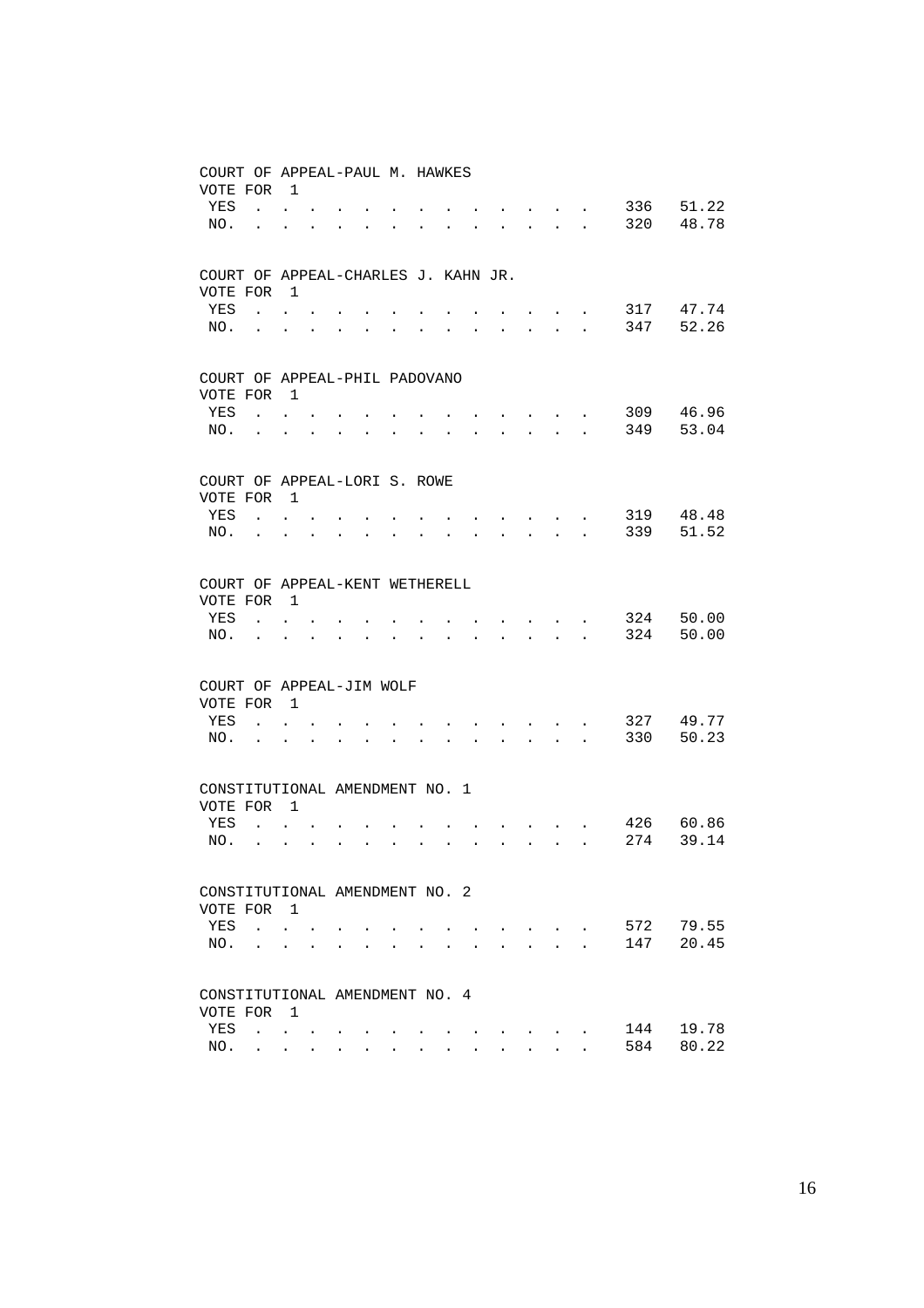| CONSTITUTIONAL AMENDMENT NO. 5 |                |  |  |  |  |  |            |                |
|--------------------------------|----------------|--|--|--|--|--|------------|----------------|
| VOTE FOR                       | $\overline{1}$ |  |  |  |  |  |            |                |
| YES                            |                |  |  |  |  |  | 292        | 40.50          |
| NO.                            |                |  |  |  |  |  | 429        | 59.50          |
|                                |                |  |  |  |  |  |            |                |
|                                |                |  |  |  |  |  |            |                |
| CONSTITUTIONAL AMENDMENT NO. 6 |                |  |  |  |  |  |            |                |
| VOTE FOR                       | $\overline{1}$ |  |  |  |  |  |            |                |
| YES                            |                |  |  |  |  |  | 304        | 42.34          |
| NO.                            |                |  |  |  |  |  | 414        | 57.66          |
|                                |                |  |  |  |  |  |            |                |
|                                |                |  |  |  |  |  |            |                |
|                                |                |  |  |  |  |  |            |                |
| CONSTITUTIONAL AMENDMENT NO. 8 |                |  |  |  |  |  |            |                |
| VOTE FOR                       | $\overline{1}$ |  |  |  |  |  |            |                |
| YES                            |                |  |  |  |  |  | 379        | 52.79          |
| NO.                            |                |  |  |  |  |  | 339        | 47.21          |
|                                |                |  |  |  |  |  |            |                |
|                                |                |  |  |  |  |  |            |                |
| BALANCING THE FEDERAL BUDGET   |                |  |  |  |  |  |            |                |
| VOTE FOR                       | $\mathbf{1}$   |  |  |  |  |  |            |                |
| YES<br>NO.                     |                |  |  |  |  |  | 556<br>160 | 77.65<br>22.35 |

#### **PRECINCT 5A**

|                                               |  |  |  |              | VOTES PERCENT |
|-----------------------------------------------|--|--|--|--------------|---------------|
| REGISTERED VOTERS - TOTAL                     |  |  |  | 406          |               |
| BALLOTS CAST - TOTAL. 182                     |  |  |  |              |               |
| VOTER TURNOUT - TOTAL                         |  |  |  |              | 44.83         |
|                                               |  |  |  |              |               |
|                                               |  |  |  |              |               |
| UNITED STATES SENATOR                         |  |  |  |              |               |
| VOTE FOR 1                                    |  |  |  |              |               |
| Marco Rubio (REP).                            |  |  |  | 98           | 54.44         |
| Kendrick B. Meek (DEM)                        |  |  |  | 21           | 11.67         |
| Alexander Andrew Snitker (LBT) 1              |  |  |  |              | .56           |
| Bernie DeCastro (CPF)                         |  |  |  | $\Omega$     |               |
| Sue Askeland (NPA)                            |  |  |  | 2            | 1.11          |
| Bruce Ray Riggs (NPA)                         |  |  |  | $\Omega$     |               |
| Bobbie Bean (NPA).                            |  |  |  | $\Omega$     |               |
| Rick Tyler (NPA)                              |  |  |  | $\Omega$     |               |
| Charlie Crist (NPA)                           |  |  |  | 58           | 32.22         |
| Lewis Jerome Armstrong (NPA)                  |  |  |  | $\Omega$     |               |
| WRITE-IN.                                     |  |  |  | <sup>0</sup> |               |
|                                               |  |  |  |              |               |
|                                               |  |  |  |              |               |
| REPRESENTATIVE IN CONGRESS DISTRICT 6         |  |  |  |              |               |
| VOTE FOR 1                                    |  |  |  |              |               |
| Clifford B. "Cliff" Stearns $(REP)$ 134 80.72 |  |  |  |              |               |
| Steve Schonberg (NPA)                         |  |  |  | 32           | 19.28         |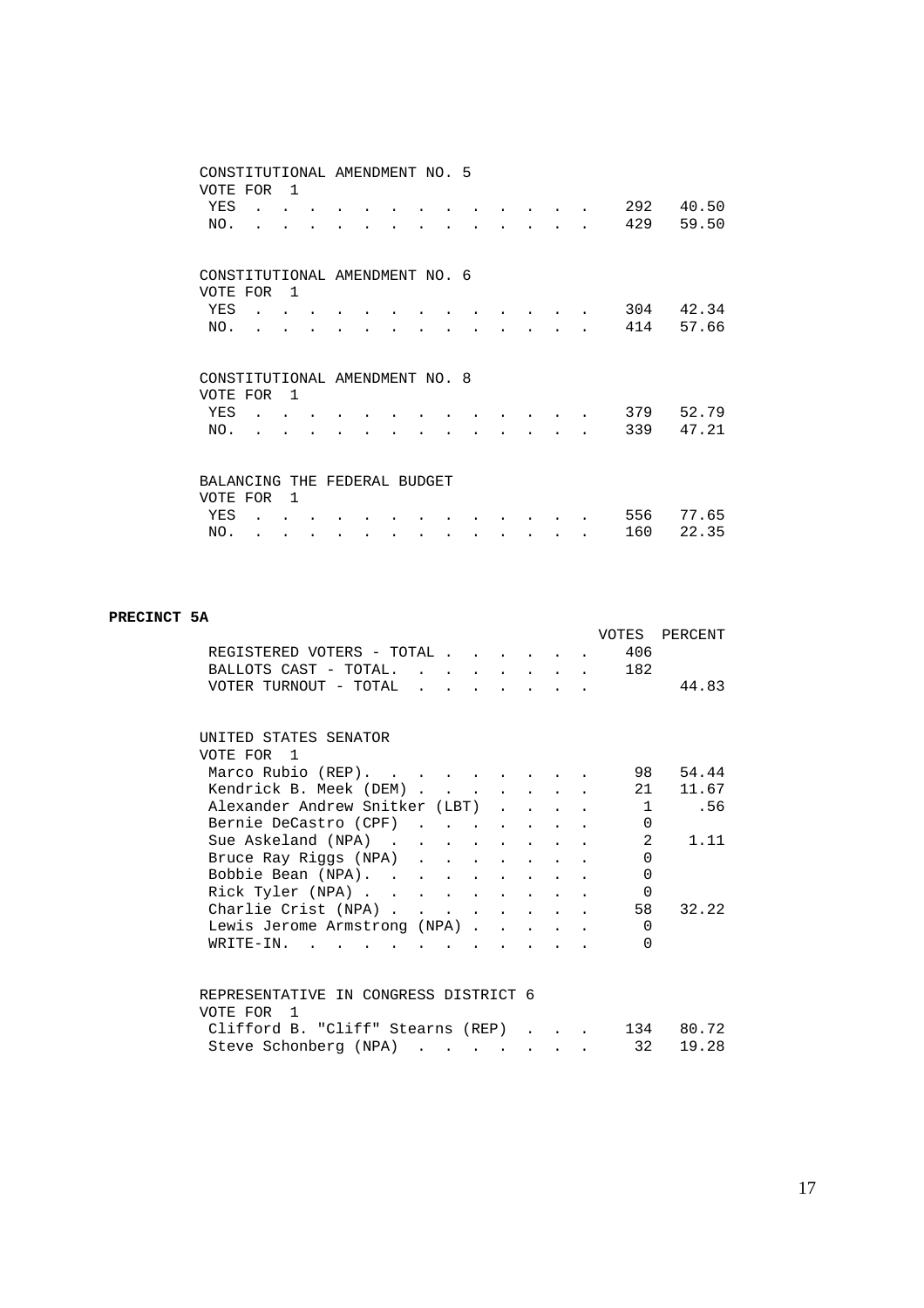## GOVERNOR AND LIEUTENANT GOVERNOR VOTE FOR 1 Scott/Carroll (REP) . . . . . . . . 106 59.22<br>Sink/Smith (DEM) . . . . . . . . . 64 35.75<br>Allen/Zanni (IDP) . . . . . . . . . 5 2.79  $Sink/Smith (DEM) . . . . . .$ <br>Allen/Zanni (IDP). . . . . Allen/Zanni (IDP). . . . . . . . . . 5 2.79 Arth/Krulick (NPA) . . . . . . . . 1 .56 Khavari/Richardson (NPA) . . . . . . 0 Reed/Waldo, Sr. (NPA) . . . . . . . 2 1.12 Imperato/Behm (NPA) . . . . . . . . 0 WRITE-IN. . . . . . . . . . . . . 1 .56 ATTORNEY GENERAL VOTE FOR 1 Pam Bondi (REP) . . . . . . . . . . 103 58.86<br>Dan Gelber (DEM) . . . . . . . . . . 48 27.43 Dan Gelber (DEM) . . . . . . . . . Jim Lewis (NPA) . . . . . . . . . 24 13.71 CHIEF FINANCIAL OFFICER VOTE FOR 1 Jeff Atwater (REP) . . . . . . . . 112 65.88<br>
Loranne Ausley (DEM). . . . . . . . 44 25.88<br>
Kon Missing (NTT) Loranne Ausley (DEM). . . . . . . . 44 25.88<br>
Ken Mazzie (NPA). . . . . . . . . 4 2.35<br>
Tom Stearns (NPA). . . . . . . . 10 5.88 Ken Mazzie (NPA) . . . . . . . . . 4 2.35 Tom Stearns (NPA). . . . . . . . . 10 5.88 COMMISSIONER OF AGRICULTURE VOTE FOR 1 Adam H. Putnam (REP). . . . . . . . 124 70.45<br>Scott Maddox (DEM) . . . . . . . . 42 23.86 Scott Maddox (DEM) . . . . . . . . 42 23.86<br>
Ira Chester (TEA) . . . . . . . . . 6 3.41<br>
Thad Hamilton (NPA) . . . . . . . 4 2.27 Ira Chester (TEA). . . . . . . . . .  $6 \qquad 3.41$ Thad Hamilton (NPA) . . . . . . . . 4  $2.27$ STATE SENATOR DISTRICT 14 VOTE FOR 1 Steve Oelrich (REP) . . . . . . . . 125 70.22 Perry C. McGriff, Jr. (DEM) . . . . . 53 29.78 JUSTICE SUPREME COURT-CHARLES T. CANADY VOTE FOR 1 YES . . . . . . . . . . . . 85 52.47 NO. . . . . . . . . . . . . . 77 47.53 JUSTICE SUPREME COURT-JORGE LABARGA VOTE FOR 1 YES . . . . . . . . . . . . . 63 39.38 NO. . . . . . . . . . . . . . 97 60.63 JUSTICE SUPREME COURT-JAMES E.C. PERRY VOTE FOR 1 YES . . . . . . . . . . . . . 69 43.95 NO. . . . . . . . . . . . . . 88 56.05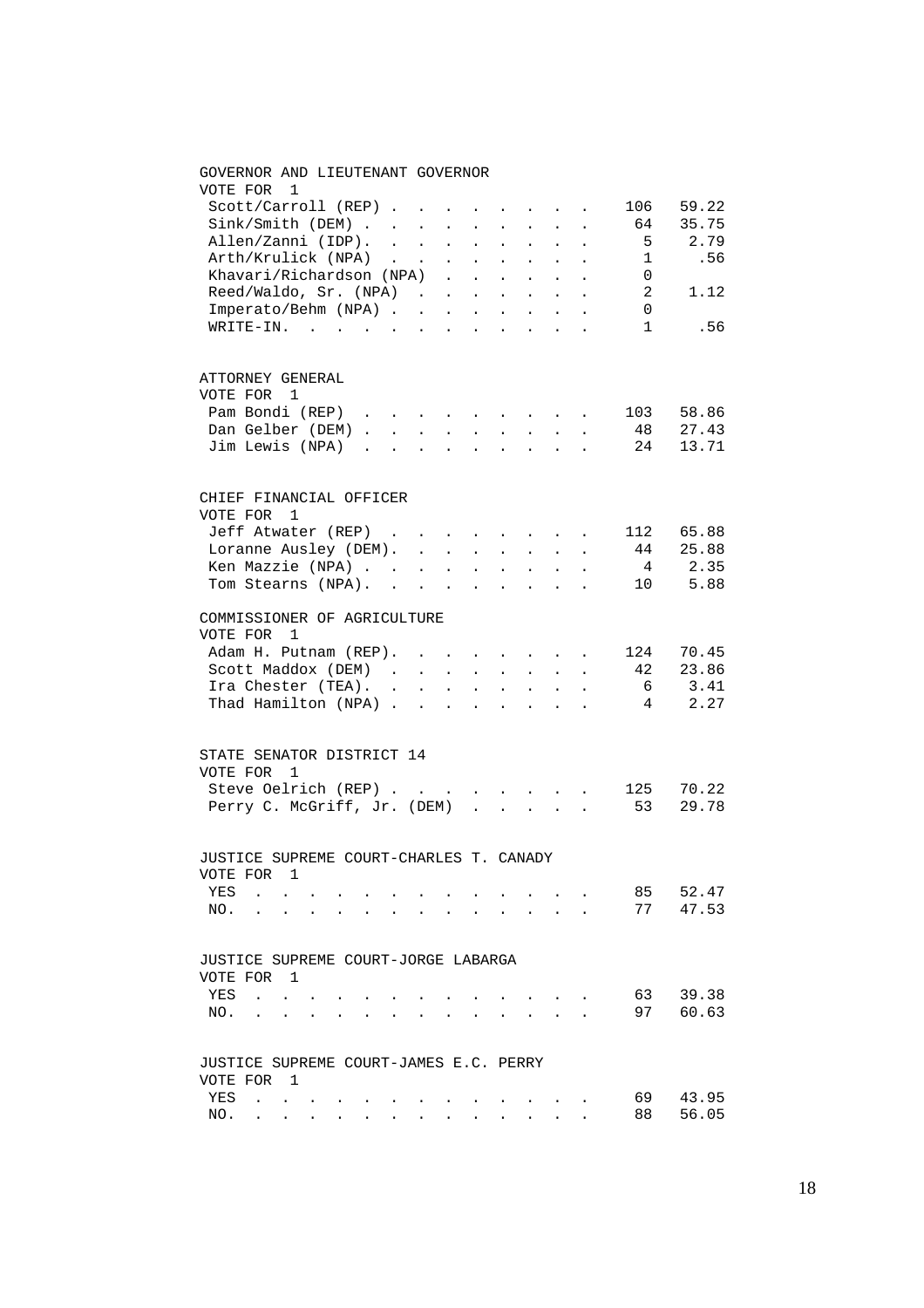| JUSTICE SUPREME COURT-RICKY L. POLSTON<br>VOTE FOR |                             | $\overline{1}$       |                      |                      |                      |                      |                      |              |                      |                      |                      |                                          |                      |          |                |
|----------------------------------------------------|-----------------------------|----------------------|----------------------|----------------------|----------------------|----------------------|----------------------|--------------|----------------------|----------------------|----------------------|------------------------------------------|----------------------|----------|----------------|
| YES                                                | $\mathbf{r}$ , $\mathbf{r}$ |                      |                      |                      |                      |                      |                      |              |                      |                      |                      |                                          |                      | 78       | 49.68          |
| NO.                                                |                             |                      |                      |                      |                      |                      |                      |              |                      | $\ddot{\phantom{a}}$ |                      | $\cdot$ $\cdot$ $\cdot$                  |                      | 79       | 50.32          |
| COURT OF APPEAL-NIKKI ANN CLARK<br>VOTE FOR 1      |                             |                      |                      |                      |                      |                      |                      |              |                      |                      |                      |                                          |                      |          |                |
| YES                                                | $\mathbf{r}$ , $\mathbf{r}$ |                      |                      |                      |                      |                      |                      |              |                      |                      |                      | $\mathbf{z} = \mathbf{z} + \mathbf{z}$ . |                      | 67       | 42.14          |
| NO.                                                |                             | $\ddot{\phantom{0}}$ |                      |                      |                      |                      |                      |              |                      |                      |                      | $\cdot$ $\cdot$ $\cdot$                  |                      | 92       | 57.86          |
|                                                    |                             |                      |                      |                      |                      |                      |                      |              |                      |                      |                      |                                          |                      |          |                |
| COURT OF APPEAL-PAUL M. HAWKES<br>VOTE FOR         |                             | $\overline{1}$       |                      |                      |                      |                      |                      |              |                      |                      |                      |                                          |                      |          |                |
| YES                                                | $\ddot{\phantom{0}}$        |                      |                      |                      |                      |                      |                      |              |                      |                      |                      | $\sim$                                   |                      | 67       | 44.08          |
| NO.                                                |                             |                      |                      |                      |                      |                      |                      |              |                      |                      |                      | $\mathbf{L}$ and $\mathbf{L}$            | $\ddot{\phantom{a}}$ | 85       | 55.92          |
| COURT OF APPEAL-CHARLES J. KAHN JR.                |                             |                      |                      |                      |                      |                      |                      |              |                      |                      |                      |                                          |                      |          |                |
| VOTE FOR 1                                         |                             |                      |                      |                      |                      |                      |                      |              |                      |                      |                      |                                          |                      |          |                |
| YES<br>NO.                                         | $\mathbf{r}$                |                      |                      |                      |                      |                      |                      |              |                      |                      |                      | $\sim$                                   |                      | 69<br>86 | 44.52<br>55.48 |
|                                                    | $\ddot{\phantom{a}}$        | $\ddot{\phantom{a}}$ |                      |                      |                      |                      |                      |              |                      |                      | $\ddot{\phantom{a}}$ |                                          |                      |          |                |
| COURT OF APPEAL-PHIL PADOVANO                      |                             |                      |                      |                      |                      |                      |                      |              |                      |                      |                      |                                          |                      |          |                |
| VOTE FOR                                           |                             | $\overline{1}$       |                      |                      |                      |                      |                      |              |                      |                      |                      |                                          |                      |          |                |
| YES                                                | $\mathbf{r}$                |                      |                      |                      |                      |                      |                      |              |                      |                      |                      | $\sim$                                   |                      | 65<br>90 | 41.94<br>58.06 |
| NO.                                                | $\ddot{\phantom{a}}$        | $\ddot{\phantom{a}}$ | $\mathbf{r}$         |                      |                      |                      | $\ddot{\phantom{a}}$ |              |                      | $\overline{a}$       | $\mathbf{r}$         | $\sim$                                   | $\ddot{\phantom{a}}$ |          |                |
| COURT OF APPEAL-LORI S. ROWE<br>VOTE FOR 1         |                             |                      |                      |                      |                      |                      |                      |              |                      |                      |                      |                                          |                      |          |                |
| YES                                                |                             |                      |                      |                      |                      |                      |                      |              |                      |                      |                      | $\bullet$                                |                      | 64       | 42.11          |
| NO.                                                | $\ddot{\phantom{a}}$        | $\ddot{\phantom{a}}$ | $\mathbf{r}$         |                      |                      |                      |                      |              |                      |                      | $\mathbf{L}$         | $\sim$                                   |                      | 88       | 57.89          |
|                                                    |                             |                      |                      |                      |                      |                      |                      |              |                      |                      |                      |                                          |                      |          |                |
| COURT OF APPEAL-KENT WETHERELL<br>VOTE FOR         |                             | $\overline{1}$       |                      |                      |                      |                      |                      |              |                      |                      |                      |                                          |                      |          |                |
| YES                                                | $\mathbf{r}$                |                      |                      |                      |                      |                      |                      |              |                      |                      |                      | $\sim$                                   | $\sim$               | 67       | 44.08          |
| NO.                                                | $\sim$                      | $\ddot{\phantom{0}}$ | $\ddot{\phantom{a}}$ | $\ddot{\phantom{0}}$ | $\ddot{\phantom{0}}$ | $\ddot{\phantom{a}}$ | $\ddot{\phantom{0}}$ | $\mathbf{L}$ | $\ddot{\phantom{a}}$ | $\sim$               | $\mathbf{L}$         | $\sim 10^{-11}$                          | $\ddot{\phantom{a}}$ | 85       | 55.92          |
| COURT OF APPEAL-JIM WOLF                           |                             |                      |                      |                      |                      |                      |                      |              |                      |                      |                      |                                          |                      |          |                |
| VOTE FOR                                           |                             | $\overline{1}$       |                      |                      |                      |                      |                      |              |                      |                      |                      |                                          |                      |          |                |
| YES                                                | $\mathbf{r}$                | $\ddot{\phantom{0}}$ |                      |                      |                      |                      |                      |              |                      |                      |                      | $\sim$ $\sim$                            |                      | 73       | 48.03          |
| NO.                                                |                             | $\ddot{\phantom{a}}$ |                      |                      |                      |                      |                      |              |                      |                      |                      | ÷.                                       |                      | 79       | 51.97          |
| CONSTITUTIONAL AMENDMENT NO. 1                     |                             |                      |                      |                      |                      |                      |                      |              |                      |                      |                      |                                          |                      |          |                |
| VOTE FOR                                           |                             | $\overline{1}$       |                      |                      |                      |                      |                      |              |                      |                      |                      |                                          |                      |          |                |
| YES                                                | $\mathbf{L}$                | $\ddot{\phantom{0}}$ |                      |                      |                      |                      |                      |              |                      |                      |                      |                                          |                      | 86       | 53.75          |
| NO.                                                | $\sim$                      | $\sim$               |                      |                      |                      |                      |                      |              |                      |                      |                      |                                          |                      | 74       | 46.25          |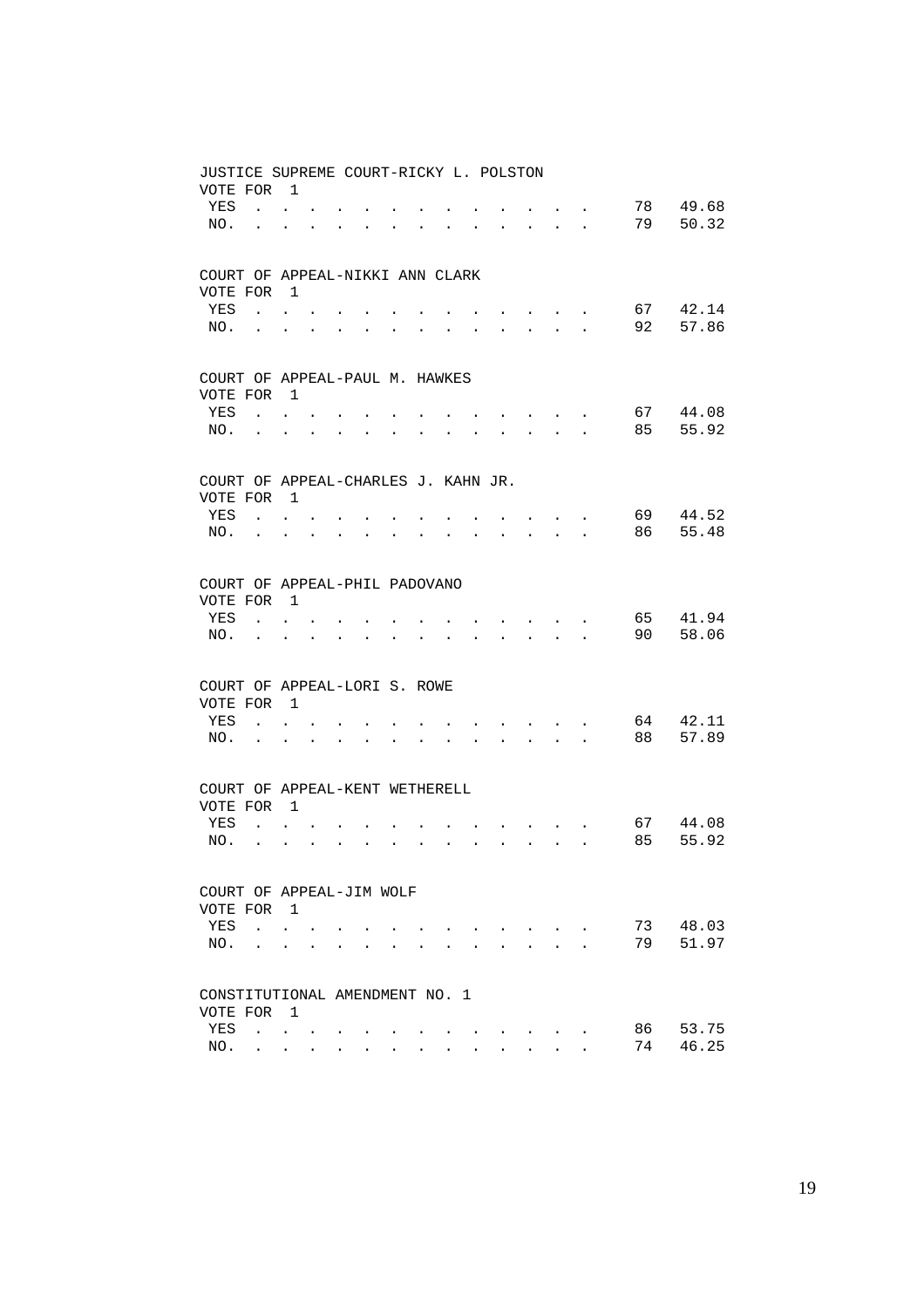|                                | CONSTITUTIONAL AMENDMENT NO. 2                            |                      |              |                      |                      |        |                      |                      |  |                                                                               |                             |           |                |
|--------------------------------|-----------------------------------------------------------|----------------------|--------------|----------------------|----------------------|--------|----------------------|----------------------|--|-------------------------------------------------------------------------------|-----------------------------|-----------|----------------|
| VOTE FOR                       |                                                           | $\overline{1}$       |              |                      |                      |        |                      |                      |  |                                                                               |                             |           |                |
| YES                            | <b>Contract Contract Contract</b>                         |                      |              |                      |                      |        |                      |                      |  | $\cdot$ $\cdot$ $\cdot$                                                       |                             |           | 107 63.69      |
| NO.                            |                                                           |                      |              |                      |                      |        |                      |                      |  | $\mathbf{L}$                                                                  | $\mathbf{r}$                | 61        | 36.31          |
|                                |                                                           |                      |              |                      |                      |        |                      |                      |  |                                                                               |                             |           |                |
| CONSTITUTIONAL AMENDMENT NO. 4 |                                                           |                      |              |                      |                      |        |                      |                      |  |                                                                               |                             |           |                |
| VOTE FOR                       |                                                           | $\overline{1}$       |              |                      |                      |        |                      |                      |  |                                                                               |                             |           |                |
| YES                            | $\mathbf{r}$ , $\mathbf{r}$ , $\mathbf{r}$ , $\mathbf{r}$ |                      |              |                      |                      |        |                      |                      |  |                                                                               |                             | 50        | 30.30          |
| NO.                            |                                                           |                      |              |                      |                      |        |                      |                      |  | $\mathbf{L}$                                                                  | $\mathbb{R}^{\mathbb{Z}^2}$ | 115       | 69.70          |
|                                |                                                           |                      |              |                      |                      |        |                      |                      |  |                                                                               |                             |           |                |
|                                |                                                           |                      |              |                      |                      |        |                      |                      |  |                                                                               |                             |           |                |
| CONSTITUTIONAL AMENDMENT NO. 5 |                                                           |                      |              |                      |                      |        |                      |                      |  |                                                                               |                             |           |                |
| VOTE FOR                       |                                                           | $\overline{1}$       |              |                      |                      |        |                      |                      |  |                                                                               |                             |           |                |
| YES                            |                                                           |                      |              |                      |                      |        |                      |                      |  |                                                                               |                             | 76        | 45.51          |
| NO.                            |                                                           |                      |              |                      |                      |        |                      |                      |  | $\mathbf{L}^{\text{max}}$                                                     |                             | 91        | 54.49          |
|                                |                                                           |                      |              |                      |                      |        |                      |                      |  |                                                                               |                             |           |                |
|                                |                                                           |                      |              |                      |                      |        |                      |                      |  |                                                                               |                             |           |                |
|                                |                                                           |                      |              |                      |                      |        |                      |                      |  |                                                                               |                             |           |                |
| CONSTITUTIONAL AMENDMENT NO. 6 |                                                           |                      |              |                      |                      |        |                      |                      |  |                                                                               |                             |           |                |
| VOTE FOR                       |                                                           | $\overline{1}$       |              |                      |                      |        |                      |                      |  |                                                                               |                             |           |                |
| YES                            | <b>College</b>                                            | $\mathbf{L}$         |              |                      |                      |        |                      |                      |  |                                                                               |                             | 80        | 48.19          |
| NO.                            |                                                           |                      |              |                      |                      |        |                      |                      |  |                                                                               |                             | 86        | 51.81          |
|                                |                                                           |                      |              |                      |                      |        |                      |                      |  |                                                                               |                             |           |                |
| CONSTITUTIONAL AMENDMENT NO. 8 |                                                           |                      |              |                      |                      |        |                      |                      |  |                                                                               |                             |           |                |
| VOTE FOR                       |                                                           | $\overline{1}$       |              |                      |                      |        |                      |                      |  |                                                                               |                             |           |                |
| YES                            |                                                           |                      |              |                      |                      |        |                      |                      |  |                                                                               |                             | 91        | 55.83          |
| NO.                            |                                                           |                      |              |                      |                      |        |                      |                      |  | $\ddot{\phantom{a}}$                                                          |                             | 72        | 44.17          |
|                                |                                                           |                      |              |                      |                      |        |                      |                      |  |                                                                               |                             |           |                |
|                                |                                                           |                      |              |                      |                      |        |                      |                      |  |                                                                               |                             |           |                |
| BALANCING THE FEDERAL BUDGET   |                                                           |                      |              |                      |                      |        |                      |                      |  |                                                                               |                             |           |                |
| VOTE FOR                       |                                                           | $\overline{1}$       |              |                      |                      |        |                      |                      |  |                                                                               |                             |           |                |
| YES<br>NO.                     | $\ddot{\phantom{a}}$                                      | $\ddot{\phantom{a}}$ | $\mathbf{L}$ | $\ddot{\phantom{0}}$ | $\ddot{\phantom{0}}$ | $\sim$ | $\ddot{\phantom{0}}$ | $\ddot{\phantom{0}}$ |  | $\mathbf{r} = \mathbf{r} + \mathbf{r} + \mathbf{r} + \mathbf{r} + \mathbf{r}$ |                             | 121<br>41 | 74.69<br>25.31 |

#### **PRECINCT 5B**

|                               |  |  |  | VOTES PERCENT |
|-------------------------------|--|--|--|---------------|
| REGISTERED VOTERS - TOTAL 291 |  |  |  |               |
|                               |  |  |  |               |
| VOTER TURNOUT - TOTAL         |  |  |  | 55.67         |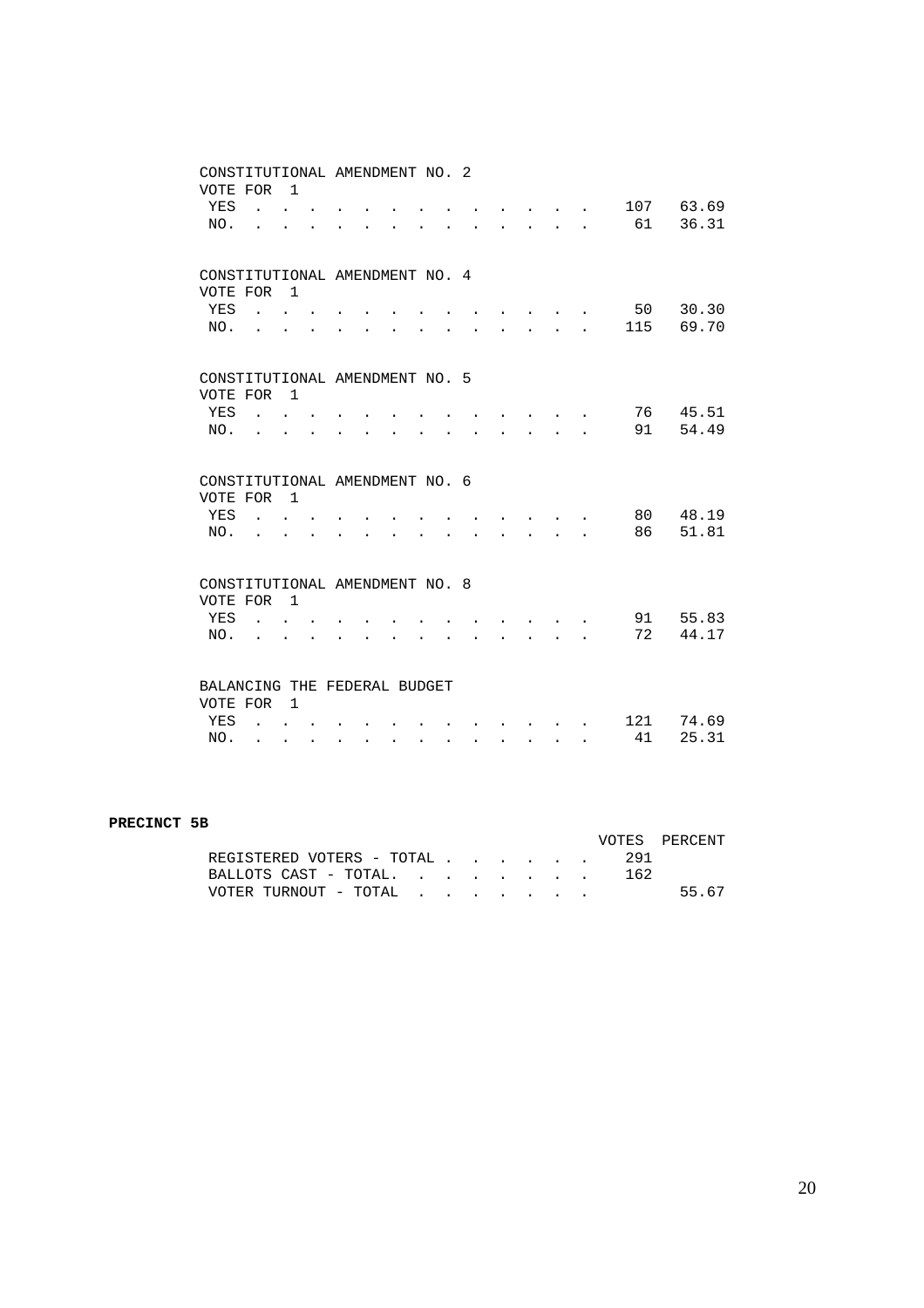### UNITED STATES SENATOR

| VOTE FOR 1                                                        |                         |                                                                                                                                                                                                                                                                                                                                                                                                                              |                             |                            |                                                           |                                                             |                                                                               |                          |                       |
|-------------------------------------------------------------------|-------------------------|------------------------------------------------------------------------------------------------------------------------------------------------------------------------------------------------------------------------------------------------------------------------------------------------------------------------------------------------------------------------------------------------------------------------------|-----------------------------|----------------------------|-----------------------------------------------------------|-------------------------------------------------------------|-------------------------------------------------------------------------------|--------------------------|-----------------------|
| Marco Rubio (REP).                                                |                         |                                                                                                                                                                                                                                                                                                                                                                                                                              |                             |                            |                                                           |                                                             |                                                                               | 87                       | 54.38                 |
| Kendrick B. Meek (DEM)                                            |                         |                                                                                                                                                                                                                                                                                                                                                                                                                              |                             |                            |                                                           |                                                             | $\sim$ $-$                                                                    | 42                       | 26.25                 |
| Alexander Andrew Snitker (LBT) .                                  |                         |                                                                                                                                                                                                                                                                                                                                                                                                                              |                             |                            | $\mathbf{A}^{\text{max}}$                                 | $\sim$ $-$                                                  |                                                                               | $\overline{0}$           |                       |
|                                                                   |                         |                                                                                                                                                                                                                                                                                                                                                                                                                              |                             |                            |                                                           |                                                             |                                                                               | 0                        |                       |
| Bernie DeCastro (CPF)<br>Sue Askeland (NPA)                       |                         |                                                                                                                                                                                                                                                                                                                                                                                                                              |                             |                            |                                                           |                                                             |                                                                               | $\overline{1}$           | .63                   |
| Bruce Ray Riggs (NPA)                                             |                         |                                                                                                                                                                                                                                                                                                                                                                                                                              |                             |                            |                                                           |                                                             |                                                                               |                          |                       |
|                                                                   |                         |                                                                                                                                                                                                                                                                                                                                                                                                                              |                             |                            |                                                           |                                                             |                                                                               | $\overline{0}$           |                       |
| Bobbie Bean (NPA).                                                |                         |                                                                                                                                                                                                                                                                                                                                                                                                                              |                             |                            |                                                           |                                                             |                                                                               | $\overline{0}$           |                       |
| Rick Tyler (NPA)                                                  |                         |                                                                                                                                                                                                                                                                                                                                                                                                                              |                             |                            |                                                           |                                                             |                                                                               | $\overline{1}$           | .63                   |
| Charlie Crist (NPA) $\cdots$ $\cdots$ $\cdots$                    |                         |                                                                                                                                                                                                                                                                                                                                                                                                                              |                             |                            |                                                           |                                                             |                                                                               | 26                       | 16.25                 |
| Lewis Jerome Armstrong (NPA)                                      |                         |                                                                                                                                                                                                                                                                                                                                                                                                                              |                             |                            | $\sim$                                                    | $\sim$                                                      |                                                                               | $\overline{3}$           | 1.88                  |
| WRITE-IN.                                                         |                         |                                                                                                                                                                                                                                                                                                                                                                                                                              |                             |                            |                                                           | $\sim$ $\sim$                                               |                                                                               | $\overline{0}$           |                       |
| REPRESENTATIVE IN CONGRESS DISTRICT 6                             |                         |                                                                                                                                                                                                                                                                                                                                                                                                                              |                             |                            |                                                           |                                                             |                                                                               |                          |                       |
| VOTE FOR 1                                                        |                         |                                                                                                                                                                                                                                                                                                                                                                                                                              |                             |                            |                                                           |                                                             |                                                                               |                          |                       |
| Clifford B. "Cliff" Stearns (REP) 123 78.85                       |                         |                                                                                                                                                                                                                                                                                                                                                                                                                              |                             |                            |                                                           |                                                             |                                                                               |                          |                       |
| Steve Schonberg (NPA)                                             |                         |                                                                                                                                                                                                                                                                                                                                                                                                                              |                             |                            |                                                           |                                                             |                                                                               | 33                       | 21.15                 |
|                                                                   |                         |                                                                                                                                                                                                                                                                                                                                                                                                                              |                             |                            |                                                           |                                                             |                                                                               |                          |                       |
| GOVERNOR AND LIEUTENANT GOVERNOR                                  |                         |                                                                                                                                                                                                                                                                                                                                                                                                                              |                             |                            |                                                           |                                                             |                                                                               |                          |                       |
| VOTE FOR 1                                                        |                         |                                                                                                                                                                                                                                                                                                                                                                                                                              |                             |                            |                                                           |                                                             |                                                                               |                          |                       |
| Scott/Carroll (REP)                                               |                         | $\sim$                                                                                                                                                                                                                                                                                                                                                                                                                       |                             |                            |                                                           |                                                             | $\mathbf{r} = \mathbf{r} + \mathbf{r} + \mathbf{r} + \mathbf{r} + \mathbf{r}$ | 88                       | 54.32                 |
| Sink/Smith (DEM)                                                  | $\sim 10^{-11}$         | $\sim$                                                                                                                                                                                                                                                                                                                                                                                                                       | $\mathcal{L}^{\mathcal{L}}$ | $\sim$ $-$                 | $\ddot{\phantom{0}}$                                      | $\sim$                                                      |                                                                               | 73                       | 45.06                 |
| Allen/Zanni (IDP).                                                |                         |                                                                                                                                                                                                                                                                                                                                                                                                                              |                             |                            |                                                           |                                                             |                                                                               | $\overline{0}$           |                       |
| Arth/Krulick (NPA)                                                |                         |                                                                                                                                                                                                                                                                                                                                                                                                                              |                             |                            |                                                           |                                                             |                                                                               | $\overline{0}$           |                       |
| Khavari/Richardson (NPA)                                          |                         |                                                                                                                                                                                                                                                                                                                                                                                                                              |                             |                            |                                                           |                                                             |                                                                               | $\overline{0}$           |                       |
| $\text{Reed/Waldo}, \text{Sr.} (\text{NPA})$                      |                         |                                                                                                                                                                                                                                                                                                                                                                                                                              |                             |                            |                                                           |                                                             |                                                                               | $\overline{\phantom{0}}$ |                       |
| $Imperato/Behm (NPA)$                                             |                         |                                                                                                                                                                                                                                                                                                                                                                                                                              |                             |                            |                                                           | $\mathcal{A}^{\mathcal{A}}$ and $\mathcal{A}^{\mathcal{A}}$ |                                                                               | $\overline{1}$           | .62                   |
| WRITE-IN.                                                         |                         | $\mathbf{r} = \mathbf{r} + \mathbf{r} + \mathbf{r} + \mathbf{r} + \mathbf{r}$                                                                                                                                                                                                                                                                                                                                                |                             |                            |                                                           | $\sim$                                                      | $\ddot{\phantom{a}}$                                                          | $\Omega$                 |                       |
|                                                                   |                         |                                                                                                                                                                                                                                                                                                                                                                                                                              |                             |                            |                                                           |                                                             |                                                                               |                          |                       |
| ATTORNEY GENERAL                                                  |                         |                                                                                                                                                                                                                                                                                                                                                                                                                              |                             |                            |                                                           |                                                             |                                                                               |                          |                       |
| VOTE FOR 1                                                        |                         |                                                                                                                                                                                                                                                                                                                                                                                                                              |                             |                            |                                                           |                                                             |                                                                               |                          |                       |
| Pam Bondi (REP)                                                   |                         |                                                                                                                                                                                                                                                                                                                                                                                                                              |                             |                            |                                                           |                                                             |                                                                               | 92                       | 57.14<br>$56$ $34.78$ |
| Dan Gelber (DEM)                                                  |                         | <b>Contract Contract</b>                                                                                                                                                                                                                                                                                                                                                                                                     |                             |                            | $\mathcal{L}^{\text{max}}$ and $\mathcal{L}^{\text{max}}$ | $\sim$ $-$                                                  |                                                                               |                          |                       |
| Jim Lewis (NPA) $\cdot \cdot \cdot \cdot \cdot \cdot \cdot \cdot$ |                         |                                                                                                                                                                                                                                                                                                                                                                                                                              |                             |                            |                                                           |                                                             |                                                                               |                          | 13 8.07               |
| CHIEF FINANCIAL OFFICER                                           |                         |                                                                                                                                                                                                                                                                                                                                                                                                                              |                             |                            |                                                           |                                                             |                                                                               |                          |                       |
| VOTE FOR 1                                                        |                         |                                                                                                                                                                                                                                                                                                                                                                                                                              |                             |                            |                                                           |                                                             |                                                                               |                          |                       |
| Jeff Atwater (REP)                                                |                         |                                                                                                                                                                                                                                                                                                                                                                                                                              |                             |                            |                                                           |                                                             |                                                                               | 96                       | 61.54                 |
| Loranne Ausley (DEM). .                                           |                         | $\mathbf{L}$                                                                                                                                                                                                                                                                                                                                                                                                                 | $\mathbf{r}$                | $\sim$                     | $\mathbf{r}$                                              | $\sim$                                                      | $\ddot{\phantom{0}}$                                                          | 52                       | 33.33                 |
| Ken Mazzie (NPA).                                                 |                         | $\mathbf{u} = \mathbf{u} + \mathbf{u} + \mathbf{u} + \mathbf{u} + \mathbf{u} + \mathbf{u} + \mathbf{u} + \mathbf{u} + \mathbf{u} + \mathbf{u} + \mathbf{u} + \mathbf{u} + \mathbf{u} + \mathbf{u} + \mathbf{u} + \mathbf{u} + \mathbf{u} + \mathbf{u} + \mathbf{u} + \mathbf{u} + \mathbf{u} + \mathbf{u} + \mathbf{u} + \mathbf{u} + \mathbf{u} + \mathbf{u} + \mathbf{u} + \mathbf{u} + \mathbf{u} + \mathbf{u} + \mathbf$ |                             |                            |                                                           |                                                             |                                                                               | $\mathbf{1}$             | .64                   |
| Tom Stearns (NPA). .                                              |                         | the contract of the contract of the contract of the contract of the contract of the contract of the contract of                                                                                                                                                                                                                                                                                                              |                             |                            |                                                           |                                                             |                                                                               | 7                        | 4.49                  |
|                                                                   |                         |                                                                                                                                                                                                                                                                                                                                                                                                                              |                             |                            |                                                           |                                                             |                                                                               |                          |                       |
| COMMISSIONER OF AGRICULTURE                                       |                         |                                                                                                                                                                                                                                                                                                                                                                                                                              |                             |                            |                                                           |                                                             |                                                                               |                          |                       |
| VOTE FOR<br>1                                                     |                         |                                                                                                                                                                                                                                                                                                                                                                                                                              |                             |                            |                                                           |                                                             |                                                                               |                          |                       |
| Adam H. Putnam (REP).                                             |                         |                                                                                                                                                                                                                                                                                                                                                                                                                              |                             |                            |                                                           |                                                             |                                                                               | 98                       | 61.64                 |
| Scott Maddox (DEM)<br>$\sim$ $\sim$                               | $\sim 100$ km s $^{-1}$ | $\mathcal{L}^{\text{max}}$                                                                                                                                                                                                                                                                                                                                                                                                   | $\mathcal{L}^{\text{max}}$  | $\mathcal{L}^{\text{max}}$ | $\ddot{\phantom{a}}$                                      | $\mathcal{L}^{\text{max}}$                                  |                                                                               | 50                       | 31.45                 |
| Ira Chester (TEA). .                                              | $\sim 10^{-11}$         | $\mathcal{L}^{\text{max}}$                                                                                                                                                                                                                                                                                                                                                                                                   | $\ddot{\phantom{0}}$        | $\ddot{\phantom{0}}$       | $\ddot{\phantom{0}}$                                      | $\ddot{\phantom{0}}$                                        |                                                                               | 7                        | 4.40                  |
| Thad Hamilton (NPA).                                              | $\ddot{\phantom{0}}$    |                                                                                                                                                                                                                                                                                                                                                                                                                              |                             |                            |                                                           |                                                             |                                                                               | 4                        | 2.52                  |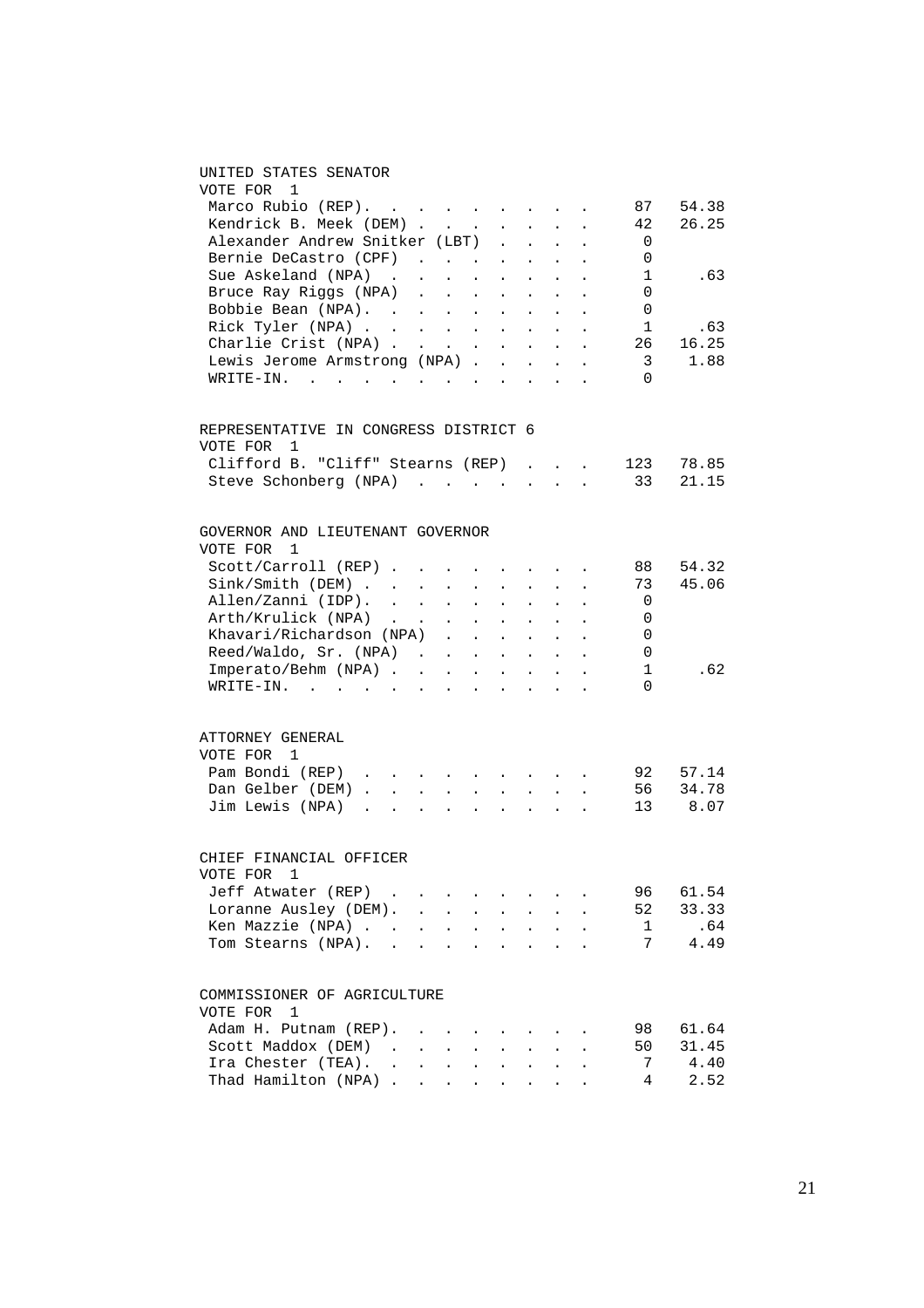| STATE SENATOR DISTRICT 14<br>VOTE FOR                              | Steve Oelrich (REP)<br>Perry C. McGriff, Jr. (DEM)                              | 1                                                  |                      |                      |                           |                      |                      |                      |                                                                                 |                           |                                                                                                                                     |                                                       |                                        | 98<br>60 — | 62.03<br>37.97    |
|--------------------------------------------------------------------|---------------------------------------------------------------------------------|----------------------------------------------------|----------------------|----------------------|---------------------------|----------------------|----------------------|----------------------|---------------------------------------------------------------------------------|---------------------------|-------------------------------------------------------------------------------------------------------------------------------------|-------------------------------------------------------|----------------------------------------|------------|-------------------|
| COUNTY COMMISSIONER DISTRICT 2<br>VOTE FOR 1                       | Bob Mansfield (REP)                                                             |                                                    |                      |                      |                           |                      |                      |                      |                                                                                 |                           |                                                                                                                                     |                                                       |                                        | 63         | 40.38             |
|                                                                    | Doyle Thomas (DEM)                                                              |                                                    |                      |                      |                           |                      |                      | $\ddot{\phantom{a}}$ | $\ddot{\phantom{0}}$                                                            | $\mathbf{a} = \mathbf{a}$ |                                                                                                                                     | $\mathbf{z} = \mathbf{z} + \mathbf{z} + \mathbf{z}$ . |                                        | 93         | 59.62             |
| JUSTICE SUPREME COURT-CHARLES T. CANADY<br>VOTE FOR 1              |                                                                                 |                                                    |                      |                      |                           |                      |                      |                      |                                                                                 |                           |                                                                                                                                     |                                                       |                                        |            |                   |
| YES<br>NO.                                                         | $\mathbf{r}$ , $\mathbf{r}$ , $\mathbf{r}$<br>$\ddot{\phantom{0}}$              | $\ddot{\phantom{0}}$                               | $\ddot{\phantom{0}}$ | $\ddot{\phantom{a}}$ | <b>Contract Contract</b>  | $\bullet$            | $\ddot{\phantom{a}}$ | $\ddotsc$            |                                                                                 |                           |                                                                                                                                     |                                                       |                                        | 71<br>74   | 48.97<br>51.03    |
| JUSTICE SUPREME COURT-JORGE LABARGA<br>VOTE FOR 1<br>YES           | <b>Contract Contract Contract</b>                                               |                                                    |                      |                      |                           |                      |                      |                      |                                                                                 |                           |                                                                                                                                     |                                                       |                                        | 50         | 34.97             |
| NO.                                                                | <b>Contract Contract Contract</b>                                               |                                                    |                      | $\ddot{\phantom{a}}$ | $\ddot{\phantom{a}}$      | $\bullet$            | $\bullet$            | $\ddot{\phantom{a}}$ | $\ddot{\phantom{a}}$                                                            | $\ddot{\phantom{a}}$      |                                                                                                                                     |                                                       | and a strategic state                  | 93         | 65.03             |
| JUSTICE SUPREME COURT-JAMES E.C. PERRY<br>VOTE FOR 1<br>YES<br>NO. | <b>Contract Contract Contract</b>                                               | $\mathbf{r} = \mathbf{r}$                          | $\sim$               |                      | $\mathbf{L} = \mathbf{L}$ | $\ddot{\phantom{a}}$ | $\ddot{\phantom{0}}$ | $\ddot{\phantom{a}}$ |                                                                                 |                           | $\mathbf{r}$ , and $\mathbf{r}$ , and $\mathbf{r}$<br>$\mathbf{r} = \mathbf{r} + \mathbf{r} + \mathbf{r} + \mathbf{r} + \mathbf{r}$ |                                                       |                                        | 56<br>86 — | 39.44<br>60.56    |
| JUSTICE SUPREME COURT-RICKY L. POLSTON<br>VOTE FOR 1               |                                                                                 |                                                    |                      |                      |                           |                      |                      |                      |                                                                                 |                           |                                                                                                                                     |                                                       |                                        |            |                   |
| YES<br>NO.                                                         | <b>Contract Contract</b><br>$\mathbf{r}$ . The set of $\mathbf{r}$              |                                                    | $\sim$ $\sim$        | $\ddot{\phantom{0}}$ | $\ddot{\phantom{1}}$      |                      | $\ddot{\phantom{0}}$ |                      |                                                                                 | $\ddot{\phantom{0}}$      | $\sim$ $\sim$                                                                                                                       |                                                       | $\mathbf{r}$ . The set of $\mathbf{r}$ | 74         | 67 47.52<br>52.48 |
| COURT OF APPEAL-NIKKI ANN CLARK<br>VOTE FOR 1                      |                                                                                 |                                                    |                      |                      |                           |                      |                      |                      |                                                                                 |                           |                                                                                                                                     |                                                       |                                        |            |                   |
| YES<br>NO.                                                         | <b>Contract Contract Contract</b><br>$\mathbf{r}$ , $\mathbf{r}$ , $\mathbf{r}$ |                                                    | $\sim$               | $\ddotsc$            |                           | $\ddot{\phantom{a}}$ | $\ddot{\phantom{a}}$ | $\ddot{\phantom{0}}$ |                                                                                 |                           | $\mathbf{r} = \mathbf{r} + \mathbf{r} + \mathbf{r} + \mathbf{r} + \mathbf{r}$                                                       |                                                       |                                        | 66<br>76   | 46.48<br>53.52    |
| COURT OF APPEAL-PAUL M. HAWKES<br>VOTE FOR 1                       |                                                                                 |                                                    |                      |                      |                           |                      |                      |                      |                                                                                 |                           |                                                                                                                                     |                                                       |                                        |            |                   |
| YES<br>NO.                                                         | $\mathbf{r}$ , $\mathbf{r}$ , $\mathbf{r}$                                      | <b>Contract Contract Contract Contract</b>         |                      |                      | $\sim$                    | $\ddot{\phantom{a}}$ |                      |                      | the contract of the contract of the contract of the contract of the contract of |                           | $\sim$ $\sim$ $\sim$ $\sim$ $\sim$                                                                                                  |                                                       |                                        | 66 —<br>73 | 47.48<br>52.52    |
| COURT OF APPEAL-CHARLES J. KAHN JR.                                |                                                                                 |                                                    |                      |                      |                           |                      |                      |                      |                                                                                 |                           |                                                                                                                                     |                                                       |                                        |            |                   |
| VOTE FOR 1<br>YES                                                  | and the state of the state of                                                   |                                                    |                      |                      |                           | $\bullet$            |                      |                      |                                                                                 |                           |                                                                                                                                     | $\mathbf{z} = \mathbf{z} + \mathbf{z}$ .              |                                        | 65 —       | 45.77             |
| NO.                                                                |                                                                                 | $\mathbf{r}$ , and $\mathbf{r}$ , and $\mathbf{r}$ |                      |                      | $\ddot{\phantom{1}}$      | $\ddot{\phantom{a}}$ |                      |                      |                                                                                 |                           |                                                                                                                                     |                                                       |                                        | 77         | 54.23             |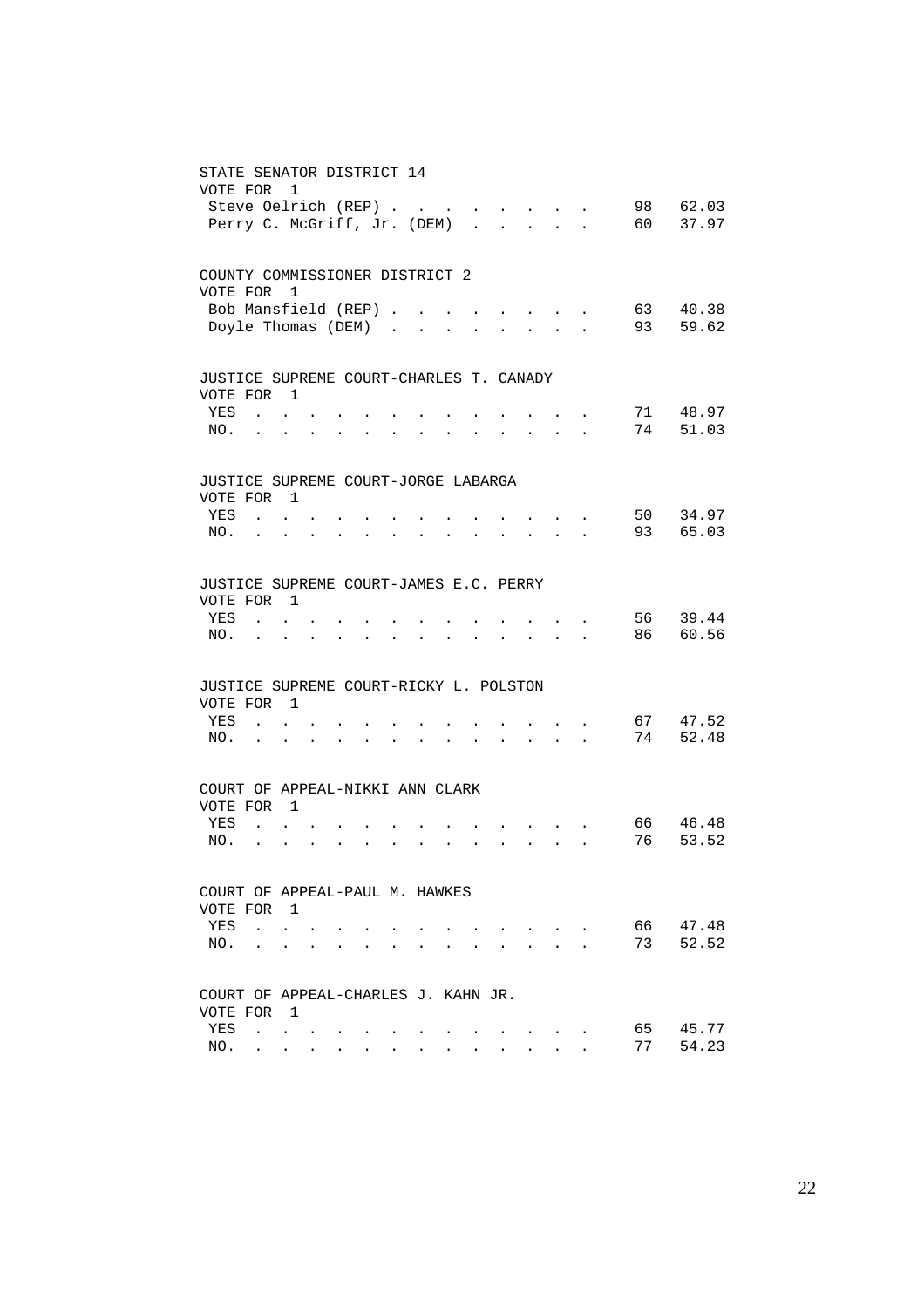| COURT OF APPEAL-PHIL PADOVANO  |                                                             |                               |                      |                      |                               |                      |                      |                                                                 |                                                             |                                                                 |                                                                                                                           |                                 |                      |      |       |
|--------------------------------|-------------------------------------------------------------|-------------------------------|----------------------|----------------------|-------------------------------|----------------------|----------------------|-----------------------------------------------------------------|-------------------------------------------------------------|-----------------------------------------------------------------|---------------------------------------------------------------------------------------------------------------------------|---------------------------------|----------------------|------|-------|
| VOTE FOR                       |                                                             | $\overline{1}$                |                      |                      |                               |                      |                      |                                                                 |                                                             |                                                                 |                                                                                                                           |                                 |                      |      |       |
| YES                            |                                                             | $\mathbf{L} = \mathbf{L}$     |                      |                      |                               |                      |                      |                                                                 |                                                             |                                                                 |                                                                                                                           |                                 |                      | 59   | 41.84 |
| NO.                            | $\ddot{\phantom{a}}$                                        | $\ddot{\phantom{0}}$          | $\ddot{\phantom{a}}$ | $\bullet$            | <b>Contract Contract</b>      | $\cdot$              | $\ddot{\phantom{a}}$ | $\bullet$                                                       |                                                             |                                                                 |                                                                                                                           |                                 |                      | 82   | 58.16 |
|                                |                                                             |                               |                      |                      |                               |                      |                      |                                                                 |                                                             |                                                                 |                                                                                                                           |                                 |                      |      |       |
| COURT OF APPEAL-LORI S. ROWE   |                                                             |                               |                      |                      |                               |                      |                      |                                                                 |                                                             |                                                                 |                                                                                                                           |                                 |                      |      |       |
|                                |                                                             |                               |                      |                      |                               |                      |                      |                                                                 |                                                             |                                                                 |                                                                                                                           |                                 |                      |      |       |
| VOTE FOR<br>YES                |                                                             | $\overline{\phantom{0}}$      |                      |                      |                               |                      |                      |                                                                 |                                                             |                                                                 |                                                                                                                           |                                 |                      | 62   | 44.60 |
| NO.                            |                                                             | $\mathbf{L} = \mathbf{L}$     |                      |                      |                               |                      |                      |                                                                 |                                                             |                                                                 | $\cdot$                                                                                                                   |                                 |                      | 77   | 55.40 |
|                                | $\bullet$ .<br><br><br><br><br><br><br><br><br><br><br><br> | $\ddot{\phantom{0}}$          | $\ddot{\phantom{0}}$ | $\bullet$            | $\bullet$                     |                      |                      |                                                                 | $\ddot{\phantom{0}}$                                        | $\ddotsc$                                                       |                                                                                                                           | <b>All Andre</b>                | $\bullet$            |      |       |
|                                |                                                             |                               |                      |                      |                               |                      |                      |                                                                 |                                                             |                                                                 |                                                                                                                           |                                 |                      |      |       |
| COURT OF APPEAL-KENT WETHERELL |                                                             |                               |                      |                      |                               |                      |                      |                                                                 |                                                             |                                                                 |                                                                                                                           |                                 |                      |      |       |
| VOTE FOR                       |                                                             | $\overline{1}$                |                      |                      |                               |                      |                      |                                                                 |                                                             |                                                                 |                                                                                                                           |                                 |                      |      |       |
| YES                            |                                                             | $\mathbf{L}$ and $\mathbf{L}$ |                      |                      |                               |                      |                      |                                                                 |                                                             |                                                                 |                                                                                                                           | $\mathbf{r}$ , and $\mathbf{r}$ |                      | 60 — | 43.17 |
| NO.                            |                                                             |                               |                      | $\ddot{\phantom{a}}$ | <b>Contract Contract</b>      | $\ddot{\phantom{a}}$ | $\ddot{\phantom{0}}$ | $\bullet$ .<br><br><br><br><br><br><br><br><br><br><br><br><br> | $\bullet$ .<br><br><br><br><br><br><br><br><br><br><br><br> |                                                                 | $\begin{array}{cccccccccccccc} \bullet & \bullet & \bullet & \bullet & \bullet & \bullet & \bullet & \bullet \end{array}$ |                                 |                      | 79   | 56.83 |
|                                |                                                             |                               |                      |                      |                               |                      |                      |                                                                 |                                                             |                                                                 |                                                                                                                           |                                 |                      |      |       |
| COURT OF APPEAL-JIM WOLF       |                                                             |                               |                      |                      |                               |                      |                      |                                                                 |                                                             |                                                                 |                                                                                                                           |                                 |                      |      |       |
| VOTE FOR                       |                                                             | $\overline{1}$                |                      |                      |                               |                      |                      |                                                                 |                                                             |                                                                 |                                                                                                                           |                                 |                      |      |       |
| YES                            |                                                             | $\mathbf{L} = \mathbf{L}$     |                      |                      |                               |                      |                      |                                                                 |                                                             |                                                                 | $\cdot$                                                                                                                   |                                 |                      | 62   | 44.93 |
| NO.                            | $\mathbf{L}$                                                | $\ddot{\phantom{0}}$          | $\ddot{\phantom{0}}$ | $\ddot{\phantom{a}}$ | $\ddot{\phantom{a}}$          | $\ddot{\phantom{a}}$ |                      |                                                                 |                                                             |                                                                 | <b>All Carl Carl Control</b>                                                                                              |                                 | $\ddot{\phantom{a}}$ | 76   | 55.07 |
|                                |                                                             |                               |                      |                      |                               |                      |                      |                                                                 |                                                             |                                                                 |                                                                                                                           |                                 |                      |      |       |
| CONSTITUTIONAL AMENDMENT NO. 1 |                                                             |                               |                      |                      |                               |                      |                      |                                                                 |                                                             |                                                                 |                                                                                                                           |                                 |                      |      |       |
| VOTE FOR                       |                                                             | $\overline{1}$                |                      |                      |                               |                      |                      |                                                                 |                                                             |                                                                 |                                                                                                                           |                                 |                      |      |       |
| YES                            |                                                             |                               |                      |                      |                               |                      |                      |                                                                 |                                                             |                                                                 |                                                                                                                           |                                 |                      | 82   | 53.59 |
|                                |                                                             | $\mathbf{L} = \mathbf{L}$     |                      |                      |                               |                      |                      |                                                                 |                                                             |                                                                 | and the state of the state of the                                                                                         |                                 |                      | 71   | 46.41 |
| NO.                            |                                                             |                               | $\ddot{\phantom{a}}$ |                      | $\mathbf{L} = \mathbf{L}$     | $\bullet$            | $\ddot{\phantom{a}}$ | $\ddot{\phantom{a}}$                                            |                                                             | $\mathbf{r}$ and $\mathbf{r}$ and $\mathbf{r}$ and $\mathbf{r}$ |                                                                                                                           |                                 |                      |      |       |
|                                |                                                             |                               |                      |                      |                               |                      |                      |                                                                 |                                                             |                                                                 |                                                                                                                           |                                 |                      |      |       |
| CONSTITUTIONAL AMENDMENT NO. 2 |                                                             |                               |                      |                      |                               |                      |                      |                                                                 |                                                             |                                                                 |                                                                                                                           |                                 |                      |      |       |
| VOTE FOR                       |                                                             | $\overline{1}$                |                      |                      |                               |                      |                      |                                                                 |                                                             |                                                                 |                                                                                                                           |                                 |                      |      |       |
| YES                            |                                                             | $\mathbf{r} = \mathbf{r}$     |                      |                      |                               |                      |                      |                                                                 |                                                             |                                                                 | $\mathbf{r}$ , $\mathbf{r}$ , $\mathbf{r}$ , $\mathbf{r}$ , $\mathbf{r}$                                                  |                                 |                      | 105  | 67.31 |
| NO.                            | $\ddot{\phantom{a}}$                                        | $\ddot{\phantom{0}}$          | $\ddot{\phantom{a}}$ | $\ddot{\phantom{a}}$ | $\ddot{\phantom{a}}$          |                      |                      |                                                                 |                                                             |                                                                 | $\mathbf{r}$ , $\mathbf{r}$ , $\mathbf{r}$                                                                                |                                 | $\ddot{\phantom{a}}$ | 51   | 32.69 |
|                                |                                                             |                               |                      |                      |                               |                      |                      |                                                                 |                                                             |                                                                 |                                                                                                                           |                                 |                      |      |       |
| CONSTITUTIONAL AMENDMENT NO. 4 |                                                             |                               |                      |                      |                               |                      |                      |                                                                 |                                                             |                                                                 |                                                                                                                           |                                 |                      |      |       |
| VOTE FOR                       |                                                             | $\overline{1}$                |                      |                      |                               |                      |                      |                                                                 |                                                             |                                                                 |                                                                                                                           |                                 |                      |      |       |
| YES                            | $\mathbf{r}$ , $\mathbf{r}$                                 |                               |                      |                      |                               |                      |                      |                                                                 |                                                             |                                                                 |                                                                                                                           |                                 |                      | 30   | 19.11 |
| NO.                            |                                                             | $\ddot{\phantom{a}}$          | $\ddot{\phantom{0}}$ |                      | $\mathbf{L}$ and $\mathbf{L}$ | $\ddot{\phantom{a}}$ | $\ddot{\phantom{a}}$ |                                                                 | $\ddot{\phantom{a}}$                                        | $\ddot{\phantom{a}}$                                            |                                                                                                                           | $\mathbf{L} = \mathbf{L}$       |                      | 127  | 80.89 |
|                                |                                                             |                               |                      |                      |                               |                      |                      |                                                                 |                                                             |                                                                 |                                                                                                                           |                                 |                      |      |       |
| CONSTITUTIONAL AMENDMENT NO. 5 |                                                             |                               |                      |                      |                               |                      |                      |                                                                 |                                                             |                                                                 |                                                                                                                           |                                 |                      |      |       |
| VOTE FOR 1                     |                                                             |                               |                      |                      |                               |                      |                      |                                                                 |                                                             |                                                                 |                                                                                                                           |                                 |                      |      |       |
| YES                            | $\sim$ $\sim$ $\sim$                                        |                               |                      |                      |                               |                      |                      |                                                                 |                                                             |                                                                 |                                                                                                                           |                                 |                      | 68 — | 43.31 |
|                                |                                                             |                               |                      |                      |                               |                      |                      |                                                                 |                                                             |                                                                 | $\sim$ $\sim$ $\sim$ $\sim$ $\sim$                                                                                        | <b>Contract Contract</b>        |                      | 89   | 56.69 |
| NO.                            |                                                             | <b>Contract Contract</b>      |                      |                      |                               |                      |                      |                                                                 |                                                             |                                                                 | $\ddot{\phantom{a}}$                                                                                                      |                                 | $\ddot{\phantom{a}}$ |      |       |
|                                |                                                             |                               |                      |                      |                               |                      |                      |                                                                 |                                                             |                                                                 |                                                                                                                           |                                 |                      |      |       |
| CONSTITUTIONAL AMENDMENT NO. 6 |                                                             |                               |                      |                      |                               |                      |                      |                                                                 |                                                             |                                                                 |                                                                                                                           |                                 |                      |      |       |
| VOTE FOR                       |                                                             | $\overline{1}$                |                      |                      |                               |                      |                      |                                                                 |                                                             |                                                                 |                                                                                                                           |                                 |                      |      |       |
| YES                            | <b>Contract Contract</b>                                    |                               |                      |                      |                               |                      |                      |                                                                 |                                                             |                                                                 |                                                                                                                           |                                 |                      | 64   | 41.03 |
| NO.                            |                                                             | <b>All All And</b>            |                      |                      |                               |                      |                      |                                                                 |                                                             |                                                                 |                                                                                                                           |                                 |                      | 92   | 58.97 |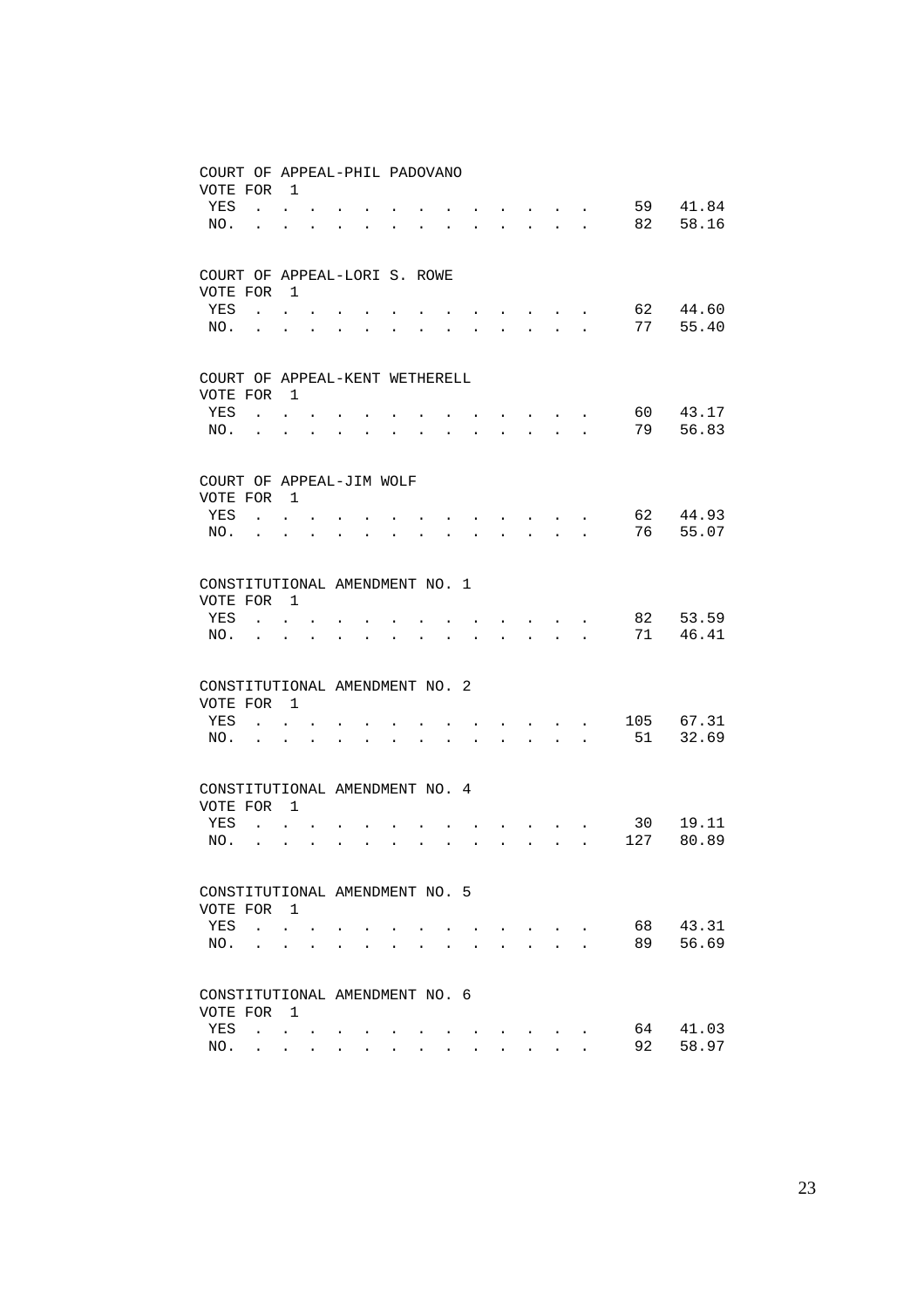| CONSTITUTIONAL AMENDMENT NO. 8 |           |              |           |   |  |           |           |           |           |     |       |
|--------------------------------|-----------|--------------|-----------|---|--|-----------|-----------|-----------|-----------|-----|-------|
| VOTE FOR                       |           | $\mathbf{1}$ |           |   |  |           |           |           |           |     |       |
| YES                            |           |              |           |   |  |           |           |           | $\bullet$ | 79  | 50.00 |
| NO.                            |           |              | $\bullet$ |   |  |           |           |           | $\bullet$ | 79  | 50.00 |
|                                |           |              |           |   |  |           |           |           |           |     |       |
|                                |           |              |           |   |  |           |           |           |           |     |       |
| BALANCING THE FEDERAL BUDGET   |           |              |           |   |  |           |           |           |           |     |       |
| VOTE FOR                       |           | - 1          |           |   |  |           |           |           |           |     |       |
| YES                            | $\bullet$ |              | ۰         | ۰ |  | $\bullet$ | $\bullet$ | $\bullet$ | $\bullet$ | 110 | 70.51 |
| NO.                            |           |              |           |   |  |           |           |           | $\bullet$ | 46  | 29.49 |

#### **PRECINCT 6A**

|                                                                                                                                                                                                               |                                                                            |                                                        |                      | VOTES        | PERCENT   |
|---------------------------------------------------------------------------------------------------------------------------------------------------------------------------------------------------------------|----------------------------------------------------------------------------|--------------------------------------------------------|----------------------|--------------|-----------|
| REGISTERED VOTERS - TOTAL                                                                                                                                                                                     |                                                                            |                                                        |                      | 394          |           |
| BALLOTS CAST - TOTAL. 232                                                                                                                                                                                     |                                                                            |                                                        |                      |              |           |
| $\mathbf{r} = \mathbf{r} \mathbf{r}$<br>VOTER TURNOUT - TOTAL                                                                                                                                                 | $\mathbf{r} = \mathbf{r} \times \mathbf{r} = \mathbf{r} \times \mathbf{r}$ |                                                        |                      |              | 58.88     |
|                                                                                                                                                                                                               |                                                                            |                                                        |                      |              |           |
| UNITED STATES SENATOR                                                                                                                                                                                         |                                                                            |                                                        |                      |              |           |
| VOTE FOR 1                                                                                                                                                                                                    |                                                                            |                                                        |                      |              |           |
| Marco Rubio (REP).                                                                                                                                                                                            |                                                                            |                                                        |                      | 174          | 75.65     |
| Kendrick B. Meek (DEM)<br>$\mathcal{L}^{\text{max}}$                                                                                                                                                          | $\mathbf{r}$ $\mathbf{r}$ $\mathbf{r}$ $\mathbf{r}$                        |                                                        |                      | 13           | 5.65      |
| Alexander Andrew Snitker (LBT)                                                                                                                                                                                |                                                                            | $\mathbf{L}$                                           |                      | 2            | .87       |
| Bernie DeCastro (CPF)                                                                                                                                                                                         |                                                                            |                                                        |                      | $\mathbf{1}$ | .43       |
| Sue Askeland (NPA)                                                                                                                                                                                            |                                                                            | $\mathbf{r}$                                           |                      | $\mathbf{1}$ | .43       |
| Bruce Ray Riggs (NPA)                                                                                                                                                                                         |                                                                            |                                                        |                      | $\Omega$     |           |
| Bobbie Bean (NPA).<br>Rick Tyler (NPA)                                                                                                                                                                        | $\sim 10^{-11}$                                                            | $\ddot{\phantom{a}}$                                   |                      | $\Omega$     |           |
|                                                                                                                                                                                                               | $\mathbf{L} = \mathbf{L}$                                                  |                                                        |                      | $\mathbf 0$  |           |
| Charlie Crist (NPA)                                                                                                                                                                                           |                                                                            |                                                        |                      | 39           | 16.96     |
| Lewis Jerome Armstrong (NPA)                                                                                                                                                                                  | $\sim 10^{-11}$                                                            | $\ddot{\phantom{a}}$                                   |                      | $\Omega$     |           |
| $W\text{RITE}-\text{IN}$ , , , , ,                                                                                                                                                                            | $\mathbf{r}$                                                               |                                                        |                      | 0            |           |
| REPRESENTATIVE IN CONGRESS DISTRICT 6                                                                                                                                                                         |                                                                            |                                                        |                      |              |           |
| VOTE FOR 1                                                                                                                                                                                                    |                                                                            |                                                        |                      |              |           |
| Clifford B. "Cliff" Stearns (REP)                                                                                                                                                                             |                                                                            |                                                        |                      |              | 194 85.09 |
| Steve Schonberg (NPA)                                                                                                                                                                                         |                                                                            |                                                        |                      | 34           | 14.91     |
| GOVERNOR AND LIEUTENANT GOVERNOR                                                                                                                                                                              |                                                                            |                                                        |                      |              |           |
| VOTE FOR 1                                                                                                                                                                                                    |                                                                            |                                                        |                      |              |           |
| Scott/Carroll (REP)                                                                                                                                                                                           |                                                                            |                                                        |                      | 151          | 66.52     |
|                                                                                                                                                                                                               | $\mathbf{z} = \mathbf{z} + \mathbf{z}$ , where $\mathbf{z} = \mathbf{z}$   |                                                        | $\ddot{\phantom{0}}$ | 64           | 28.19     |
| Sink/Smith (DEM)<br>Allen/Zanni (IDP).<br>$\ddot{\phantom{a}}$                                                                                                                                                | $\sim$ $\sim$                                                              |                                                        |                      | 7            | 3.08      |
| $\mathcal{L}^{\text{max}}$                                                                                                                                                                                    | $\sim$ $-$                                                                 |                                                        |                      |              |           |
| Arth/Krulick (NPA)<br>Khavari/Richardson (NPA)<br>$\mathcal{L}^{\pm}$                                                                                                                                         | $\mathcal{L}^{(1)}$                                                        |                                                        |                      | 0            |           |
| $\ddot{\phantom{0}}$                                                                                                                                                                                          |                                                                            | $\mathcal{L}^{\text{max}}(\mathcal{L}^{\text{max}})$ . |                      | 1            | .44       |
| Reed/Waldo, Sr. (NPA)                                                                                                                                                                                         | $\mathbf{r} = \mathbf{r} + \mathbf{r} + \mathbf{r}$                        |                                                        |                      | 1            | .44       |
| Imperato/Behm (NPA)                                                                                                                                                                                           |                                                                            |                                                        |                      | 2            | .88       |
| WRITE-IN.<br>$\mathbf{a} = \mathbf{a} \cdot \mathbf{a} + \mathbf{a} \cdot \mathbf{a} + \mathbf{a} \cdot \mathbf{a} + \mathbf{a} \cdot \mathbf{a} + \mathbf{a} \cdot \mathbf{a} + \mathbf{a} \cdot \mathbf{a}$ |                                                                            |                                                        |                      | $\mathbf{1}$ | .44       |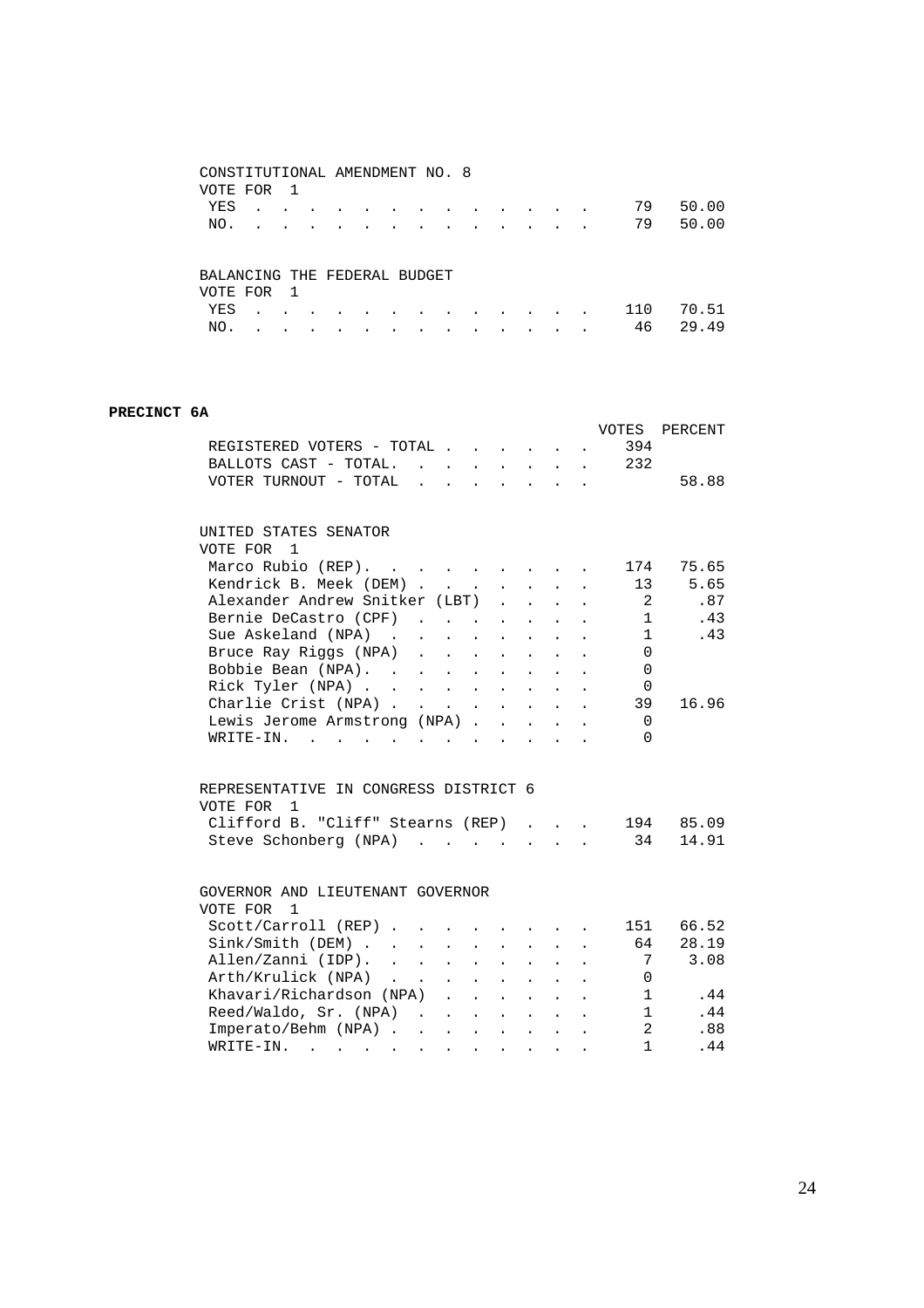#### ATTORNEY GENERAL

| VOTE FOR 1                              |                       |                |  |  |                           |            |                                                                                 |                            |                                                                                               |                           |                                                    |                     |           |
|-----------------------------------------|-----------------------|----------------|--|--|---------------------------|------------|---------------------------------------------------------------------------------|----------------------------|-----------------------------------------------------------------------------------------------|---------------------------|----------------------------------------------------|---------------------|-----------|
|                                         | Pam Bondi (REP)       |                |  |  |                           |            |                                                                                 |                            |                                                                                               |                           | $\mathbf{r}$ , and $\mathbf{r}$ , and $\mathbf{r}$ | 179                 | 79.91     |
|                                         |                       |                |  |  |                           |            |                                                                                 |                            |                                                                                               |                           |                                                    | Dan Gelber (DEM) 37 | 16.52     |
| Jim Lewis (NPA)                         |                       |                |  |  |                           |            |                                                                                 |                            |                                                                                               |                           |                                                    |                     | 8 3.57    |
| CHIEF FINANCIAL OFFICER                 |                       |                |  |  |                           |            |                                                                                 |                            |                                                                                               |                           |                                                    |                     |           |
| VOTE FOR                                |                       | $\overline{1}$ |  |  |                           |            |                                                                                 |                            |                                                                                               |                           |                                                    |                     |           |
|                                         | Jeff Atwater (REP)    |                |  |  |                           |            |                                                                                 |                            |                                                                                               |                           | and the state of the state of the                  | 182                 | 81.25     |
|                                         | Loranne Ausley (DEM). |                |  |  |                           |            |                                                                                 |                            | <b>All Carl Adams</b>                                                                         |                           | $\bullet$                                          | 33                  | 14.73     |
|                                         | Ken Mazzie (NPA)      |                |  |  |                           |            |                                                                                 |                            | $\sim 10^{-11}$                                                                               |                           |                                                    | 1                   | .45       |
| Tom Stearns (NPA).                      |                       |                |  |  |                           |            | $\mathbf{L}^{\text{max}}$                                                       | $\sim$                     | $\sim$                                                                                        |                           |                                                    | 8                   | 3.57      |
| COMMISSIONER OF AGRICULTURE             |                       |                |  |  |                           |            |                                                                                 |                            |                                                                                               |                           |                                                    |                     |           |
| VOTE FOR                                |                       | 1              |  |  |                           |            |                                                                                 |                            |                                                                                               |                           |                                                    |                     |           |
|                                         | Adam H. Putnam (REP). |                |  |  | $\cdot$ $\cdot$           |            |                                                                                 |                            | $\mathbf{r} = \mathbf{r} + \mathbf{r} + \mathbf{r} + \mathbf{r}$                              |                           | $\bullet$                                          | 192                 | 84.21     |
|                                         | Scott Maddox (DEM)    |                |  |  |                           |            |                                                                                 |                            | $\mathbf{a} = \mathbf{a} \times \mathbf{a}$ , and $\mathbf{a} = \mathbf{a} \times \mathbf{a}$ |                           |                                                    | 27                  | 11.84     |
|                                         | Ira Chester (TEA). .  |                |  |  | $\mathbf{L}^{\text{max}}$ | $\sim$ $-$ | $\mathcal{L}^{\text{max}}$                                                      | $\mathcal{L}^{\text{max}}$ | $\sim 10^{-11}$                                                                               | $\sim 100$                |                                                    | 8                   | 3.51      |
|                                         | Thad Hamilton (NPA)   |                |  |  |                           | $\sim$     | $\sim$                                                                          | $\mathbf{r}$               | $\sim$                                                                                        | $\sim$                    |                                                    | $\mathbf{1}$        | .44       |
| STATE SENATOR DISTRICT 14               |                       |                |  |  |                           |            |                                                                                 |                            |                                                                                               |                           |                                                    |                     |           |
| VOTE FOR 1                              |                       |                |  |  |                           |            |                                                                                 |                            |                                                                                               |                           |                                                    |                     |           |
| Perry C. McGriff, Jr. (DEM).            | Steve Oelrich (REP)   |                |  |  |                           |            | the contract of the contract of the contract of the contract of the contract of |                            |                                                                                               |                           |                                                    | 48                  | 173 78.28 |
|                                         |                       |                |  |  |                           |            |                                                                                 | $\sim$                     |                                                                                               | $\mathbf{L} = \mathbf{L}$ | $\mathbf{A}$                                       |                     | 21.72     |
| COUNTY COMMISSIONER DISTRICT 2          |                       |                |  |  |                           |            |                                                                                 |                            |                                                                                               |                           |                                                    |                     |           |
| VOTE FOR 1                              |                       |                |  |  |                           |            |                                                                                 |                            |                                                                                               |                           |                                                    |                     |           |
| Bob Mansfield (REP)                     |                       |                |  |  |                           |            |                                                                                 |                            |                                                                                               |                           |                                                    |                     | 114 49.57 |
| Doyle Thomas (DEM) .                    |                       |                |  |  | $\sim$                    |            |                                                                                 |                            | $\sim$                                                                                        | $\sim$                    | $\sim$ $\sim$                                      |                     | 116 50.43 |
|                                         |                       |                |  |  |                           |            |                                                                                 |                            |                                                                                               |                           |                                                    |                     |           |
| JUSTICE SUPREME COURT-CHARLES T. CANADY |                       |                |  |  |                           |            |                                                                                 |                            |                                                                                               |                           |                                                    |                     |           |
| VOTE FOR 1                              |                       |                |  |  |                           |            |                                                                                 |                            |                                                                                               |                           |                                                    |                     |           |
| YES                                     | $\sim$ 100 $\sim$     |                |  |  |                           |            |                                                                                 |                            |                                                                                               |                           |                                                    | 141                 | 74 34.42  |
| NO.                                     | $\sim$                | $\sim$         |  |  |                           |            |                                                                                 |                            |                                                                                               |                           | $\mathbf{r} = \mathbf{r} \times \mathbf{r}$ .      |                     | 65.58     |
| JUSTICE SUPREME COURT-JORGE LABARGA     |                       |                |  |  |                           |            |                                                                                 |                            |                                                                                               |                           |                                                    |                     |           |
| VOTE FOR                                |                       | 1              |  |  |                           |            |                                                                                 |                            |                                                                                               |                           |                                                    |                     |           |
| YES                                     |                       |                |  |  |                           |            |                                                                                 |                            |                                                                                               |                           |                                                    | 49                  | 23.67     |
| NO.                                     |                       |                |  |  |                           |            |                                                                                 |                            |                                                                                               |                           |                                                    | 158                 | 76.33     |
| JUSTICE SUPREME COURT-JAMES E.C. PERRY  |                       |                |  |  |                           |            |                                                                                 |                            |                                                                                               |                           |                                                    |                     |           |
| VOTE FOR                                |                       | 1              |  |  |                           |            |                                                                                 |                            |                                                                                               |                           |                                                    |                     |           |
| YES                                     | $\ddot{\phantom{a}}$  |                |  |  |                           |            |                                                                                 |                            |                                                                                               |                           |                                                    | 65                  | 30.37     |
| NO.                                     |                       |                |  |  |                           |            |                                                                                 |                            |                                                                                               |                           |                                                    | 149                 | 69.63     |
|                                         |                       |                |  |  |                           |            |                                                                                 |                            |                                                                                               |                           |                                                    |                     |           |
| JUSTICE SUPREME COURT-RICKY L. POLSTON  |                       |                |  |  |                           |            |                                                                                 |                            |                                                                                               |                           |                                                    |                     |           |
| VOTE FOR                                |                       | 1              |  |  |                           |            |                                                                                 |                            |                                                                                               |                           |                                                    |                     |           |
| YES                                     |                       |                |  |  |                           |            |                                                                                 |                            |                                                                                               |                           |                                                    | 69                  | 32.55     |
| NO.                                     |                       |                |  |  |                           |            |                                                                                 |                            |                                                                                               |                           |                                                    | 143                 | 67.45     |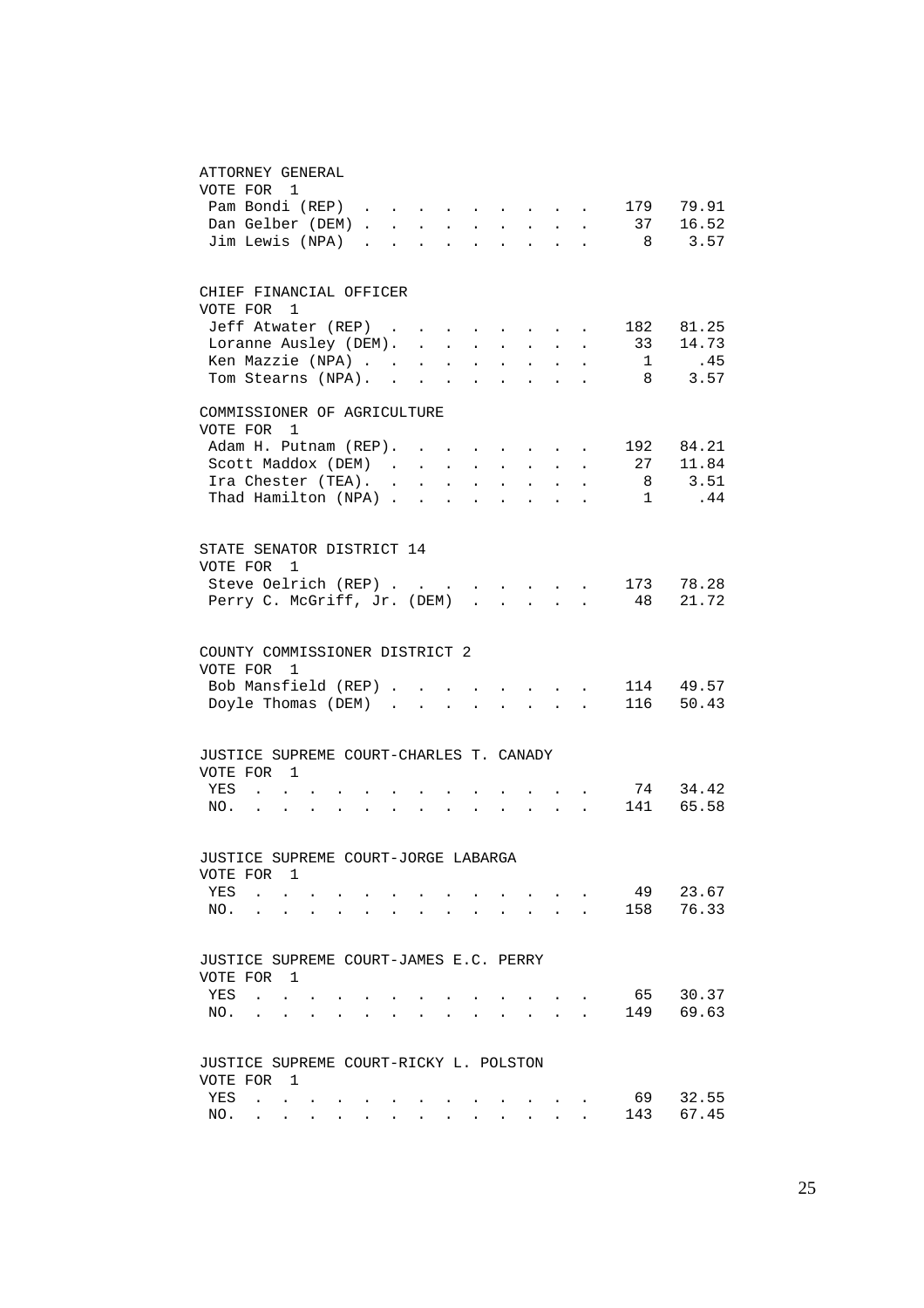| COURT OF APPEAL-NIKKI ANN CLARK     |                                                                                                                                                                                                                                                                                                                                                                                                                                                             |                                                                 |                                                             |                      |                                          |                                 |             |                                                             |                                                             |                      |                                                                                      |                                                              |                      |                                     |       |
|-------------------------------------|-------------------------------------------------------------------------------------------------------------------------------------------------------------------------------------------------------------------------------------------------------------------------------------------------------------------------------------------------------------------------------------------------------------------------------------------------------------|-----------------------------------------------------------------|-------------------------------------------------------------|----------------------|------------------------------------------|---------------------------------|-------------|-------------------------------------------------------------|-------------------------------------------------------------|----------------------|--------------------------------------------------------------------------------------|--------------------------------------------------------------|----------------------|-------------------------------------|-------|
| VOTE FOR                            |                                                                                                                                                                                                                                                                                                                                                                                                                                                             | $\mathbf{1}$                                                    |                                                             |                      |                                          |                                 |             |                                                             |                                                             |                      |                                                                                      |                                                              |                      |                                     |       |
| YES                                 |                                                                                                                                                                                                                                                                                                                                                                                                                                                             | $\mathbf{z} = \mathbf{z} + \mathbf{z}$ .                        |                                                             |                      |                                          |                                 |             |                                                             |                                                             |                      |                                                                                      | $\bullet$ . In the case of the $\bullet$                     |                      | 69                                  | 32.24 |
| NO.                                 | <b>Contract Contract</b>                                                                                                                                                                                                                                                                                                                                                                                                                                    | $\ddot{\phantom{a}}$                                            |                                                             |                      |                                          |                                 |             |                                                             |                                                             |                      |                                                                                      | $\mathbf{r} = \mathbf{r} + \mathbf{r}$ .                     |                      | 145                                 | 67.76 |
| COURT OF APPEAL-PAUL M. HAWKES      |                                                                                                                                                                                                                                                                                                                                                                                                                                                             |                                                                 |                                                             |                      |                                          |                                 |             |                                                             |                                                             |                      |                                                                                      |                                                              |                      |                                     |       |
| VOTE FOR                            |                                                                                                                                                                                                                                                                                                                                                                                                                                                             | $\overline{1}$                                                  |                                                             |                      |                                          |                                 |             |                                                             |                                                             |                      |                                                                                      |                                                              |                      |                                     |       |
| YES                                 | $\mathcal{L}(\mathcal{A})$ , and $\mathcal{L}(\mathcal{A})$                                                                                                                                                                                                                                                                                                                                                                                                 |                                                                 |                                                             |                      |                                          |                                 |             |                                                             |                                                             |                      | and the contract of the contract                                                     |                                                              |                      | 70                                  | 33.18 |
| NO.                                 | and the state of the state of                                                                                                                                                                                                                                                                                                                                                                                                                               |                                                                 |                                                             |                      |                                          |                                 |             |                                                             |                                                             |                      |                                                                                      | $\mathbf{r} = \mathbf{r} + \mathbf{r}$ .                     |                      | 141                                 | 66.82 |
| COURT OF APPEAL-CHARLES J. KAHN JR. |                                                                                                                                                                                                                                                                                                                                                                                                                                                             |                                                                 |                                                             |                      |                                          |                                 |             |                                                             |                                                             |                      |                                                                                      |                                                              |                      |                                     |       |
| VOTE FOR                            |                                                                                                                                                                                                                                                                                                                                                                                                                                                             | $\overline{1}$                                                  |                                                             |                      |                                          |                                 |             |                                                             |                                                             |                      |                                                                                      |                                                              |                      |                                     |       |
| YES                                 |                                                                                                                                                                                                                                                                                                                                                                                                                                                             | $\mathbf{z} = \mathbf{z} + \mathbf{z}$ .                        |                                                             |                      |                                          |                                 |             |                                                             |                                                             |                      |                                                                                      |                                                              | $\bullet$            | 63                                  | 29.30 |
| NO.                                 | <b>Contract Contract</b>                                                                                                                                                                                                                                                                                                                                                                                                                                    | $\ddot{\phantom{a}}$                                            | $\ddot{\phantom{0}}$                                        |                      | $\ddot{\phantom{0}}$                     | $\bullet$                       |             |                                                             |                                                             |                      |                                                                                      | $\mathbf{L} = \mathbf{L} \mathbf{L} + \mathbf{L} \mathbf{L}$ |                      | 152                                 | 70.70 |
| COURT OF APPEAL-PHIL PADOVANO       |                                                                                                                                                                                                                                                                                                                                                                                                                                                             |                                                                 |                                                             |                      |                                          |                                 |             |                                                             |                                                             |                      |                                                                                      |                                                              |                      |                                     |       |
| VOTE FOR 1                          |                                                                                                                                                                                                                                                                                                                                                                                                                                                             |                                                                 |                                                             |                      |                                          |                                 |             |                                                             |                                                             |                      |                                                                                      |                                                              |                      |                                     |       |
| YES                                 | <b>Contract Contract</b>                                                                                                                                                                                                                                                                                                                                                                                                                                    |                                                                 |                                                             |                      |                                          |                                 |             |                                                             |                                                             |                      | $\mathbf{r} = \mathbf{r} + \mathbf{r} + \mathbf{r} + \mathbf{r}$                     |                                                              |                      | 61                                  | 28.91 |
| NO.                                 | and a strong state of the state                                                                                                                                                                                                                                                                                                                                                                                                                             |                                                                 |                                                             | $\bullet$            | $\ddotsc$                                |                                 |             | $\ddot{\phantom{0}}$                                        |                                                             |                      | $\mathbf{L} = \mathbf{L} \mathbf{L} + \mathbf{L} \mathbf{L} + \mathbf{L} \mathbf{L}$ |                                                              |                      | 150                                 | 71.09 |
| COURT OF APPEAL-LORI S. ROWE        |                                                                                                                                                                                                                                                                                                                                                                                                                                                             |                                                                 |                                                             |                      |                                          |                                 |             |                                                             |                                                             |                      |                                                                                      |                                                              |                      |                                     |       |
| VOTE FOR                            |                                                                                                                                                                                                                                                                                                                                                                                                                                                             | $\overline{1}$                                                  |                                                             |                      |                                          |                                 |             |                                                             |                                                             |                      |                                                                                      |                                                              |                      |                                     |       |
| YES                                 |                                                                                                                                                                                                                                                                                                                                                                                                                                                             | $\mathbf{L} = \mathbf{L}$                                       |                                                             |                      |                                          |                                 |             |                                                             |                                                             |                      | $\sim$ $\sim$ $\sim$ $\sim$ $\sim$                                                   |                                                              |                      | 65                                  | 30.81 |
| NO.                                 | $\bullet$ .<br><br><br><br><br><br><br><br><br><br><br><br>                                                                                                                                                                                                                                                                                                                                                                                                 | $\ddotsc$                                                       | $\bullet$                                                   |                      | $\bullet$ . In the case of $\bullet$     | $\bullet$ .                     | $\bullet$   | $\ddot{\phantom{0}}$                                        | $\ddot{\phantom{0}}$                                        |                      |                                                                                      |                                                              |                      | $\cdot$ $\cdot$ $\cdot$ $\cdot$ 146 | 69.19 |
| COURT OF APPEAL-KENT WETHERELL      |                                                                                                                                                                                                                                                                                                                                                                                                                                                             |                                                                 |                                                             |                      |                                          |                                 |             |                                                             |                                                             |                      |                                                                                      |                                                              |                      |                                     |       |
| VOTE FOR 1                          |                                                                                                                                                                                                                                                                                                                                                                                                                                                             |                                                                 |                                                             |                      |                                          |                                 |             |                                                             |                                                             |                      |                                                                                      |                                                              |                      |                                     |       |
| YES                                 | $\mathcal{L}(\mathcal{L}(\mathcal{L}(\mathcal{L}(\mathcal{L}(\mathcal{L}(\mathcal{L}(\mathcal{L}(\mathcal{L}(\mathcal{L}(\mathcal{L}(\mathcal{L}(\mathcal{L}(\mathcal{L}(\mathcal{L}(\mathcal{L}(\mathcal{L}(\mathcal{L}(\mathcal{L}(\mathcal{L}(\mathcal{L}(\mathcal{L}(\mathcal{L}(\mathcal{L}(\mathcal{L}(\mathcal{L}(\mathcal{L}(\mathcal{L}(\mathcal{L}(\mathcal{L}(\mathcal{L}(\mathcal{L}(\mathcal{L}(\mathcal{L}(\mathcal{L}(\mathcal{L}(\mathcal{$ |                                                                 |                                                             |                      |                                          |                                 |             | $\bullet$ .<br><br><br><br><br><br><br><br><br><br><br><br> |                                                             |                      | $\cdot$ $\cdot$ $\cdot$ $\cdot$ $\cdot$                                              |                                                              |                      | 69                                  | 32.86 |
| NO.                                 | <b>Contractor</b>                                                                                                                                                                                                                                                                                                                                                                                                                                           | $\ddot{\phantom{0}}$                                            | $\bullet$                                                   |                      | $\bullet$ . The set of $\bullet$         | $\mathbf{L} = \mathbf{0}$       | $\bullet$ . |                                                             | the contract of the contract of the                         |                      |                                                                                      |                                                              |                      | 141                                 | 67.14 |
| COURT OF APPEAL-JIM WOLF            |                                                                                                                                                                                                                                                                                                                                                                                                                                                             |                                                                 |                                                             |                      |                                          |                                 |             |                                                             |                                                             |                      |                                                                                      |                                                              |                      |                                     |       |
| VOTE FOR                            |                                                                                                                                                                                                                                                                                                                                                                                                                                                             | $\overline{1}$                                                  |                                                             |                      |                                          |                                 |             |                                                             |                                                             |                      |                                                                                      |                                                              |                      |                                     |       |
| YES                                 | $\mathbf{L}$                                                                                                                                                                                                                                                                                                                                                                                                                                                | $\sim$                                                          |                                                             |                      |                                          |                                 |             |                                                             |                                                             |                      | $\mathbf{r}$ , $\mathbf{r}$ , $\mathbf{r}$ , $\mathbf{r}$                            |                                                              |                      | 66 —                                | 31.28 |
| NO.                                 | $\sim 100$ km s $^{-1}$                                                                                                                                                                                                                                                                                                                                                                                                                                     | $\ddot{\phantom{0}}$                                            | $\bullet$ .<br><br><br><br><br><br><br><br><br><br><br><br> |                      | $\mathbf{r} = \mathbf{r} + \mathbf{r}$ . | $\sim 100$                      | $\bullet$   | $\bullet$ .                                                 | $\bullet$ .<br><br><br><br><br><br><br><br><br><br><br><br> |                      | and a strong state of the state                                                      |                                                              |                      | 145                                 | 68.72 |
| CONSTITUTIONAL AMENDMENT NO. 1      |                                                                                                                                                                                                                                                                                                                                                                                                                                                             |                                                                 |                                                             |                      |                                          |                                 |             |                                                             |                                                             |                      |                                                                                      |                                                              |                      |                                     |       |
| VOTE FOR 1                          |                                                                                                                                                                                                                                                                                                                                                                                                                                                             |                                                                 |                                                             |                      |                                          |                                 |             |                                                             |                                                             |                      |                                                                                      |                                                              |                      |                                     |       |
| YES                                 |                                                                                                                                                                                                                                                                                                                                                                                                                                                             | $\mathbf{L} = \mathbf{L}$                                       |                                                             |                      |                                          |                                 |             |                                                             |                                                             |                      |                                                                                      | $\mathbf{r}$ , $\mathbf{r}$                                  |                      | 129                                 | 58.90 |
| NO.                                 |                                                                                                                                                                                                                                                                                                                                                                                                                                                             | $\bullet$ .<br><br><br><br><br><br><br><br><br><br><br><br><br> |                                                             | $\ddot{\phantom{0}}$ |                                          | <b>Contract Contract Street</b> | $\bullet$   |                                                             |                                                             | $\ddot{\phantom{0}}$ | $\sim$                                                                               | $\ddot{\phantom{a}}$                                         | $\ddot{\phantom{a}}$ | 90                                  | 41.10 |
| CONSTITUTIONAL AMENDMENT NO. 2      |                                                                                                                                                                                                                                                                                                                                                                                                                                                             |                                                                 |                                                             |                      |                                          |                                 |             |                                                             |                                                             |                      |                                                                                      |                                                              |                      |                                     |       |
| VOTE FOR                            |                                                                                                                                                                                                                                                                                                                                                                                                                                                             | $\overline{1}$                                                  |                                                             |                      |                                          |                                 |             |                                                             |                                                             |                      |                                                                                      |                                                              |                      |                                     |       |
| YES                                 |                                                                                                                                                                                                                                                                                                                                                                                                                                                             | $\mathbf{L} = \mathbf{L} \mathbf{L}$                            | $\bullet$ .<br><br><br><br><br><br><br><br><br><br><br><br> |                      |                                          |                                 |             |                                                             |                                                             |                      | the contract of the contract of the contract of the contract of the contract of      |                                                              |                      | 152                                 | 69.09 |
| NO.                                 |                                                                                                                                                                                                                                                                                                                                                                                                                                                             | $\mathbf{r} = \mathbf{r} + \mathbf{r}$                          |                                                             |                      | $\mathbf{z} = \mathbf{z} + \mathbf{z}$ . | $\bullet$                       | $\bullet$   |                                                             |                                                             | $\sim$               |                                                                                      | $\mathbf{L}^{\text{max}}$ , and $\mathbf{L}^{\text{max}}$    | $\ddot{\phantom{a}}$ | 68                                  | 30.91 |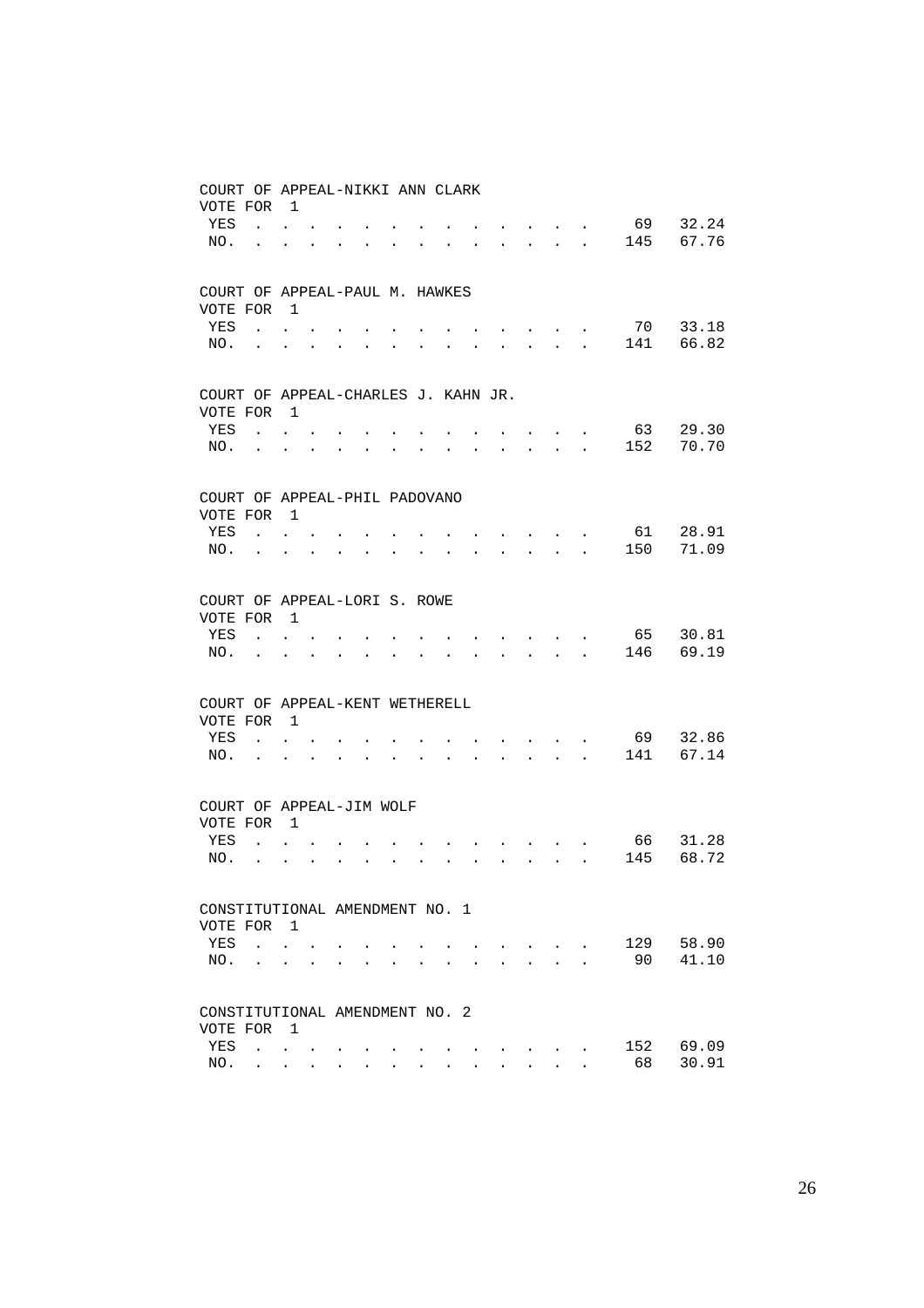| CONSTITUTIONAL AMENDMENT NO. 4<br>VOTE FOR |                                                   | $\overline{1}$              |           |  |           |           |   |                                                                                           |                               |  |            |                |
|--------------------------------------------|---------------------------------------------------|-----------------------------|-----------|--|-----------|-----------|---|-------------------------------------------------------------------------------------------|-------------------------------|--|------------|----------------|
| YES<br>NO.                                 |                                                   | $\mathbf{r}$ , $\mathbf{r}$ |           |  |           |           |   |                                                                                           | $\mathbf{r}$ and $\mathbf{r}$ |  | 28<br>197  | 12.44<br>87.56 |
|                                            |                                                   |                             |           |  |           |           |   |                                                                                           |                               |  |            |                |
| CONSTITUTIONAL AMENDMENT NO. 5<br>VOTE FOR |                                                   | $\overline{1}$              |           |  |           |           |   |                                                                                           |                               |  |            |                |
| YES                                        | $\mathbf{r}$ , $\mathbf{r}$ , $\mathbf{r}$        |                             |           |  |           |           |   | $\mathbf{r} = \mathbf{r} \cdot \mathbf{r}$ and $\mathbf{r} = \mathbf{r} \cdot \mathbf{r}$ |                               |  | 77<br>144  | 34.84<br>65.16 |
| NO.                                        |                                                   |                             |           |  |           |           |   |                                                                                           |                               |  |            |                |
| CONSTITUTIONAL AMENDMENT NO. 6<br>VOTE FOR |                                                   | $\overline{1}$              |           |  |           |           |   |                                                                                           |                               |  |            |                |
| YES                                        | $\mathcal{L}$ and $\mathcal{L}$ and $\mathcal{L}$ |                             |           |  |           |           |   |                                                                                           |                               |  | 78         | 35.14          |
| NO.                                        |                                                   |                             |           |  |           |           |   |                                                                                           | and the state of the          |  | 144        | 64.86          |
| CONSTITUTIONAL AMENDMENT NO. 8             |                                                   |                             |           |  |           |           |   |                                                                                           |                               |  |            |                |
| VOTE FOR                                   |                                                   | $\overline{1}$              |           |  |           |           |   |                                                                                           |                               |  |            |                |
| YES<br>NO.                                 | $\sim$ $\sim$ $\sim$ $\sim$                       |                             |           |  |           |           |   |                                                                                           | and the state of the          |  | 114<br>109 | 51.12<br>48.88 |
|                                            |                                                   |                             |           |  |           |           |   |                                                                                           |                               |  |            |                |
| BALANCING THE FEDERAL BUDGET<br>VOTE FOR   |                                                   | $\overline{1}$              |           |  |           |           |   |                                                                                           |                               |  |            |                |
| YES                                        |                                                   |                             |           |  |           |           |   |                                                                                           |                               |  | 180        | 81.45          |
| NO.                                        | $\ddot{\phantom{0}}$                              | $\ddot{\phantom{a}}$        | $\bullet$ |  | $\bullet$ | $\bullet$ | ٠ | $\bullet$                                                                                 | $\bullet$                     |  | 41         | 18.55          |

### **PRECINCT 6B**

|                                |  |                                                           |                      |                                                                               |  | VOTES          | PERCENT |
|--------------------------------|--|-----------------------------------------------------------|----------------------|-------------------------------------------------------------------------------|--|----------------|---------|
| REGISTERED VOTERS - TOTAL .    |  |                                                           |                      | $\mathbf{r} = \mathbf{r} + \mathbf{r} + \mathbf{r} + \mathbf{r} + \mathbf{r}$ |  | 399            |         |
| BALLOTS CAST - TOTAL.          |  | $\mathbf{r}$ , $\mathbf{r}$ , $\mathbf{r}$ , $\mathbf{r}$ |                      | $\ddot{\phantom{0}}$                                                          |  | 231            |         |
| VOTER TURNOUT - TOTAL          |  |                                                           |                      |                                                                               |  |                | 57.89   |
|                                |  |                                                           |                      |                                                                               |  |                |         |
|                                |  |                                                           |                      |                                                                               |  |                |         |
| UNITED STATES SENATOR          |  |                                                           |                      |                                                                               |  |                |         |
| VOTE FOR<br>$\overline{1}$     |  |                                                           |                      |                                                                               |  |                |         |
| Marco Rubio (REP).             |  |                                                           |                      |                                                                               |  | 179            | 78.85   |
| Kendrick B. Meek (DEM)         |  |                                                           |                      |                                                                               |  | 10             | 4.41    |
| Alexander Andrew Snitker (LBT) |  |                                                           | $\ddot{\phantom{a}}$ |                                                                               |  | 0              |         |
| Bernie DeCastro (CPF)          |  |                                                           |                      |                                                                               |  | 0              |         |
| Sue Askeland (NPA)             |  |                                                           |                      |                                                                               |  | $\mathfrak{D}$ | .88     |
| Bruce Ray Riggs (NPA)          |  |                                                           |                      |                                                                               |  | $\mathbf{1}$   | .44     |
| Bobbie Bean (NPA)              |  |                                                           |                      |                                                                               |  | 0              |         |
| Rick Tyler (NPA)               |  |                                                           |                      |                                                                               |  | $\mathbf{1}$   | . 44    |
| Charlie Crist (NPA)            |  |                                                           |                      |                                                                               |  | 34             | 14.98   |
| Lewis Jerome Armstrong (NPA).  |  |                                                           |                      |                                                                               |  | $\Omega$       |         |
| WRITE-IN.                      |  |                                                           |                      |                                                                               |  |                |         |
|                                |  |                                                           |                      |                                                                               |  |                |         |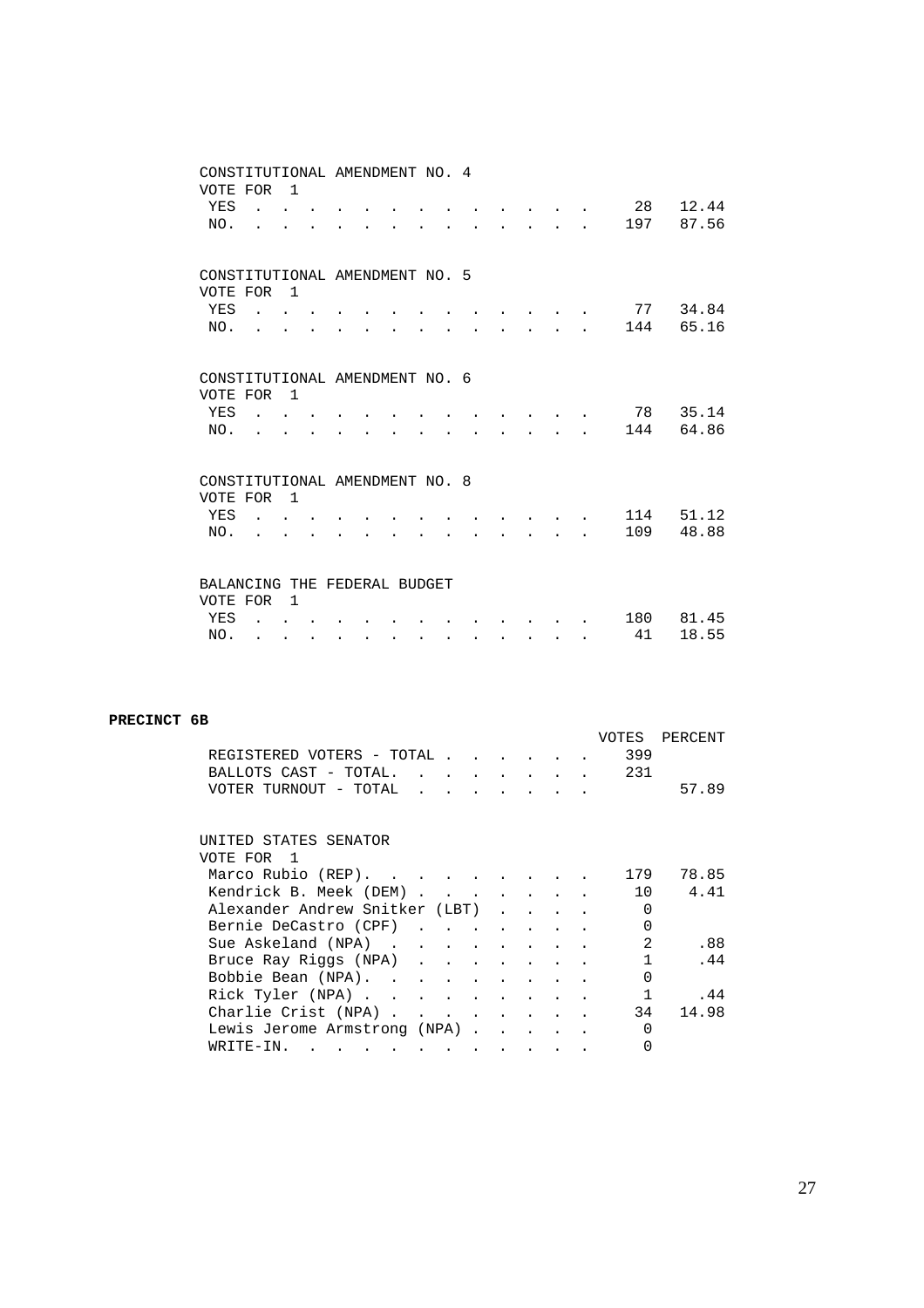| REPRESENTATIVE IN CONGRESS DISTRICT 6<br>VOTE FOR<br>1       |            |        |                      |                 |              |                             |                                          |                                                                                                                         |                          |         |
|--------------------------------------------------------------|------------|--------|----------------------|-----------------|--------------|-----------------------------|------------------------------------------|-------------------------------------------------------------------------------------------------------------------------|--------------------------|---------|
| Clifford B. "Cliff" Stearns (REP)                            |            |        |                      |                 |              |                             |                                          |                                                                                                                         | . 202                    | 89.38   |
| Steve Schonberg (NPA)                                        |            |        |                      |                 |              |                             |                                          |                                                                                                                         | 24                       | 10.62   |
| GOVERNOR AND LIEUTENANT GOVERNOR                             |            |        |                      |                 |              |                             |                                          |                                                                                                                         |                          |         |
| VOTE FOR<br>$\overline{1}$                                   |            |        |                      |                 |              |                             |                                          |                                                                                                                         |                          |         |
| $Scott/Carroll (REF)$                                        |            |        |                      |                 |              |                             |                                          |                                                                                                                         | 162                      | 71.05   |
| Sink / Smith (DEM)                                           |            |        |                      |                 |              |                             |                                          | $\ddot{\phantom{1}}$                                                                                                    | 62                       | 27.19   |
| Allen/Zanni (IDP).                                           |            |        |                      |                 |              |                             | $\mathbf{z} = \mathbf{z} + \mathbf{z}$ . |                                                                                                                         | $\overline{4}$           | 1.75    |
| Arth/Krulick (NPA)<br>Khavari/Richardson (NPA)               |            |        |                      |                 | $\sim$ $-$   | $\sim$                      |                                          |                                                                                                                         | 0                        |         |
|                                                              |            |        |                      |                 | $\sim$       | $\mathcal{L}^{\mathcal{L}}$ | $\sim$                                   |                                                                                                                         | $\overline{0}$           |         |
| Reed/Waldo, Sr. $(NPA)$                                      |            |        |                      |                 |              |                             | $\sim$                                   | $\sim$                                                                                                                  | $\overline{\phantom{0}}$ |         |
| Imperato/Behm (NPA)                                          |            |        |                      |                 |              |                             |                                          |                                                                                                                         | $\overline{0}$           |         |
| WRITE-IN.<br>the contract of the contract of the contract of |            |        |                      |                 |              |                             |                                          |                                                                                                                         | $\overline{0}$           |         |
| ATTORNEY GENERAL                                             |            |        |                      |                 |              |                             |                                          |                                                                                                                         |                          |         |
| VOTE FOR 1                                                   |            |        |                      |                 |              |                             |                                          |                                                                                                                         |                          |         |
| Pam Bondi (REP)                                              |            |        |                      |                 |              |                             |                                          |                                                                                                                         | 184                      | 82.88   |
| Dan Gelber (DEM)                                             |            |        |                      |                 |              |                             |                                          |                                                                                                                         |                          | 20 9.01 |
| Jim Lewis (NPA)                                              |            |        |                      |                 |              |                             |                                          |                                                                                                                         |                          | 18 8.11 |
| CHIEF FINANCIAL OFFICER                                      |            |        |                      |                 |              |                             |                                          |                                                                                                                         |                          |         |
| VOTE FOR<br>1                                                |            |        |                      |                 |              |                             |                                          |                                                                                                                         |                          |         |
| Jeff Atwater (REP)                                           |            |        |                      |                 |              |                             |                                          |                                                                                                                         | 180                      | 83.72   |
| Loranne Ausley (DEM).                                        |            |        |                      |                 |              |                             |                                          |                                                                                                                         | 24                       | 11.16   |
| Ken Mazzie (NPA)                                             |            |        |                      |                 |              |                             |                                          |                                                                                                                         | $\overline{3}$           | 1.40    |
| Tom Stearns (NPA).                                           | $\sim$ $-$ | $\sim$ | $\ddot{\phantom{0}}$ | $\sim 10^{-11}$ | $\mathbf{r}$ | $\ddot{\phantom{a}}$        | $\ddot{\phantom{a}}$                     |                                                                                                                         | 8 <sup>8</sup>           | 3.72    |
| COMMISSIONER OF AGRICULTURE<br>VOTE FOR<br>$\mathbf{1}$      |            |        |                      |                 |              |                             |                                          |                                                                                                                         |                          |         |
| Adam H. Putnam (REP).                                        |            |        |                      |                 |              |                             |                                          | $\mathbf{u}^{\prime}$ , $\mathbf{u}^{\prime}$ , $\mathbf{u}^{\prime}$ , $\mathbf{u}^{\prime}$ , $\mathbf{u}^{\prime}$ , | 196                      | 87.89   |
| Scott Maddox (DEM)                                           |            |        |                      |                 |              |                             |                                          |                                                                                                                         | 19                       | 8.52    |
|                                                              |            |        |                      |                 |              | $\mathcal{L}^{\text{max}}$  | $\sim$                                   |                                                                                                                         | $5^{\circ}$              | 2.24    |
| Ira Chester (TEA).<br>Thad Hamilton (NPA)                    |            |        |                      |                 |              | $\mathbf{r}$                | $\sim$                                   |                                                                                                                         | $\overline{3}$           | 1.35    |
| STATE SENATOR DISTRICT 14<br>VOTE FOR 1                      |            |        |                      |                 |              |                             |                                          |                                                                                                                         |                          |         |
| Steve Oelrich (REP)                                          |            |        |                      | $\sim$ $\sim$   |              |                             |                                          |                                                                                                                         | 182                      | 81.25   |
| Perry C. McGriff, Jr. (DEM)                                  |            |        |                      |                 |              |                             | $\sim$                                   |                                                                                                                         | 42                       | 18.75   |
| JUSTICE SUPREME COURT-CHARLES T. CANADY                      |            |        |                      |                 |              |                             |                                          |                                                                                                                         |                          |         |
| VOTE FOR 1                                                   |            |        |                      |                 |              |                             |                                          |                                                                                                                         |                          |         |
| YES<br>$\sim$ $\sim$                                         |            |        |                      |                 |              |                             |                                          |                                                                                                                         | 68                       | 32.08   |
| NO.<br>$\ddot{\phantom{a}}$                                  |            |        |                      |                 |              |                             |                                          |                                                                                                                         | 144                      | 67.92   |
| JUSTICE SUPREME COURT-JORGE LABARGA                          |            |        |                      |                 |              |                             |                                          |                                                                                                                         |                          |         |
| VOTE FOR 1                                                   |            |        |                      |                 |              |                             |                                          |                                                                                                                         |                          |         |
| YES<br>$\mathbf{r}$                                          |            |        |                      |                 |              |                             |                                          |                                                                                                                         | 54<br>155                | 25.84   |
| NO.                                                          |            |        |                      |                 |              |                             |                                          |                                                                                                                         |                          | 74.16   |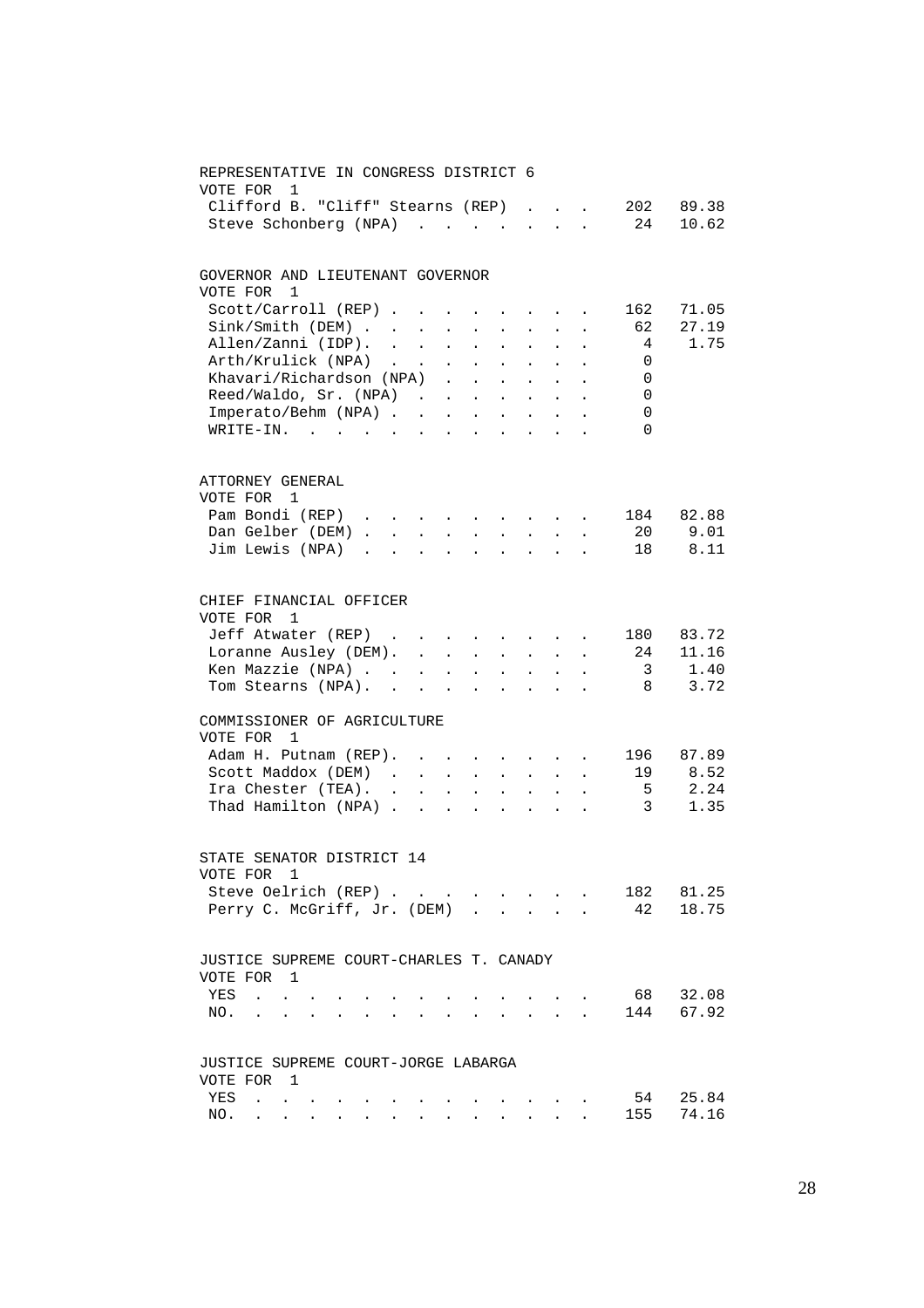| JUSTICE SUPREME COURT-JAMES E.C. PERRY     |                                                             |                           |                                                                          |                          |                      |           |                                                             |                      |        |                                                                            |                                                           |                      |      |       |
|--------------------------------------------|-------------------------------------------------------------|---------------------------|--------------------------------------------------------------------------|--------------------------|----------------------|-----------|-------------------------------------------------------------|----------------------|--------|----------------------------------------------------------------------------|-----------------------------------------------------------|----------------------|------|-------|
| VOTE FOR                                   | $\overline{1}$                                              |                           |                                                                          |                          |                      |           |                                                             |                      |        |                                                                            |                                                           |                      |      |       |
| YES<br>$\mathbf{L}$                        | $\bullet$ .<br><br><br><br><br><br><br><br><br><br><br><br> |                           |                                                                          |                          |                      |           |                                                             |                      |        |                                                                            |                                                           | $\bullet$            | 64   | 30.48 |
| NO.<br>$\ddot{\phantom{a}}$                | $\ddot{\phantom{0}}$                                        | $\bullet$                 |                                                                          |                          |                      |           |                                                             |                      |        |                                                                            | <b>Contract Contract</b>                                  |                      | 146  | 69.52 |
|                                            |                                                             |                           |                                                                          |                          |                      |           |                                                             |                      |        |                                                                            |                                                           |                      |      |       |
|                                            |                                                             |                           |                                                                          |                          |                      |           |                                                             |                      |        |                                                                            |                                                           |                      |      |       |
| JUSTICE SUPREME COURT-RICKY L. POLSTON     |                                                             |                           |                                                                          |                          |                      |           |                                                             |                      |        |                                                                            |                                                           |                      |      |       |
| VOTE FOR 1                                 |                                                             |                           |                                                                          |                          |                      |           |                                                             |                      |        |                                                                            |                                                           |                      |      |       |
| YES                                        | $\mathbf{r}$ , $\mathbf{r}$ , $\mathbf{r}$                  |                           |                                                                          |                          |                      |           |                                                             |                      |        |                                                                            | $\mathbf{r} = \mathbf{r} + \mathbf{r}$ .                  |                      | 65   | 31.10 |
| NO.                                        | the contract of the contract of                             |                           | $\bullet$                                                                |                          |                      |           |                                                             |                      |        | $\mathbf{L} = \mathbf{L} \mathbf{L}$                                       |                                                           | $\ddot{\phantom{a}}$ | 144  | 68.90 |
|                                            |                                                             |                           |                                                                          |                          |                      |           |                                                             |                      |        |                                                                            |                                                           |                      |      |       |
|                                            |                                                             |                           |                                                                          |                          |                      |           |                                                             |                      |        |                                                                            |                                                           |                      |      |       |
| COURT OF APPEAL-NIKKI ANN CLARK            |                                                             |                           |                                                                          |                          |                      |           |                                                             |                      |        |                                                                            |                                                           |                      |      |       |
| VOTE FOR                                   | $\overline{1}$                                              |                           |                                                                          |                          |                      |           |                                                             |                      |        |                                                                            |                                                           |                      |      |       |
| YES                                        | $\mathbf{L} = \mathbf{L}$                                   |                           |                                                                          |                          |                      |           |                                                             |                      |        |                                                                            | $\sim$ $\sim$                                             |                      | 66   | 32.04 |
| NO.<br>$\ddot{\phantom{a}}$                | $\ddot{\phantom{0}}$                                        | $\bullet$                 | $\bullet$                                                                | $\ddot{\phantom{0}}$     |                      |           |                                                             |                      | $\sim$ |                                                                            | $\mathbf{z} = \mathbf{z} + \mathbf{z}$ . The $\mathbf{z}$ |                      | 140  | 67.96 |
|                                            |                                                             |                           |                                                                          |                          |                      |           |                                                             |                      |        |                                                                            |                                                           |                      |      |       |
|                                            |                                                             |                           |                                                                          |                          |                      |           |                                                             |                      |        |                                                                            |                                                           |                      |      |       |
| COURT OF APPEAL-PAUL M. HAWKES             |                                                             |                           |                                                                          |                          |                      |           |                                                             |                      |        |                                                                            |                                                           |                      |      |       |
| VOTE FOR                                   | $\overline{1}$                                              |                           |                                                                          |                          |                      |           |                                                             |                      |        |                                                                            |                                                           |                      |      |       |
| YES                                        |                                                             |                           |                                                                          |                          |                      |           |                                                             |                      |        |                                                                            |                                                           |                      | 58   | 27.88 |
| $\mathbf{r}$ , $\mathbf{r}$ , $\mathbf{r}$ |                                                             |                           |                                                                          |                          |                      |           |                                                             |                      |        | and the state of the state of the                                          |                                                           |                      | 150  | 72.12 |
| NO.<br><b>Contract Contract</b>            | $\ddot{\phantom{0}}$                                        | $\bullet$                 | $\bullet$                                                                | $\bullet$                | $\bullet$            |           |                                                             |                      |        | $\mathbf{r} = \mathbf{r} + \mathbf{r} + \mathbf{r} + \mathbf{r}$           |                                                           |                      |      |       |
|                                            |                                                             |                           |                                                                          |                          |                      |           |                                                             |                      |        |                                                                            |                                                           |                      |      |       |
|                                            |                                                             |                           |                                                                          |                          |                      |           |                                                             |                      |        |                                                                            |                                                           |                      |      |       |
| COURT OF APPEAL-CHARLES J. KAHN JR.        |                                                             |                           |                                                                          |                          |                      |           |                                                             |                      |        |                                                                            |                                                           |                      |      |       |
| VOTE FOR                                   | $\overline{1}$                                              |                           |                                                                          |                          |                      |           |                                                             |                      |        |                                                                            |                                                           |                      |      |       |
| YES                                        | $\cdot$ $\cdot$ $\cdot$                                     |                           |                                                                          |                          |                      |           |                                                             |                      |        |                                                                            |                                                           |                      | 58   | 28.43 |
| NO.<br>$\bullet$                           | $\bullet$                                                   | $\mathbf{L} = \mathbf{0}$ | $\mathbf{z} = \mathbf{z} + \mathbf{z}$ , where $\mathbf{z} = \mathbf{z}$ |                          |                      | $\bullet$ | $\bullet$ .<br><br><br><br><br><br><br><br><br><br><br><br> |                      |        | and a strong control of the strong structure.                              |                                                           |                      | 146  | 71.57 |
|                                            |                                                             |                           |                                                                          |                          |                      |           |                                                             |                      |        |                                                                            |                                                           |                      |      |       |
|                                            |                                                             |                           |                                                                          |                          |                      |           |                                                             |                      |        |                                                                            |                                                           |                      |      |       |
| COURT OF APPEAL-PHIL PADOVANO              |                                                             |                           |                                                                          |                          |                      |           |                                                             |                      |        |                                                                            |                                                           |                      |      |       |
| VOTE FOR                                   | $\overline{1}$                                              |                           |                                                                          |                          |                      |           |                                                             |                      |        |                                                                            |                                                           |                      |      |       |
| YES                                        | $\mathbf{L} = \mathbf{L} \mathbf{L}$                        |                           |                                                                          |                          |                      |           |                                                             |                      |        | $\sim$ $\sim$ $\sim$ $\sim$ $\sim$                                         |                                                           |                      | 58   | 27.75 |
| NO.<br><b>Contractor</b>                   | $\ddot{\phantom{0}}$                                        | $\ddot{\phantom{0}}$      | $\bullet$                                                                | <b>Contract Contract</b> | $\bullet$            |           | $\ddot{\phantom{0}}$                                        | $\ddot{\phantom{a}}$ |        | and a strategic and                                                        |                                                           | $\sim$               | 151  | 72.25 |
|                                            |                                                             |                           |                                                                          |                          |                      |           |                                                             |                      |        |                                                                            |                                                           |                      |      |       |
|                                            |                                                             |                           |                                                                          |                          |                      |           |                                                             |                      |        |                                                                            |                                                           |                      |      |       |
| COURT OF APPEAL-LORI S. ROWE               |                                                             |                           |                                                                          |                          |                      |           |                                                             |                      |        |                                                                            |                                                           |                      |      |       |
| VOTE FOR                                   | $\mathbf{1}$                                                |                           |                                                                          |                          |                      |           |                                                             |                      |        |                                                                            |                                                           |                      |      |       |
| YES                                        | $\mathbf{L} = \mathbf{L}$                                   |                           |                                                                          |                          |                      |           |                                                             |                      |        | <b>Contract Contract Contract</b>                                          |                                                           |                      | 64   | 30.77 |
| NO.<br>$\sim 100$ km s $^{-1}$             | $\ddot{\phantom{a}}$                                        | $\mathbf{L} = \mathbf{0}$ | $\mathbf{r} = \mathbf{r} + \mathbf{r}$ .                                 |                          | $\ddot{\phantom{a}}$ | $\bullet$ | $\ddot{\phantom{0}}$                                        | $\bullet$            |        | $\mathbf{r} = \mathbf{r} \cdot \mathbf{r} = \mathbf{r} \cdot \mathbf{r}$ . |                                                           |                      | 144  | 69.23 |
|                                            |                                                             |                           |                                                                          |                          |                      |           |                                                             |                      |        |                                                                            |                                                           |                      |      |       |
|                                            |                                                             |                           |                                                                          |                          |                      |           |                                                             |                      |        |                                                                            |                                                           |                      |      |       |
| COURT OF APPEAL-KENT WETHERELL             |                                                             |                           |                                                                          |                          |                      |           |                                                             |                      |        |                                                                            |                                                           |                      |      |       |
| VOTE FOR 1                                 |                                                             |                           |                                                                          |                          |                      |           |                                                             |                      |        |                                                                            |                                                           |                      |      |       |
| YES                                        | $\mathbf{L}$ $\mathbf{L}$                                   |                           |                                                                          |                          |                      |           |                                                             |                      |        |                                                                            | $\sim$ $\sim$                                             |                      | 56 - | 27.18 |
| NO.<br>$\ddot{\phantom{a}}$                | $\ddotsc$                                                   | $\bullet$                 | $\bullet$                                                                | $\ddot{\phantom{0}}$     |                      |           |                                                             |                      |        | $\ddot{\phantom{a}}$                                                       | <b>Contract Contract Contract</b>                         | $\ddot{\phantom{a}}$ | 150  | 72.82 |
|                                            |                                                             |                           |                                                                          |                          |                      |           |                                                             |                      |        |                                                                            |                                                           |                      |      |       |
|                                            |                                                             |                           |                                                                          |                          |                      |           |                                                             |                      |        |                                                                            |                                                           |                      |      |       |
| COURT OF APPEAL-JIM WOLF                   |                                                             |                           |                                                                          |                          |                      |           |                                                             |                      |        |                                                                            |                                                           |                      |      |       |
| VOTE FOR                                   | $\mathbf{1}$                                                |                           |                                                                          |                          |                      |           |                                                             |                      |        |                                                                            |                                                           |                      |      |       |
| YES                                        | $\mathbf{L} = \mathbf{L}$                                   |                           |                                                                          |                          |                      |           |                                                             |                      |        |                                                                            |                                                           |                      | 58   | 28.43 |
| NO.                                        | $\mathbf{z} = \mathbf{z} + \mathbf{z} + \mathbf{z}$         |                           |                                                                          |                          |                      |           |                                                             |                      |        |                                                                            |                                                           |                      | 146  | 71.57 |
|                                            |                                                             |                           |                                                                          |                          |                      |           |                                                             |                      |        |                                                                            |                                                           |                      |      |       |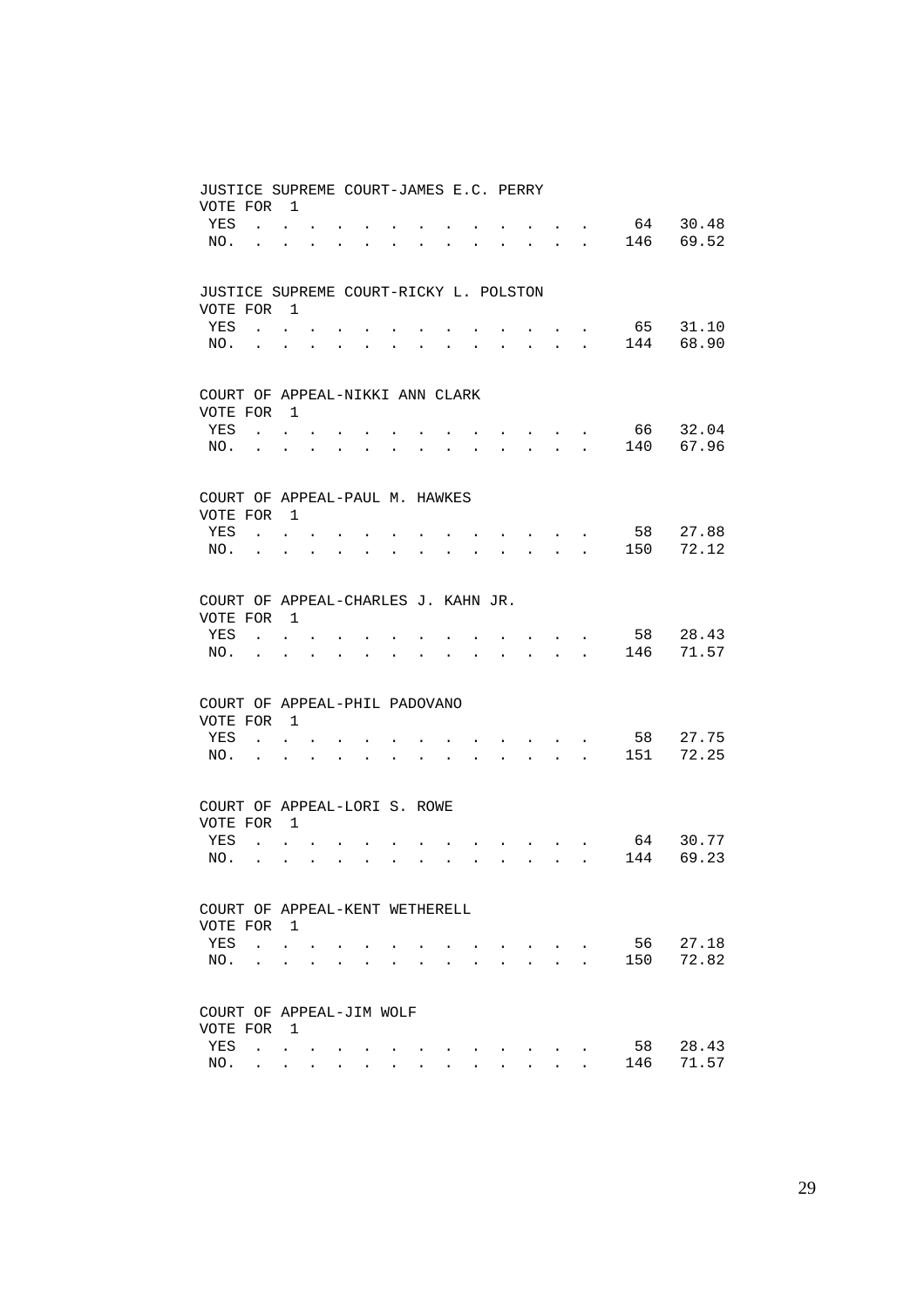| SCHOOL BOARD MEMBER DISTRICT 5<br>VOTE FOR   |                                                                                                                        | $\mathbf{1}$                                 |                           |                      |                                                             |                      |                      |                      |                      |                      |                                           |                                              |                                              |           |                |
|----------------------------------------------|------------------------------------------------------------------------------------------------------------------------|----------------------------------------------|---------------------------|----------------------|-------------------------------------------------------------|----------------------|----------------------|----------------------|----------------------|----------------------|-------------------------------------------|----------------------------------------------|----------------------------------------------|-----------|----------------|
|                                              | Roman Alvarez.                                                                                                         |                                              |                           |                      |                                                             |                      |                      |                      |                      |                      |                                           |                                              | $\sim$                                       | 142       | 64.55          |
| Gene Melvin.                                 |                                                                                                                        |                                              |                           | $\mathbf{r}$         |                                                             |                      |                      |                      |                      |                      | $\ddot{\phantom{a}}$                      | $\ddot{\phantom{a}}$                         | $\ddot{\phantom{a}}$                         | 78        | 35.45          |
| CONSTITUTIONAL AMENDMENT NO. 1<br>VOTE FOR   |                                                                                                                        | $\overline{1}$                               |                           |                      |                                                             |                      |                      |                      |                      |                      |                                           |                                              |                                              |           |                |
| <b>YES</b><br>NO.                            | $\mathbf{r}$ , $\mathbf{r}$ , $\mathbf{r}$ , $\mathbf{r}$<br>$\mathbf{r}$ , $\mathbf{r}$ , $\mathbf{r}$ , $\mathbf{r}$ |                                              | $\mathbf{L}^{\text{max}}$ | $\ddot{\phantom{a}}$ | $\ddot{\phantom{a}}$                                        | $\bullet$            | $\bullet$            | $\ddot{\phantom{a}}$ | $\ddot{\phantom{a}}$ | $\ddot{\phantom{0}}$ | $\sim 10^{-10}$ .<br>$\ddot{\phantom{0}}$ | $\sim$<br>$\ddot{\phantom{a}}$               | $\ddot{\phantom{0}}$<br>$\ddot{\phantom{a}}$ | 123<br>95 | 56.42<br>43.58 |
| CONSTITUTIONAL AMENDMENT NO. 2<br>VOTE FOR 1 |                                                                                                                        |                                              |                           |                      |                                                             |                      |                      |                      |                      |                      |                                           |                                              |                                              |           |                |
| YES                                          | $\sim$ $\sim$ $\sim$                                                                                                   | $\mathcal{L}^{\mathcal{L}}$                  |                           |                      |                                                             |                      |                      |                      |                      |                      |                                           |                                              | $\sim$                                       | 163       | 74.09          |
| NO.                                          | $\sim$ $\sim$                                                                                                          | $\bullet$                                    | $\ddot{\phantom{a}}$      |                      |                                                             |                      |                      |                      |                      |                      |                                           |                                              |                                              | 57        | 25.91          |
| CONSTITUTIONAL AMENDMENT NO. 4               |                                                                                                                        |                                              |                           |                      |                                                             |                      |                      |                      |                      |                      |                                           |                                              |                                              |           |                |
| VOTE FOR<br>YES                              |                                                                                                                        | $\overline{1}$                               |                           |                      |                                                             |                      |                      |                      |                      |                      |                                           |                                              |                                              | 42        | 18.75          |
| NO.                                          | $\mathbf{r}$                                                                                                           | $\ddot{\phantom{0}}$                         | $\ddot{\phantom{a}}$      |                      |                                                             |                      |                      |                      |                      |                      |                                           | $\mathbf{r}$                                 | $\ddot{\phantom{a}}$                         | 182       | 81.25          |
| CONSTITUTIONAL AMENDMENT NO. 5               |                                                                                                                        |                                              |                           |                      |                                                             |                      |                      |                      |                      |                      |                                           |                                              |                                              |           |                |
| VOTE FOR                                     |                                                                                                                        | $\overline{1}$                               |                           |                      |                                                             |                      |                      |                      |                      |                      |                                           |                                              |                                              |           |                |
| YES<br>NO.                                   | $\sim$<br>$\ddot{\phantom{a}}$                                                                                         | $\ddot{\phantom{0}}$                         |                           |                      |                                                             |                      |                      |                      |                      | $\ddot{\phantom{a}}$ | $\sim$                                    | $\ddot{\phantom{0}}$                         | $\sim$                                       | 84<br>134 | 38.53<br>61.47 |
|                                              |                                                                                                                        |                                              |                           |                      |                                                             |                      |                      |                      |                      |                      |                                           |                                              |                                              |           |                |
| CONSTITUTIONAL AMENDMENT NO. 6<br>VOTE FOR 1 |                                                                                                                        |                                              |                           |                      |                                                             |                      |                      |                      |                      |                      |                                           |                                              |                                              |           |                |
| YES<br>NO.                                   | $\sim$ $\sim$                                                                                                          |                                              |                           |                      |                                                             |                      |                      |                      |                      |                      |                                           |                                              |                                              | 82<br>137 | 37.44<br>62.56 |
|                                              | <b>Contract Contract</b>                                                                                               |                                              | $\bullet$                 | $\ddot{\phantom{a}}$ | $\bullet$ .<br><br><br><br><br><br><br><br><br><br><br><br> | $\bullet$            | $\ddot{\phantom{0}}$ | $\ddot{\phantom{a}}$ | $\ddot{\phantom{a}}$ | $\ddot{\phantom{0}}$ | $\ddot{\phantom{0}}$                      | $\ddot{\phantom{a}}$                         | $\ddot{\phantom{a}}$                         |           |                |
| CONSTITUTIONAL AMENDMENT NO. 8<br>VOTE FOR 1 |                                                                                                                        |                                              |                           |                      |                                                             |                      |                      |                      |                      |                      |                                           |                                              |                                              |           |                |
| YES                                          |                                                                                                                        | $\mathbf{L}$ $\mathbf{L}$                    |                           |                      |                                                             |                      |                      |                      |                      |                      |                                           |                                              |                                              | 109       | 48.88          |
| NO.                                          | $\ddot{\phantom{0}}$                                                                                                   | $\ddot{\phantom{0}}$                         |                           |                      |                                                             |                      |                      |                      |                      |                      |                                           |                                              | $\overline{a}$                               | 114       | 51.12          |
| BALANCING THE FEDERAL BUDGET                 |                                                                                                                        |                                              |                           |                      |                                                             |                      |                      |                      |                      |                      |                                           |                                              |                                              |           |                |
| VOTE FOR<br><b>YES</b>                       |                                                                                                                        | $\overline{\phantom{0}}$                     |                           |                      |                                                             |                      |                      |                      |                      |                      |                                           |                                              |                                              | 176       | 80.37          |
| NO.                                          | $\mathbf{L}$<br>$\sim 100$ km s $^{-1}$                                                                                | $\ddot{\phantom{0}}$<br>$\ddot{\phantom{a}}$ | $\ddot{\phantom{a}}$      | $\ddot{\phantom{a}}$ | $\ddot{\phantom{a}}$                                        | $\ddot{\phantom{a}}$ | $\sim$               | $\ddot{\phantom{0}}$ | $\ddot{\phantom{a}}$ | $\sim$               | $\ddot{\phantom{a}}$                      | $\ddot{\phantom{0}}$<br>$\ddot{\phantom{a}}$ | $\sim$                                       | 43        | 19.63          |
|                                              |                                                                                                                        |                                              |                           |                      |                                                             |                      |                      |                      |                      |                      |                                           |                                              |                                              |           |                |

#### **PRECINCT 7**

|                           |  |  |  |     | VOTES PERCENT |
|---------------------------|--|--|--|-----|---------------|
| REGISTERED VOTERS - TOTAL |  |  |  |     |               |
| BALLOTS CAST - TOTAL.     |  |  |  | 384 |               |
| VOTER TURNOUT - TOTAL     |  |  |  |     | 43.94         |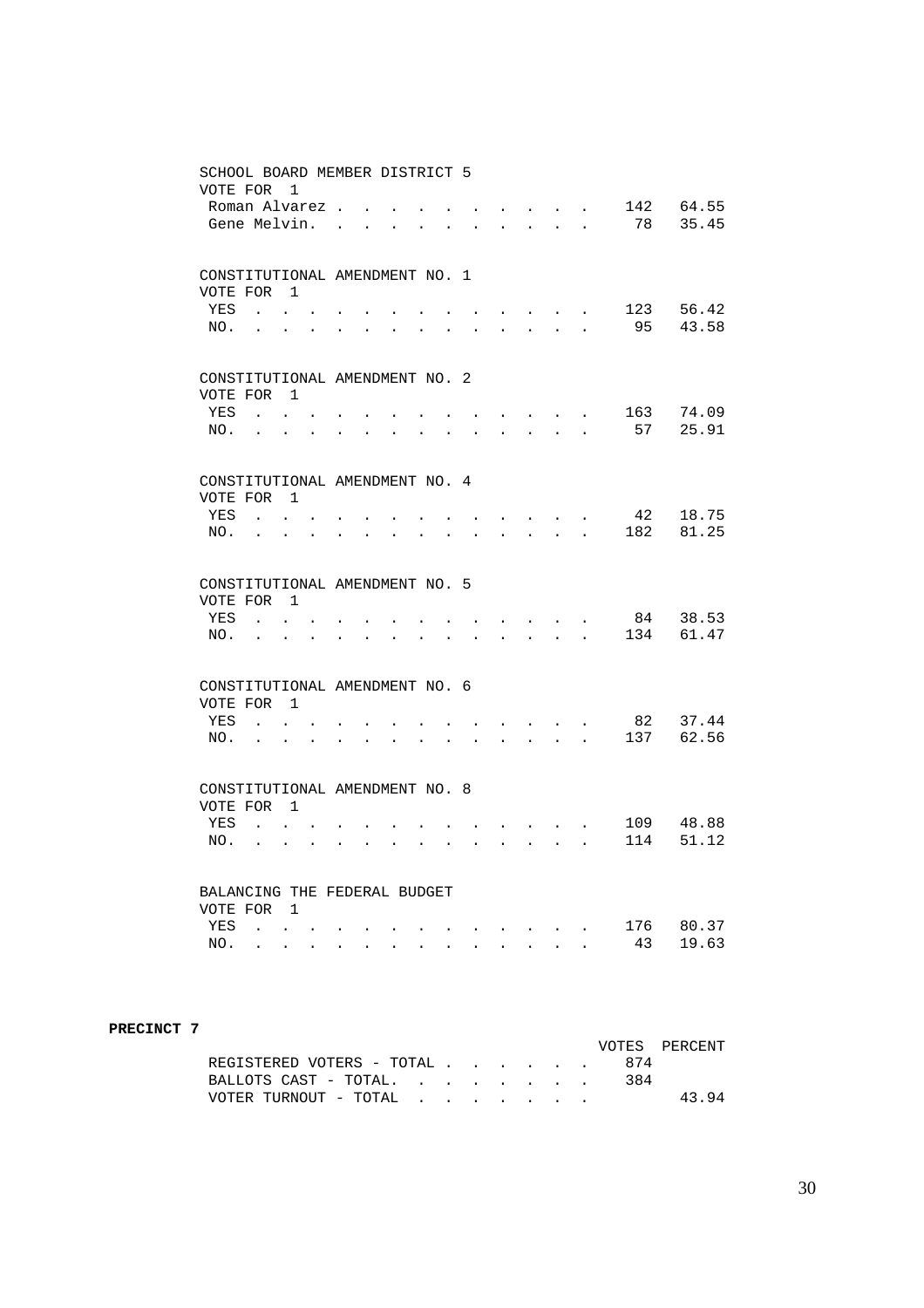### UNITED STATES SENATOR

| VOTE FOR 1                                                                                                                         |                                                                                            |                                                                                 |                                               |                           |                                                                                       |                                                                                                                                                     |                      |              |       |
|------------------------------------------------------------------------------------------------------------------------------------|--------------------------------------------------------------------------------------------|---------------------------------------------------------------------------------|-----------------------------------------------|---------------------------|---------------------------------------------------------------------------------------|-----------------------------------------------------------------------------------------------------------------------------------------------------|----------------------|--------------|-------|
| Marco Rubio (REP).                                                                                                                 |                                                                                            |                                                                                 |                                               |                           |                                                                                       |                                                                                                                                                     |                      | 95           | 24.74 |
| Kendrick B. Meek (DEM)                                                                                                             |                                                                                            |                                                                                 |                                               |                           |                                                                                       | $\sim$                                                                                                                                              |                      | 217          | 56.51 |
| Alexander Andrew Snitker (LBT)                                                                                                     |                                                                                            |                                                                                 | $\begin{array}{c} \cdot \\ \cdot \end{array}$ |                           | $\begin{array}{ccc} \star & \rightarrow & \star \\ \star & \star & \star \end{array}$ | $\sim$                                                                                                                                              |                      | 2            | .52   |
| Bernie DeCastro (CPF)                                                                                                              |                                                                                            |                                                                                 |                                               |                           |                                                                                       |                                                                                                                                                     |                      | 0            |       |
| Sue Askeland (NPA)                                                                                                                 | and the contract of the contract of                                                        |                                                                                 |                                               |                           |                                                                                       |                                                                                                                                                     |                      | $\mathbf{1}$ | .26   |
|                                                                                                                                    |                                                                                            |                                                                                 |                                               |                           |                                                                                       |                                                                                                                                                     |                      |              |       |
| Bruce Ray Riggs (NPA)                                                                                                              |                                                                                            |                                                                                 |                                               |                           |                                                                                       |                                                                                                                                                     |                      | 1            | .26   |
| Bobbie Bean (NPA).                                                                                                                 |                                                                                            |                                                                                 |                                               |                           |                                                                                       |                                                                                                                                                     |                      | $\mathbf{1}$ | .26   |
| Rick Tyler (NPA)<br>Charlie Crist (NPA)                                                                                            |                                                                                            |                                                                                 |                                               |                           |                                                                                       | $\sim$                                                                                                                                              |                      | 0            |       |
|                                                                                                                                    |                                                                                            |                                                                                 |                                               |                           |                                                                                       | $\sim$                                                                                                                                              | $\ddot{\phantom{a}}$ | 67           | 17.45 |
| Lewis Jerome Armstrong (NPA)                                                                                                       |                                                                                            |                                                                                 |                                               |                           |                                                                                       |                                                                                                                                                     |                      | 0            |       |
| WRITE-IN.<br><u>no provincialmente de la característica de la característica de la característica de la característica de la c</u> |                                                                                            |                                                                                 |                                               |                           |                                                                                       |                                                                                                                                                     |                      | 0            |       |
| REPRESENTATIVE IN CONGRESS DISTRICT 6                                                                                              |                                                                                            |                                                                                 |                                               |                           |                                                                                       |                                                                                                                                                     |                      |              |       |
| VOTE FOR<br>$\overline{\phantom{0}}$                                                                                               |                                                                                            |                                                                                 |                                               |                           |                                                                                       |                                                                                                                                                     |                      |              |       |
| Clifford B. "Cliff" Stearns (REP)                                                                                                  |                                                                                            |                                                                                 |                                               |                           |                                                                                       |                                                                                                                                                     |                      | 188          | 54.18 |
| Steve Schonberg (NPA)                                                                                                              |                                                                                            |                                                                                 |                                               |                           |                                                                                       |                                                                                                                                                     |                      | 159          | 45.82 |
|                                                                                                                                    |                                                                                            |                                                                                 |                                               |                           |                                                                                       |                                                                                                                                                     |                      |              |       |
| GOVERNOR AND LIEUTENANT GOVERNOR                                                                                                   |                                                                                            |                                                                                 |                                               |                           |                                                                                       |                                                                                                                                                     |                      |              |       |
| VOTE FOR 1                                                                                                                         |                                                                                            |                                                                                 |                                               |                           |                                                                                       |                                                                                                                                                     |                      |              |       |
| $Scott/Carroll (REF)$                                                                                                              |                                                                                            |                                                                                 |                                               |                           |                                                                                       |                                                                                                                                                     |                      | 107          | 28.16 |
| Sink/Smith (DEM)                                                                                                                   |                                                                                            |                                                                                 |                                               |                           |                                                                                       |                                                                                                                                                     |                      | 266          | 70.00 |
| Allen/Zanni (IDP).                                                                                                                 |                                                                                            |                                                                                 |                                               |                           |                                                                                       |                                                                                                                                                     |                      | 4            | 1.05  |
| Arth/Krulick (NPA)                                                                                                                 | $\mathcal{A}(\mathcal{A})$ . As a set of the set of the set of $\mathcal{A}(\mathcal{A})$  |                                                                                 |                                               |                           |                                                                                       |                                                                                                                                                     |                      | $\mathbf{1}$ | .26   |
| Khavari/Richardson (NPA).                                                                                                          |                                                                                            |                                                                                 |                                               |                           |                                                                                       | $\mathcal{L}^{\mathcal{A}}$ , $\mathcal{L}^{\mathcal{A}}$ , $\mathcal{L}^{\mathcal{A}}$ , $\mathcal{L}^{\mathcal{A}}$ , $\mathcal{L}^{\mathcal{A}}$ |                      | 0            |       |
| Reed/Waldo, Sr. (NPA) .                                                                                                            |                                                                                            | $\sim$ $-$                                                                      | $\mathcal{L}^{\text{max}}$                    | $\sim$                    | $\sim$                                                                                | $\mathcal{L}^{\mathcal{L}}$                                                                                                                         |                      | $\mathbf{1}$ | .26   |
| Imperato/Behm (NPA)                                                                                                                |                                                                                            |                                                                                 |                                               |                           |                                                                                       | $\sim$                                                                                                                                              | $\sim$               | 1            | .26   |
| WRITE-IN.                                                                                                                          |                                                                                            |                                                                                 |                                               |                           |                                                                                       |                                                                                                                                                     |                      | $\Omega$     |       |
|                                                                                                                                    |                                                                                            |                                                                                 |                                               |                           |                                                                                       |                                                                                                                                                     |                      |              |       |
| ATTORNEY GENERAL                                                                                                                   |                                                                                            |                                                                                 |                                               |                           |                                                                                       |                                                                                                                                                     |                      |              |       |
| VOTE FOR 1                                                                                                                         |                                                                                            |                                                                                 |                                               |                           |                                                                                       |                                                                                                                                                     |                      |              |       |
| Pam Bondi (REP)                                                                                                                    |                                                                                            |                                                                                 |                                               |                           |                                                                                       |                                                                                                                                                     |                      | 105          | 28.15 |
| Dan Gelber (DEM)                                                                                                                   |                                                                                            |                                                                                 |                                               |                           |                                                                                       |                                                                                                                                                     |                      | 245          | 65.68 |
| Jim Lewis (NPA)<br>$\mathbf{r}$ , and $\mathbf{r}$ , and $\mathbf{r}$ , and $\mathbf{r}$ , and $\mathbf{r}$                        |                                                                                            |                                                                                 |                                               |                           |                                                                                       |                                                                                                                                                     |                      | 23           | 6.17  |
| CHIEF FINANCIAL OFFICER                                                                                                            |                                                                                            |                                                                                 |                                               |                           |                                                                                       |                                                                                                                                                     |                      |              |       |
| VOTE FOR 1                                                                                                                         |                                                                                            |                                                                                 |                                               |                           |                                                                                       |                                                                                                                                                     |                      |              |       |
| Jeff Atwater (REP)                                                                                                                 |                                                                                            |                                                                                 |                                               |                           |                                                                                       |                                                                                                                                                     |                      | 103          | 29.01 |
| Loranne Ausley (DEM).                                                                                                              |                                                                                            |                                                                                 |                                               |                           |                                                                                       |                                                                                                                                                     |                      | 231          | 65.07 |
|                                                                                                                                    |                                                                                            | $\mathbf{L}^{\text{max}}$ , and $\mathbf{L}^{\text{max}}$                       | $\ddot{\phantom{0}}$                          | $\mathbf{L}^{\text{max}}$ | $\mathbf{L}^{\text{max}}$                                                             | $\mathcal{L}^{\text{max}}$                                                                                                                          | $\ddot{\phantom{0}}$ |              |       |
| Ken Mazzie (NPA) .                                                                                                                 | and the contract of the contract of                                                        |                                                                                 |                                               |                           |                                                                                       |                                                                                                                                                     |                      | 6            | 1.69  |
| Tom Stearns (NPA). .                                                                                                               |                                                                                            | the contract of the contract of the contract of the contract of the contract of |                                               |                           |                                                                                       |                                                                                                                                                     |                      | 15           | 4.23  |
| COMMISSIONER OF AGRICULTURE                                                                                                        |                                                                                            |                                                                                 |                                               |                           |                                                                                       |                                                                                                                                                     |                      |              |       |
| VOTE FOR<br>1                                                                                                                      |                                                                                            |                                                                                 |                                               |                           |                                                                                       |                                                                                                                                                     |                      |              |       |
| Adam H. Putnam (REP).                                                                                                              |                                                                                            |                                                                                 |                                               |                           |                                                                                       |                                                                                                                                                     |                      | 111          | 30.00 |
| Scott Maddox (DEM)                                                                                                                 | $\mathcal{L}(\mathcal{A})$ and $\mathcal{A}(\mathcal{A})$ . The $\mathcal{A}(\mathcal{A})$ |                                                                                 | $\sim 100$                                    | $\mathbf{L}^{\text{max}}$ |                                                                                       | $\mathbf{z} = \mathbf{z} + \mathbf{z}$ .                                                                                                            |                      | 245          | 66.22 |
| Ira Chester (TEA). .                                                                                                               |                                                                                            |                                                                                 |                                               |                           |                                                                                       |                                                                                                                                                     |                      | 7            | 1.89  |
| Ira Chester (TEA).<br>Thad Hamilton (NPA)                                                                                          |                                                                                            |                                                                                 |                                               |                           |                                                                                       |                                                                                                                                                     |                      | 7            | 1.89  |
|                                                                                                                                    |                                                                                            |                                                                                 |                                               |                           |                                                                                       |                                                                                                                                                     |                      |              |       |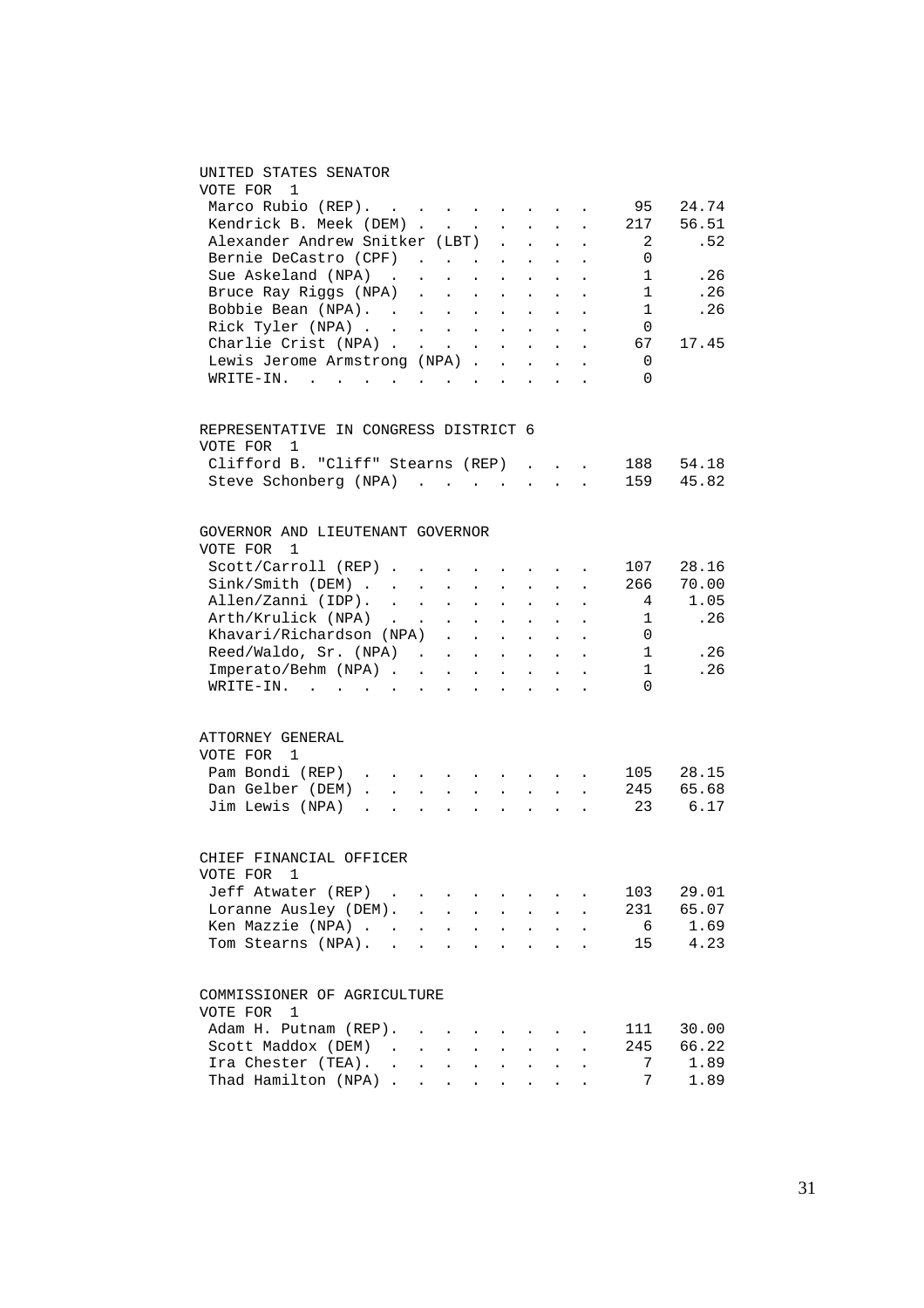| STATE SENATOR DISTRICT 14<br>VOTE FOR                | Steve Oelrich (REP)<br>Perry C. McGriff, Jr. (DEM)        | 1                                                             |                                                                 |                                                             |                                                             |           |                                                             |                      |                                                                                                                                                                                                                                                                                                                                                                                                                                                                              |                      |                                                                                                                                   |                               |                                                                          | 116 | 30.77<br>261 69.23 |
|------------------------------------------------------|-----------------------------------------------------------|---------------------------------------------------------------|-----------------------------------------------------------------|-------------------------------------------------------------|-------------------------------------------------------------|-----------|-------------------------------------------------------------|----------------------|------------------------------------------------------------------------------------------------------------------------------------------------------------------------------------------------------------------------------------------------------------------------------------------------------------------------------------------------------------------------------------------------------------------------------------------------------------------------------|----------------------|-----------------------------------------------------------------------------------------------------------------------------------|-------------------------------|--------------------------------------------------------------------------|-----|--------------------|
| JUSTICE SUPREME COURT-CHARLES T. CANADY              |                                                           |                                                               |                                                                 |                                                             |                                                             |           |                                                             |                      |                                                                                                                                                                                                                                                                                                                                                                                                                                                                              |                      |                                                                                                                                   |                               |                                                                          |     |                    |
| VOTE FOR 1<br>YES                                    | and the contract of the con-                              |                                                               |                                                                 |                                                             |                                                             |           |                                                             |                      |                                                                                                                                                                                                                                                                                                                                                                                                                                                                              |                      |                                                                                                                                   |                               | $\mathbf{r} = \mathbf{r} + \mathbf{r}$ and $\mathbf{r} = \mathbf{r}$     |     | 202 56.90          |
|                                                      | NO.                                                       |                                                               |                                                                 | $\bullet$ .<br><br><br><br><br><br><br><br><br><br><br><br> | $\bullet$ .<br><br><br><br><br><br><br><br><br><br><br><br> | $\bullet$ | $\bullet$ .<br><br><br><br><br><br><br><br><br><br><br><br> | $\bullet$ .          |                                                                                                                                                                                                                                                                                                                                                                                                                                                                              |                      |                                                                                                                                   |                               | $\mathbf{z} = \mathbf{z} + \mathbf{z}$ , where $\mathbf{z} = \mathbf{z}$ |     | 153 43.10          |
|                                                      |                                                           |                                                               |                                                                 |                                                             |                                                             |           |                                                             |                      |                                                                                                                                                                                                                                                                                                                                                                                                                                                                              |                      |                                                                                                                                   |                               |                                                                          |     |                    |
| JUSTICE SUPREME COURT-JORGE LABARGA<br>VOTE FOR 1    |                                                           |                                                               |                                                                 |                                                             |                                                             |           |                                                             |                      |                                                                                                                                                                                                                                                                                                                                                                                                                                                                              |                      |                                                                                                                                   |                               |                                                                          |     |                    |
| YES                                                  | $\mathbf{r}$ , $\mathbf{r}$ , $\mathbf{r}$ , $\mathbf{r}$ |                                                               |                                                                 |                                                             |                                                             |           |                                                             |                      |                                                                                                                                                                                                                                                                                                                                                                                                                                                                              |                      |                                                                                                                                   |                               |                                                                          | 196 | 56.16              |
| NO.                                                  | <b>Contractor</b>                                         | $\bullet$                                                     | $\ddot{\phantom{0}}$                                            | $\bullet$                                                   | <b>Contract Contract</b>                                    | $\bullet$ | $\bullet$ .<br><br><br><br><br><br><br><br><br><br><br><br> |                      | the contract of the contract of the                                                                                                                                                                                                                                                                                                                                                                                                                                          |                      |                                                                                                                                   |                               |                                                                          |     | 153 43.84          |
|                                                      |                                                           |                                                               |                                                                 |                                                             |                                                             |           |                                                             |                      |                                                                                                                                                                                                                                                                                                                                                                                                                                                                              |                      |                                                                                                                                   |                               |                                                                          |     |                    |
| JUSTICE SUPREME COURT-JAMES E.C. PERRY<br>VOTE FOR 1 |                                                           |                                                               |                                                                 |                                                             |                                                             |           |                                                             |                      |                                                                                                                                                                                                                                                                                                                                                                                                                                                                              |                      |                                                                                                                                   |                               |                                                                          |     |                    |
| YES                                                  | $\mathbf{r}$ , $\mathbf{r}$ , $\mathbf{r}$                |                                                               |                                                                 |                                                             |                                                             |           |                                                             |                      |                                                                                                                                                                                                                                                                                                                                                                                                                                                                              |                      |                                                                                                                                   |                               | $\mathbf{r} = \mathbf{r} \mathbf{r}$ , where $\mathbf{r} = \mathbf{r}$   |     | 196 55.52          |
|                                                      | NO.                                                       |                                                               |                                                                 | $\bullet$                                                   | $\bullet$ .                                                 | $\bullet$ | $\sim$                                                      |                      |                                                                                                                                                                                                                                                                                                                                                                                                                                                                              |                      |                                                                                                                                   |                               | $\mathbf{z} = \mathbf{z} + \mathbf{z}$ , where $\mathbf{z} = \mathbf{z}$ |     | 157 44.48          |
|                                                      |                                                           |                                                               |                                                                 |                                                             |                                                             |           |                                                             |                      |                                                                                                                                                                                                                                                                                                                                                                                                                                                                              |                      |                                                                                                                                   |                               |                                                                          |     |                    |
| JUSTICE SUPREME COURT-RICKY L. POLSTON               |                                                           |                                                               |                                                                 |                                                             |                                                             |           |                                                             |                      |                                                                                                                                                                                                                                                                                                                                                                                                                                                                              |                      |                                                                                                                                   |                               |                                                                          |     |                    |
| VOTE FOR 1                                           |                                                           |                                                               |                                                                 |                                                             |                                                             |           |                                                             |                      |                                                                                                                                                                                                                                                                                                                                                                                                                                                                              |                      |                                                                                                                                   |                               |                                                                          |     |                    |
| YES                                                  | $\sim$ $\sim$ $\sim$ $\sim$ $\sim$                        |                                                               |                                                                 |                                                             |                                                             |           |                                                             |                      |                                                                                                                                                                                                                                                                                                                                                                                                                                                                              |                      | and a strong product of the                                                                                                       |                               |                                                                          |     | 192 55.17          |
| NO.                                                  | <b>Contract Contract</b>                                  | $\bullet$ .<br><br><br><br><br><br><br><br><br><br><br><br>   | $\mathbf{L} = \mathbf{L} \times \mathbf{R}$                     |                                                             | <b>All Card Control</b>                                     | $\bullet$ | $\bullet$                                                   | $\bullet$            |                                                                                                                                                                                                                                                                                                                                                                                                                                                                              |                      | and a strong control of the strong strong                                                                                         |                               |                                                                          |     | 156 44.83          |
| COURT OF APPEAL-NIKKI ANN CLARK                      |                                                           |                                                               |                                                                 |                                                             |                                                             |           |                                                             |                      |                                                                                                                                                                                                                                                                                                                                                                                                                                                                              |                      |                                                                                                                                   |                               |                                                                          |     |                    |
| VOTE FOR 1                                           |                                                           |                                                               |                                                                 |                                                             |                                                             |           |                                                             |                      |                                                                                                                                                                                                                                                                                                                                                                                                                                                                              |                      |                                                                                                                                   |                               |                                                                          |     |                    |
| YES                                                  | $\mathbf{r}$ , $\mathbf{r}$ , $\mathbf{r}$                |                                                               |                                                                 |                                                             |                                                             |           |                                                             |                      |                                                                                                                                                                                                                                                                                                                                                                                                                                                                              |                      | the contract of the con-                                                                                                          |                               |                                                                          |     | 211 59.44          |
| NO.                                                  | $\mathbf{r}$ . The set of $\mathbf{r}$                    |                                                               | $\bullet$ .<br><br><br><br><br><br><br><br><br><br><br><br>     |                                                             | <b>All Contracts</b>                                        | $\bullet$ | $\bullet$                                                   | $\ddot{\phantom{0}}$ | $\sim$ $-$                                                                                                                                                                                                                                                                                                                                                                                                                                                                   |                      | $\mathcal{A}^{\mathcal{A}}$ , and $\mathcal{A}^{\mathcal{A}}$ , and $\mathcal{A}^{\mathcal{A}}$ , and $\mathcal{A}^{\mathcal{A}}$ |                               |                                                                          |     | 144 40.56          |
|                                                      |                                                           |                                                               |                                                                 |                                                             |                                                             |           |                                                             |                      |                                                                                                                                                                                                                                                                                                                                                                                                                                                                              |                      |                                                                                                                                   |                               |                                                                          |     |                    |
| COURT OF APPEAL-PAUL M. HAWKES                       |                                                           |                                                               |                                                                 |                                                             |                                                             |           |                                                             |                      |                                                                                                                                                                                                                                                                                                                                                                                                                                                                              |                      |                                                                                                                                   |                               |                                                                          |     |                    |
| VOTE FOR 1<br>YES                                    | $\mathbf{r}$ , $\mathbf{r}$ , $\mathbf{r}$ , $\mathbf{r}$ |                                                               |                                                                 |                                                             |                                                             |           |                                                             |                      |                                                                                                                                                                                                                                                                                                                                                                                                                                                                              |                      |                                                                                                                                   |                               |                                                                          | 200 | 56.98              |
| NO.                                                  | $\mathbf{r}$ , $\mathbf{r}$ , $\mathbf{r}$                |                                                               | $\bullet$ .<br><br><br><br><br><br><br><br><br><br><br><br><br> |                                                             | $\mathbf{z} = \mathbf{z} + \mathbf{z}$ .                    | $\bullet$ | $\ddot{\phantom{0}}$                                        |                      | $\mathbf{1} \qquad \qquad \mathbf{1} \qquad \qquad \mathbf{1} \qquad \qquad \mathbf{1} \qquad \qquad \mathbf{1} \qquad \qquad \mathbf{1} \qquad \qquad \mathbf{1} \qquad \qquad \mathbf{1} \qquad \qquad \mathbf{1} \qquad \qquad \mathbf{1} \qquad \qquad \mathbf{1} \qquad \qquad \mathbf{1} \qquad \qquad \mathbf{1} \qquad \qquad \mathbf{1} \qquad \qquad \mathbf{1} \qquad \qquad \mathbf{1} \qquad \qquad \mathbf{1} \qquad \qquad \mathbf{1} \qquad \qquad \mathbf{$ |                      | the contract of the contract of the contract of                                                                                   |                               |                                                                          | 151 | 43.02              |
|                                                      |                                                           |                                                               |                                                                 |                                                             |                                                             |           |                                                             |                      |                                                                                                                                                                                                                                                                                                                                                                                                                                                                              |                      |                                                                                                                                   |                               |                                                                          |     |                    |
| COURT OF APPEAL-CHARLES J. KAHN JR.                  |                                                           |                                                               |                                                                 |                                                             |                                                             |           |                                                             |                      |                                                                                                                                                                                                                                                                                                                                                                                                                                                                              |                      |                                                                                                                                   |                               |                                                                          |     |                    |
| VOTE FOR                                             |                                                           | $\blacksquare$                                                |                                                                 |                                                             |                                                             |           |                                                             |                      |                                                                                                                                                                                                                                                                                                                                                                                                                                                                              |                      |                                                                                                                                   |                               |                                                                          |     |                    |
| YES                                                  |                                                           | $\mathbf{L} = \mathbf{L}$                                     |                                                                 |                                                             |                                                             |           |                                                             |                      |                                                                                                                                                                                                                                                                                                                                                                                                                                                                              |                      | $\mathbf{L}$                                                                                                                      |                               |                                                                          | 200 | 56.34              |
| NO.                                                  |                                                           | $\ddot{\phantom{0}}$                                          |                                                                 | $\ddot{\phantom{0}}$                                        |                                                             |           |                                                             |                      | $\ddot{\phantom{a}}$                                                                                                                                                                                                                                                                                                                                                                                                                                                         | $\ddot{\phantom{0}}$ |                                                                                                                                   | $\mathbf{L}$ and $\mathbf{L}$ | $\ddot{\phantom{a}}$                                                     | 155 | 43.66              |
| COURT OF APPEAL-PHIL PADOVANO                        |                                                           |                                                               |                                                                 |                                                             |                                                             |           |                                                             |                      |                                                                                                                                                                                                                                                                                                                                                                                                                                                                              |                      |                                                                                                                                   |                               |                                                                          |     |                    |
| VOTE FOR                                             |                                                           | $\overline{1}$                                                |                                                                 |                                                             |                                                             |           |                                                             |                      |                                                                                                                                                                                                                                                                                                                                                                                                                                                                              |                      |                                                                                                                                   |                               |                                                                          |     |                    |
| YES                                                  |                                                           | $\mathcal{L}^{\text{max}}$ , where $\mathcal{L}^{\text{max}}$ |                                                                 |                                                             |                                                             |           |                                                             |                      |                                                                                                                                                                                                                                                                                                                                                                                                                                                                              |                      |                                                                                                                                   |                               |                                                                          | 193 | 54.37              |
| NO.                                                  |                                                           | $\mathbf{L} = \mathbf{L} \mathbf{L} + \mathbf{L} \mathbf{L}$  |                                                                 |                                                             |                                                             |           |                                                             |                      |                                                                                                                                                                                                                                                                                                                                                                                                                                                                              |                      |                                                                                                                                   |                               |                                                                          | 162 | 45.63              |
|                                                      |                                                           |                                                               |                                                                 |                                                             |                                                             |           |                                                             |                      |                                                                                                                                                                                                                                                                                                                                                                                                                                                                              |                      |                                                                                                                                   |                               |                                                                          |     |                    |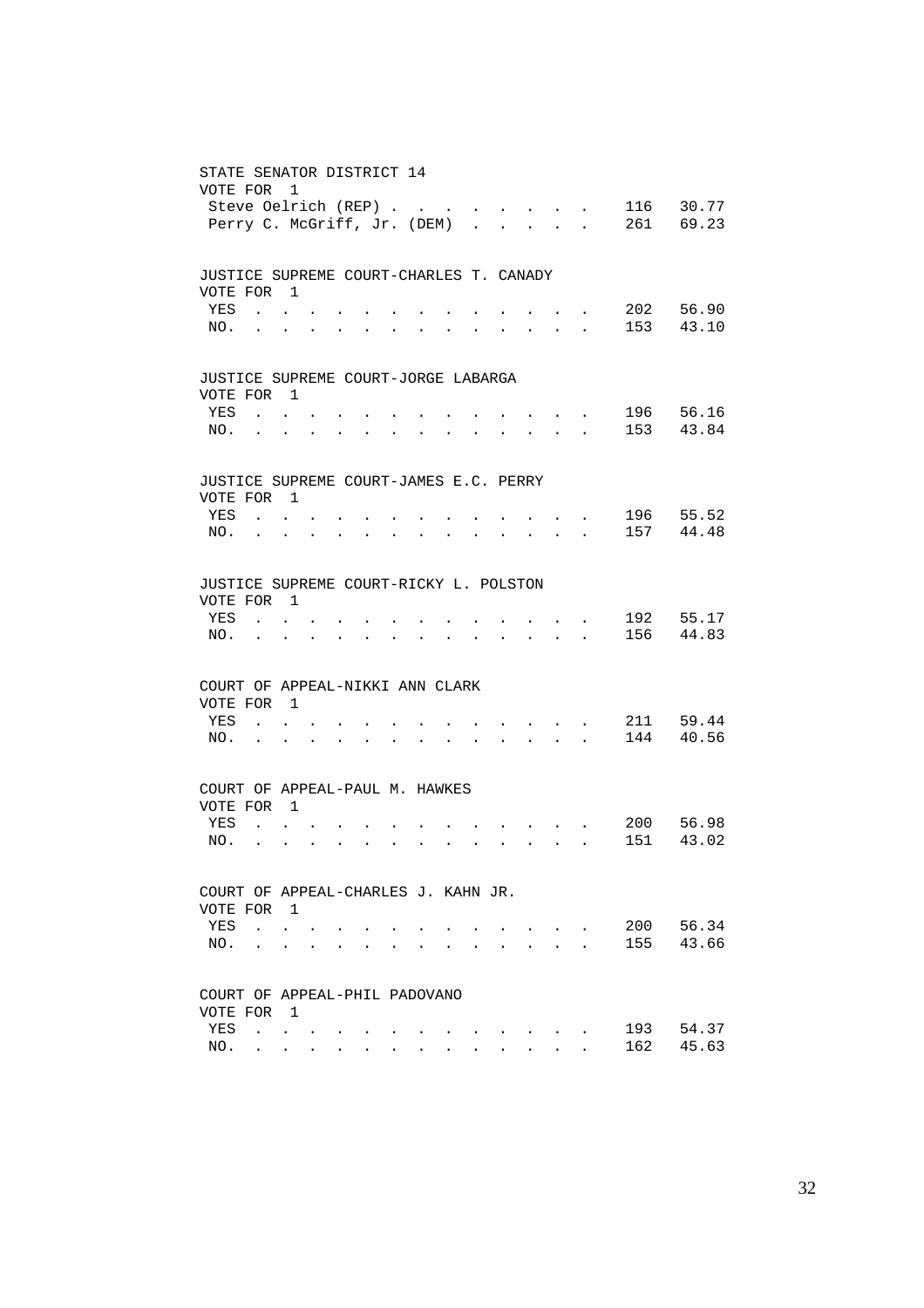| COURT OF APPEAL-LORI S. ROWE         |                             |                           |                      |                      |                      |                      |                      |                      |                      |                                                                                                                                                                                                                         |                           |                      |     |       |
|--------------------------------------|-----------------------------|---------------------------|----------------------|----------------------|----------------------|----------------------|----------------------|----------------------|----------------------|-------------------------------------------------------------------------------------------------------------------------------------------------------------------------------------------------------------------------|---------------------------|----------------------|-----|-------|
| VOTE FOR                             |                             | $\overline{1}$            |                      |                      |                      |                      |                      |                      |                      |                                                                                                                                                                                                                         |                           |                      |     |       |
| YES                                  |                             | $\mathbf{r} = \mathbf{r}$ |                      |                      |                      |                      |                      |                      |                      | $\cdot$ $\cdot$ $\cdot$ $\cdot$ $\cdot$                                                                                                                                                                                 |                           |                      | 200 | 57.14 |
| NO.                                  | $\ddot{\phantom{a}}$        |                           |                      | $\bullet$            | $\bullet$ .          | $\bullet$            |                      | $\sim$ 100 $\pm$     |                      | $\begin{array}{cccccccccccccc} \bullet & \bullet & \bullet & \bullet & \bullet & \bullet & \bullet & \bullet \end{array}$                                                                                               |                           |                      | 150 | 42.86 |
|                                      |                             |                           |                      |                      |                      |                      |                      |                      |                      |                                                                                                                                                                                                                         |                           |                      |     |       |
| COURT OF APPEAL-KENT WETHERELL       |                             |                           |                      |                      |                      |                      |                      |                      |                      |                                                                                                                                                                                                                         |                           |                      |     |       |
| VOTE FOR                             |                             | $\overline{\phantom{0}}$  |                      |                      |                      |                      |                      |                      |                      |                                                                                                                                                                                                                         |                           |                      |     |       |
| YES                                  | $\mathbf{L}$                | $\ddot{\phantom{0}}$      |                      |                      |                      |                      |                      |                      |                      | $\cdot$ $\cdot$ $\cdot$ $\cdot$ $\cdot$                                                                                                                                                                                 |                           |                      | 185 | 54.25 |
| NO.                                  | $\mathbf{L}^{\text{max}}$   | $\ddot{\phantom{0}}$      | $\ddot{\phantom{a}}$ |                      |                      |                      | $\ddot{\phantom{0}}$ | $\ddot{\phantom{0}}$ |                      | $\mathbf{z} = \mathbf{z} + \mathbf{z}$ , where $\mathbf{z} = \mathbf{z}$                                                                                                                                                |                           | $\ddot{\phantom{0}}$ | 156 | 45.75 |
|                                      |                             |                           |                      |                      |                      |                      |                      |                      |                      |                                                                                                                                                                                                                         |                           |                      |     |       |
|                                      |                             |                           |                      |                      |                      |                      |                      |                      |                      |                                                                                                                                                                                                                         |                           |                      |     |       |
| COURT OF APPEAL-JIM WOLF<br>VOTE FOR |                             | $\overline{1}$            |                      |                      |                      |                      |                      |                      |                      |                                                                                                                                                                                                                         |                           |                      |     |       |
| YES                                  |                             | $\mathbf{L} = \mathbf{L}$ |                      |                      |                      |                      |                      |                      |                      |                                                                                                                                                                                                                         |                           |                      | 188 | 54.97 |
| NO.                                  |                             |                           |                      |                      |                      |                      |                      | <b>Contractor</b>    |                      | $\mathbf{r} = \mathbf{r} + \mathbf{r} + \mathbf{r} + \mathbf{r} + \mathbf{r} + \mathbf{r}$<br>$\begin{array}{cccccccccccccc} \bullet & \bullet & \bullet & \bullet & \bullet & \bullet & \bullet & \bullet \end{array}$ |                           |                      | 154 | 45.03 |
|                                      |                             |                           |                      |                      | $\bullet$            |                      |                      |                      |                      |                                                                                                                                                                                                                         |                           |                      |     |       |
|                                      |                             |                           |                      |                      |                      |                      |                      |                      |                      |                                                                                                                                                                                                                         |                           |                      |     |       |
| CONSTITUTIONAL AMENDMENT NO. 1       |                             |                           |                      |                      |                      |                      |                      |                      |                      |                                                                                                                                                                                                                         |                           |                      |     |       |
| VOTE FOR                             |                             | $\overline{1}$            |                      |                      |                      |                      |                      |                      |                      |                                                                                                                                                                                                                         |                           |                      |     |       |
| YES                                  |                             | $\mathbf{L} = \mathbf{L}$ |                      |                      |                      |                      |                      |                      |                      | $\cdot$                                                                                                                                                                                                                 |                           |                      | 207 | 57.34 |
| NO.                                  | $\sim$                      | $\ddot{\phantom{0}}$      | $\ddot{\phantom{a}}$ | $\ddot{\phantom{a}}$ | $\ddot{\phantom{0}}$ | $\ddot{\phantom{a}}$ |                      |                      |                      | <b>All All Andrew</b>                                                                                                                                                                                                   |                           | $\ddot{\phantom{a}}$ | 154 | 42.66 |
|                                      |                             |                           |                      |                      |                      |                      |                      |                      |                      |                                                                                                                                                                                                                         |                           |                      |     |       |
| CONSTITUTIONAL AMENDMENT NO. 2       |                             |                           |                      |                      |                      |                      |                      |                      |                      |                                                                                                                                                                                                                         |                           |                      |     |       |
| VOTE FOR                             |                             | $\overline{\phantom{0}}$  |                      |                      |                      |                      |                      |                      |                      |                                                                                                                                                                                                                         |                           |                      |     |       |
| YES                                  |                             | $\mathbf{L}$ $\mathbf{L}$ |                      |                      |                      |                      |                      |                      |                      | $\sim$ $\sim$ $\sim$ $\sim$                                                                                                                                                                                             |                           |                      | 264 | 73.33 |
| NO.                                  |                             |                           |                      | $\ddot{\phantom{a}}$ | $\sim$ $\sim$ $\sim$ | $\ddot{\phantom{a}}$ |                      | $\ddot{\phantom{0}}$ |                      | $\cdot$ $\cdot$ $\cdot$ $\cdot$ $\cdot$                                                                                                                                                                                 |                           |                      | 96  | 26.67 |
|                                      |                             |                           |                      |                      |                      |                      |                      |                      |                      |                                                                                                                                                                                                                         |                           |                      |     |       |
| CONSTITUTIONAL AMENDMENT NO. 4       |                             |                           |                      |                      |                      |                      |                      |                      |                      |                                                                                                                                                                                                                         |                           |                      |     |       |
| VOTE FOR                             |                             | $\overline{\phantom{0}}$  |                      |                      |                      |                      |                      |                      |                      |                                                                                                                                                                                                                         |                           |                      |     |       |
| YES                                  | $\mathbf{r}$                | $\mathbf{r}$              |                      |                      |                      |                      |                      |                      |                      | $\mathbf{r} = \mathbf{r} + \mathbf{r}$ , where $\mathbf{r} = \mathbf{r}$                                                                                                                                                |                           |                      | 86  | 23.31 |
| NO.                                  |                             |                           |                      | $\ddot{\phantom{a}}$ |                      |                      |                      |                      |                      | $\mathbf{r}$ , $\mathbf{r}$ , $\mathbf{r}$ , $\mathbf{r}$                                                                                                                                                               |                           |                      | 283 | 76.69 |
|                                      |                             |                           |                      |                      |                      |                      |                      |                      |                      |                                                                                                                                                                                                                         |                           |                      |     |       |
| CONSTITUTIONAL AMENDMENT NO. 5       |                             |                           |                      |                      |                      |                      |                      |                      |                      |                                                                                                                                                                                                                         |                           |                      |     |       |
| VOTE FOR                             |                             | $\overline{1}$            |                      |                      |                      |                      |                      |                      |                      |                                                                                                                                                                                                                         |                           |                      |     |       |
| YES                                  |                             |                           |                      |                      |                      |                      |                      |                      |                      |                                                                                                                                                                                                                         |                           |                      | 178 | 49.17 |
| NO.                                  | $\mathbf{L}^{\text{max}}$   | $\ddot{\phantom{0}}$      |                      |                      |                      |                      |                      |                      |                      |                                                                                                                                                                                                                         | $\mathbf{L} = \mathbf{L}$ |                      | 184 | 50.83 |
|                                      |                             | $\ddot{\phantom{0}}$      | $\ddot{\phantom{0}}$ | $\ddot{\phantom{0}}$ |                      | $\ddot{\phantom{a}}$ |                      | $\ddot{\phantom{0}}$ | $\ddot{\phantom{a}}$ |                                                                                                                                                                                                                         |                           |                      |     |       |
|                                      |                             |                           |                      |                      |                      |                      |                      |                      |                      |                                                                                                                                                                                                                         |                           |                      |     |       |
| CONSTITUTIONAL AMENDMENT NO. 6       |                             |                           |                      |                      |                      |                      |                      |                      |                      |                                                                                                                                                                                                                         |                           |                      |     |       |
| VOTE FOR 1                           |                             |                           |                      |                      |                      |                      |                      |                      |                      |                                                                                                                                                                                                                         |                           |                      |     |       |
| YES                                  | $\sim$ $\sim$ $\sim$ $\sim$ |                           |                      |                      |                      |                      |                      |                      |                      | and the contract of the contract of                                                                                                                                                                                     |                           |                      | 180 | 49.32 |
| NO.                                  |                             | $\ddot{\phantom{a}}$      |                      |                      |                      |                      |                      |                      |                      | $\mathbf{r}$                                                                                                                                                                                                            | <b>Contract Contract</b>  |                      | 185 | 50.68 |
|                                      |                             |                           |                      |                      |                      |                      |                      |                      |                      |                                                                                                                                                                                                                         |                           |                      |     |       |
| CONSTITUTIONAL AMENDMENT NO. 8       |                             |                           |                      |                      |                      |                      |                      |                      |                      |                                                                                                                                                                                                                         |                           |                      |     |       |
| VOTE FOR                             |                             | $\overline{1}$            |                      |                      |                      |                      |                      |                      |                      |                                                                                                                                                                                                                         |                           |                      |     |       |
| YES                                  | $\mathbf{r}$ $\mathbf{r}$   |                           |                      |                      |                      |                      |                      |                      |                      |                                                                                                                                                                                                                         |                           |                      | 194 | 53.59 |
| NO.                                  | $\ddot{\phantom{0}}$        | $\sim$ $\sim$             | $\sim 10^{-11}$      |                      |                      |                      |                      |                      |                      |                                                                                                                                                                                                                         |                           |                      | 168 | 46.41 |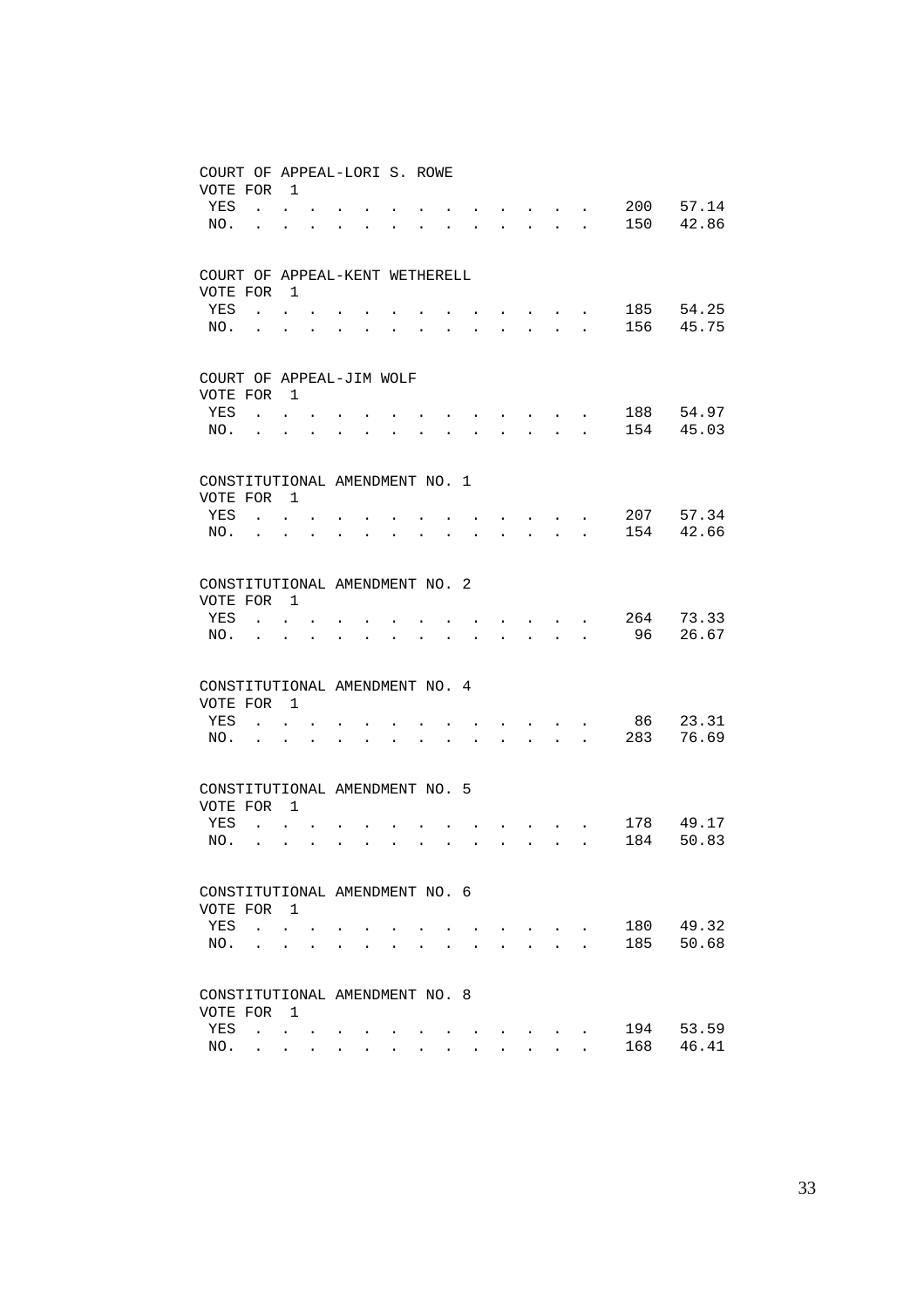## BALANCING THE FEDERAL BUDGET VOTE FOR 1

|  |  |  |  |  |  |  | YES 256 72.11 |  |
|--|--|--|--|--|--|--|---------------|--|
|  |  |  |  |  |  |  | NO. 99 27.89  |  |

### **PRECINCT 8**

|                                                                                                                                                              |                           |                      |                                                      |                            |                            |                                                              |                      | VOTES                               | PERCENT |
|--------------------------------------------------------------------------------------------------------------------------------------------------------------|---------------------------|----------------------|------------------------------------------------------|----------------------------|----------------------------|--------------------------------------------------------------|----------------------|-------------------------------------|---------|
| REGISTERED VOTERS - TOTAL                                                                                                                                    |                           |                      |                                                      |                            |                            | $\mathbf{L}^{\text{max}}$ , and $\mathbf{L}^{\text{max}}$    |                      | 1208                                |         |
| BALLOTS CAST - TOTAL.                                                                                                                                        |                           |                      |                                                      |                            |                            |                                                              |                      | $\cdot$ $\cdot$ $\cdot$ $\cdot$ 630 |         |
| VOTER TURNOUT - TOTAL .                                                                                                                                      |                           | $\mathbf{L}$         | $\mathbf{L}$                                         | $\mathbf{r}$               |                            | $\mathbf{r} = \mathbf{r} \mathbf{r} + \mathbf{r} \mathbf{r}$ |                      |                                     | 52.15   |
| UNITED STATES SENATOR                                                                                                                                        |                           |                      |                                                      |                            |                            |                                                              |                      |                                     |         |
| VOTE FOR 1                                                                                                                                                   |                           |                      |                                                      |                            |                            |                                                              |                      |                                     |         |
| Marco Rubio (REP).                                                                                                                                           |                           |                      |                                                      |                            |                            |                                                              |                      | 440                                 | 70.18   |
| Kendrick B. Meek (DEM).                                                                                                                                      |                           |                      | $\mathcal{L}(\mathcal{L}^{\text{max}})$ .            | $\ddot{\phantom{0}}$       | $\ddot{\phantom{0}}$       | $\ddot{\phantom{0}}$                                         |                      | 71                                  | 11.32   |
| Alexander Andrew Snitker (LBT)                                                                                                                               |                           |                      |                                                      | $\mathbf{r}$               | $\mathbf{r}$               | $\ddot{\phantom{a}}$                                         |                      | $\mathbf{1}$                        | .16     |
| Bernie DeCastro (CPF)                                                                                                                                        |                           |                      |                                                      | $\ddot{\phantom{0}}$       | $\ddot{\phantom{a}}$       |                                                              |                      | 1                                   | .16     |
| Sue Askeland (NPA)<br>$\mathcal{A}^{\mathcal{A}}$ , and $\mathcal{A}^{\mathcal{A}}$ , and $\mathcal{A}^{\mathcal{A}}$                                        |                           |                      |                                                      | $\ddot{\phantom{0}}$       | $\ddot{\phantom{0}}$       | $\ddot{\phantom{0}}$                                         |                      | 2                                   | .32     |
|                                                                                                                                                              |                           |                      | $\mathcal{L}^{\text{max}}(\mathcal{L}^{\text{max}})$ | $\mathcal{L}^{\text{max}}$ | $\ddot{\phantom{0}}$       |                                                              |                      | $\Omega$                            |         |
| Bruce Ray Riggs (NPA)<br>Bobbie Bean (NPA).                                                                                                                  |                           |                      | $\sim$                                               | $\sim$                     | $\ddot{\phantom{a}}$       | $\sim$                                                       |                      | $\overline{0}$                      |         |
| Rick Tyler (NPA)                                                                                                                                             |                           |                      |                                                      |                            | $\mathcal{L}^{\pm}$        | $\sim$                                                       | $\ddot{\phantom{a}}$ | $\mathbf{1}$                        | .16     |
| Charlie Crist (NPA)                                                                                                                                          |                           |                      |                                                      | $\sim$ $-$                 | $\mathcal{L}^{\text{max}}$ | $\sim$ $-$                                                   |                      | 111                                 | 17.70   |
| Lewis Jerome Armstrong (NPA)                                                                                                                                 |                           |                      |                                                      |                            | $\mathbf{r}$               | $\sim$                                                       |                      | $\Omega$                            |         |
| WRITE-IN.<br>the contract of the contract of the contract of the contract of the contract of the contract of the contract of                                 |                           |                      |                                                      |                            |                            | $\sim$ $\sim$                                                | $\ddot{\phantom{a}}$ | $\Omega$                            |         |
|                                                                                                                                                              |                           |                      |                                                      |                            |                            |                                                              |                      |                                     |         |
| REPRESENTATIVE IN CONGRESS DISTRICT 6                                                                                                                        |                           |                      |                                                      |                            |                            |                                                              |                      |                                     |         |
| VOTE FOR<br>1                                                                                                                                                |                           |                      |                                                      |                            |                            |                                                              |                      |                                     |         |
| Clifford B. "Cliff" Stearns (REP)                                                                                                                            |                           |                      |                                                      |                            | $\mathbf{r}$               | $\sim$                                                       | $\ddot{\phantom{a}}$ | 524                                 | 85.76   |
| Steve Schonberg (NPA)                                                                                                                                        |                           |                      |                                                      |                            | $\mathbf{r}$               | $\sim$                                                       | $\overline{a}$       | 87                                  | 14.24   |
|                                                                                                                                                              |                           |                      |                                                      |                            |                            |                                                              |                      |                                     |         |
| GOVERNOR AND LIEUTENANT GOVERNOR                                                                                                                             |                           |                      |                                                      |                            |                            |                                                              |                      |                                     |         |
| VOTE FOR<br>$\mathbf{1}$                                                                                                                                     |                           |                      |                                                      |                            |                            |                                                              |                      |                                     |         |
| Scott/Carroll (REP)                                                                                                                                          |                           |                      |                                                      |                            |                            | $\mathbf{A}^{(1)}$ and $\mathbf{A}^{(2)}$ and                |                      | 396                                 | 63.87   |
| Sink/Smith (DEM)                                                                                                                                             | $\mathbf{L}^{\text{max}}$ | $\ddot{\phantom{0}}$ | $\ddot{\phantom{0}}$                                 | $\ddot{\phantom{0}}$       | $\ddot{\phantom{0}}$       | $\ddot{\phantom{0}}$                                         |                      | 199                                 | 32.10   |
| Allen/Zanni (IDP).                                                                                                                                           |                           |                      | $\mathbf{L} = \mathbf{L}$                            | $\ddot{\phantom{a}}$       | $\ddot{\phantom{a}}$       | $\mathbf{r}$                                                 |                      | 14                                  | 2.26    |
| Arth/Krulick (NPA)<br>$\mathcal{L}(\mathbf{X})$ , $\mathcal{L}(\mathbf{X})$                                                                                  |                           |                      | $\mathbf{z} = \mathbf{z} + \mathbf{z}$               | $\mathbf{L}^{\text{max}}$  | $\mathcal{L}^{\text{max}}$ | $\sim$ 100 $\pm$                                             | $\ddot{\phantom{a}}$ | 1                                   | .16     |
| Khavari/Richardson (NPA)                                                                                                                                     |                           | $\mathbf{L}$         | $\sim$                                               | $\ddot{\phantom{0}}$       | $\ddot{\phantom{0}}$       | $\ddot{\phantom{0}}$                                         |                      | $\Omega$                            |         |
| Reed/Waldo, Sr. (NPA).                                                                                                                                       |                           |                      | $\mathbf{L} = \mathbf{L}$                            | $\sim$                     | $\ddot{\phantom{a}}$       | $\sim$                                                       |                      | - 5                                 | .81     |
| Imperato/Behm (NPA)                                                                                                                                          |                           |                      |                                                      |                            |                            | $\sim$ $-$                                                   | $\ddot{\phantom{a}}$ | $\Omega$                            |         |
| WRITE-IN. .<br>$\mathbf{z} = \mathbf{z} + \mathbf{z}$ .<br>$\ddot{\phantom{a}}$                                                                              | $\sim$                    | $\ddot{\phantom{0}}$ | $\sim$                                               | $\ddot{\phantom{a}}$       | $\ddot{\phantom{a}}$       | $\ddot{\phantom{a}}$                                         |                      | -5                                  | .81     |
| ATTORNEY GENERAL                                                                                                                                             |                           |                      |                                                      |                            |                            |                                                              |                      |                                     |         |
| VOTE FOR 1                                                                                                                                                   |                           |                      |                                                      |                            |                            |                                                              |                      |                                     |         |
| Pam Bondi (REP)                                                                                                                                              |                           |                      |                                                      |                            |                            |                                                              |                      | 430                                 | 69.92   |
| $\mathbf{r} = \mathbf{r} \cdot \mathbf{r}$                                                                                                                   |                           |                      |                                                      |                            |                            |                                                              |                      | 144                                 | 23.41   |
| Dan Gelber (DEM).<br>$\mathcal{A}^{\mathcal{A}}$ , and $\mathcal{A}^{\mathcal{A}}$ , and $\mathcal{A}^{\mathcal{A}}$ , and $\mathcal{A}^{\mathcal{A}}$ , and |                           |                      |                                                      |                            |                            |                                                              | $\sim$               |                                     |         |
| Jim Lewis (NPA)<br>$\ddot{\phantom{0}}$                                                                                                                      | $\ddot{\phantom{0}}$      | $\bullet$            | $\ddot{\phantom{a}}$                                 | $\bullet$                  | $\bullet$                  |                                                              |                      | 41                                  | 6.67    |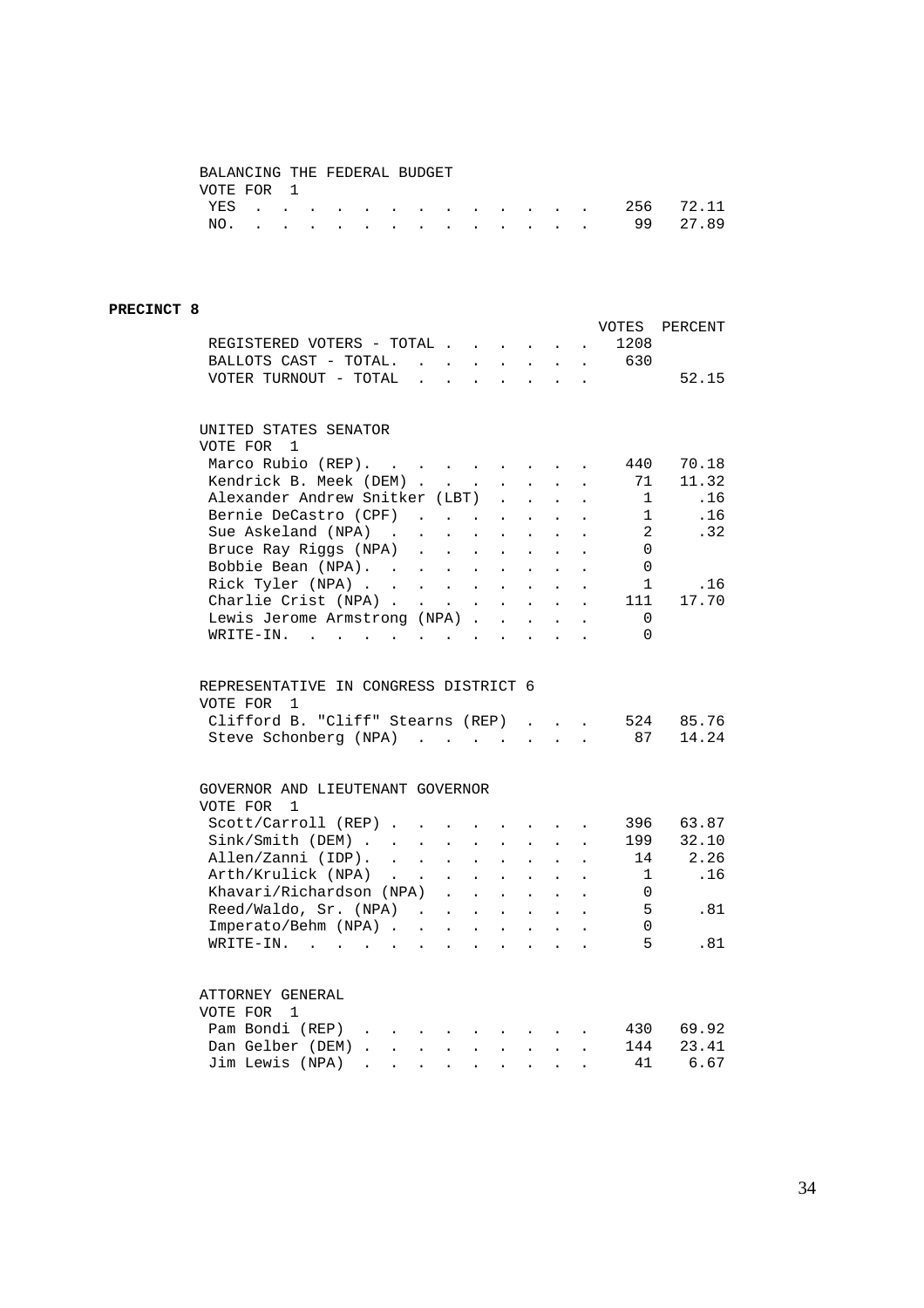#### CHIEF FINANCIAL OFFICER

| VOTE FOR 1                                           |                                   |                                                                    |                 |                      |  |                              |        |                                                                                                                                                                                                                                                                                                                                                                                                                                                           |        |                                                                                                                 |           |           |
|------------------------------------------------------|-----------------------------------|--------------------------------------------------------------------|-----------------|----------------------|--|------------------------------|--------|-----------------------------------------------------------------------------------------------------------------------------------------------------------------------------------------------------------------------------------------------------------------------------------------------------------------------------------------------------------------------------------------------------------------------------------------------------------|--------|-----------------------------------------------------------------------------------------------------------------|-----------|-----------|
| Jeff Atwater (REP)                                   |                                   |                                                                    |                 |                      |  |                              |        |                                                                                                                                                                                                                                                                                                                                                                                                                                                           |        | and the state of the state of                                                                                   | 454       | 75.29     |
| Loranne Ausley (DEM).                                |                                   |                                                                    |                 |                      |  |                              |        |                                                                                                                                                                                                                                                                                                                                                                                                                                                           |        |                                                                                                                 | 120       | 19.90     |
| Ken Mazzie (NPA)                                     |                                   |                                                                    |                 |                      |  |                              |        |                                                                                                                                                                                                                                                                                                                                                                                                                                                           |        |                                                                                                                 |           | 8 1.33    |
| Tom Stearns (NPA).                                   |                                   |                                                                    |                 |                      |  |                              |        |                                                                                                                                                                                                                                                                                                                                                                                                                                                           |        |                                                                                                                 |           | 21 3.48   |
| COMMISSIONER OF AGRICULTURE                          |                                   |                                                                    |                 |                      |  |                              |        |                                                                                                                                                                                                                                                                                                                                                                                                                                                           |        |                                                                                                                 |           |           |
| VOTE FOR                                             |                                   | $\mathbf{1}$                                                       |                 |                      |  |                              |        |                                                                                                                                                                                                                                                                                                                                                                                                                                                           |        |                                                                                                                 |           |           |
| Adam H. Putnam (REP).                                |                                   |                                                                    |                 |                      |  |                              |        |                                                                                                                                                                                                                                                                                                                                                                                                                                                           |        |                                                                                                                 |           | 458 73.87 |
|                                                      | Scott Maddox (DEM)                |                                                                    |                 |                      |  |                              |        |                                                                                                                                                                                                                                                                                                                                                                                                                                                           |        | $\mathbf{r} = \mathbf{r} \cdot \mathbf{r}$ , where $\mathbf{r} = \mathbf{r} \cdot \mathbf{r}$                   | 132       | 21.29     |
| Ira Chester (TEA).                                   |                                   |                                                                    |                 |                      |  |                              |        |                                                                                                                                                                                                                                                                                                                                                                                                                                                           |        |                                                                                                                 | 20        | 3.23      |
| Thad Hamilton (NPA)                                  |                                   |                                                                    |                 |                      |  |                              |        |                                                                                                                                                                                                                                                                                                                                                                                                                                                           |        | $\mathbf{r} = \mathbf{r} \times \mathbf{r} = \mathbf{r} \times \mathbf{r}$                                      |           | 10 1.61   |
| STATE SENATOR DISTRICT 14                            |                                   |                                                                    |                 |                      |  |                              |        |                                                                                                                                                                                                                                                                                                                                                                                                                                                           |        |                                                                                                                 |           |           |
| VOTE FOR 1                                           |                                   |                                                                    |                 |                      |  |                              |        |                                                                                                                                                                                                                                                                                                                                                                                                                                                           |        |                                                                                                                 |           |           |
| Steve Oelrich (REP)                                  |                                   |                                                                    |                 |                      |  | the contract of the contract |        |                                                                                                                                                                                                                                                                                                                                                                                                                                                           |        |                                                                                                                 |           | 463 74.92 |
| Perry C. McGriff, Jr. (DEM)                          |                                   |                                                                    |                 |                      |  | $\sim$                       | $\sim$ |                                                                                                                                                                                                                                                                                                                                                                                                                                                           | $\sim$ | $\sim$                                                                                                          | 155       | 25.08     |
| JUSTICE SUPREME COURT-CHARLES T. CANADY              |                                   |                                                                    |                 |                      |  |                              |        |                                                                                                                                                                                                                                                                                                                                                                                                                                                           |        |                                                                                                                 |           |           |
| VOTE FOR 1                                           |                                   |                                                                    |                 |                      |  |                              |        |                                                                                                                                                                                                                                                                                                                                                                                                                                                           |        |                                                                                                                 |           |           |
| YES                                                  | <b>Contract Contract</b>          |                                                                    |                 |                      |  |                              |        |                                                                                                                                                                                                                                                                                                                                                                                                                                                           |        |                                                                                                                 |           | 258 45.74 |
| NO.                                                  |                                   |                                                                    |                 | $\ddot{\phantom{0}}$ |  |                              |        | $\mathcal{L}^{\mathcal{L}}(\mathcal{L}^{\mathcal{L}}(\mathcal{L}^{\mathcal{L}}(\mathcal{L}^{\mathcal{L}}(\mathcal{L}^{\mathcal{L}}(\mathcal{L}^{\mathcal{L}}(\mathcal{L}^{\mathcal{L}}(\mathcal{L}^{\mathcal{L}}(\mathcal{L}^{\mathcal{L}}(\mathcal{L}^{\mathcal{L}}(\mathcal{L}^{\mathcal{L}}(\mathcal{L}^{\mathcal{L}}(\mathcal{L}^{\mathcal{L}}(\mathcal{L}^{\mathcal{L}}(\mathcal{L}^{\mathcal{L}}(\mathcal{L}^{\mathcal{L}}(\mathcal{L}^{\mathcal{L$ |        |                                                                                                                 |           | 306 54.26 |
|                                                      |                                   |                                                                    |                 |                      |  |                              |        |                                                                                                                                                                                                                                                                                                                                                                                                                                                           |        |                                                                                                                 |           |           |
| JUSTICE SUPREME COURT-JORGE LABARGA                  |                                   |                                                                    |                 |                      |  |                              |        |                                                                                                                                                                                                                                                                                                                                                                                                                                                           |        |                                                                                                                 |           |           |
| VOTE FOR 1                                           |                                   |                                                                    |                 |                      |  |                              |        |                                                                                                                                                                                                                                                                                                                                                                                                                                                           |        |                                                                                                                 |           |           |
| YES                                                  |                                   | $\mathbf{z} = \left\{ \mathbf{z}_1, \ldots, \mathbf{z}_n \right\}$ |                 |                      |  |                              |        |                                                                                                                                                                                                                                                                                                                                                                                                                                                           |        | $\mathbf{z} = \mathbf{z} + \mathbf{z}$ , where $\mathbf{z} = \mathbf{z}$                                        |           | 199 35.86 |
| NO. .                                                |                                   | $\bullet$ .<br><br><br><br><br><br><br><br><br><br><br><br>        | $\sim 10^{-11}$ |                      |  |                              |        |                                                                                                                                                                                                                                                                                                                                                                                                                                                           |        | $\cdot$ $\cdot$ $\cdot$ $\cdot$                                                                                 |           | 356 64.14 |
| JUSTICE SUPREME COURT-JAMES E.C. PERRY               |                                   |                                                                    |                 |                      |  |                              |        |                                                                                                                                                                                                                                                                                                                                                                                                                                                           |        |                                                                                                                 |           |           |
| VOTE FOR 1                                           |                                   |                                                                    |                 |                      |  |                              |        |                                                                                                                                                                                                                                                                                                                                                                                                                                                           |        |                                                                                                                 |           |           |
| YES                                                  | <b>Contract Contract Contract</b> |                                                                    |                 |                      |  |                              |        |                                                                                                                                                                                                                                                                                                                                                                                                                                                           |        | $\mathbf{r} = \left\{ \mathbf{r}_1, \ldots, \mathbf{r}_n \right\}$ ,                                            | 221 39.68 |           |
| NO.                                                  |                                   |                                                                    |                 |                      |  |                              |        |                                                                                                                                                                                                                                                                                                                                                                                                                                                           |        | <b>Contract Contract</b>                                                                                        | 336 60.32 |           |
|                                                      |                                   |                                                                    |                 |                      |  |                              |        |                                                                                                                                                                                                                                                                                                                                                                                                                                                           |        |                                                                                                                 |           |           |
| JUSTICE SUPREME COURT-RICKY L. POLSTON<br>VOTE FOR 1 |                                   |                                                                    |                 |                      |  |                              |        |                                                                                                                                                                                                                                                                                                                                                                                                                                                           |        |                                                                                                                 |           |           |
|                                                      |                                   |                                                                    |                 |                      |  |                              |        |                                                                                                                                                                                                                                                                                                                                                                                                                                                           |        |                                                                                                                 | 248       | 44.68     |
| YES                                                  |                                   |                                                                    |                 |                      |  |                              |        |                                                                                                                                                                                                                                                                                                                                                                                                                                                           |        | the contract of the contract of the contract of the contract of the contract of the contract of the contract of |           | 55.32     |
| NO.                                                  |                                   |                                                                    |                 |                      |  |                              |        |                                                                                                                                                                                                                                                                                                                                                                                                                                                           |        |                                                                                                                 | 307       |           |
| COURT OF APPEAL-NIKKI ANN CLARK                      |                                   |                                                                    |                 |                      |  |                              |        |                                                                                                                                                                                                                                                                                                                                                                                                                                                           |        |                                                                                                                 |           |           |
| VOTE FOR                                             |                                   | $\overline{1}$                                                     |                 |                      |  |                              |        |                                                                                                                                                                                                                                                                                                                                                                                                                                                           |        |                                                                                                                 |           |           |
| YES                                                  | $\ddot{\phantom{a}}$              |                                                                    |                 |                      |  |                              |        |                                                                                                                                                                                                                                                                                                                                                                                                                                                           |        |                                                                                                                 | 240       | 42.86     |
| NO.                                                  |                                   |                                                                    |                 |                      |  |                              |        |                                                                                                                                                                                                                                                                                                                                                                                                                                                           |        |                                                                                                                 | 320       | 57.14     |
|                                                      |                                   |                                                                    |                 |                      |  |                              |        |                                                                                                                                                                                                                                                                                                                                                                                                                                                           |        |                                                                                                                 |           |           |
| COURT OF APPEAL-PAUL M. HAWKES<br>VOTE FOR           |                                   | - 1                                                                |                 |                      |  |                              |        |                                                                                                                                                                                                                                                                                                                                                                                                                                                           |        |                                                                                                                 |           |           |
| YES                                                  | $\ddot{\phantom{0}}$              |                                                                    |                 |                      |  |                              |        |                                                                                                                                                                                                                                                                                                                                                                                                                                                           |        |                                                                                                                 | 240       | 43.40     |
| NO.                                                  |                                   |                                                                    |                 |                      |  |                              |        |                                                                                                                                                                                                                                                                                                                                                                                                                                                           |        |                                                                                                                 | 313       | 56.60     |
|                                                      |                                   |                                                                    |                 |                      |  |                              |        |                                                                                                                                                                                                                                                                                                                                                                                                                                                           |        |                                                                                                                 |           |           |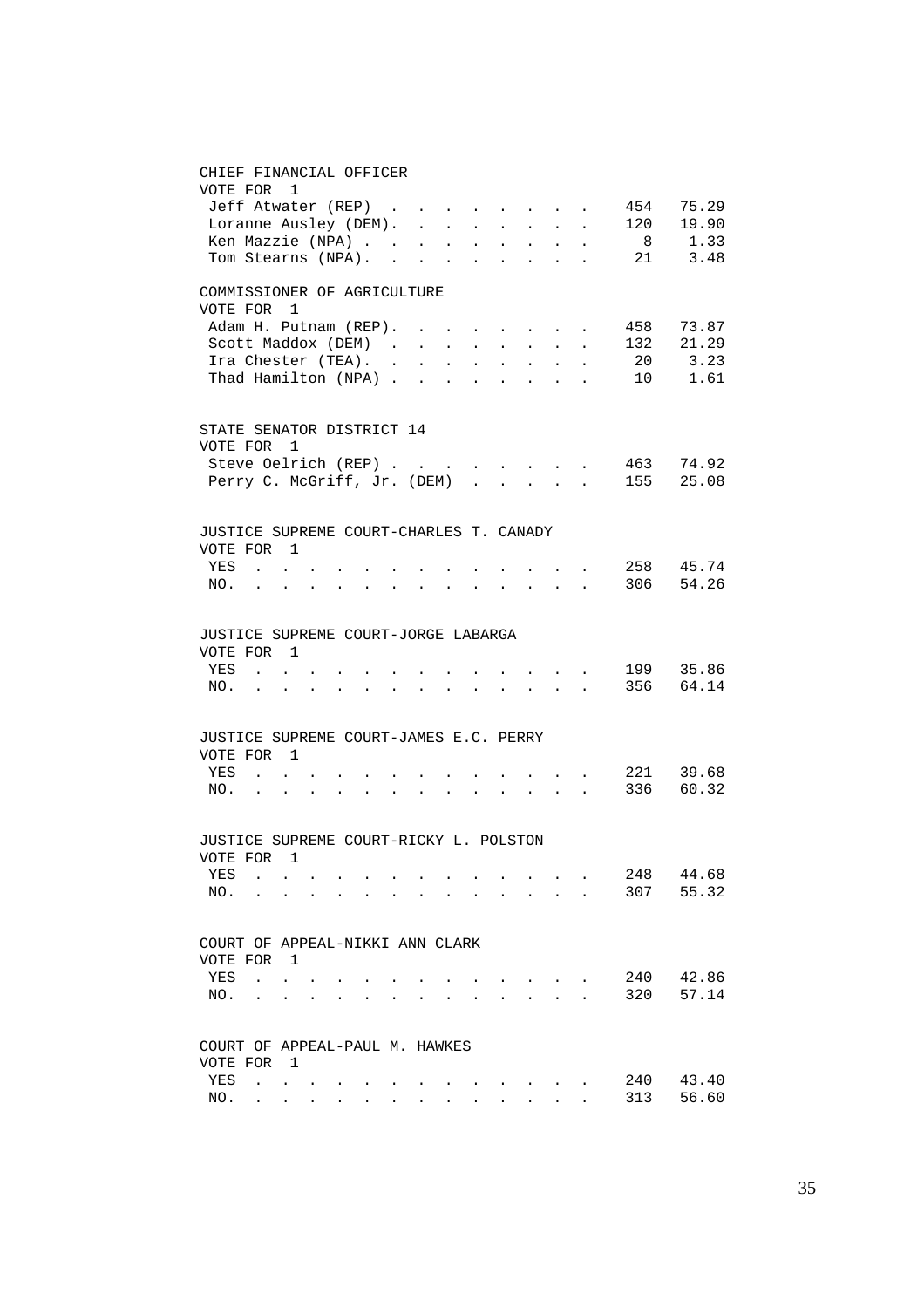| COURT OF APPEAL-CHARLES J. KAHN JR.          |                                      |                                                                                             |           |                                                             |                |                      |  |                   |                           |                               |                                                                 |                      |            |                |
|----------------------------------------------|--------------------------------------|---------------------------------------------------------------------------------------------|-----------|-------------------------------------------------------------|----------------|----------------------|--|-------------------|---------------------------|-------------------------------|-----------------------------------------------------------------|----------------------|------------|----------------|
| VOTE FOR<br>YES                              |                                      | $\overline{1}$<br>$\mathbf{r} = \mathbf{r}$                                                 |           |                                                             |                |                      |  |                   |                           |                               |                                                                 |                      | 220        | 40.00          |
| NO.                                          | $\mathbf{L} = \mathbf{0}$            | $\ddot{\phantom{0}}$                                                                        | $\bullet$ | $\bullet$ .<br><br><br><br><br><br><br><br><br><br><br><br> | $\bullet$      | $\ddot{\phantom{a}}$ |  | <b>Contractor</b> | $\mathbf{L} = \mathbf{0}$ |                               | $\mathbf{z} = \mathbf{z} + \mathbf{z}$ . The $\mathbf{z}$       |                      | 330        | 60.00          |
| COURT OF APPEAL-PHIL PADOVANO<br>VOTE FOR    |                                      | $\overline{1}$                                                                              |           |                                                             |                |                      |  |                   |                           |                               |                                                                 |                      |            |                |
| YES                                          | $\mathbf{r}$ $\mathbf{r}$            |                                                                                             |           |                                                             |                |                      |  |                   |                           |                               | $\bullet$ .<br><br><br><br><br><br><br><br><br><br><br><br><br> |                      | 229        | 41.04          |
| NO.                                          |                                      |                                                                                             |           |                                                             |                |                      |  |                   | $\ddot{\phantom{0}}$      |                               | $\mathbf{L} = \mathbf{L}$                                       |                      | 329        | 58.96          |
| COURT OF APPEAL-LORI S. ROWE                 |                                      |                                                                                             |           |                                                             |                |                      |  |                   |                           |                               |                                                                 |                      |            |                |
| VOTE FOR                                     |                                      | $\overline{1}$                                                                              |           |                                                             |                |                      |  |                   |                           |                               |                                                                 |                      |            |                |
| YES                                          | $\sim 10^{-10}$                      | $\ddot{\phantom{0}}$                                                                        |           |                                                             |                |                      |  |                   |                           | and the state of the state of |                                                                 |                      | 241        | 43.19          |
| NO.                                          | $\ddot{\phantom{a}}$                 |                                                                                             |           |                                                             | $\overline{a}$ |                      |  |                   | $\ddot{\phantom{a}}$      |                               | $\ddot{\phantom{a}}$                                            |                      | 317        | 56.81          |
| COURT OF APPEAL-KENT WETHERELL<br>VOTE FOR 1 |                                      |                                                                                             |           |                                                             |                |                      |  |                   |                           |                               |                                                                 |                      |            |                |
| YES                                          | $\mathbf{r}$                         |                                                                                             |           |                                                             |                |                      |  |                   |                           |                               | $\ddot{\phantom{0}}$                                            |                      | 242        | 44.08          |
| NO.                                          | $\ddot{\phantom{a}}$                 | $\ddot{\phantom{a}}$                                                                        |           |                                                             |                |                      |  |                   | $\ddot{\phantom{a}}$      | $\mathbf{L}$                  | $\sim$ $\sim$                                                   |                      | 307        | 55.92          |
| COURT OF APPEAL-JIM WOLF                     |                                      |                                                                                             |           |                                                             |                |                      |  |                   |                           |                               |                                                                 |                      |            |                |
| VOTE FOR                                     |                                      | $\overline{1}$                                                                              |           |                                                             |                |                      |  |                   |                           |                               |                                                                 |                      |            |                |
| YES                                          | $\ddot{\phantom{a}}$                 |                                                                                             |           |                                                             |                |                      |  |                   |                           |                               | $\sim$                                                          |                      | 245        | 44.30          |
| NO.                                          |                                      |                                                                                             |           |                                                             |                |                      |  |                   | $\ddot{\phantom{a}}$      |                               | $\mathbf{r} = \mathbf{r} + \mathbf{r}$                          |                      | 308        | 55.70          |
| CONSTITUTIONAL AMENDMENT NO. 1               |                                      |                                                                                             |           |                                                             |                |                      |  |                   |                           |                               |                                                                 |                      |            |                |
| VOTE FOR                                     |                                      | $\overline{1}$                                                                              |           |                                                             |                |                      |  |                   |                           |                               |                                                                 |                      |            |                |
| YES<br>NO.                                   | $\mathbf{r}$<br>$\ddot{\phantom{a}}$ | ÷.                                                                                          |           |                                                             |                |                      |  |                   | $\overline{a}$            | $\sim$                        | $\sim$                                                          |                      | 342<br>256 | 57.19<br>42.81 |
| CONSTITUTIONAL AMENDMENT NO. 2               |                                      |                                                                                             |           |                                                             |                |                      |  |                   |                           |                               |                                                                 |                      |            |                |
| VOTE FOR                                     |                                      | $\overline{1}$                                                                              |           |                                                             |                |                      |  |                   |                           |                               |                                                                 |                      |            |                |
| YES                                          | $\ddot{\phantom{a}}$                 |                                                                                             |           |                                                             |                |                      |  |                   |                           |                               | $\sim$ $-$                                                      |                      | 469        | 76.76          |
| NO.                                          | $\ddot{\phantom{a}}$                 | $\ddot{\phantom{a}}$                                                                        |           |                                                             |                |                      |  |                   |                           | $\mathbf{r}$                  | $\sim$ $\sim$                                                   | $\ddot{\phantom{a}}$ | 142        | 23.24          |
| CONSTITUTIONAL AMENDMENT NO. 4               |                                      |                                                                                             |           |                                                             |                |                      |  |                   |                           |                               |                                                                 |                      |            |                |
| VOTE FOR                                     |                                      | $\overline{1}$                                                                              |           |                                                             |                |                      |  |                   |                           |                               |                                                                 |                      |            |                |
| YES                                          | $\sim 10^{-11}$                      |                                                                                             |           |                                                             |                |                      |  |                   |                           |                               | $\ddot{\phantom{0}}$                                            |                      | 117<br>500 | 18.96          |
| NO.                                          | $\ddot{\phantom{a}}$                 | $\ddot{\phantom{a}}$                                                                        |           |                                                             |                |                      |  |                   |                           |                               | $\sim 10$                                                       | $\overline{a}$       |            | 81.04          |
| CONSTITUTIONAL AMENDMENT NO. 5<br>VOTE FOR   |                                      | $\overline{1}$                                                                              |           |                                                             |                |                      |  |                   |                           |                               |                                                                 |                      |            |                |
| YES                                          | $\ddot{\phantom{a}}$                 |                                                                                             |           |                                                             |                |                      |  |                   |                           |                               |                                                                 |                      | 256        | 42.67          |
| NO.                                          | $\ddot{\phantom{a}}$                 | $\ddot{\phantom{a}}$                                                                        |           |                                                             |                |                      |  |                   |                           |                               | L.                                                              |                      | 344        | 57.33          |
| CONSTITUTIONAL AMENDMENT NO. 6               |                                      |                                                                                             |           |                                                             |                |                      |  |                   |                           |                               |                                                                 |                      |            |                |
| VOTE FOR                                     |                                      | $\overline{1}$                                                                              |           |                                                             |                |                      |  |                   |                           |                               |                                                                 |                      |            |                |
| YES                                          | $\sim$ $\sim$                        | $\ddot{\phantom{0}}$                                                                        |           |                                                             |                |                      |  |                   |                           |                               |                                                                 |                      | 273        | 45.50          |
| NO.                                          |                                      | $\mathcal{A}^{\mathcal{A}}$ and $\mathcal{A}^{\mathcal{A}}$ and $\mathcal{A}^{\mathcal{A}}$ |           |                                                             |                |                      |  |                   |                           |                               |                                                                 |                      | 327        | 54.50          |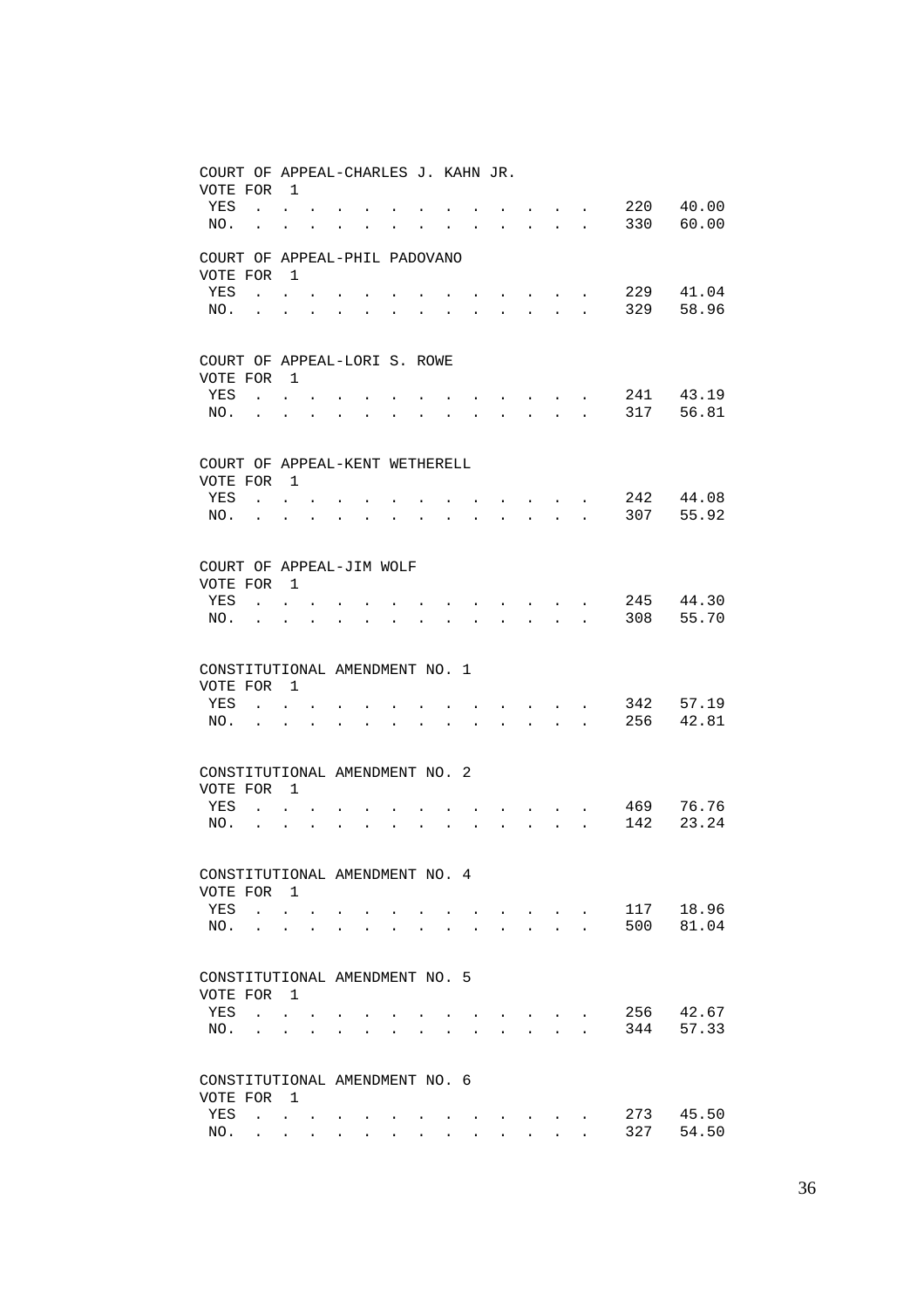|                                |   |     |  |  |  |   |  |  | VOTES | PERCENT |
|--------------------------------|---|-----|--|--|--|---|--|--|-------|---------|
| CONSTITUTIONAL AMENDMENT NO. 8 |   |     |  |  |  |   |  |  |       |         |
| VOTE FOR                       |   | -1  |  |  |  |   |  |  |       |         |
| YES                            | ۰ |     |  |  |  |   |  |  | 320   | 52.20   |
| NO.                            |   |     |  |  |  | ٠ |  |  | 293   | 47.80   |
|                                |   |     |  |  |  |   |  |  |       |         |
|                                |   |     |  |  |  |   |  |  |       |         |
| BALANCING THE FEDERAL BUDGET   |   |     |  |  |  |   |  |  |       |         |
| VOTE FOR                       |   | - 1 |  |  |  |   |  |  |       |         |
| YES                            |   |     |  |  |  |   |  |  | 471   | 79.03   |
| NO.                            |   |     |  |  |  |   |  |  | 125   | 20.97   |

### **PRECINCT 9** VOTES PERCENT REGISTERED VOTERS - TOTAL . . . . . . 894<br>BALLOTS CAST - TOTAL. . . . . . . . 413 BALLOTS CAST - TOTAL.  $\cdot \cdot \cdot \cdot \cdot \cdot$ VOTER TURNOUT - TOTAL . . . . . . . 46.20 UNITED STATES SENATOR VOTE FOR 1 Marco Rubio (REP). . . . . . . . . 277 67.89 Rendrick B. Meek (DEM) . . . . . . . 42 10.29 Alexander Andrew Snitker (LBT) . . . . . 5 1.23<br>Rernie DeCastro (CPF) . . . . . . . 1 .25 Bernie DeCastro (CPF) . . . . . . . 1 . . 25<br>Sue Askeland (NPA) . . . . . . . . . 2 . . 49 Sue Askeland (NPA) . . . . . . . . . 2 .49 Bruce Ray Riggs (NPA) . . . . . . . 0 Bobbie Bean (NPA). . . . . . . . . 0<br>Rick Tyler (NPA) . . . . . . . . . 0 Rick Tyler (NPA) . . . . . . . . . 0 Charlie Crist (NPA) . . . . . . . . 79 19.36 Lewis Jerome Armstrong (NPA) . . . . . 2 . 49<br>WRITE-IN. . . . . . . . . . . . . 0 WRITE-IN. . . . . . . . . REPRESENTATIVE IN CONGRESS DISTRICT 6 VOTE FOR 1 Clifford B. "Cliff" Stearns (REP) . . . 345 87.79 Steve Schonberg (NPA) . . . . . . . 48 12.21 GOVERNOR AND LIEUTENANT GOVERNOR VOTE FOR 1 Scott/Carroll (REP) . . . . . . . . 258 63.39 Sink/Smith (DEM) . . . . . . . . . 137 33.66 Allen/Zanni (IDP). . . . . . . . . 7 1.72<br>Arth/Krulick (NPA) . . . . . . . . 0 Arth/Krulick (NPA) . . . . . . . . Khavari/Richardson (NPA) . . . . . . 0 Reed/Waldo, Sr. (NPA) . . . . . . . . 1 . 25<br>Imperato/Behm (NPA) . . . . . . . . 3 . 74 Imperato/Behm (NPA) . . . . . . . . WRITE-IN. . . . . . . . . . . . 1 .25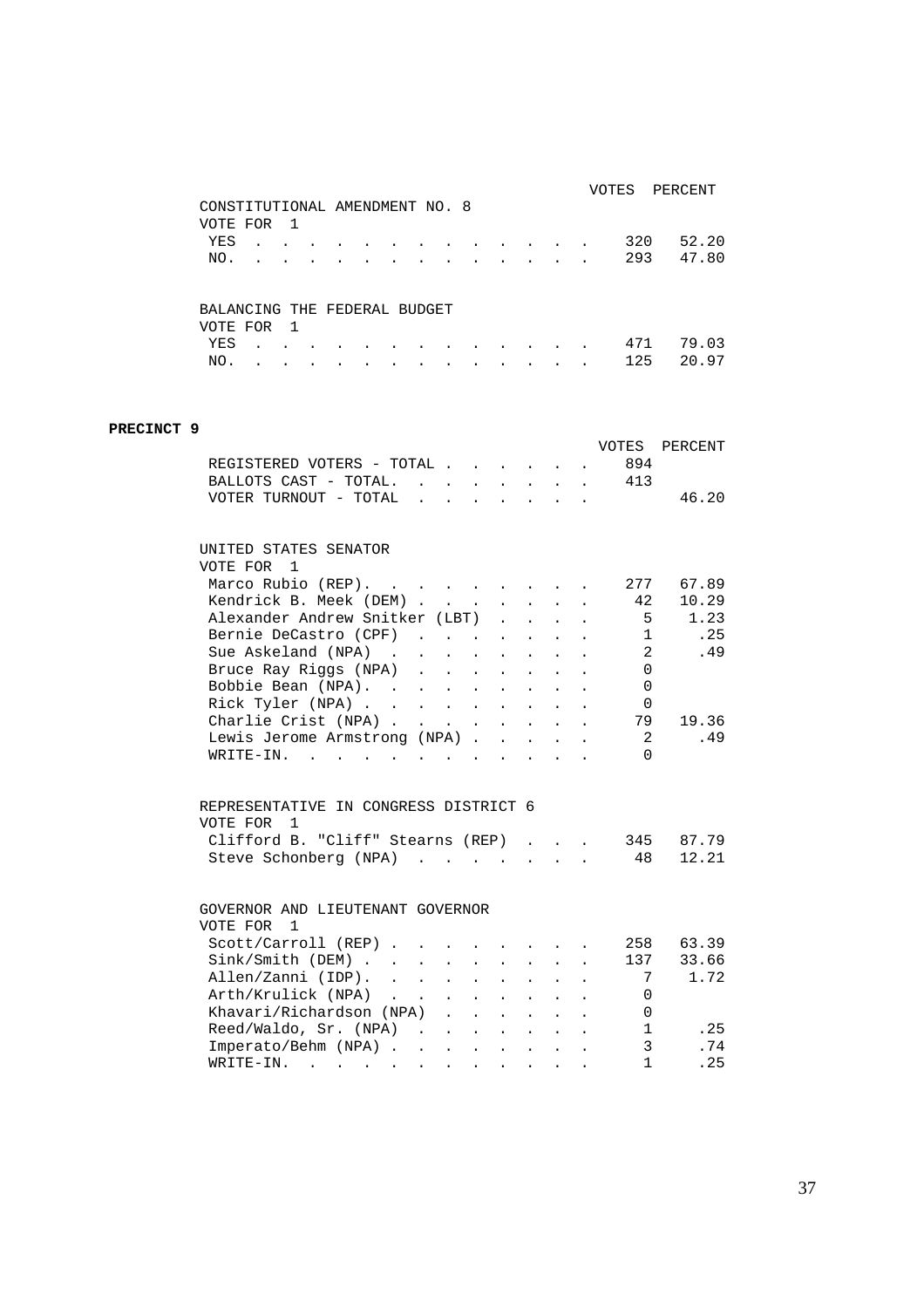#### ATTORNEY GENERAL

| VOTE FOR 1<br>Pam Bondi (REP)                      |                                                             |                |                 |                      |                      |        |                             |                                               |                                                                             |                             |                                                                                               |              |                                                               | 276<br>Dan Gelber (DEM) 87 21.80<br>Jim Lewis (NPA) 36 9.02 | 69.17              |
|----------------------------------------------------|-------------------------------------------------------------|----------------|-----------------|----------------------|----------------------|--------|-----------------------------|-----------------------------------------------|-----------------------------------------------------------------------------|-----------------------------|-----------------------------------------------------------------------------------------------|--------------|---------------------------------------------------------------|-------------------------------------------------------------|--------------------|
| CHIEF FINANCIAL OFFICER                            |                                                             |                |                 |                      |                      |        |                             |                                               |                                                                             |                             |                                                                                               |              |                                                               |                                                             |                    |
| VOTE FOR                                           |                                                             | $\mathbf{1}$   |                 |                      |                      |        |                             |                                               |                                                                             |                             |                                                                                               |              |                                                               | Jeff Atwater (REP) 288                                      | 72.73              |
|                                                    | Loranne Ausley (DEM).                                       |                |                 |                      |                      |        |                             |                                               |                                                                             |                             | $\mathbf{r} = \mathbf{r} \cdot \mathbf{r}$ , where $\mathbf{r} = \mathbf{r} \cdot \mathbf{r}$ |              |                                                               | 82                                                          | 20.71              |
| Ken Mazzie (NPA)                                   |                                                             |                |                 |                      |                      |        |                             |                                               |                                                                             |                             |                                                                                               |              |                                                               | - 9                                                         | 2.27               |
| Tom Stearns (NPA). .                               |                                                             |                |                 |                      |                      |        |                             |                                               | and a strong control of the state of                                        |                             |                                                                                               |              |                                                               |                                                             | 17 4.29            |
| COMMISSIONER OF AGRICULTURE                        |                                                             |                |                 |                      |                      |        |                             |                                               |                                                                             |                             |                                                                                               |              |                                                               |                                                             |                    |
| VOTE FOR 1<br>Adam H. Putnam (REP).                |                                                             |                |                 |                      |                      |        | $\sim$                      |                                               |                                                                             |                             | $\mathbf{r} = \mathbf{r} + \mathbf{r} + \mathbf{r} + \mathbf{r}$                              |              | $\sim$                                                        |                                                             | 76.05              |
| Scott Maddox (DEM).                                |                                                             |                |                 |                      |                      |        |                             | $\epsilon_{\rm{eff}}$ , $\epsilon_{\rm{eff}}$ | $\mathcal{L}^{\mathcal{L}}$                                                 | $\mathcal{L}^{\mathcal{L}}$ | $\sim$                                                                                        | $\sim$       | $\ddot{\phantom{0}}$                                          | 308<br>63                                                   | 15.56              |
| Ira Chester (TEA). .                               |                                                             |                |                 |                      |                      |        | $\mathcal{L}^{\mathcal{L}}$ | $\sim$                                        | $\Delta \sim 1$                                                             | $\ddot{\phantom{a}}$        | $\sim$                                                                                        | $\sim$       |                                                               | 22                                                          | 5.43               |
| Thad Hamilton (NPA)                                |                                                             |                |                 |                      |                      |        |                             |                                               | $\mathbf{r}$ , $\mathbf{r}$                                                 |                             | $\sim$                                                                                        | $\sim$ $-$   |                                                               |                                                             | 12 2.96            |
| STATE SENATOR DISTRICT 14<br>VOTE FOR 1            |                                                             |                |                 |                      |                      |        |                             |                                               |                                                                             |                             |                                                                                               |              |                                                               |                                                             |                    |
|                                                    |                                                             |                |                 |                      |                      |        |                             |                                               |                                                                             |                             |                                                                                               |              |                                                               | Steve Oelrich (REP) 306 75.56                               |                    |
| Perry C. McGriff, Jr. (DEM)                        |                                                             |                |                 |                      |                      |        |                             |                                               | $\mathcal{A}=\mathcal{A}=\mathcal{A}=\mathcal{A}=\mathcal{A}=\mathcal{A}$ . |                             |                                                                                               |              |                                                               | 99                                                          | 24.44              |
| JUSTICE SUPREME COURT-CHARLES T. CANADY            |                                                             |                |                 |                      |                      |        |                             |                                               |                                                                             |                             |                                                                                               |              |                                                               |                                                             |                    |
| VOTE FOR 1<br>YES                                  | $\sim$ 100 $\sim$                                           |                |                 |                      |                      |        |                             |                                               |                                                                             |                             |                                                                                               |              |                                                               |                                                             | 199 51.96          |
| NO.                                                | $\mathcal{L}^{\text{max}}$ , and $\mathcal{L}^{\text{max}}$ |                |                 | $\mathbf{r}$         | $\sim$               | $\sim$ | $\mathbf{r}$                |                                               | $\sim$                                                                      | $\sim$                      | $\sim$                                                                                        |              | <b>Contract Contract Contract</b>                             |                                                             | 184 48.04          |
| JUSTICE SUPREME COURT-JORGE LABARGA<br>VOTE FOR 1  |                                                             |                |                 |                      |                      |        |                             |                                               |                                                                             |                             |                                                                                               |              |                                                               |                                                             |                    |
| YES<br>NO.                                         | $\sim$                                                      | $\sim$ $\sim$  | $\sim 10^{-11}$ | $\ddot{\phantom{a}}$ | $\sim$ $\sim$ $\sim$ |        | $\mathbf{L}$                |                                               |                                                                             | $\sim$                      |                                                                                               |              | $\mathcal{L}^{\text{max}}$ , where $\mathcal{L}^{\text{max}}$ | 224                                                         | 152 40.43<br>59.57 |
|                                                    | $\sim$                                                      |                |                 |                      |                      |        |                             |                                               |                                                                             |                             |                                                                                               |              |                                                               |                                                             |                    |
| JUSTICE SUPREME COURT-JAMES E.C. PERRY<br>VOTE FOR |                                                             | -1             |                 |                      |                      |        |                             |                                               |                                                                             |                             |                                                                                               |              |                                                               |                                                             |                    |
| YES                                                | $\ddot{\phantom{a}}$                                        |                |                 |                      |                      |        |                             |                                               |                                                                             |                             |                                                                                               |              |                                                               | 171                                                         | 44.76              |
| NO.                                                | $\ddot{\phantom{a}}$                                        |                |                 |                      |                      |        |                             |                                               |                                                                             |                             |                                                                                               | $\sim$       |                                                               | 211                                                         | 55.24              |
| JUSTICE SUPREME COURT-RICKY L. POLSTON             |                                                             |                |                 |                      |                      |        |                             |                                               |                                                                             |                             |                                                                                               |              |                                                               |                                                             |                    |
| VOTE FOR<br>YES                                    | $\mathbf{r}$                                                | $\overline{1}$ |                 |                      |                      |        |                             |                                               |                                                                             |                             |                                                                                               |              |                                                               | 179                                                         | 46.86              |
| NO.                                                | $\ddot{\phantom{a}}$                                        | ÷.             |                 |                      |                      |        |                             |                                               |                                                                             |                             |                                                                                               |              |                                                               | 203                                                         | 53.14              |
|                                                    |                                                             |                |                 |                      |                      |        |                             |                                               |                                                                             |                             |                                                                                               |              |                                                               |                                                             |                    |
| COURT OF APPEAL-NIKKI ANN CLARK<br>VOTE FOR 1      |                                                             |                |                 |                      |                      |        |                             |                                               |                                                                             |                             |                                                                                               |              |                                                               |                                                             |                    |
| YES                                                | $\mathbf{r}$                                                |                |                 |                      |                      |        |                             |                                               |                                                                             |                             |                                                                                               |              |                                                               | 184                                                         | 48.29              |
| NO.                                                | $\mathbf{L}$                                                | $\mathbf{L}$   |                 |                      |                      |        |                             |                                               |                                                                             |                             |                                                                                               | $\mathbf{L}$ |                                                               | 197                                                         | 51.71              |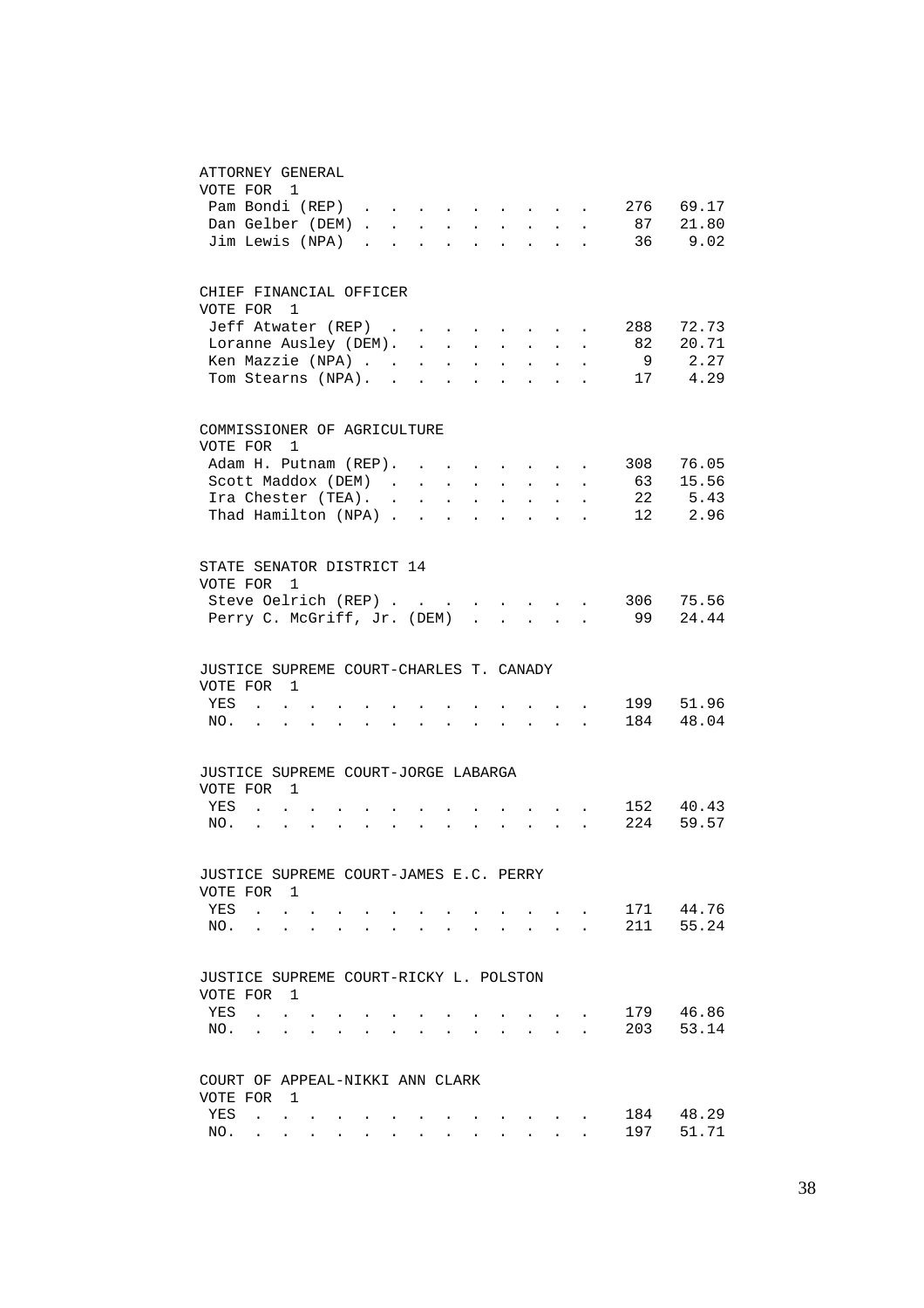| COURT OF APPEAL-PAUL M. HAWKES<br>VOTE FOR      |                            | $\overline{1}$                                                           |                      |                      |                      |                      |           |           |                                                             |                           |                                  |                                                                                                                                                                                                                                    |                      |     |       |
|-------------------------------------------------|----------------------------|--------------------------------------------------------------------------|----------------------|----------------------|----------------------|----------------------|-----------|-----------|-------------------------------------------------------------|---------------------------|----------------------------------|------------------------------------------------------------------------------------------------------------------------------------------------------------------------------------------------------------------------------------|----------------------|-----|-------|
| YES                                             | $\ddot{\phantom{0}}$       | $\bullet$                                                                |                      |                      |                      |                      |           |           |                                                             |                           |                                  | <b>Contract Contract Contract</b>                                                                                                                                                                                                  |                      | 173 | 45.89 |
| NO.                                             | $\ddot{\phantom{a}}$       | $\ddot{\phantom{0}}$                                                     | $\ddot{\phantom{0}}$ |                      |                      |                      |           |           |                                                             |                           | $\ddot{\phantom{a}}$             | $\sim$                                                                                                                                                                                                                             | $\ddot{\phantom{a}}$ | 204 | 54.11 |
| COURT OF APPEAL-CHARLES J. KAHN JR.<br>VOTE FOR |                            | $\mathbf{1}$                                                             |                      |                      |                      |                      |           |           |                                                             |                           |                                  |                                                                                                                                                                                                                                    |                      |     |       |
| YES                                             | $\mathcal{L}^{\text{max}}$ | $\bullet$ .<br><br><br><br><br><br><br><br><br><br><br><br>              |                      |                      |                      |                      |           |           |                                                             |                           |                                  |                                                                                                                                                                                                                                    |                      | 173 | 46.13 |
| NO.                                             | <b>Contractor</b>          | $\bullet$ .<br><br><br><br><br><br><br><br><br><br><br><br>              | $\bullet$            |                      |                      |                      |           |           |                                                             |                           |                                  | $\ddot{\phantom{a}}$                                                                                                                                                                                                               |                      | 202 | 53.87 |
| COURT OF APPEAL-PHIL PADOVANO<br>VOTE FOR       |                            | $\overline{1}$                                                           |                      |                      |                      |                      |           |           |                                                             |                           |                                  |                                                                                                                                                                                                                                    |                      |     |       |
| YES                                             | $\ddot{\phantom{0}}$       | $\mathbf{L} = \mathbf{0}$                                                |                      |                      |                      |                      |           |           |                                                             |                           |                                  | $\bullet$ . The contract of the contract of the contract of the contract of the contract of the contract of the contract of the contract of the contract of the contract of the contract of the contract of the contract of the co |                      | 167 | 43.60 |
| NO.                                             | $\ddot{\phantom{a}}$       |                                                                          | $\bullet$            |                      |                      |                      |           |           |                                                             | $\sim$                    |                                  | <b>All Cards</b>                                                                                                                                                                                                                   |                      | 216 | 56.40 |
| COURT OF APPEAL-LORI S. ROWE                    |                            |                                                                          |                      |                      |                      |                      |           |           |                                                             |                           |                                  |                                                                                                                                                                                                                                    |                      |     |       |
| VOTE FOR                                        |                            | $\overline{1}$                                                           |                      |                      |                      |                      |           |           |                                                             |                           |                                  |                                                                                                                                                                                                                                    |                      | 176 | 46.44 |
| YES<br>NO.                                      | <b>Contract Contract</b>   | $\mathbf{L}^{\text{max}}$ , where $\mathbf{L}^{\text{max}}$<br>$\ddotsc$ | $\bullet$            | $\ddot{\phantom{a}}$ | $\ddot{\phantom{0}}$ |                      |           |           |                                                             |                           | $\bullet$ . The set of $\bullet$ | $\bullet$                                                                                                                                                                                                                          |                      | 203 | 53.56 |
|                                                 |                            |                                                                          |                      |                      |                      |                      |           |           |                                                             |                           |                                  |                                                                                                                                                                                                                                    |                      |     |       |
| COURT OF APPEAL-KENT WETHERELL<br>VOTE FOR      |                            | $\mathbf{1}$                                                             |                      |                      |                      |                      |           |           |                                                             |                           |                                  |                                                                                                                                                                                                                                    |                      |     |       |
| YES                                             |                            | $\mathbf{L}$ and $\mathbf{L}$                                            |                      |                      |                      |                      |           |           |                                                             |                           |                                  |                                                                                                                                                                                                                                    |                      | 180 | 48.52 |
| NO.                                             | $\bullet$                  | $\ddot{\phantom{0}}$                                                     | $\bullet$            | $\bullet$            | $\sim$               | $\bullet$            | $\bullet$ | $\ddotsc$ | $\bullet$ .<br><br><br><br><br><br><br><br><br><br><br><br> |                           |                                  | $\mathbf{r} = \mathbf{r} \cdot \mathbf{r}$ , where $\mathbf{r} = \mathbf{r} \cdot \mathbf{r}$                                                                                                                                      |                      | 191 | 51.48 |
| COURT OF APPEAL-JIM WOLF                        |                            |                                                                          |                      |                      |                      |                      |           |           |                                                             |                           |                                  |                                                                                                                                                                                                                                    |                      |     |       |
| VOTE FOR<br>YES                                 |                            | $\overline{1}$                                                           |                      |                      |                      |                      |           |           |                                                             |                           |                                  |                                                                                                                                                                                                                                    |                      | 173 | 46.38 |
| NO.                                             | $\mathbf{L}^{\text{max}}$  | $\bullet$                                                                | $\bullet$            | $\bullet$            | $\bullet$            | $\ddot{\phantom{0}}$ |           |           |                                                             |                           |                                  | <b>Contract Contract Contract</b><br>$\mathbf{r} = \mathbf{r} \cdot \mathbf{r}$ , where $\mathbf{r} = \mathbf{r} \cdot \mathbf{r}$                                                                                                 |                      | 200 | 53.62 |
| CONSTITUTIONAL AMENDMENT NO. 1                  |                            |                                                                          |                      |                      |                      |                      |           |           |                                                             |                           |                                  |                                                                                                                                                                                                                                    |                      |     |       |
| VOTE FOR                                        |                            | $\overline{1}$                                                           |                      |                      |                      |                      |           |           |                                                             |                           |                                  |                                                                                                                                                                                                                                    |                      |     |       |
| YES                                             |                            | $\cdot$ $\cdot$ $\cdot$                                                  |                      |                      |                      |                      |           |           |                                                             |                           |                                  |                                                                                                                                                                                                                                    |                      | 231 | 58.33 |
| NO.                                             | $\mathbf{L}^{\text{max}}$  | $\bullet$                                                                | $\bullet$            | $\ddot{\phantom{0}}$ | $\ddot{\phantom{a}}$ | $\ddot{\phantom{0}}$ |           |           | $\ddot{\phantom{0}}$                                        | $\mathbf{L} = \mathbf{0}$ |                                  | $\mathbf{r} = \mathbf{r} + \mathbf{r}$ .                                                                                                                                                                                           | $\ddot{\phantom{a}}$ | 165 | 41.67 |
| CONSTITUTIONAL AMENDMENT NO. 2                  |                            |                                                                          |                      |                      |                      |                      |           |           |                                                             |                           |                                  |                                                                                                                                                                                                                                    |                      |     |       |
| VOTE FOR<br>YES                                 | $\mathbf{r}$               | $\overline{1}$<br>$\ddot{\phantom{0}}$                                   |                      |                      |                      |                      |           |           |                                                             |                           |                                  |                                                                                                                                                                                                                                    |                      | 294 | 73.32 |
| NO.                                             | $\ddot{\phantom{a}}$       | $\bullet$ .<br><br><br><br><br><br><br><br><br><br><br><br>              | $\bullet$            |                      |                      | $\ddot{\phantom{a}}$ |           |           |                                                             |                           | $\mathbf{L}$                     | $\ddot{\phantom{a}}$                                                                                                                                                                                                               |                      | 107 | 26.68 |
| CONSTITUTIONAL AMENDMENT NO. 4                  |                            |                                                                          |                      |                      |                      |                      |           |           |                                                             |                           |                                  |                                                                                                                                                                                                                                    |                      |     |       |
| VOTE FOR                                        |                            | $\overline{1}$                                                           |                      |                      |                      |                      |           |           |                                                             |                           |                                  |                                                                                                                                                                                                                                    |                      |     |       |
| YES                                             |                            | $\ddot{\phantom{a}}$                                                     | $\bullet$            |                      |                      |                      |           |           |                                                             |                           | $\bullet$ . The set of $\bullet$ | $\bullet$ . The set of $\bullet$                                                                                                                                                                                                   |                      | 64  | 16.00 |
| NO.                                             |                            | $\mathbf{r}$ , and $\mathbf{r}$ , and $\mathbf{r}$                       |                      |                      | $\cdot$              |                      |           |           |                                                             |                           |                                  | $\sim$                                                                                                                                                                                                                             |                      | 336 | 84.00 |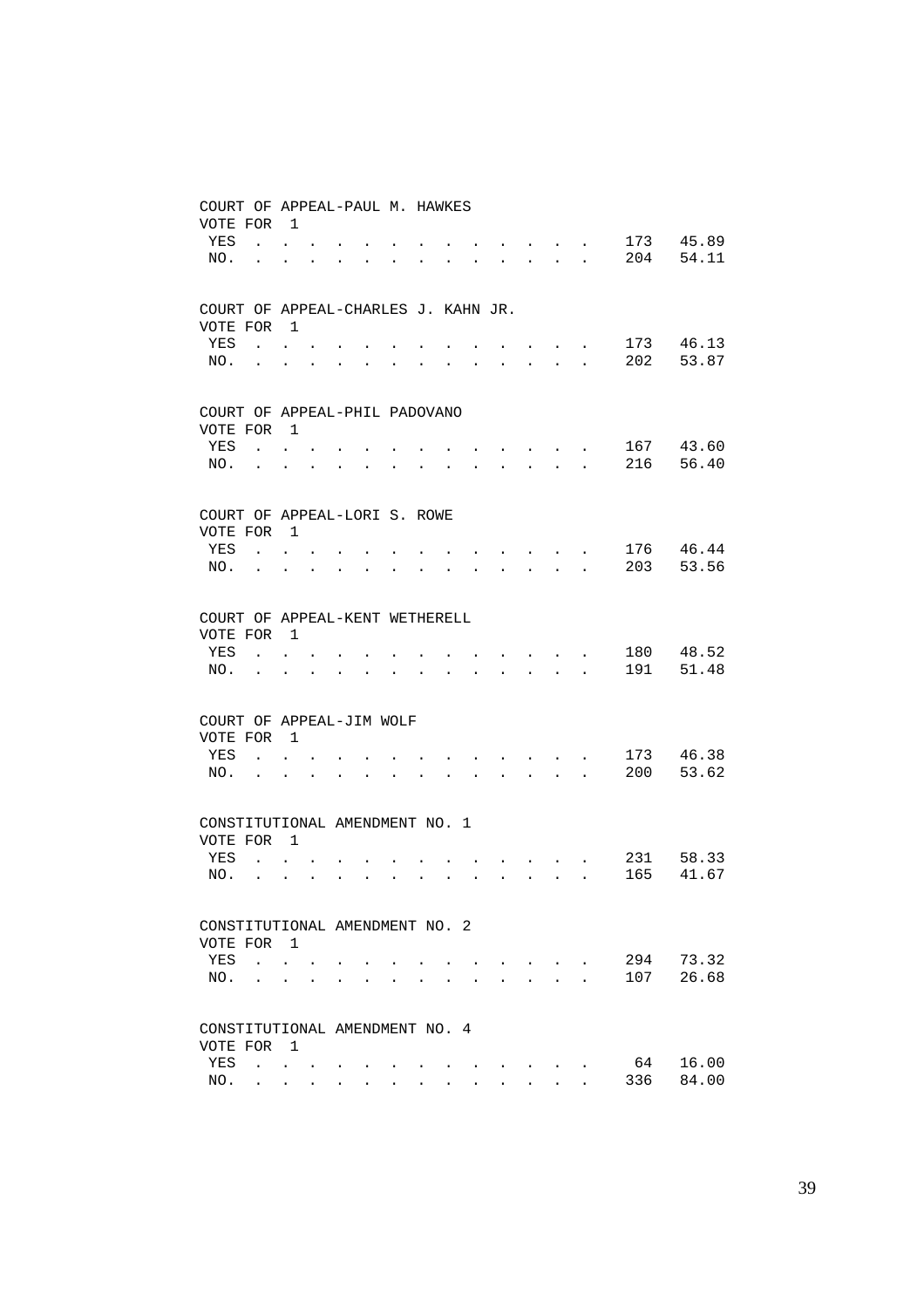|                                | CONSTITUTIONAL AMENDMENT NO. 5 |                |  |  |  |  |  |           |                |
|--------------------------------|--------------------------------|----------------|--|--|--|--|--|-----------|----------------|
| VOTE FOR                       |                                | $\overline{1}$ |  |  |  |  |  |           |                |
| YES                            |                                |                |  |  |  |  |  | 151       | 38.13          |
| NO.                            |                                |                |  |  |  |  |  | 245       | 61.87          |
|                                |                                |                |  |  |  |  |  |           |                |
|                                |                                |                |  |  |  |  |  |           |                |
| CONSTITUTIONAL AMENDMENT NO. 6 |                                |                |  |  |  |  |  |           |                |
| VOTE FOR                       |                                | $\overline{1}$ |  |  |  |  |  |           |                |
| YES                            |                                |                |  |  |  |  |  | 143       | 36.29          |
| NO.                            |                                |                |  |  |  |  |  | 251       | 63.71          |
|                                |                                |                |  |  |  |  |  |           |                |
|                                |                                |                |  |  |  |  |  |           |                |
|                                |                                |                |  |  |  |  |  |           |                |
| CONSTITUTIONAL AMENDMENT NO. 8 |                                |                |  |  |  |  |  |           |                |
| VOTE FOR                       |                                | $\overline{1}$ |  |  |  |  |  |           |                |
| YES                            |                                |                |  |  |  |  |  | 219       | 54.75          |
| NO.                            |                                |                |  |  |  |  |  | 181       | 45.25          |
|                                |                                |                |  |  |  |  |  |           |                |
|                                |                                |                |  |  |  |  |  |           |                |
| BALANCING THE FEDERAL BUDGET   |                                |                |  |  |  |  |  |           |                |
| VOTE FOR                       |                                | $\mathbf{1}$   |  |  |  |  |  |           |                |
| YES<br>NO.                     |                                |                |  |  |  |  |  | 300<br>98 | 75.38<br>24.62 |

#### **PRECINCT 10A**

|                                                    |  |  |  |                | VOTES PERCENT |
|----------------------------------------------------|--|--|--|----------------|---------------|
| REGISTERED VOTERS - TOTAL                          |  |  |  | 694            |               |
| BALLOTS CAST - TOTAL 17                            |  |  |  |                |               |
| VOTER TURNOUT - TOTAL                              |  |  |  |                | 60.09         |
|                                                    |  |  |  |                |               |
|                                                    |  |  |  |                |               |
| UNITED STATES SENATOR                              |  |  |  |                |               |
| VOTE FOR 1                                         |  |  |  |                |               |
| Marco Rubio (REP).                                 |  |  |  | 324            | 77.88         |
| Kendrick B. Meek (DEM)                             |  |  |  |                | 7.21<br>30    |
| Alexander Andrew Snitker (LBT)                     |  |  |  | $\overline{2}$ | .48           |
| Bernie DeCastro (CPF)                              |  |  |  | $\Omega$       |               |
| Sue Askeland (NPA)                                 |  |  |  | $\mathbf{1}$   | .24           |
| Bruce Ray Riggs (NPA)                              |  |  |  | 2              | .48           |
| Bobbie Bean (NPA).                                 |  |  |  | $\Omega$       |               |
| Rick Tyler (NPA)                                   |  |  |  | $\mathbf{3}$   | .72           |
| Charlie Crist (NPA)                                |  |  |  | 54             | 12.98         |
| Lewis Jerome Armstrong (NPA)                       |  |  |  | $\Omega$       |               |
| $W\text{RITE}-\text{IN}$ , , , , , , , , , , , , , |  |  |  | $\Omega$       |               |
|                                                    |  |  |  |                |               |
|                                                    |  |  |  |                |               |
| REPRESENTATIVE IN CONGRESS DISTRICT 6              |  |  |  |                |               |
| VOTE FOR 1                                         |  |  |  |                |               |
| Clifford B. "Cliff" Stearns (REP)                  |  |  |  |                | 344 84.94     |
|                                                    |  |  |  | 61             | 15.06         |
| Steve Schonberg (NPA)                              |  |  |  |                |               |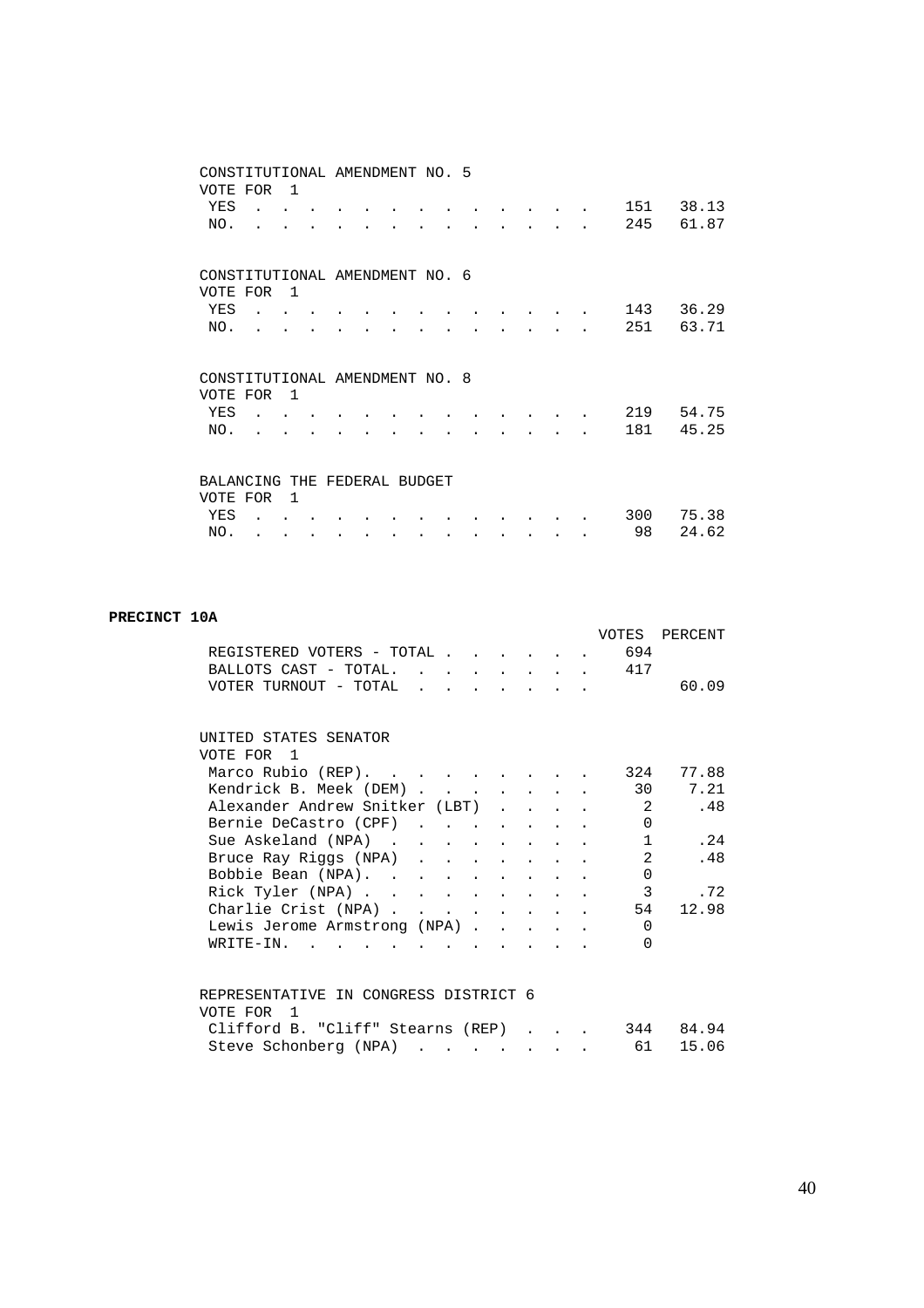## GOVERNOR AND LIEUTENANT GOVERNOR VOTE FOR 1 Scott/Carroll (REP) . . . . . . . . 306 74.63<br>Sink/Smith (DEM) . . . . . . . . . 96 23.41<br>Allen/Zanni (IDP) . . . . . . . . . 4 .98 Sink/Smith (DEM) . . . . . . . . . 96 23.41<br>Allen/Zanni (IDP) . . . . . . . . . 4 .98 Allen/Zanni (IDP). . . . . . . . . 4 Arth/Krulick (NPA) . . . . . . . . 0 Khavari/Richardson (NPA) . . . . . . 0 Reed/Waldo, Sr. (NPA) . . . . . . . 3 .73 Imperato/Behm (NPA) . . . . . . . . 1 .24 WRITE-IN. . . . . . . . . . . . 0 ATTORNEY GENERAL VOTE FOR 1 Pam Bondi (REP) . . . . . . . . . 315 77.21<br>Dan Gelber (DEM) . . . . . . . . . 73 17.89 Dan Gelber (DEM) . . . . . . . . . . 73 17.89<br>Jim Lewis (NPA) . . . . . . . . . 20 4.90 Jim Lewis (NPA) . . . . . . . . . CHIEF FINANCIAL OFFICER VOTE FOR 1 Jeff Atwater (REP) . . . . . . . . 319 80.96<br>Loranne Ausley (DEM). . . . . . . . 61 15.48 Loranne Ausley (DEM). . . . . . . . 61 15.48 Ken Mazzie (NPA) . . . . . . . . . 3 .76 Tom Stearns (NPA). . . . . . . . . 11 2.79 COMMISSIONER OF AGRICULTURE VOTE FOR 1 Adam H. Putnam (REP). . . . . . . . 332 80.98<br>Scott Maddox (DEM) . . . . . . . . 50 12.20<br>Ira Chester (TEA). . . . . . . . 23 5.61 Scott Maddox (DEM) . . . . . . . . 50 12.20 Ira Chester (TEA). . . . . . . . . 23 5.61 Thad Hamilton (NPA) . . . . . . . . 5 1.22 STATE SENATOR DISTRICT 14 VOTE FOR 1 Steve Oelrich (REP) . . . . . . . . 327 80.74 Perry C. McGriff, Jr. (DEM) . . . . . 78 19.26 JUSTICE SUPREME COURT-CHARLES T. CANADY VOTE FOR 1 YES . . . . . . . . . . . . . . 177 47.45<br>NO. . . . . . . . . . . . . . 196 52.55 NO. . . . . . . . . . . . . . . JUSTICE SUPREME COURT-JORGE LABARGA VOTE FOR 1 YES . . . . . . . . . . . . . 114 31.06 NO. . . . . . . . . . . . . . 253 68.94 JUSTICE SUPREME COURT-JAMES E.C. PERRY VOTE FOR 1 YES . . . . . . . . . . . . . 124 33.51 NO. . . . . . . . . . . . . . 246 66.49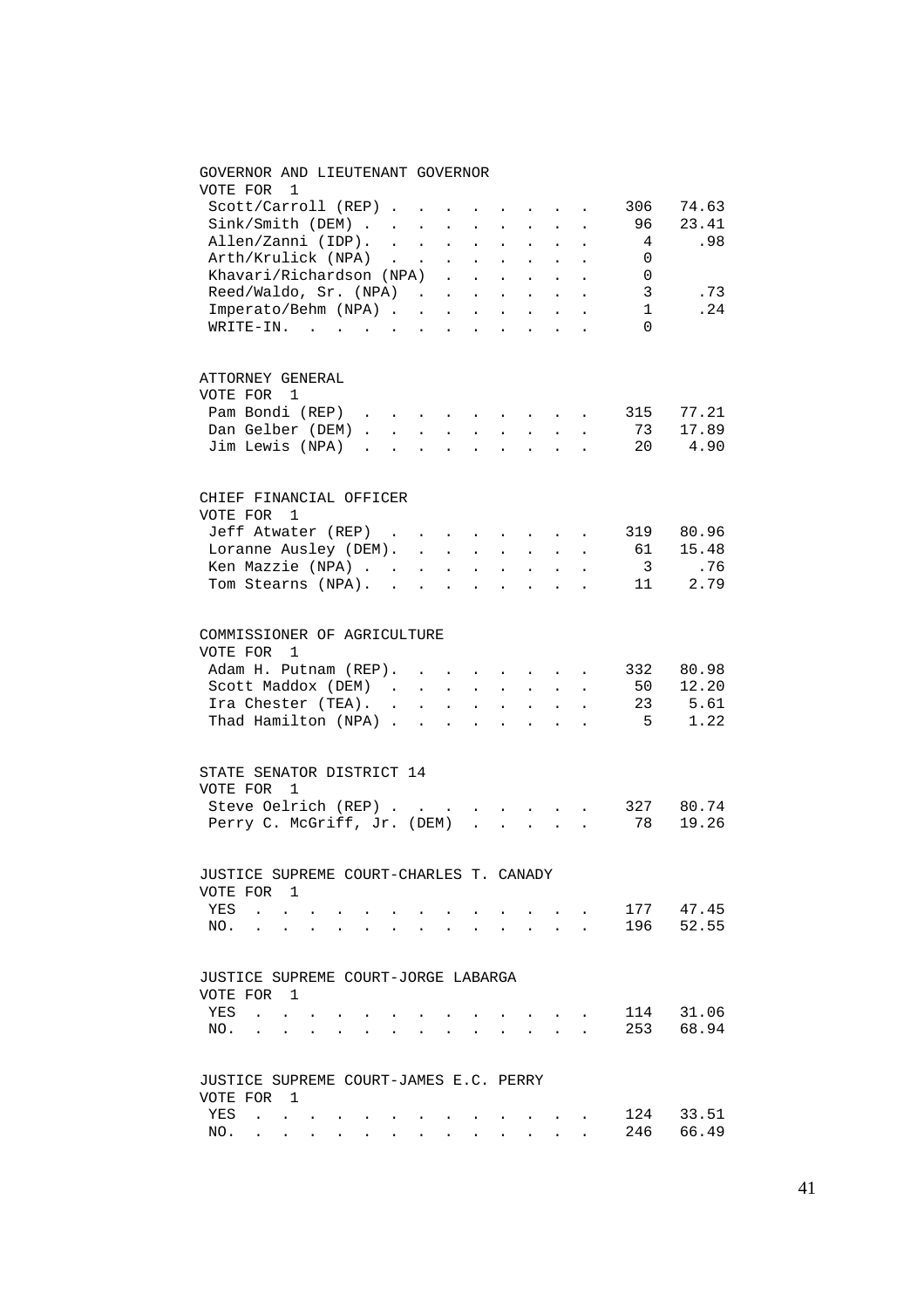| JUSTICE SUPREME COURT-RICKY L. POLSTON          |                           |                                 |                      |                      |                      |                      |                      |                      |                      |                                                                                     |                                                                             |                                                           |                      |     |       |
|-------------------------------------------------|---------------------------|---------------------------------|----------------------|----------------------|----------------------|----------------------|----------------------|----------------------|----------------------|-------------------------------------------------------------------------------------|-----------------------------------------------------------------------------|-----------------------------------------------------------|----------------------|-----|-------|
| VOTE FOR                                        |                           | $\overline{1}$                  |                      |                      |                      |                      |                      |                      |                      |                                                                                     |                                                                             |                                                           |                      |     |       |
| YES                                             | $\ddot{\phantom{a}}$      | $\ddot{\phantom{0}}$            |                      |                      |                      |                      |                      |                      |                      |                                                                                     |                                                                             |                                                           |                      | 165 | 45.33 |
| NO.                                             | $\ddot{\phantom{a}}$      |                                 |                      |                      |                      |                      |                      |                      |                      |                                                                                     | $\bullet$                                                                   | $\ddot{\phantom{0}}$                                      | $\ddot{\phantom{a}}$ | 199 | 54.67 |
|                                                 |                           |                                 |                      |                      |                      |                      |                      |                      |                      |                                                                                     |                                                                             |                                                           |                      |     |       |
| COURT OF APPEAL-NIKKI ANN CLARK                 |                           |                                 |                      |                      |                      |                      |                      |                      |                      |                                                                                     |                                                                             |                                                           |                      |     |       |
| VOTE FOR                                        |                           | $\overline{1}$                  |                      |                      |                      |                      |                      |                      |                      |                                                                                     |                                                                             |                                                           |                      |     |       |
| YES                                             | $\mathbf{L}$              |                                 |                      |                      |                      |                      |                      |                      |                      |                                                                                     |                                                                             |                                                           |                      | 150 | 40.98 |
| NO.                                             | $\sim$                    | $\ddot{\phantom{0}}$            |                      |                      |                      |                      |                      |                      |                      |                                                                                     | $\mathbf{L} = \mathbf{0}$                                                   | $\ddot{\phantom{a}}$                                      |                      | 216 | 59.02 |
|                                                 |                           |                                 |                      |                      |                      |                      |                      |                      |                      |                                                                                     |                                                                             |                                                           |                      |     |       |
| COURT OF APPEAL-PAUL M. HAWKES                  |                           |                                 |                      |                      |                      |                      |                      |                      |                      |                                                                                     |                                                                             |                                                           |                      |     |       |
| VOTE FOR                                        |                           | $\overline{1}$                  |                      |                      |                      |                      |                      |                      |                      |                                                                                     |                                                                             |                                                           |                      |     |       |
| YES                                             | $\mathbf{L}$              | $\ddot{\phantom{0}}$            |                      |                      |                      |                      |                      |                      |                      |                                                                                     |                                                                             | $\cdot$ $\cdot$ $\cdot$                                   |                      | 160 | 43.84 |
| NO.                                             | $\ddot{\phantom{0}}$      |                                 |                      | $\bullet$            | $\ddot{\phantom{0}}$ | $\bullet$            |                      |                      |                      | $\mathbf{L} = \mathbf{0}$                                                           |                                                                             | $\mathbf{z} = \mathbf{z} + \mathbf{z}$ . The $\mathbf{z}$ |                      | 205 | 56.16 |
|                                                 |                           |                                 |                      |                      |                      |                      |                      |                      |                      |                                                                                     |                                                                             |                                                           |                      |     |       |
| COURT OF APPEAL-CHARLES J. KAHN JR.<br>VOTE FOR |                           | $\overline{1}$                  |                      |                      |                      |                      |                      |                      |                      |                                                                                     |                                                                             |                                                           |                      |     |       |
| YES                                             | $\mathbf{r}$              |                                 |                      |                      |                      |                      |                      |                      |                      |                                                                                     |                                                                             | <b>Contract Contract Contract</b>                         |                      | 143 | 38.86 |
| NO.                                             | $\mathbf{L}^{\text{max}}$ | $\ddot{\phantom{0}}$            |                      |                      |                      |                      |                      |                      |                      | $\ddot{\phantom{0}}$                                                                |                                                                             | $\mathbf{z} = \mathbf{z} + \mathbf{z}$ .                  | $\ddot{\phantom{a}}$ | 225 | 61.14 |
|                                                 |                           |                                 |                      |                      |                      |                      |                      |                      |                      |                                                                                     |                                                                             |                                                           |                      |     |       |
| COURT OF APPEAL-PHIL PADOVANO                   |                           |                                 |                      |                      |                      |                      |                      |                      |                      |                                                                                     |                                                                             |                                                           |                      |     |       |
| VOTE FOR                                        |                           | $\overline{1}$                  |                      |                      |                      |                      |                      |                      |                      |                                                                                     |                                                                             |                                                           |                      |     |       |
| YES                                             | $\ddot{\phantom{0}}$      | $\ddot{\phantom{0}}$            |                      |                      |                      |                      |                      |                      |                      |                                                                                     |                                                                             |                                                           |                      | 152 | 41.42 |
| NO.                                             | $\ddot{\phantom{0}}$      |                                 |                      | $\ddot{\phantom{0}}$ | $\ddot{\phantom{0}}$ |                      |                      |                      | $\bullet$            | $\bullet$ .<br><br><br><br><br><br><br><br><br><br><br><br><br>                     |                                                                             | $\mathbf{r} = \mathbf{r} + \mathbf{r}$ .                  | $\ddot{\phantom{a}}$ | 215 | 58.58 |
|                                                 |                           |                                 |                      |                      |                      |                      |                      |                      |                      |                                                                                     |                                                                             |                                                           |                      |     |       |
| COURT OF APPEAL-LORI S. ROWE                    |                           |                                 |                      |                      |                      |                      |                      |                      |                      |                                                                                     |                                                                             |                                                           |                      |     |       |
| VOTE FOR                                        |                           | $\overline{1}$                  |                      |                      |                      |                      |                      |                      |                      |                                                                                     |                                                                             |                                                           |                      |     |       |
| YES                                             |                           | $\ddot{\phantom{0}}$            |                      |                      |                      |                      |                      |                      |                      |                                                                                     | and the state of the state of the                                           |                                                           |                      | 146 | 40.00 |
| NO.                                             | $\ddot{\phantom{0}}$      | $\ddot{\phantom{0}}$            |                      | $\ddot{\phantom{0}}$ | $\bullet$            |                      |                      |                      |                      | $\ddot{\phantom{0}}$                                                                | <b>Carl Carl Corp.</b>                                                      |                                                           | $\ddot{\phantom{a}}$ | 219 | 60.00 |
|                                                 |                           |                                 |                      |                      |                      |                      |                      |                      |                      |                                                                                     |                                                                             |                                                           |                      |     |       |
| COURT OF APPEAL-KENT WETHERELL<br>VOTE FOR      |                           | $\overline{1}$                  |                      |                      |                      |                      |                      |                      |                      |                                                                                     |                                                                             |                                                           |                      |     |       |
| YES                                             | $\mathbf{L}$              | $\ddot{\phantom{0}}$            |                      |                      |                      |                      |                      |                      |                      |                                                                                     |                                                                             |                                                           |                      | 155 | 43.06 |
| NO.                                             | $\ddot{\phantom{0}}$      | $\ddot{\phantom{0}}$            | $\ddot{\phantom{0}}$ | $\ddot{\phantom{0}}$ | $\ddot{\phantom{0}}$ | $\ddot{\phantom{0}}$ | $\ddot{\phantom{0}}$ | $\ddot{\phantom{a}}$ | $\ddot{\phantom{0}}$ |                                                                                     | <b>Contract Contract Contract</b><br>$\mathbf{r} = \mathbf{r} + \mathbf{r}$ |                                                           | $\ddot{\phantom{a}}$ | 205 | 56.94 |
|                                                 |                           |                                 |                      |                      |                      |                      |                      |                      |                      |                                                                                     |                                                                             |                                                           |                      |     |       |
| COURT OF APPEAL-JIM WOLF                        |                           |                                 |                      |                      |                      |                      |                      |                      |                      |                                                                                     |                                                                             |                                                           |                      |     |       |
| VOTE FOR                                        |                           | $\overline{1}$                  |                      |                      |                      |                      |                      |                      |                      |                                                                                     |                                                                             |                                                           |                      |     |       |
| YES                                             |                           | $\cdot$ $\cdot$ $\cdot$         |                      |                      |                      |                      |                      |                      |                      | and the contract of the contract of the contract of the contract of the contract of |                                                                             |                                                           |                      | 162 | 44.75 |
| NO.                                             |                           | $\ddot{\phantom{a}}$            |                      |                      |                      |                      |                      |                      |                      |                                                                                     |                                                                             | $\mathbf{r} = \mathbf{r}$                                 |                      | 200 | 55.25 |
|                                                 |                           |                                 |                      |                      |                      |                      |                      |                      |                      |                                                                                     |                                                                             |                                                           |                      |     |       |
| CONSTITUTIONAL AMENDMENT NO. 1                  |                           |                                 |                      |                      |                      |                      |                      |                      |                      |                                                                                     |                                                                             |                                                           |                      |     |       |
| VOTE FOR                                        |                           | $\overline{1}$                  |                      |                      |                      |                      |                      |                      |                      |                                                                                     |                                                                             |                                                           |                      |     |       |
| YES                                             |                           | <b>Contract Contract</b>        |                      |                      |                      |                      |                      |                      |                      |                                                                                     |                                                                             |                                                           |                      | 237 | 58.66 |
| NO.                                             |                           | $\cdot$ $\cdot$ $\cdot$ $\cdot$ |                      |                      |                      |                      |                      |                      |                      |                                                                                     |                                                                             |                                                           |                      | 167 | 41.34 |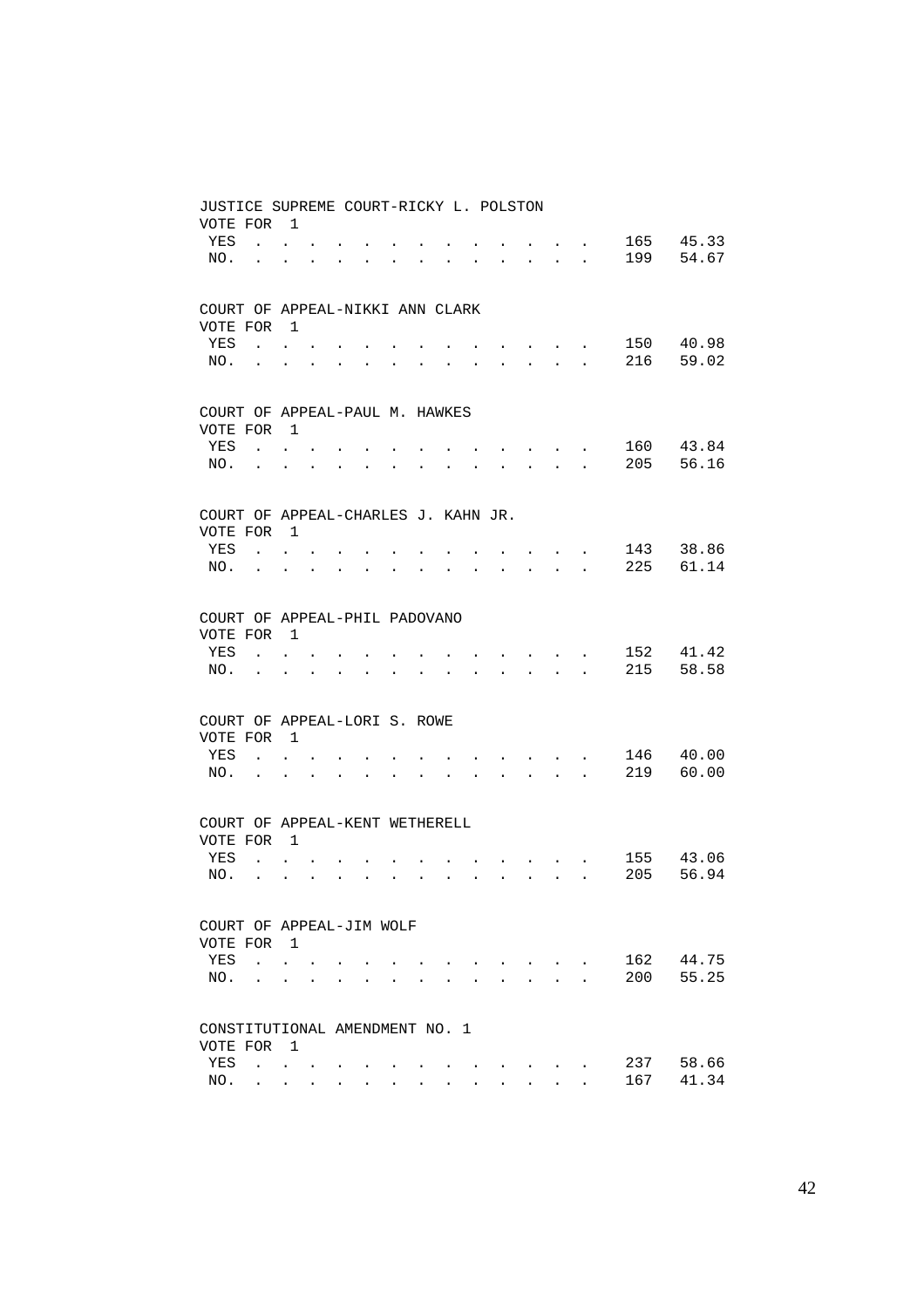|                                | CONSTITUTIONAL AMENDMENT NO. 2                                                            |                      |                      |                      |                      |                      |                      |                           |        |                                                                                                                           |              |           |                |
|--------------------------------|-------------------------------------------------------------------------------------------|----------------------|----------------------|----------------------|----------------------|----------------------|----------------------|---------------------------|--------|---------------------------------------------------------------------------------------------------------------------------|--------------|-----------|----------------|
| VOTE FOR                       |                                                                                           | $\overline{1}$       |                      |                      |                      |                      |                      |                           |        |                                                                                                                           |              |           |                |
| YES                            | <b>Contract Contract Contract</b>                                                         |                      |                      |                      |                      |                      |                      |                           |        | $\cdot$ $\cdot$ $\cdot$                                                                                                   |              | 292       | 71.74          |
| NO.                            |                                                                                           |                      |                      |                      |                      |                      |                      |                           |        | $\mathbf{L}$                                                                                                              | $\mathbf{r}$ | 115       | 28.26          |
|                                |                                                                                           |                      |                      |                      |                      |                      |                      |                           |        |                                                                                                                           |              |           |                |
| CONSTITUTIONAL AMENDMENT NO. 4 |                                                                                           |                      |                      |                      |                      |                      |                      |                           |        |                                                                                                                           |              |           |                |
| VOTE FOR                       |                                                                                           | $\overline{1}$       |                      |                      |                      |                      |                      |                           |        |                                                                                                                           |              |           |                |
| YES                            | $\mathcal{L}(\mathbf{z})$ , and $\mathcal{L}(\mathbf{z})$ , and $\mathcal{L}(\mathbf{z})$ |                      |                      |                      |                      |                      |                      |                           |        | $\mathbf{r}$ and $\mathbf{r}$ and $\mathbf{r}$                                                                            |              | 79        | 19.17          |
| NO.                            |                                                                                           |                      |                      |                      |                      |                      |                      |                           |        | $\mathbf{L}$                                                                                                              | $\mathbf{r}$ | 333       | 80.83          |
|                                |                                                                                           |                      |                      |                      |                      |                      |                      |                           |        |                                                                                                                           |              |           |                |
|                                |                                                                                           |                      |                      |                      |                      |                      |                      |                           |        |                                                                                                                           |              |           |                |
| CONSTITUTIONAL AMENDMENT NO. 5 |                                                                                           |                      |                      |                      |                      |                      |                      |                           |        |                                                                                                                           |              |           |                |
| VOTE FOR                       |                                                                                           | $\overline{1}$       |                      |                      |                      |                      |                      |                           |        |                                                                                                                           |              |           |                |
| YES                            |                                                                                           |                      |                      |                      |                      |                      |                      |                           |        |                                                                                                                           |              | 150       | 36.76          |
| NO.                            |                                                                                           |                      |                      |                      |                      |                      |                      |                           |        | $\mathbf{r} = \mathbf{r}$                                                                                                 |              | 258       | 63.24          |
|                                |                                                                                           |                      |                      |                      |                      |                      |                      |                           |        |                                                                                                                           |              |           |                |
|                                |                                                                                           |                      |                      |                      |                      |                      |                      |                           |        |                                                                                                                           |              |           |                |
|                                |                                                                                           |                      |                      |                      |                      |                      |                      |                           |        |                                                                                                                           |              |           |                |
| CONSTITUTIONAL AMENDMENT NO. 6 |                                                                                           |                      |                      |                      |                      |                      |                      |                           |        |                                                                                                                           |              |           |                |
| VOTE FOR                       |                                                                                           | $\overline{1}$       |                      |                      |                      |                      |                      |                           |        |                                                                                                                           |              |           |                |
| YES                            |                                                                                           | $\mathbf{r}$         |                      |                      |                      |                      |                      |                           |        |                                                                                                                           |              | 153       | 37.59          |
| NO.                            |                                                                                           |                      |                      |                      |                      |                      |                      |                           |        | $\mathbf{r}$                                                                                                              |              | 254       | 62.41          |
|                                |                                                                                           |                      |                      |                      |                      |                      |                      |                           |        |                                                                                                                           |              |           |                |
| CONSTITUTIONAL AMENDMENT NO. 8 |                                                                                           |                      |                      |                      |                      |                      |                      |                           |        |                                                                                                                           |              |           |                |
| VOTE FOR                       |                                                                                           | $\overline{1}$       |                      |                      |                      |                      |                      |                           |        |                                                                                                                           |              |           |                |
| YES                            |                                                                                           |                      |                      |                      |                      |                      |                      |                           |        |                                                                                                                           |              | 226       | 55.80          |
| NO.                            |                                                                                           |                      |                      |                      |                      |                      |                      |                           |        | $\ddot{\phantom{a}}$                                                                                                      |              | 179       | 44.20          |
|                                |                                                                                           |                      |                      |                      |                      |                      |                      |                           |        |                                                                                                                           |              |           |                |
|                                |                                                                                           |                      |                      |                      |                      |                      |                      |                           |        |                                                                                                                           |              |           |                |
| BALANCING THE FEDERAL BUDGET   |                                                                                           |                      |                      |                      |                      |                      |                      |                           |        |                                                                                                                           |              |           |                |
| VOTE FOR                       |                                                                                           | $\overline{1}$       |                      |                      |                      |                      |                      |                           |        |                                                                                                                           |              |           |                |
| YES<br>NO.                     | $\mathbb{R}^2$<br>$\ddot{\phantom{a}}$                                                    | $\ddot{\phantom{0}}$ | $\ddot{\phantom{a}}$ | $\ddot{\phantom{a}}$ | $\ddot{\phantom{a}}$ | $\ddot{\phantom{a}}$ | $\ddot{\phantom{0}}$ | $\mathbf{L} = \mathbf{0}$ | $\sim$ | $\begin{array}{cccccccccccccc} \bullet & \bullet & \bullet & \bullet & \bullet & \bullet & \bullet & \bullet \end{array}$ |              | 326<br>77 | 80.89<br>19.11 |

#### **PRECINCT 10B**

|                                |  |  |  | VOTES PERCENT |
|--------------------------------|--|--|--|---------------|
| REGISTERED VOTERS - TOTAL 1756 |  |  |  |               |
| BALLOTS CAST - TOTAL 1133      |  |  |  |               |
| VOTER TURNOUT - TOTAL          |  |  |  | 64.52         |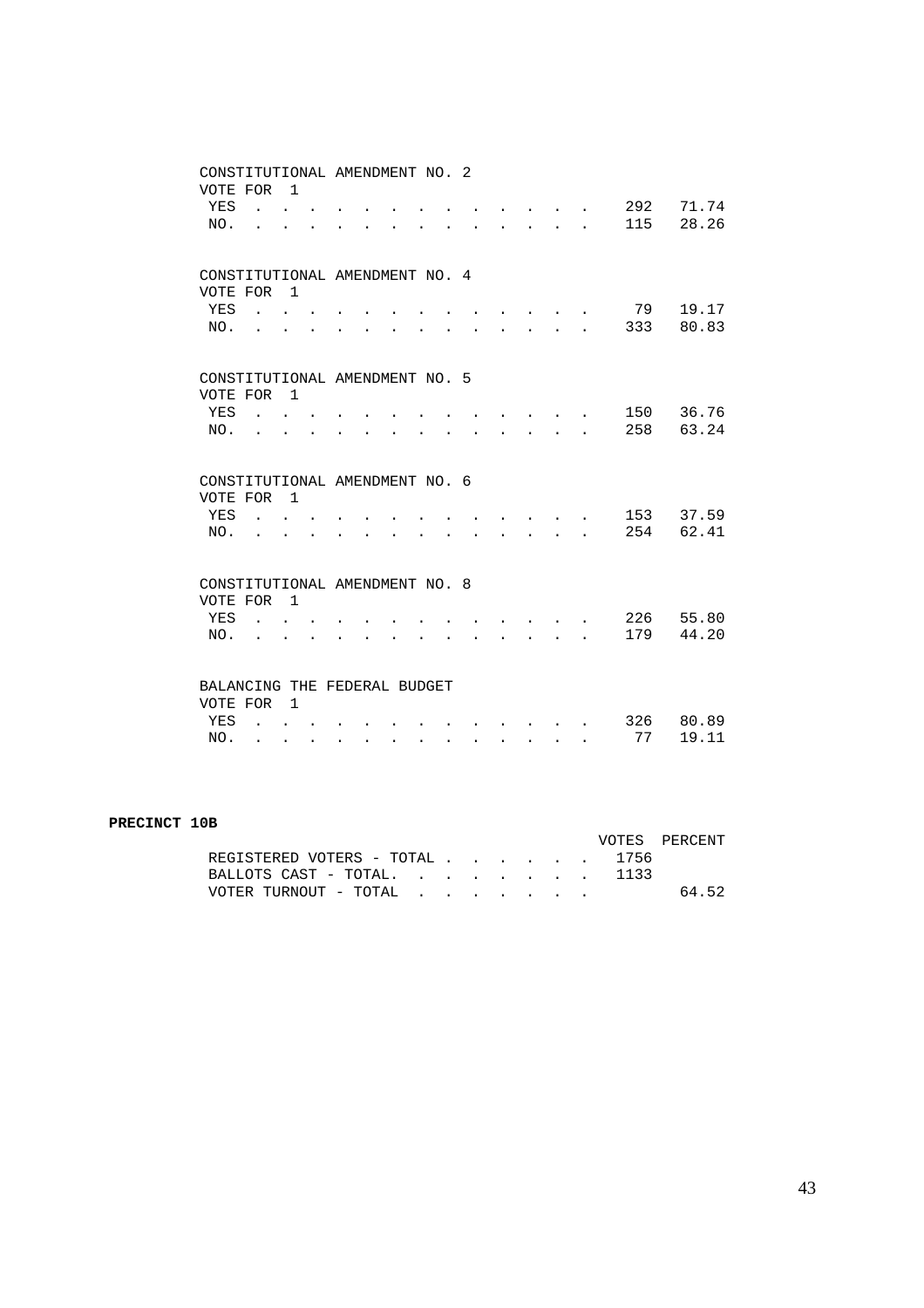### UNITED STATES SENATOR

| VOTE FOR 1                                                  |        |                      |                                                                                 |                      |                      |                                                                            |                                                       |                      |                              |          |
|-------------------------------------------------------------|--------|----------------------|---------------------------------------------------------------------------------|----------------------|----------------------|----------------------------------------------------------------------------|-------------------------------------------------------|----------------------|------------------------------|----------|
| Marco Rubio $(REP)$ .                                       |        |                      |                                                                                 |                      |                      |                                                                            |                                                       |                      | 740                          | 65.72    |
|                                                             |        |                      |                                                                                 |                      |                      |                                                                            |                                                       |                      | 127                          | 11.28    |
| Kendrick B. Meek (DEM)<br>Alexander Andrew Snitker (LBT) .  |        |                      |                                                                                 |                      |                      |                                                                            |                                                       | $\sim$               | 11                           | .98      |
|                                                             |        |                      |                                                                                 |                      |                      |                                                                            | $\mathbf{L}^{\text{max}}$ , $\mathbf{L}^{\text{max}}$ |                      | $\mathbf{1}$                 | .09      |
| Bernie DeCastro (CPF)<br>Sue Askeland (NPA)                 |        |                      |                                                                                 |                      |                      |                                                                            |                                                       | $\bullet$            |                              |          |
|                                                             |        |                      |                                                                                 |                      |                      |                                                                            |                                                       | $\sim$               | $\overline{4}$               | .36      |
| Bruce Ray Riggs (NPA)                                       |        |                      |                                                                                 |                      |                      |                                                                            |                                                       |                      | $\overline{1}$               | $\ldots$ |
| Bobbie Bean (NPA).                                          |        |                      |                                                                                 |                      |                      |                                                                            |                                                       |                      | $\overline{\phantom{a}}$     | .09      |
| Rick Tyler (NPA)                                            |        |                      |                                                                                 |                      |                      |                                                                            |                                                       |                      | $\overline{\phantom{a}}$     | .09      |
| Charlie Crist (NPA)<br>Lewis Jerome Armstrong (NPA)         |        |                      |                                                                                 |                      |                      |                                                                            |                                                       |                      | 237                          | 21.05    |
|                                                             |        |                      |                                                                                 |                      |                      |                                                                            |                                                       |                      | $\mathbf{1}$                 | .09      |
| $\texttt{WRITE-IN.}$                                        |        |                      |                                                                                 |                      |                      | <b>Carl Controller Controller</b>                                          |                                                       | $\sim$               | 2                            | .18      |
| REPRESENTATIVE IN CONGRESS DISTRICT 6                       |        |                      |                                                                                 |                      |                      |                                                                            |                                                       |                      |                              |          |
| VOTE FOR 1                                                  |        |                      |                                                                                 |                      |                      |                                                                            |                                                       |                      |                              |          |
| Clifford B. "Cliff" Stearns (REP)                           |        |                      |                                                                                 |                      |                      |                                                                            |                                                       | $\ddot{\phantom{a}}$ | 837                          | 77.07    |
| Steve Schonberg (NPA)                                       |        |                      |                                                                                 |                      |                      |                                                                            |                                                       | $\sim$               | 249                          | 22.93    |
| GOVERNOR AND LIEUTENANT GOVERNOR                            |        |                      |                                                                                 |                      |                      |                                                                            |                                                       |                      |                              |          |
| VOTE FOR<br>1                                               |        |                      |                                                                                 |                      |                      |                                                                            |                                                       |                      |                              |          |
| Scott/Carroll (REP)                                         |        |                      | $\ddot{\phantom{0}}$                                                            |                      |                      | $\mathbf{r} = \mathbf{r} \cdot \mathbf{r} = \mathbf{r} \cdot \mathbf{r}$ . |                                                       | $\ddot{\phantom{a}}$ | 700                          | 62.56    |
| Sink/Smith (DEM)                                            |        | $\sim$               | $\mathbf{L}$                                                                    | $\mathcal{L}^{\pm}$  | $\sim$               | $\sim$                                                                     | $\ddot{\phantom{0}}$                                  |                      | 383                          | 34.23    |
| Allen/Zanni (IDP).                                          |        |                      |                                                                                 |                      |                      |                                                                            |                                                       |                      | 23                           | 2.06     |
| Arth/Krulick (NPA)                                          |        |                      |                                                                                 |                      |                      |                                                                            |                                                       |                      | $\overline{0}$               |          |
| Khavari/Richardson (NPA)                                    |        |                      |                                                                                 |                      |                      |                                                                            |                                                       |                      | $\overline{\phantom{a}}$     | .18      |
| Reed/Waldo, Sr. (NPA) $\cdot \cdot \cdot \cdot \cdot \cdot$ |        |                      |                                                                                 |                      |                      |                                                                            |                                                       |                      | $7\phantom{.0}\phantom{.0}7$ | .63      |
| $Imperato/Behm (NPA)$                                       |        |                      |                                                                                 |                      |                      |                                                                            |                                                       | $\sim$               | $\mathbf{1}$                 | .09      |
| $\texttt{WRTTE-IN.}$                                        |        |                      | <b>All Carl Carl</b>                                                            |                      |                      | $\mathcal{L}(\mathbf{z})$ and $\mathcal{L}(\mathbf{z})$                    | $\sim$                                                |                      | $\overline{3}$               | .27      |
|                                                             |        |                      |                                                                                 |                      |                      |                                                                            |                                                       |                      |                              |          |
| ATTORNEY GENERAL                                            |        |                      |                                                                                 |                      |                      |                                                                            |                                                       |                      |                              |          |
| VOTE FOR 1                                                  |        |                      |                                                                                 |                      |                      |                                                                            |                                                       |                      |                              |          |
| Pam Bondi (REP)                                             |        |                      |                                                                                 |                      |                      |                                                                            |                                                       |                      | 759                          | 69.00    |
| Dan Gelber (DEM)                                            |        |                      | $\mathcal{L}^{\text{max}}$ , and $\mathcal{L}^{\text{max}}$                     |                      |                      | $\mathcal{L}^{\text{max}}$ , and $\mathcal{L}^{\text{max}}$                | $\sim$                                                |                      | 293                          | 26.64    |
| Jim Lewis (NPA) $\cdots$ $\cdots$ $\cdots$                  |        |                      |                                                                                 |                      |                      |                                                                            |                                                       | $\sim$               | 48                           | 4.36     |
| CHIEF FINANCIAL OFFICER                                     |        |                      |                                                                                 |                      |                      |                                                                            |                                                       |                      |                              |          |
| VOTE FOR 1                                                  |        |                      |                                                                                 |                      |                      |                                                                            |                                                       |                      |                              |          |
| Jeff Atwater (REP)                                          |        |                      |                                                                                 |                      |                      |                                                                            |                                                       |                      | 731                          | 68.51    |
| Loranne Ausley (DEM).                                       |        | $\mathbf{L}$         | $\sim$                                                                          | $\ddot{\phantom{0}}$ | $\ddot{\phantom{0}}$ | $\sim$                                                                     | $\sim$                                                | $\ddot{\phantom{a}}$ | 276                          | 25.87    |
| Ken Mazzie (NPA)                                            |        |                      |                                                                                 |                      |                      |                                                                            |                                                       |                      | 21                           | 1.97     |
| Tom Stearns (NPA). .                                        |        |                      |                                                                                 |                      |                      |                                                                            |                                                       |                      | 39                           | 3.66     |
|                                                             |        |                      | the contract of the contract of the contract of the contract of the contract of |                      |                      |                                                                            |                                                       |                      |                              |          |
| COMMISSIONER OF AGRICULTURE                                 |        |                      |                                                                                 |                      |                      |                                                                            |                                                       |                      |                              |          |
| VOTE FOR<br>1                                               |        |                      |                                                                                 |                      |                      |                                                                            |                                                       |                      |                              |          |
| Adam H. Putnam (REP).                                       |        |                      |                                                                                 |                      |                      |                                                                            |                                                       |                      | 789                          | 71.66    |
| Scott Maddox (DEM)                                          | $\sim$ | $\ddot{\phantom{a}}$ | $\ddot{\phantom{0}}$                                                            | $\ddot{\phantom{0}}$ | $\ddot{\phantom{0}}$ | $\ddot{\phantom{a}}$                                                       | $\ddot{\phantom{0}}$                                  |                      | 243                          | 22.07    |
| Ira Chester (TEA). .                                        |        | $\sim$ $-$           | $\mathbf{L}^{\text{max}}$                                                       | $\ddot{\phantom{0}}$ | $\ddot{\phantom{0}}$ | $\ddot{\phantom{0}}$                                                       | $\ddot{\phantom{0}}$                                  |                      | 53                           | 4.81     |
| Thad Hamilton (NPA).                                        |        |                      |                                                                                 |                      |                      |                                                                            |                                                       |                      | 16                           | 1.45     |
|                                                             |        |                      |                                                                                 |                      |                      |                                                                            |                                                       |                      |                              |          |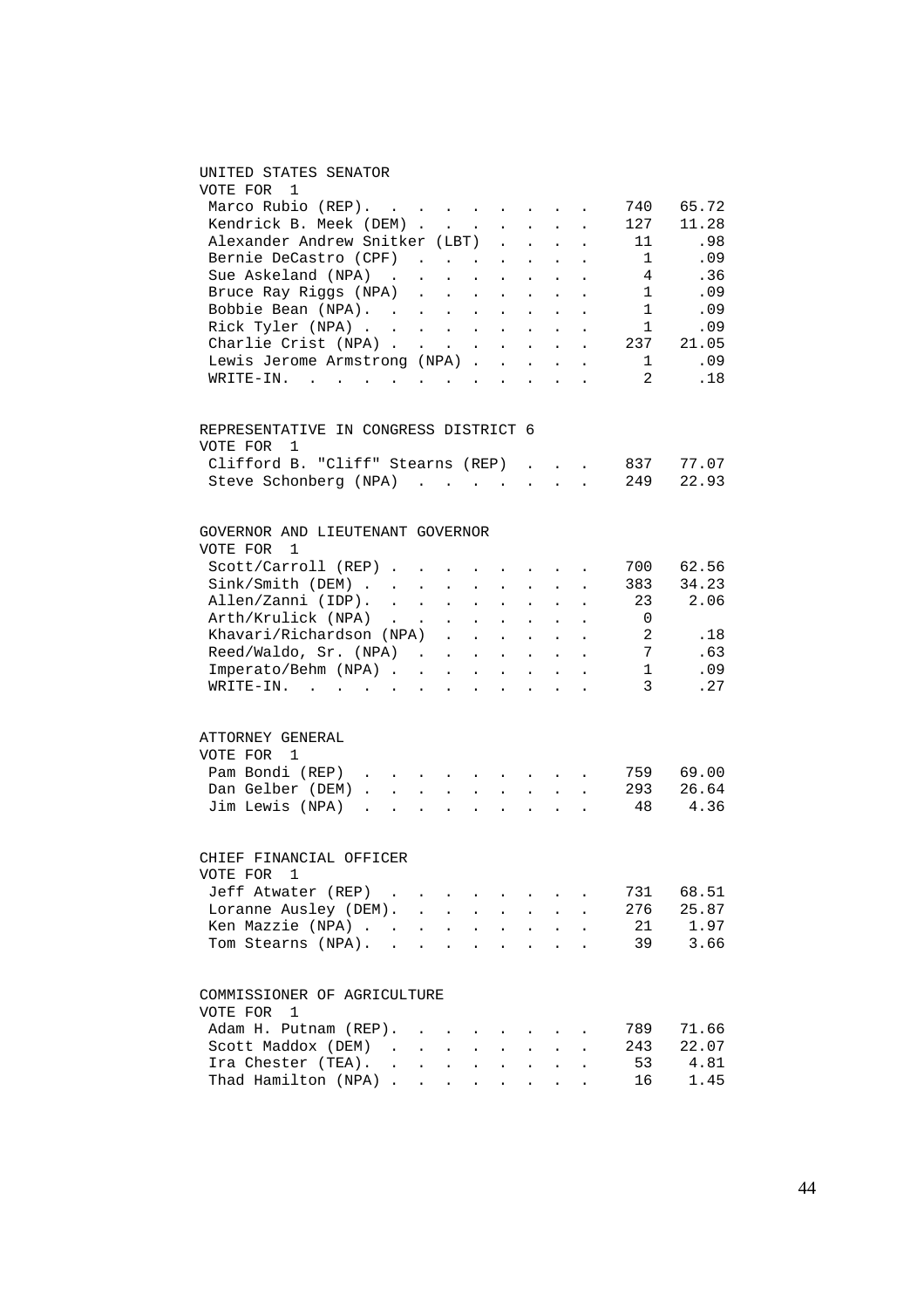| STATE SENATOR DISTRICT 14               |                                   |                                                               |                           |                      |                                                             |                      |                      |                      |                      |                                                                                                                                                                                                                                |                           |                                                                                          |                             |                    |
|-----------------------------------------|-----------------------------------|---------------------------------------------------------------|---------------------------|----------------------|-------------------------------------------------------------|----------------------|----------------------|----------------------|----------------------|--------------------------------------------------------------------------------------------------------------------------------------------------------------------------------------------------------------------------------|---------------------------|------------------------------------------------------------------------------------------|-----------------------------|--------------------|
| VOTE FOR                                |                                   | - 1                                                           |                           |                      |                                                             |                      |                      |                      |                      |                                                                                                                                                                                                                                |                           |                                                                                          |                             |                    |
|                                         | Steve Oelrich (REP)               |                                                               |                           |                      |                                                             |                      |                      |                      |                      |                                                                                                                                                                                                                                |                           | <b><i>Contract Contract States</i></b>                                                   | 329                         | 766 69.95<br>30.05 |
|                                         | Perry C. McGriff, Jr. (DEM)       |                                                               |                           |                      |                                                             |                      |                      |                      |                      |                                                                                                                                                                                                                                |                           |                                                                                          |                             |                    |
|                                         |                                   |                                                               |                           |                      |                                                             |                      |                      |                      |                      |                                                                                                                                                                                                                                |                           |                                                                                          |                             |                    |
| JUSTICE SUPREME COURT-CHARLES T. CANADY |                                   |                                                               |                           |                      |                                                             |                      |                      |                      |                      |                                                                                                                                                                                                                                |                           |                                                                                          |                             |                    |
| VOTE FOR 1                              |                                   |                                                               |                           |                      |                                                             |                      |                      |                      |                      |                                                                                                                                                                                                                                |                           |                                                                                          |                             |                    |
| YES                                     |                                   | $\sim$ $\sim$ $\sim$ $\sim$                                   |                           |                      |                                                             |                      |                      |                      |                      |                                                                                                                                                                                                                                |                           |                                                                                          |                             | 500 51.12          |
|                                         | NO.                               |                                                               | $\mathbf{A}^{\text{max}}$ |                      |                                                             | $\bullet$            | $\ddot{\phantom{0}}$ |                      |                      |                                                                                                                                                                                                                                |                           | $\mathbf{r} = \mathbf{r} + \mathbf{r}$                                                   |                             | 478 48.88          |
|                                         |                                   |                                                               |                           |                      |                                                             |                      |                      |                      |                      |                                                                                                                                                                                                                                |                           |                                                                                          |                             |                    |
|                                         |                                   |                                                               |                           |                      |                                                             |                      |                      |                      |                      |                                                                                                                                                                                                                                |                           |                                                                                          |                             |                    |
| JUSTICE SUPREME COURT-JORGE LABARGA     |                                   |                                                               |                           |                      |                                                             |                      |                      |                      |                      |                                                                                                                                                                                                                                |                           |                                                                                          |                             |                    |
| VOTE FOR 1                              |                                   |                                                               |                           |                      |                                                             |                      |                      |                      |                      |                                                                                                                                                                                                                                |                           |                                                                                          |                             |                    |
| YES                                     |                                   | $\sim$ $\sim$ $\sim$ $\sim$                                   |                           |                      |                                                             |                      |                      |                      |                      |                                                                                                                                                                                                                                |                           |                                                                                          |                             | 364 37.45          |
| NO.                                     | $\ddot{\phantom{a}}$              | $\ddot{\phantom{0}}$                                          |                           |                      | $\bullet$ .<br><br><br><br><br><br><br><br><br><br><br><br> | $\bullet$            | $\bullet$            | $\bullet$            |                      | and a strong control of the strong strong                                                                                                                                                                                      |                           |                                                                                          |                             | 608 62.55          |
|                                         |                                   |                                                               |                           |                      |                                                             |                      |                      |                      |                      |                                                                                                                                                                                                                                |                           |                                                                                          |                             |                    |
| JUSTICE SUPREME COURT-JAMES E.C. PERRY  |                                   |                                                               |                           |                      |                                                             |                      |                      |                      |                      |                                                                                                                                                                                                                                |                           |                                                                                          |                             |                    |
| VOTE FOR 1                              |                                   |                                                               |                           |                      |                                                             |                      |                      |                      |                      |                                                                                                                                                                                                                                |                           |                                                                                          |                             |                    |
| YES                                     |                                   | $\mathbf{r}$ , $\mathbf{r}$ , $\mathbf{r}$                    |                           |                      |                                                             |                      |                      |                      |                      |                                                                                                                                                                                                                                |                           | $\mathcal{L}(\mathcal{A})$ and $\mathcal{L}(\mathcal{A})$ and $\mathcal{L}(\mathcal{A})$ |                             | 383 39.48          |
|                                         | $NO.$                             |                                                               | $\mathbf{a} = \mathbf{a}$ | $\ddot{\phantom{a}}$ |                                                             | $\bullet$            | $\bullet$            |                      |                      |                                                                                                                                                                                                                                |                           | $\mathbf{r} = \mathbf{r} + \mathbf{r}$                                                   |                             | 587 60.52          |
|                                         |                                   |                                                               |                           |                      |                                                             |                      |                      |                      |                      |                                                                                                                                                                                                                                |                           |                                                                                          |                             |                    |
|                                         |                                   |                                                               |                           |                      |                                                             |                      |                      |                      |                      |                                                                                                                                                                                                                                |                           |                                                                                          |                             |                    |
| JUSTICE SUPREME COURT-RICKY L. POLSTON  |                                   |                                                               |                           |                      |                                                             |                      |                      |                      |                      |                                                                                                                                                                                                                                |                           |                                                                                          |                             |                    |
| VOTE FOR 1                              |                                   |                                                               |                           |                      |                                                             |                      |                      |                      |                      |                                                                                                                                                                                                                                |                           |                                                                                          |                             |                    |
| YES                                     |                                   | $\mathbf{r}$ , $\mathbf{r}$ , $\mathbf{r}$                    |                           |                      |                                                             |                      |                      |                      |                      | $\sim$ $\sim$ $\sim$ $\sim$                                                                                                                                                                                                    |                           |                                                                                          | 469                         | 48.91              |
| NO.                                     |                                   |                                                               |                           | $\ddot{\phantom{a}}$ | $\sim$ $\sim$                                               | $\ddot{\phantom{a}}$ |                      | $\ddot{\phantom{0}}$ |                      | $\mathbf{r} = \mathbf{r} + \mathbf{r} + \mathbf{r} + \mathbf{r}$                                                                                                                                                               |                           |                                                                                          | 490                         | 51.09              |
|                                         |                                   |                                                               |                           |                      |                                                             |                      |                      |                      |                      |                                                                                                                                                                                                                                |                           |                                                                                          |                             |                    |
| COURT OF APPEAL-NIKKI ANN CLARK         |                                   |                                                               |                           |                      |                                                             |                      |                      |                      |                      |                                                                                                                                                                                                                                |                           |                                                                                          |                             |                    |
| VOTE FOR 1                              |                                   |                                                               |                           |                      |                                                             |                      |                      |                      |                      |                                                                                                                                                                                                                                |                           |                                                                                          |                             |                    |
| YES                                     |                                   | <b>Contract Contract</b>                                      |                           |                      |                                                             |                      |                      |                      |                      |                                                                                                                                                                                                                                |                           |                                                                                          | $\cdot$ $\cdot$ $\cdot$ 435 | 45.27              |
| NO.                                     | $\sim 100$ km s $^{-1}$           | $\ddot{\phantom{a}}$                                          |                           | $\ddot{\phantom{a}}$ | $\ddot{\phantom{a}}$                                        | $\ddot{\phantom{a}}$ |                      | $\sim$               | $\sim$               | $\mathbf{r}$ , $\mathbf{r}$ , $\mathbf{r}$ , $\mathbf{r}$                                                                                                                                                                      |                           |                                                                                          | 526                         | 54.73              |
|                                         |                                   |                                                               |                           |                      |                                                             |                      |                      |                      |                      |                                                                                                                                                                                                                                |                           |                                                                                          |                             |                    |
|                                         |                                   |                                                               |                           |                      |                                                             |                      |                      |                      |                      |                                                                                                                                                                                                                                |                           |                                                                                          |                             |                    |
| COURT OF APPEAL-PAUL M. HAWKES          |                                   |                                                               |                           |                      |                                                             |                      |                      |                      |                      |                                                                                                                                                                                                                                |                           |                                                                                          |                             |                    |
| VOTE FOR 1                              |                                   |                                                               |                           |                      |                                                             |                      |                      |                      |                      |                                                                                                                                                                                                                                |                           |                                                                                          |                             |                    |
| YES                                     |                                   | $\mathbf{L}$ and $\mathbf{L}$ and $\mathbf{L}$                |                           |                      |                                                             |                      |                      |                      |                      |                                                                                                                                                                                                                                |                           | <b>All All Andrew</b>                                                                    | 393                         | 41.11              |
| NO.                                     | <b>Contract Contract Contract</b> | $\ddot{\phantom{0}}$                                          | $\sim$                    |                      | $\mathbf{L}^{\text{max}}$ , and $\mathbf{L}^{\text{max}}$   | $\ddot{\phantom{a}}$ | $\ddot{\phantom{a}}$ |                      |                      | $\mathbf{r} = \left( \mathbf{r} \right) \left( \mathbf{r} \right) \left( \mathbf{r} \right) \left( \mathbf{r} \right) \left( \mathbf{r} \right) \left( \mathbf{r} \right) \left( \mathbf{r} \right) \left( \mathbf{r} \right)$ |                           |                                                                                          | 563                         | 58.89              |
|                                         |                                   |                                                               |                           |                      |                                                             |                      |                      |                      |                      |                                                                                                                                                                                                                                |                           |                                                                                          |                             |                    |
| COURT OF APPEAL-CHARLES J. KAHN JR.     |                                   |                                                               |                           |                      |                                                             |                      |                      |                      |                      |                                                                                                                                                                                                                                |                           |                                                                                          |                             |                    |
| VOTE FOR 1                              |                                   |                                                               |                           |                      |                                                             |                      |                      |                      |                      |                                                                                                                                                                                                                                |                           |                                                                                          |                             |                    |
| YES                                     |                                   | $\mathbf{L}$ and $\mathbf{L}$                                 |                           |                      |                                                             |                      |                      |                      |                      |                                                                                                                                                                                                                                | $\mathbf{r} = \mathbf{r}$ |                                                                                          | 395                         | 41.67              |
| NO.                                     |                                   | $\ddot{\phantom{a}}$                                          | $\ddot{\phantom{a}}$      |                      |                                                             |                      |                      |                      | $\ddot{\phantom{a}}$ | $\ddot{\phantom{a}}$                                                                                                                                                                                                           | <b>Contract Contract</b>  |                                                                                          | 553                         | 58.33              |
|                                         |                                   |                                                               |                           |                      |                                                             |                      |                      |                      |                      |                                                                                                                                                                                                                                |                           |                                                                                          |                             |                    |
|                                         |                                   |                                                               |                           |                      |                                                             |                      |                      |                      |                      |                                                                                                                                                                                                                                |                           |                                                                                          |                             |                    |
| COURT OF APPEAL-PHIL PADOVANO           |                                   |                                                               |                           |                      |                                                             |                      |                      |                      |                      |                                                                                                                                                                                                                                |                           |                                                                                          |                             |                    |
| VOTE FOR                                |                                   | $\overline{1}$                                                |                           |                      |                                                             |                      |                      |                      |                      |                                                                                                                                                                                                                                |                           |                                                                                          |                             |                    |
| YES                                     |                                   | $\mathcal{L}^{\text{max}}$ , where $\mathcal{L}^{\text{max}}$ |                           |                      |                                                             |                      |                      |                      |                      |                                                                                                                                                                                                                                |                           |                                                                                          | 412                         | 43.37              |
| NO.                                     | $\mathcal{L}^{\text{max}}$        | <b>Contract Contract</b>                                      |                           |                      |                                                             |                      |                      |                      |                      |                                                                                                                                                                                                                                |                           |                                                                                          | 538                         | 56.63              |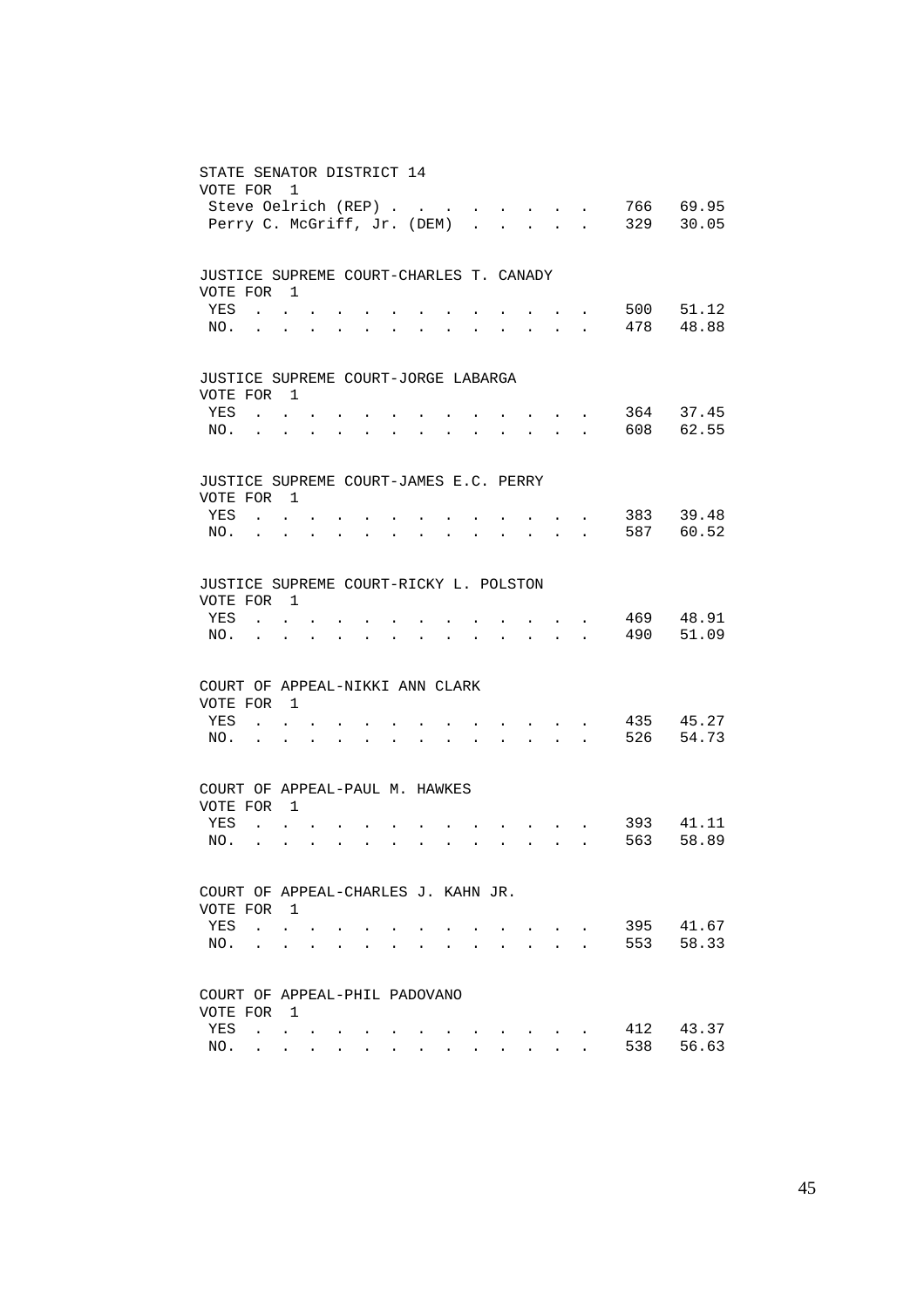| COURT OF APPEAL-LORI S. ROWE<br>VOTE FOR     |                                                         | $\overline{1}$                       |                      |                      |                      |                      |  |                      |                           |                                                         |                                          |            |                |
|----------------------------------------------|---------------------------------------------------------|--------------------------------------|----------------------|----------------------|----------------------|----------------------|--|----------------------|---------------------------|---------------------------------------------------------|------------------------------------------|------------|----------------|
| YES<br>NO.                                   | $\ddot{\phantom{a}}$                                    | $\mathbf{L}$ and $\mathbf{L}$        |                      |                      | $\ddot{\phantom{a}}$ |                      |  | $\sim$               |                           | $\ddot{\phantom{0}}$                                    |                                          | 427<br>530 | 44.62<br>55.38 |
| COURT OF APPEAL-KENT WETHERELL<br>VOTE FOR   |                                                         | $\overline{1}$                       |                      |                      |                      |                      |  |                      |                           |                                                         |                                          |            |                |
| YES                                          | $\mathbf{L}$                                            |                                      |                      |                      |                      |                      |  |                      |                           | and the state of the state of                           |                                          | 429        | 45.54          |
| NO.                                          | $\ddot{\phantom{0}}$                                    | $\ddot{\phantom{0}}$                 | $\bullet$            |                      |                      |                      |  | $\ddot{\phantom{0}}$ | $\mathbf{L} = \mathbf{0}$ |                                                         | $\mathbf{z} = \mathbf{z} + \mathbf{z}$ . | 513        | 54.46          |
| COURT OF APPEAL-JIM WOLF<br>VOTE FOR         |                                                         | $\overline{1}$                       |                      |                      |                      |                      |  |                      |                           |                                                         |                                          |            |                |
| YES                                          |                                                         | $\cdot$ $\cdot$ $\cdot$              |                      |                      |                      |                      |  |                      |                           |                                                         |                                          | 426        | 45.17          |
| NO.                                          |                                                         |                                      |                      |                      |                      |                      |  | $\sim$ $-$           | $\ddot{\phantom{0}}$      |                                                         | $\mathbf{r} = \mathbf{r} + \mathbf{r}$ . | 517        | 54.83          |
| CONSTITUTIONAL AMENDMENT NO. 1<br>VOTE FOR   |                                                         | $\overline{1}$                       |                      |                      |                      |                      |  |                      |                           |                                                         |                                          |            |                |
| YES                                          |                                                         | $\mathbf{r}$                         |                      |                      |                      |                      |  |                      |                           | <b>Contract Contract Contract</b>                       |                                          | 637        | 59.59          |
| NO.                                          | $\ddot{\phantom{0}}$                                    | $\bullet$                            | $\bullet$            | $\ddot{\phantom{0}}$ |                      |                      |  |                      |                           | <b>Contract Contract</b>                                |                                          | 432        | 40.41          |
| CONSTITUTIONAL AMENDMENT NO. 2<br>VOTE FOR   |                                                         | $\overline{1}$                       |                      |                      |                      |                      |  |                      |                           |                                                         |                                          |            |                |
| YES                                          | $\mathbf{r}$                                            | $\ddot{\phantom{0}}$                 |                      |                      |                      |                      |  |                      |                           | $\sim$ $\sim$ $\sim$ $\sim$                             |                                          | 848        | 77.66          |
| NO.                                          |                                                         |                                      |                      |                      | $\ddot{\phantom{a}}$ | $\ddot{\phantom{0}}$ |  | $\ddot{\phantom{0}}$ |                           | $\mathbf{r} = \mathbf{r}$ and $\mathbf{r} = \mathbf{r}$ |                                          | 244        | 22.34          |
| CONSTITUTIONAL AMENDMENT NO. 4<br>VOTE FOR   |                                                         | $\overline{1}$                       |                      |                      |                      |                      |  |                      |                           |                                                         |                                          |            |                |
| YES                                          |                                                         | $\mathbf{r}$                         |                      |                      |                      |                      |  |                      |                           | <b>Contract Contract Contract</b>                       |                                          | 288        | 26.16          |
| NO.                                          | $\ddot{\phantom{a}}$                                    | $\ddot{\phantom{0}}$                 |                      |                      |                      |                      |  |                      |                           | $\mathbf{r}$ , $\mathbf{r}$ , $\mathbf{r}$              |                                          | 813        | 73.84          |
| CONSTITUTIONAL AMENDMENT NO. 5<br>VOTE FOR   |                                                         | $\overline{1}$                       |                      |                      |                      |                      |  |                      |                           |                                                         |                                          |            |                |
| YES                                          |                                                         | $\mathbf{L} = \mathbf{L} \mathbf{L}$ |                      |                      |                      |                      |  |                      |                           | $\cdot$ $\cdot$ $\cdot$                                 |                                          | 569        | 52.01          |
| NO.                                          |                                                         | $\ddot{\phantom{a}}$                 | $\ddot{\phantom{0}}$ | $\ddot{\phantom{a}}$ | $\ddot{\phantom{a}}$ | $\ddot{\phantom{a}}$ |  | $\ddot{\phantom{a}}$ |                           |                                                         | $\mathbf{L}$ and $\mathbf{L}$            | 525        | 47.99          |
| CONSTITUTIONAL AMENDMENT NO. 6<br>VOTE FOR 1 |                                                         |                                      |                      |                      |                      |                      |  |                      |                           |                                                         |                                          |            |                |
| YES                                          | <b>Contract Contract</b>                                | $\ddot{\phantom{0}}$                 |                      |                      |                      |                      |  |                      |                           | and the state of the state of                           |                                          | 573        | 52.47          |
| NO.                                          |                                                         | $\ddot{\phantom{a}}$                 |                      |                      |                      |                      |  |                      |                           |                                                         | $\mathbf{r}$                             | 519        | 47.53          |
| CONSTITUTIONAL AMENDMENT NO. 8               |                                                         |                                      |                      |                      |                      |                      |  |                      |                           |                                                         |                                          |            |                |
| VOTE FOR<br>YES                              | $\mathcal{A}^{\text{max}}$ , $\mathcal{A}^{\text{max}}$ | $\overline{1}$                       |                      |                      |                      |                      |  |                      |                           |                                                         |                                          | 610        | 55.76          |
| NO.                                          | $\ddot{\phantom{0}}$                                    | $\sim 100$                           | $\sim$               |                      |                      |                      |  |                      |                           |                                                         |                                          | 484        | 44.24          |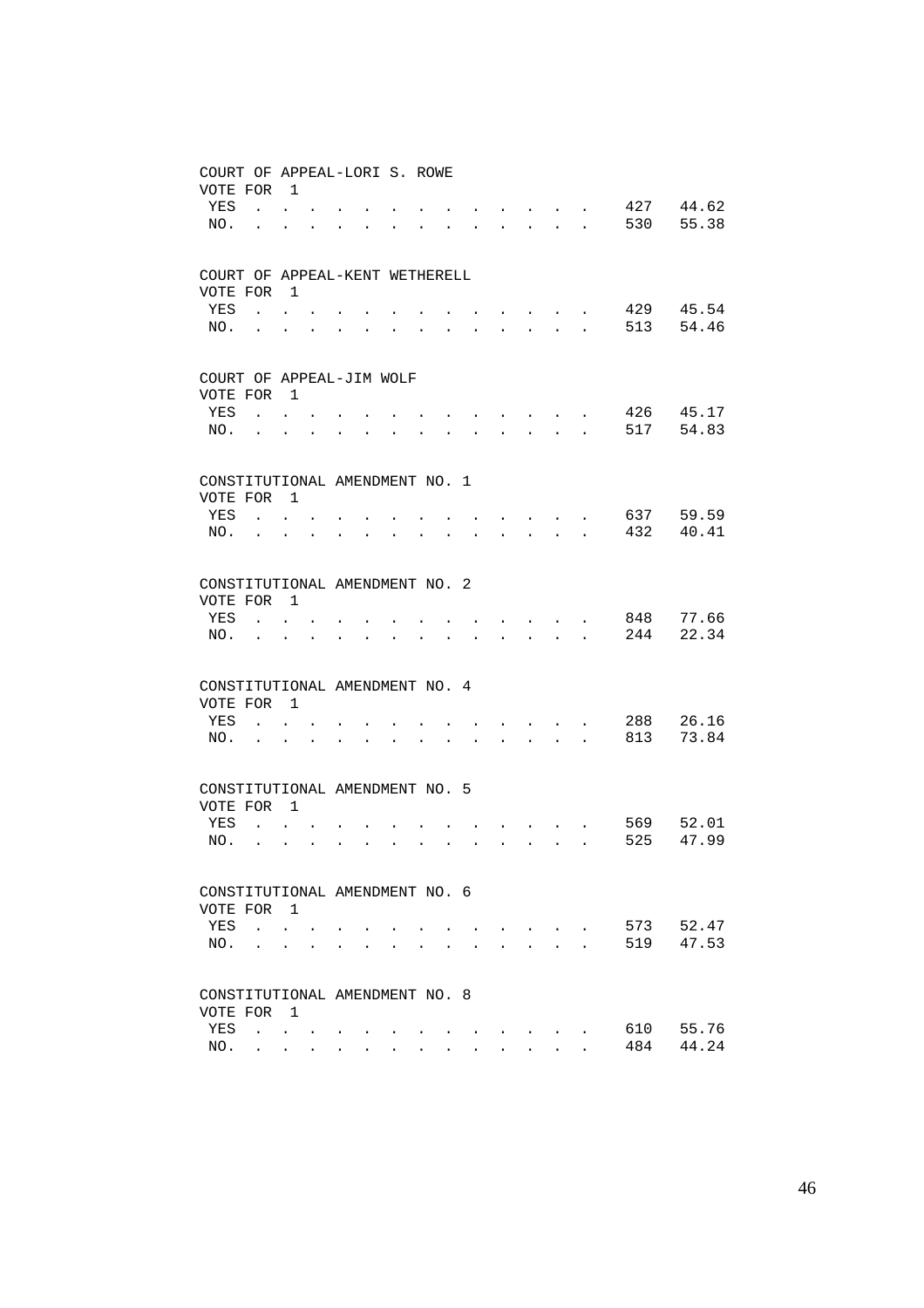#### BALANCING THE FEDERAL BUDGET VOTE FOR 1

|  |  |  |  |  |  |  | YES 884 81.03 |  |
|--|--|--|--|--|--|--|---------------|--|
|  |  |  |  |  |  |  | NO. 207 18.97 |  |

#### **PRECINCT 11**

| REGISTERED VOTERS - TOTAL                                                                                                                                                                                                                                  |                             |                                                                 |                                                                                                 | $\mathbf{L}^{\text{max}}$  | $\ddot{\phantom{a}}$                                                          | $\sim 100$ km s $^{-1}$                                   |                                              | VOTES<br>1156                       | PERCENT        |
|------------------------------------------------------------------------------------------------------------------------------------------------------------------------------------------------------------------------------------------------------------|-----------------------------|-----------------------------------------------------------------|-------------------------------------------------------------------------------------------------|----------------------------|-------------------------------------------------------------------------------|-----------------------------------------------------------|----------------------------------------------|-------------------------------------|----------------|
| BALLOTS CAST - TOTAL.                                                                                                                                                                                                                                      |                             |                                                                 | $\sim 10^{-11}$                                                                                 |                            |                                                                               |                                                           |                                              | $\cdot$ $\cdot$ $\cdot$ $\cdot$ 519 |                |
|                                                                                                                                                                                                                                                            |                             | $\mathcal{L}(\mathbf{z})$ , and $\mathcal{L}(\mathbf{z})$ , and |                                                                                                 |                            |                                                                               |                                                           |                                              |                                     |                |
| VOTER TURNOUT - TOTAL .                                                                                                                                                                                                                                    |                             | $\ddot{\phantom{a}}$                                            | $\sim$                                                                                          | $\ddot{\phantom{0}}$       |                                                                               | $\mathbf{r} = \mathbf{r} + \mathbf{r}$ .                  |                                              |                                     | 44.90          |
| UNITED STATES SENATOR                                                                                                                                                                                                                                      |                             |                                                                 |                                                                                                 |                            |                                                                               |                                                           |                                              |                                     |                |
| VOTE FOR<br>1                                                                                                                                                                                                                                              |                             |                                                                 |                                                                                                 |                            |                                                                               |                                                           |                                              |                                     |                |
| Marco Rubio (REP).<br>$\mathcal{L}(\mathcal{A})$ . The contribution of the contribution of $\mathcal{A}$                                                                                                                                                   |                             |                                                                 |                                                                                                 |                            |                                                                               |                                                           |                                              | 315                                 | 61.05          |
| Kendrick B. Meek (DEM).                                                                                                                                                                                                                                    |                             | $\sim 10^{-11}$                                                 | $\mathbf{L}^{\text{max}}$                                                                       | $\mathbf{L}^{\text{max}}$  | $\mathbf{L}^{\text{max}}$                                                     | $\ddot{\phantom{a}}$                                      | $\ddot{\phantom{0}}$                         | 80                                  | 15.50          |
| Alexander Andrew Snitker (LBT)                                                                                                                                                                                                                             |                             |                                                                 |                                                                                                 | $\mathbf{r}$               | $\mathbf{r}$                                                                  | $\ddot{\phantom{0}}$                                      |                                              | - 8                                 | 1.55           |
| Bernie DeCastro (CPF)                                                                                                                                                                                                                                      |                             |                                                                 |                                                                                                 | $\ddot{\phantom{a}}$       | $\mathbf{r}$                                                                  | $\ddot{\phantom{a}}$                                      |                                              | $\Omega$                            |                |
| Sue Askeland (NPA)<br>$\mathcal{A}^{\mathcal{A}}$ , and $\mathcal{A}^{\mathcal{A}}$ , and $\mathcal{A}^{\mathcal{A}}$                                                                                                                                      |                             |                                                                 |                                                                                                 | $\mathcal{L}^{\text{max}}$ | $\ddot{\phantom{0}}$                                                          | $\mathcal{L}^{\pm}$                                       | $\ddot{\phantom{0}}$                         | -2                                  | .39            |
| Bruce Ray Riggs (NPA).                                                                                                                                                                                                                                     |                             | $\mathcal{L}^{(1)}$                                             |                                                                                                 |                            | $\mathbf{L}$                                                                  |                                                           |                                              | $\mathbf 0$                         |                |
| Bobbie Bean (NPA).                                                                                                                                                                                                                                         |                             |                                                                 | $\mathbb{Z}^{\mathbb{Z}^{\times}}$                                                              | $\mathcal{L}^{\text{max}}$ |                                                                               | $\ddot{\phantom{0}}$                                      |                                              | - 5                                 | .97            |
|                                                                                                                                                                                                                                                            |                             |                                                                 | $\ddot{\phantom{0}}$                                                                            | $\ddot{\phantom{a}}$       | $\mathbf{r}$                                                                  | $\ddot{\phantom{a}}$                                      |                                              |                                     |                |
| Rick Tyler (NPA)                                                                                                                                                                                                                                           |                             |                                                                 |                                                                                                 |                            | $\sim$                                                                        | $\sim$                                                    | $\ddot{\phantom{0}}$                         | 2                                   | .39            |
| Charlie Crist (NPA)                                                                                                                                                                                                                                        |                             |                                                                 |                                                                                                 | $\mathbf{L}^{\text{max}}$  | $\sim$                                                                        | $\sim$                                                    |                                              | 103                                 | 19.96          |
| Lewis Jerome Armstrong (NPA).                                                                                                                                                                                                                              |                             |                                                                 |                                                                                                 | $\sim$                     | $\sim$                                                                        | $\sim$                                                    |                                              | $\mathbf{1}$                        | .19            |
| WRITE-IN.<br>$\mathcal{L}(\mathbf{r},\mathbf{r})$ . The contribution of the contribution of the contribution of the contribution of the contribution of the contribution of the contribution of the contribution of the contribution of the contribution o |                             |                                                                 |                                                                                                 |                            |                                                                               |                                                           | $\ddot{\phantom{0}}$                         | $\Omega$                            |                |
| REPRESENTATIVE IN CONGRESS DISTRICT 6<br>VOTE FOR<br>1<br>Clifford B. "Cliff" Stearns (REP)<br>Steve Schonberg (NPA)                                                                                                                                       |                             |                                                                 |                                                                                                 |                            | $\mathbf{L}$                                                                  | $\ddot{\phantom{0}}$<br>$\mathbf{L}$ and $\mathbf{L}$     | $\ddot{\phantom{a}}$<br>$\ddot{\phantom{a}}$ | 376<br>125                          | 75.05<br>24.95 |
| GOVERNOR AND LIEUTENANT GOVERNOR                                                                                                                                                                                                                           |                             |                                                                 |                                                                                                 |                            |                                                                               |                                                           |                                              |                                     |                |
| VOTE FOR<br>$\mathbf{1}$                                                                                                                                                                                                                                   |                             |                                                                 |                                                                                                 |                            |                                                                               |                                                           |                                              |                                     |                |
| Scott/Carroll (REP)                                                                                                                                                                                                                                        |                             |                                                                 |                                                                                                 |                            |                                                                               | $\sim$                                                    |                                              | 315                                 | 61.40          |
| Sink / Smith (DEM)                                                                                                                                                                                                                                         | $\sim$                      | $\mathcal{L}^{\text{max}}$                                      | $\mathbf{r}$                                                                                    | $\sim$                     | $\mathbf{r}$                                                                  | $\mathbf{r}$                                              |                                              | 175                                 | 34.11          |
| Allen/Zanni (IDP).                                                                                                                                                                                                                                         |                             | $\mathcal{L}^{\text{max}}$                                      | $\mathcal{L}^{\text{max}}$                                                                      | $\mathcal{L}^{\text{max}}$ | $\mathbf{L}^{\text{max}}$                                                     | $\ddot{\phantom{a}}$                                      | $\ddot{\phantom{a}}$                         | 10                                  | 1.95           |
| Arth/Krulick (NPA)<br>$\sim$ $\sim$                                                                                                                                                                                                                        | $\mathcal{L}_{\mathcal{A}}$ | $\sim$ 100 $\pm$                                                | $\mathbf{L}^{\text{max}}$                                                                       | $\mathbf{L}^{\text{max}}$  | $\mathcal{L}^{\mathcal{L}}$                                                   | $\ddot{\phantom{0}}$                                      |                                              | 2                                   | .39            |
| Khavari/Richardson (NPA).                                                                                                                                                                                                                                  |                             |                                                                 | $\mathbf{L}$                                                                                    | $\mathbf{r}$               | $\mathbf{r}$                                                                  | $\mathbf{r}$                                              |                                              | 1                                   | .19            |
| Reed/Waldo, Sr. (NPA)                                                                                                                                                                                                                                      |                             |                                                                 | $\mathcal{A}^{\mathcal{A}}$ , and $\mathcal{A}^{\mathcal{A}}$ , and $\mathcal{A}^{\mathcal{A}}$ |                            | $\ddot{\phantom{0}}$                                                          | $\mathbf{L}$                                              | $\ddot{\phantom{a}}$                         | - 6                                 | 1.17           |
| Imperato/Behm (NPA)                                                                                                                                                                                                                                        |                             |                                                                 |                                                                                                 |                            | $\mathbf{z} = \left\{ \mathbf{z}_1, \ldots, \mathbf{z}_n \right\}$            | $\sim$                                                    | $\ddot{\phantom{a}}$                         | $\overline{3}$                      | .58            |
| $W$ RITE-IN.<br>$\mathbf{L}$ $\mathbf{L}$<br>$\ddot{\phantom{a}}$                                                                                                                                                                                          | $\ddot{\phantom{a}}$        | $\ddot{\phantom{a}}$                                            | $\mathbf{r}$                                                                                    | $\mathbf{r}$               |                                                                               |                                                           |                                              | $\overline{1}$                      | .19            |
|                                                                                                                                                                                                                                                            |                             |                                                                 |                                                                                                 |                            |                                                                               |                                                           |                                              |                                     |                |
| ATTORNEY GENERAL                                                                                                                                                                                                                                           |                             |                                                                 |                                                                                                 |                            |                                                                               |                                                           |                                              |                                     |                |
| VOTE FOR 1                                                                                                                                                                                                                                                 |                             |                                                                 |                                                                                                 |                            |                                                                               |                                                           |                                              |                                     |                |
| Pam Bondi (REP)                                                                                                                                                                                                                                            |                             |                                                                 |                                                                                                 |                            |                                                                               | $\mathcal{L}(\mathbf{x})$ and $\mathcal{L}(\mathbf{x})$ . |                                              | 302                                 | 59.80          |
| Dan Gelber (DEM)<br>$\mathbb{Z}^{\mathbb{Z}^{\times}}$                                                                                                                                                                                                     | $\Delta \sim 10$            |                                                                 |                                                                                                 |                            | $\mathbf{r} = \mathbf{r} - \mathbf{r} = \mathbf{r} - \mathbf{r} = \mathbf{r}$ |                                                           |                                              | 148                                 | 29.31          |
| Jim Lewis (NPA)<br>$\ddot{\phantom{a}}$                                                                                                                                                                                                                    | $\ddot{\phantom{a}}$        | $\ddot{\phantom{a}}$                                            | $\ddot{\phantom{a}}$                                                                            | $\ddot{\phantom{0}}$       | $\ddot{\phantom{0}}$                                                          |                                                           |                                              | 55                                  | 10.89          |
|                                                                                                                                                                                                                                                            |                             |                                                                 |                                                                                                 |                            |                                                                               |                                                           |                                              |                                     |                |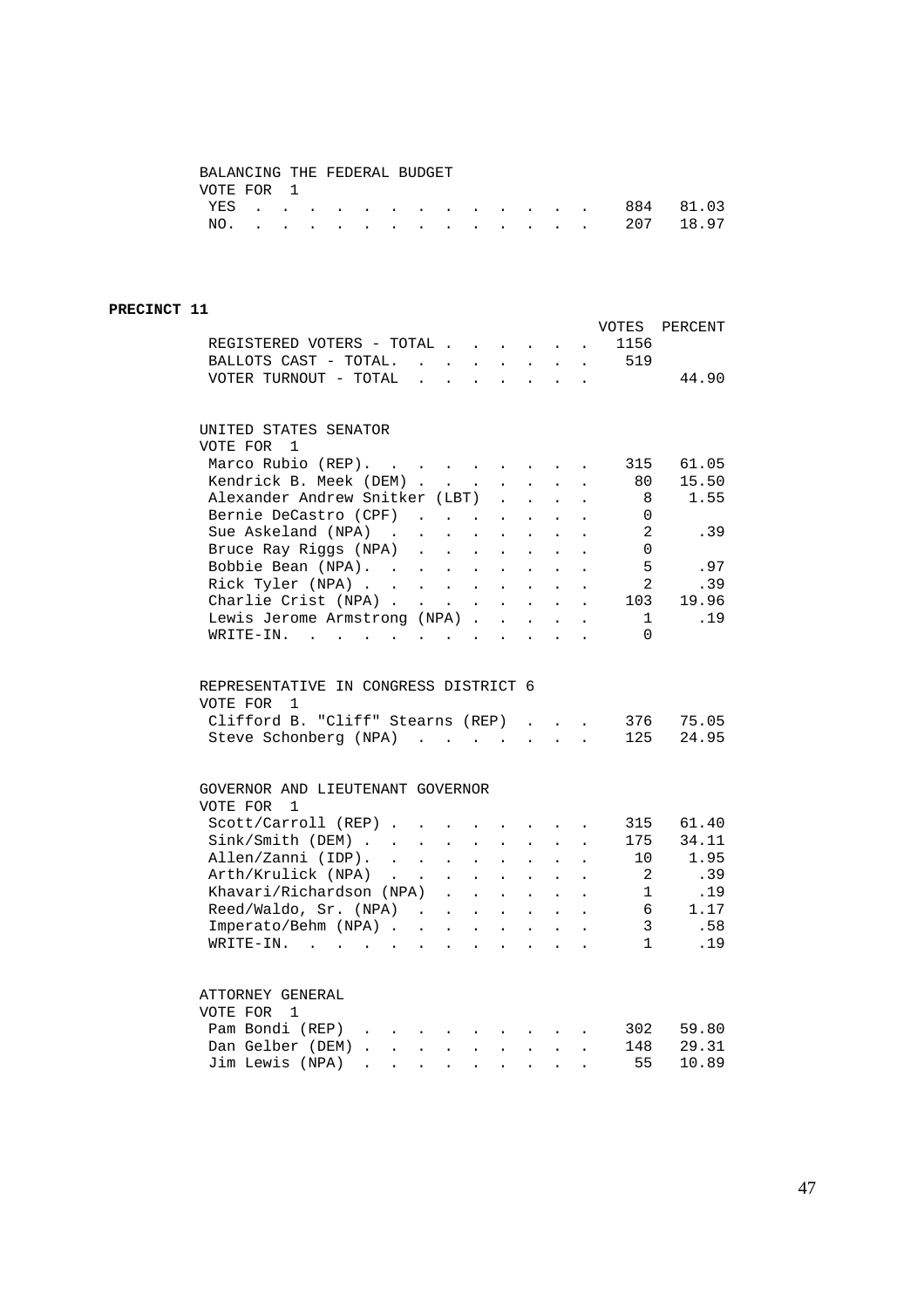#### CHIEF FINANCIAL OFFICER

| VOTE FOR 1                                           |                       |   |  |  |                                 |                     |                                                                                                           |            |                            |                                                                                                                             |         |                          |
|------------------------------------------------------|-----------------------|---|--|--|---------------------------------|---------------------|-----------------------------------------------------------------------------------------------------------|------------|----------------------------|-----------------------------------------------------------------------------------------------------------------------------|---------|--------------------------|
|                                                      | Jeff Atwater (REP)    |   |  |  |                                 |                     |                                                                                                           |            |                            | $\mathcal{A}^{\mathcal{A}}$ and $\mathcal{A}^{\mathcal{A}}$ and $\mathcal{A}^{\mathcal{A}}$ and $\mathcal{A}^{\mathcal{A}}$ | 330     | 66.00                    |
|                                                      | Loranne Ausley (DEM). |   |  |  |                                 |                     |                                                                                                           |            |                            |                                                                                                                             |         | 125 25.00                |
|                                                      |                       |   |  |  |                                 |                     |                                                                                                           |            |                            |                                                                                                                             |         | Ken Mazzie (NPA) 11 2.20 |
|                                                      | Tom Stearns (NPA).    |   |  |  |                                 |                     |                                                                                                           |            |                            |                                                                                                                             |         | 34 6.80                  |
| COMMISSIONER OF AGRICULTURE                          |                       |   |  |  |                                 |                     |                                                                                                           |            |                            |                                                                                                                             |         |                          |
| VOTE FOR                                             |                       | 1 |  |  |                                 |                     |                                                                                                           |            |                            |                                                                                                                             |         |                          |
|                                                      | Adam H. Putnam (REP). |   |  |  |                                 |                     |                                                                                                           |            |                            |                                                                                                                             |         | 358 71.03                |
|                                                      | Scott Maddox (DEM)    |   |  |  |                                 |                     | $\mathbf{a}^{\prime}$ , and $\mathbf{a}^{\prime}$ , and $\mathbf{a}^{\prime}$ , and $\mathbf{a}^{\prime}$ |            |                            |                                                                                                                             | 115     | 22.82                    |
| Ira Chester (TEA).<br>Thad Hamilton (NPA)            |                       |   |  |  | $\epsilon \rightarrow \epsilon$ | $\mathcal{L}^{\pm}$ | $\overline{A}$                                                                                            | $\sim 10$  | $\mathcal{L}^{\text{max}}$ | $\ddot{\phantom{0}}$                                                                                                        | 22<br>9 | 4.37<br>1.79             |
|                                                      |                       |   |  |  | $\sim$                          | $\sim$ $\sim$       | $\sim$                                                                                                    | $\sim$ $-$ | $\sim$ $\sim$              | $\sim$                                                                                                                      |         |                          |
| STATE SENATOR DISTRICT 14                            |                       |   |  |  |                                 |                     |                                                                                                           |            |                            |                                                                                                                             |         |                          |
| VOTE FOR 1                                           |                       |   |  |  |                                 |                     |                                                                                                           |            |                            |                                                                                                                             |         |                          |
| Steve Oelrich (REP)                                  |                       |   |  |  |                                 |                     |                                                                                                           |            |                            |                                                                                                                             |         | 350 68.90                |
| Perry C. McGriff, Jr. (DEM) .                        |                       |   |  |  |                                 |                     | $\mathbf{r}$                                                                                              |            | $\mathbf{L} = \mathbf{L}$  | $\sim$                                                                                                                      |         | 158 31.10                |
| JUSTICE SUPREME COURT-CHARLES T. CANADY              |                       |   |  |  |                                 |                     |                                                                                                           |            |                            |                                                                                                                             |         |                          |
| VOTE FOR 1                                           |                       |   |  |  |                                 |                     |                                                                                                           |            |                            |                                                                                                                             |         |                          |
| YES                                                  | $\sim$ $\sim$         |   |  |  |                                 |                     |                                                                                                           |            |                            | $\mathbf{r} = \mathbf{r} + \mathbf{r} + \mathbf{r}$ .                                                                       |         | 230 49.25                |
| NO.                                                  | $\ddot{\phantom{0}}$  |   |  |  |                                 |                     |                                                                                                           |            |                            | $\mathcal{L}^{\text{max}}$ , where $\mathcal{L}^{\text{max}}$                                                               |         | 237 50.75                |
| JUSTICE SUPREME COURT-JORGE LABARGA                  |                       |   |  |  |                                 |                     |                                                                                                           |            |                            |                                                                                                                             |         |                          |
| VOTE FOR 1                                           |                       |   |  |  |                                 |                     |                                                                                                           |            |                            |                                                                                                                             |         |                          |
| YES                                                  | $\sim$ 100 $\sim$     |   |  |  |                                 |                     |                                                                                                           |            |                            | $\mathcal{A}^{\mathcal{A}}$ , and $\mathcal{A}^{\mathcal{A}}$ , and $\mathcal{A}^{\mathcal{A}}$                             |         | 172 37.47                |
| NO.                                                  | $\ddot{\phantom{0}}$  |   |  |  |                                 |                     |                                                                                                           |            | $\sim$                     | $\sim$                                                                                                                      |         | 287 62.53                |
|                                                      |                       |   |  |  |                                 |                     |                                                                                                           |            |                            |                                                                                                                             |         |                          |
| JUSTICE SUPREME COURT-JAMES E.C. PERRY<br>VOTE FOR 1 |                       |   |  |  |                                 |                     |                                                                                                           |            |                            |                                                                                                                             |         |                          |
| YES                                                  | $\sim$                |   |  |  |                                 |                     |                                                                                                           |            |                            |                                                                                                                             |         | 184 39.66                |
| NO. .                                                |                       |   |  |  |                                 |                     |                                                                                                           |            |                            | $\mathcal{L}(\mathcal{A})$ and $\mathcal{L}(\mathcal{A})$ .                                                                 |         | 280 60.34                |
|                                                      |                       |   |  |  |                                 |                     |                                                                                                           |            |                            |                                                                                                                             |         |                          |
| JUSTICE SUPREME COURT-RICKY L. POLSTON               |                       |   |  |  |                                 |                     |                                                                                                           |            |                            |                                                                                                                             |         |                          |
| VOTE FOR                                             |                       | 1 |  |  |                                 |                     |                                                                                                           |            |                            |                                                                                                                             |         |                          |
| YES                                                  |                       |   |  |  |                                 |                     |                                                                                                           |            |                            |                                                                                                                             | 220     | 47.52                    |
| NO.                                                  |                       |   |  |  |                                 |                     |                                                                                                           |            |                            |                                                                                                                             | 243     | 52.48                    |
| COURT OF APPEAL-NIKKI ANN CLARK                      |                       |   |  |  |                                 |                     |                                                                                                           |            |                            |                                                                                                                             |         |                          |
| VOTE FOR 1                                           |                       |   |  |  |                                 |                     |                                                                                                           |            |                            |                                                                                                                             |         |                          |
| YES                                                  | $\ddot{\phantom{a}}$  |   |  |  |                                 |                     |                                                                                                           |            |                            |                                                                                                                             | 213     | 45.81                    |
| NO.                                                  | $\ddot{\phantom{a}}$  |   |  |  |                                 |                     |                                                                                                           |            |                            |                                                                                                                             | 252     | 54.19                    |
| COURT OF APPEAL-PAUL M. HAWKES                       |                       |   |  |  |                                 |                     |                                                                                                           |            |                            |                                                                                                                             |         |                          |
| VOTE FOR 1                                           |                       |   |  |  |                                 |                     |                                                                                                           |            |                            |                                                                                                                             |         |                          |
| YES                                                  | $\ddot{\phantom{a}}$  |   |  |  |                                 |                     |                                                                                                           |            |                            |                                                                                                                             | 209     | 45.24                    |
| NO.                                                  |                       |   |  |  |                                 |                     |                                                                                                           |            |                            |                                                                                                                             | 253     | 54.76                    |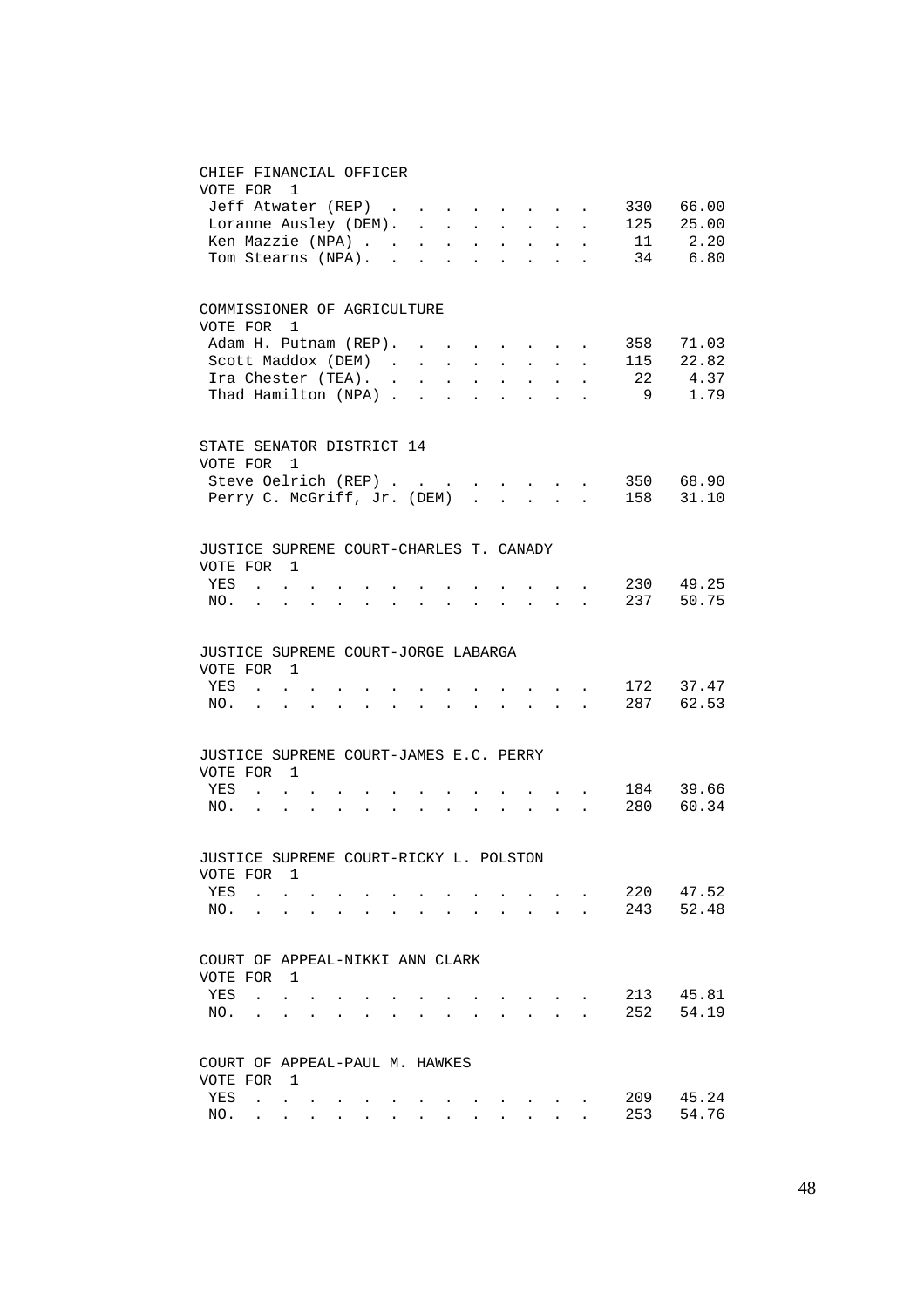| COURT OF APPEAL-CHARLES J. KAHN JR.<br>VOTE FOR |                      | $\overline{1}$                                                |                      |                      |                               |                      |                      |                                  |                                                                               |                |                                                     |                      |     |       |
|-------------------------------------------------|----------------------|---------------------------------------------------------------|----------------------|----------------------|-------------------------------|----------------------|----------------------|----------------------------------|-------------------------------------------------------------------------------|----------------|-----------------------------------------------------|----------------------|-----|-------|
| YES                                             |                      | $\mathbf{r} = \mathbf{r}$                                     |                      |                      |                               |                      |                      |                                  |                                                                               |                |                                                     |                      | 194 | 42.54 |
| NO.                                             | $\ddot{\phantom{a}}$ | $\ddot{\phantom{0}}$                                          |                      |                      |                               |                      |                      |                                  | $\mathbf{L} = \mathbf{0}$                                                     |                | $\mathbf{r} = \mathbf{r} + \mathbf{r} + \mathbf{r}$ |                      | 262 | 57.46 |
|                                                 |                      |                                                               |                      |                      |                               |                      |                      |                                  |                                                                               |                |                                                     |                      |     |       |
| COURT OF APPEAL-PHIL PADOVANO                   |                      |                                                               |                      |                      |                               |                      |                      |                                  |                                                                               |                |                                                     |                      |     |       |
| VOTE FOR                                        |                      | $\overline{1}$                                                |                      |                      |                               |                      |                      |                                  |                                                                               |                |                                                     |                      |     |       |
| YES                                             |                      | $\mathbf{L}$ and $\mathbf{L}$                                 |                      |                      |                               |                      |                      |                                  |                                                                               |                | $\cdot$                                             |                      | 202 | 43.53 |
| NO.                                             | $\sim$               | $\ddot{\phantom{a}}$                                          |                      |                      |                               |                      |                      |                                  | $\mathbf{r}$ , $\mathbf{r}$ , $\mathbf{r}$ , $\mathbf{r}$                     |                |                                                     | $\ddot{\phantom{0}}$ | 262 | 56.47 |
| COURT OF APPEAL-LORI S. ROWE                    |                      |                                                               |                      |                      |                               |                      |                      |                                  |                                                                               |                |                                                     |                      |     |       |
| VOTE FOR                                        |                      | $\overline{1}$                                                |                      |                      |                               |                      |                      |                                  |                                                                               |                |                                                     |                      |     |       |
| YES                                             |                      | $\cdot$ $\cdot$ $\cdot$                                       |                      |                      |                               |                      |                      |                                  |                                                                               |                | $\cdot$ $\cdot$ $\cdot$ $\cdot$                     |                      | 201 | 43.41 |
| NO.                                             | $\ddot{\phantom{a}}$ |                                                               |                      |                      | $\sim$                        | $\ddot{\phantom{a}}$ |                      | $\ddot{\phantom{0}}$             | $\mathbf{r} = \mathbf{r} + \mathbf{r} + \mathbf{r} + \mathbf{r} + \mathbf{r}$ |                |                                                     |                      | 262 | 56.59 |
|                                                 |                      |                                                               |                      |                      |                               |                      |                      |                                  |                                                                               |                |                                                     |                      |     |       |
| COURT OF APPEAL-KENT WETHERELL                  |                      |                                                               |                      |                      |                               |                      |                      |                                  |                                                                               |                |                                                     |                      |     |       |
| VOTE FOR 1                                      |                      |                                                               |                      |                      |                               |                      |                      |                                  |                                                                               |                |                                                     |                      |     |       |
| YES                                             |                      | $\mathbf{L} = \mathbf{L}$                                     |                      |                      |                               |                      |                      | $\bullet$ . The set of $\bullet$ | $\cdot$ $\cdot$ $\cdot$ $\cdot$ $\cdot$ $\cdot$ $\cdot$                       |                |                                                     |                      | 208 | 45.71 |
| NO.                                             | $\mathbf{L}$         | $\ddot{\phantom{0}}$                                          |                      |                      |                               |                      |                      | $\ddot{\phantom{0}}$             | $\mathbf{r}$ , $\mathbf{r}$ , $\mathbf{r}$ , $\mathbf{r}$                     |                |                                                     | $\ddot{\phantom{0}}$ | 247 | 54.29 |
| COURT OF APPEAL-JIM WOLF                        |                      |                                                               |                      |                      |                               |                      |                      |                                  |                                                                               |                |                                                     |                      |     |       |
| VOTE FOR                                        |                      | $\overline{1}$                                                |                      |                      |                               |                      |                      |                                  |                                                                               |                |                                                     |                      |     |       |
| YES                                             |                      | $\mathbf{L}$                                                  | $\ddot{\phantom{0}}$ |                      |                               |                      |                      |                                  | $\sim$ $\sim$ $\sim$ $\sim$                                                   |                |                                                     |                      | 214 | 47.14 |
| NO.                                             |                      |                                                               |                      | $\ddot{\phantom{a}}$ | $\sim$                        |                      | $\ddot{\phantom{a}}$ |                                  | $\mathbf{r} = \mathbf{r} + \mathbf{r} + \mathbf{r} + \mathbf{r} + \mathbf{r}$ |                |                                                     |                      | 240 | 52.86 |
| CONSTITUTIONAL AMENDMENT NO. 1                  |                      |                                                               |                      |                      |                               |                      |                      |                                  |                                                                               |                |                                                     |                      |     |       |
| VOTE FOR 1                                      |                      |                                                               |                      |                      |                               |                      |                      |                                  |                                                                               |                |                                                     |                      |     |       |
| YES                                             |                      | $\mathcal{L}^{\text{max}}$ , where $\mathcal{L}^{\text{max}}$ |                      |                      |                               |                      |                      |                                  |                                                                               |                | <b>All Contracts</b>                                |                      | 275 | 57.29 |
| NO.                                             |                      |                                                               |                      |                      |                               |                      |                      |                                  |                                                                               |                | $\mathbf{r}$ , $\mathbf{r}$                         |                      | 205 | 42.71 |
| CONSTITUTIONAL AMENDMENT NO. 2                  |                      |                                                               |                      |                      |                               |                      |                      |                                  |                                                                               |                |                                                     |                      |     |       |
| VOTE FOR 1                                      |                      |                                                               |                      |                      |                               |                      |                      |                                  |                                                                               |                |                                                     |                      |     |       |
| YES                                             |                      | $\mathbf{L} = \mathbf{L}$                                     |                      |                      |                               |                      |                      |                                  |                                                                               |                | $\mathbf{L} = \mathbf{L} \mathbf{L}$                |                      | 357 | 72.12 |
| NO.                                             | $\ddot{\phantom{0}}$ | $\ddot{\phantom{0}}$                                          |                      | $\sim$               | $\mathbf{L}$ and $\mathbf{L}$ | $\ddot{\phantom{a}}$ | $\ddot{\phantom{a}}$ |                                  |                                                                               |                |                                                     |                      | 138 | 27.88 |
| CONSTITUTIONAL AMENDMENT NO. 4                  |                      |                                                               |                      |                      |                               |                      |                      |                                  |                                                                               |                |                                                     |                      |     |       |
| VOTE FOR 1                                      |                      |                                                               |                      |                      |                               |                      |                      |                                  |                                                                               |                |                                                     |                      |     |       |
| YES                                             |                      | $\mathbf{r}$ , $\mathbf{r}$                                   |                      |                      |                               |                      |                      |                                  |                                                                               |                | <b>Contract Contract</b>                            |                      | 96  | 19.20 |
| NO.                                             |                      | $\ddot{\phantom{a}}$                                          |                      |                      |                               |                      |                      |                                  |                                                                               | $\overline{a}$ | $\ddot{\phantom{a}}$                                |                      | 404 | 80.80 |
|                                                 |                      |                                                               |                      |                      |                               |                      |                      |                                  |                                                                               |                |                                                     |                      |     |       |
| CONSTITUTIONAL AMENDMENT NO. 5                  |                      |                                                               |                      |                      |                               |                      |                      |                                  |                                                                               |                |                                                     |                      |     |       |
| VOTE FOR                                        |                      | $\overline{1}$                                                |                      |                      |                               |                      |                      |                                  |                                                                               |                |                                                     |                      |     |       |
| YES                                             | $\mathbf{L}$         | $\bullet$ .                                                   |                      |                      |                               |                      |                      |                                  |                                                                               |                |                                                     |                      | 222 | 44.94 |
| NO.                                             |                      | $\sim$                                                        |                      |                      |                               |                      |                      |                                  |                                                                               |                |                                                     |                      | 272 | 55.06 |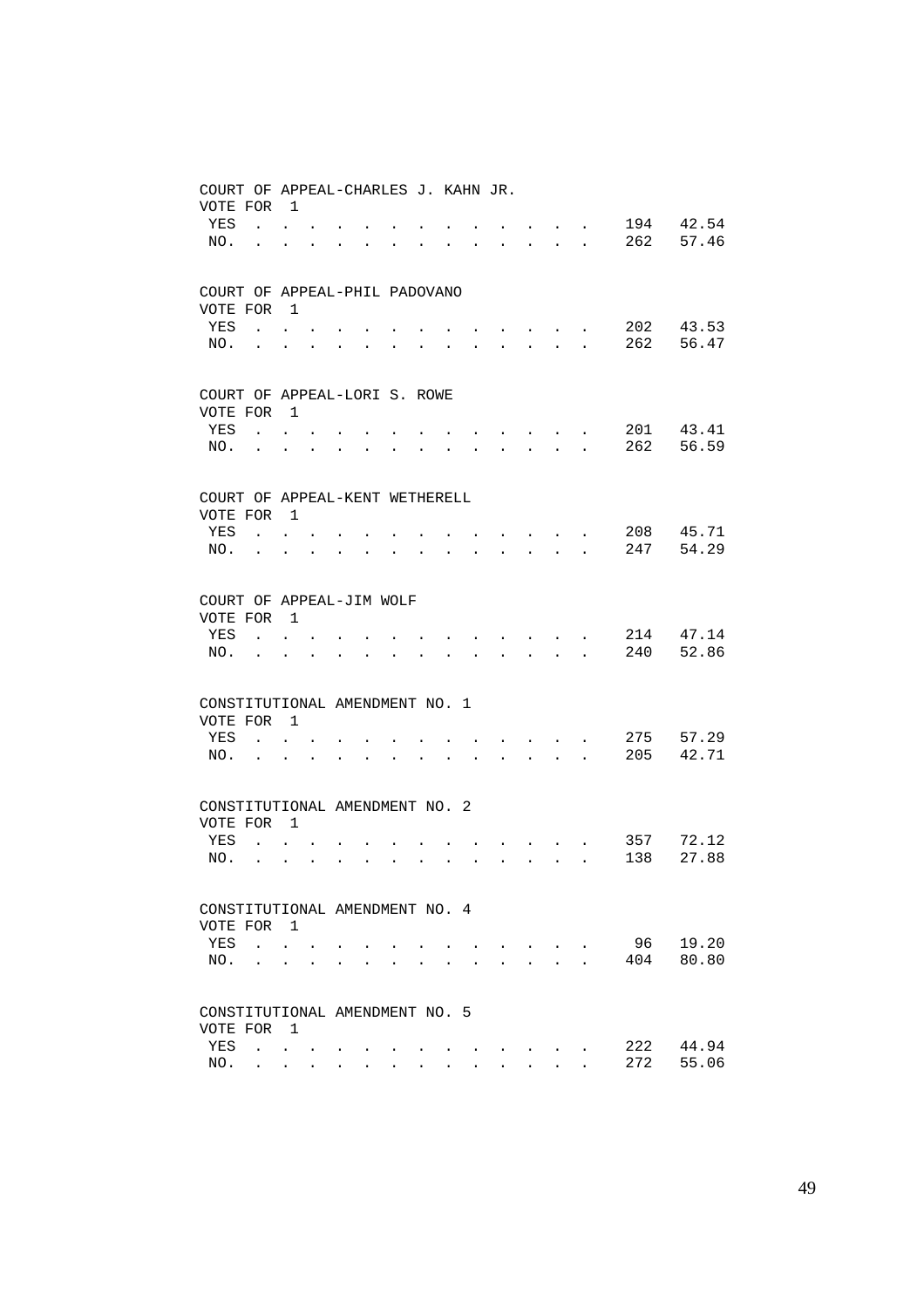| CONSTITUTIONAL AMENDMENT NO. 6 |              |  |  |  |  |  |     |       |
|--------------------------------|--------------|--|--|--|--|--|-----|-------|
| VOTE FOR                       | $\mathbf{1}$ |  |  |  |  |  |     |       |
| YES                            |              |  |  |  |  |  | 220 | 44.99 |
| NO.                            |              |  |  |  |  |  | 269 | 55.01 |
|                                |              |  |  |  |  |  |     |       |
|                                |              |  |  |  |  |  |     |       |
| CONSTITUTIONAL AMENDMENT NO. 8 |              |  |  |  |  |  |     |       |
| VOTE FOR                       | - 1          |  |  |  |  |  |     |       |
| YES                            |              |  |  |  |  |  | 271 | 54.97 |
| NO.                            |              |  |  |  |  |  | 222 | 45.03 |
|                                |              |  |  |  |  |  |     |       |
|                                |              |  |  |  |  |  |     |       |
| BALANCING THE FEDERAL BUDGET   |              |  |  |  |  |  |     |       |
| VOTE FOR                       | 1            |  |  |  |  |  |     |       |
| YES                            |              |  |  |  |  |  | 381 | 76.81 |
| NO.                            |              |  |  |  |  |  | 115 | 23.19 |

#### **PRECINCT 12**

|                                                    |  |  |  |              | VOTES PERCENT         |
|----------------------------------------------------|--|--|--|--------------|-----------------------|
| REGISTERED VOTERS - TOTAL 914                      |  |  |  |              |                       |
| BALLOTS CAST - TOTAL. 366                          |  |  |  |              |                       |
| VOTER TURNOUT - TOTAL                              |  |  |  |              | 40.04                 |
|                                                    |  |  |  |              |                       |
| UNITED STATES SENATOR                              |  |  |  |              |                       |
| VOTE FOR 1                                         |  |  |  |              |                       |
| Marco Rubio (REP).                                 |  |  |  | 183          | 50.27                 |
| Kendrick B. Meek (DEM)                             |  |  |  | 107          | 29.40                 |
| Alexander Andrew Snitker (LBT)                     |  |  |  |              | 4 1.10                |
| Bernie DeCastro (CPF)                              |  |  |  | $\mathbf{1}$ | .27                   |
| Sue Askeland (NPA)                                 |  |  |  | $\Omega$     |                       |
| Bruce Ray Riggs (NPA)                              |  |  |  | $\Omega$     |                       |
| Bobbie Bean (NPA).                                 |  |  |  | $\mathbf{1}$ | .27                   |
| Rick Tyler (NPA)                                   |  |  |  | 3            | .82                   |
| Charlie Crist (NPA)                                |  |  |  | 62           | 17.03                 |
| Lewis Jerome Armstrong (NPA)                       |  |  |  |              | 1 .27                 |
| $W\text{RITE}-\text{IN}$ , , , , , , , , , , , , , |  |  |  |              | .55<br>$\overline{2}$ |
|                                                    |  |  |  |              |                       |
| REPRESENTATIVE IN CONGRESS DISTRICT 6              |  |  |  |              |                       |
| VOTE FOR 1                                         |  |  |  |              |                       |
| Clifford B. "Cliff" Stearns (REP) 231              |  |  |  |              | 68.14                 |
| Steve Schonberg (NPA)                              |  |  |  | 108          | 31.86                 |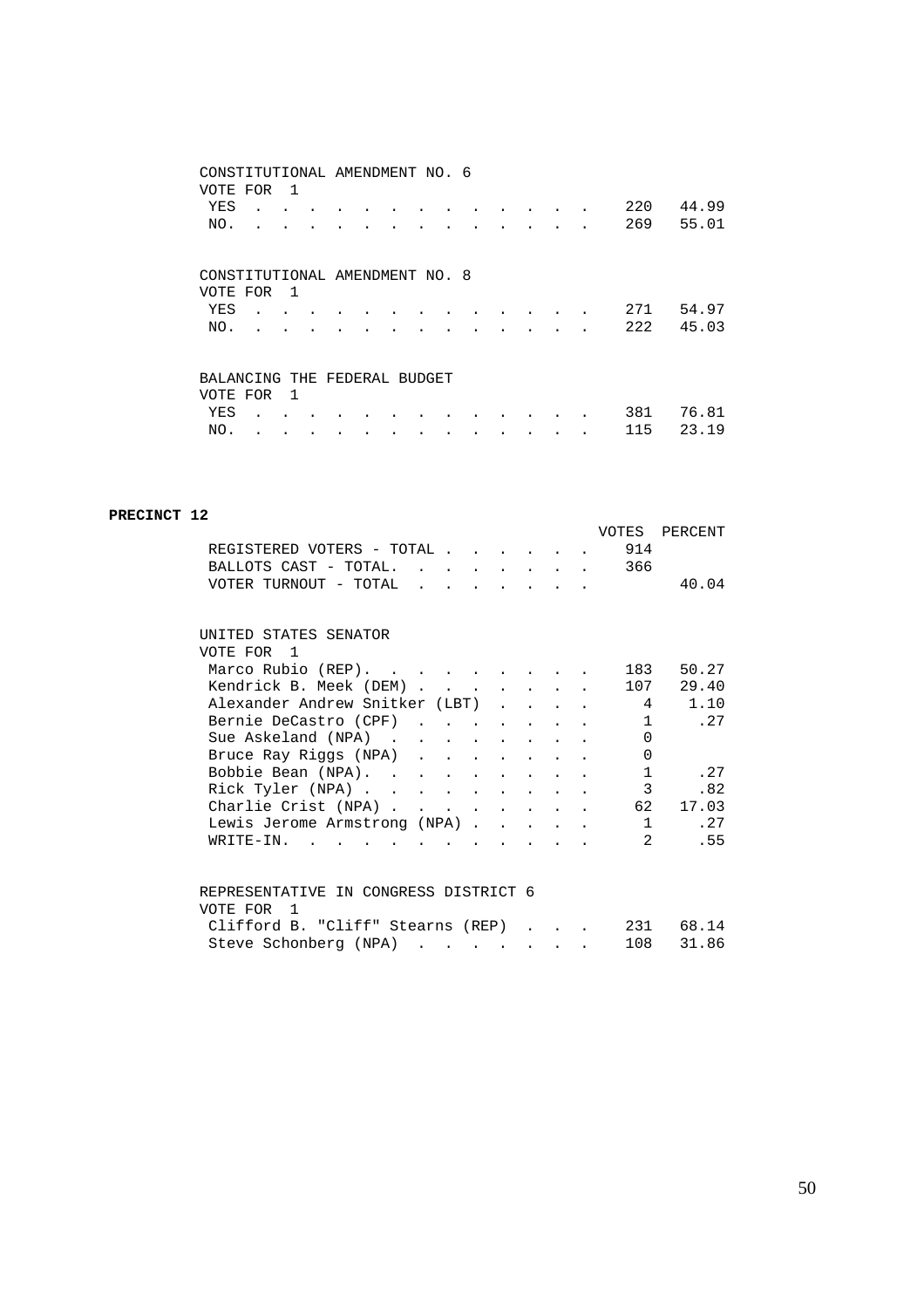## GOVERNOR AND LIEUTENANT GOVERNOR VOTE FOR 1 Scott/Carroll (REP) . . . . . . . . 171 47.11 Sink/Smith (DEM) . . . . . . . . . 175 48.21<br>Allen/Zanni (IDP) . . . . . . . . . 8 2.20 Allen/Zanni (IDP). . . . . . . . . 8 2.20 Arth/Krulick (NPA) . . . . . . . . 1 .28 Khavari/Richardson (NPA) . . . . . . 0 Reed/Waldo, Sr. (NPA) . . . . . . . 6 1.65<br>Imperato/Behm (NPA) . . . . . . . . 1 .28 Imperato/Behm (NPA) . . . . . . . . 1 WRITE-IN. . . . . . . . . . . . . 1 . 28 ATTORNEY GENERAL VOTE FOR 1 Pam Bondi (REP) . . . . . . . . . 168 48.14 Dan Gelber (DEM) . . . . . . . . . 150 42.98 Jim Lewis (NPA) . . . . . . . . . 31 8.88 CHIEF FINANCIAL OFFICER VOTE FOR 1 Jeff Atwater (REP) . . . . . . . . 186 53.76 Loranne Ausley (DEM). . . . . . . . 139 40.17 E Mazzie (NPA) . . . . . . . . . 3 .87<br>
Tom Stearns (NPA) . . . . . . . . . 18 5.20 Tom Stearns (NPA). . . . . . . . . COMMISSIONER OF AGRICULTURE VOTE FOR 1 Adam H. Putnam (REP). . . . . . . . 186 52.39<br>Scott Maddox (DEM) . . . . . . . . 142 40.00<br>Ira Chester (TEA). . . . . . . . 24 6.76 Scott Maddox (DEM) . . . . . . . . 142 40.00 Ira Chester (TEA). . . . . . . . . 24 6.76 Ira Chester (TEA). . . . . . . . . . . 24 6.76<br>Thad Hamilton (NPA) . . . . . . . . . 3 .85 STATE SENATOR DISTRICT 14 VOTE FOR 1 Steve Oelrich (REP) . . . . . . . . 180 51.28 Perry C. McGriff, Jr. (DEM) . . . . . 171 48.72 JUSTICE SUPREME COURT-CHARLES T. CANADY VOTE FOR 1 YES . . . . . . . . . . . . . . 175 52.87<br>NO. . . . . . . . . . . . . . 156 47.13 NO. . . . . . . . . . . . . . . JUSTICE SUPREME COURT-JORGE LABARGA VOTE FOR 1 YES . . . . . . . . . . . . . 148 45.68 NO. . . . . . . . . . . . . . 176 54.32 JUSTICE SUPREME COURT-JAMES E.C. PERRY VOTE FOR 1 YES . . . . . . . . . . . . . 161 49.54 NO. . . . . . . . . . . . . . 164 50.46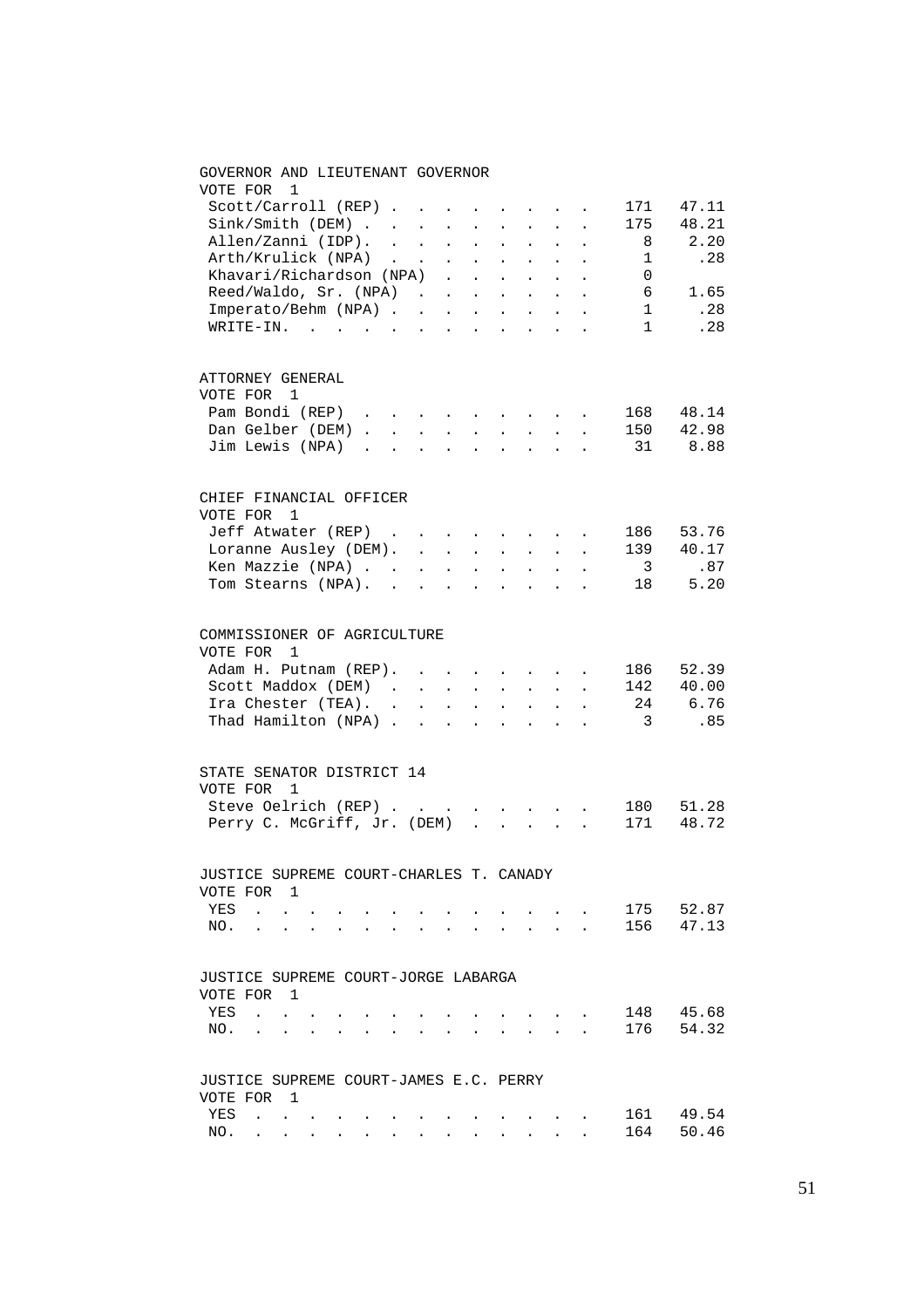| JUSTICE SUPREME COURT-RICKY L. POLSTON<br>VOTE FOR 1 |                                        |                      |                      |                      |        |                      |                      |                      |                      |                                                                                               |                                                                  |                                      |                                            |     |           |
|------------------------------------------------------|----------------------------------------|----------------------|----------------------|----------------------|--------|----------------------|----------------------|----------------------|----------------------|-----------------------------------------------------------------------------------------------|------------------------------------------------------------------|--------------------------------------|--------------------------------------------|-----|-----------|
| YES                                                  | $\mathbf{r}$ , $\mathbf{r}$            |                      |                      |                      |        |                      |                      |                      |                      |                                                                                               | $\sim$                                                           |                                      |                                            | 154 | 47.53     |
| NO.                                                  |                                        |                      |                      |                      |        |                      |                      |                      |                      | $\sim$                                                                                        |                                                                  |                                      | $\mathbf{r}$ , $\mathbf{r}$ , $\mathbf{r}$ | 170 | 52.47     |
| COURT OF APPEAL-NIKKI ANN CLARK<br>VOTE FOR 1        |                                        |                      |                      |                      |        |                      |                      |                      |                      |                                                                                               |                                                                  |                                      |                                            |     |           |
| YES                                                  | $\mathbf{r}$ . The set of $\mathbf{r}$ |                      |                      |                      |        |                      |                      |                      |                      |                                                                                               | $\mathbf{r} = \mathbf{r} + \mathbf{r} + \mathbf{r} + \mathbf{r}$ |                                      |                                            | 168 | 51.69     |
| NO.                                                  |                                        | $\ddot{\phantom{0}}$ |                      |                      |        |                      |                      |                      |                      |                                                                                               | $\mathbf{r}$ and $\mathbf{r}$ and $\mathbf{r}$                   |                                      |                                            | 157 | 48.31     |
|                                                      |                                        |                      |                      |                      |        |                      |                      |                      |                      |                                                                                               |                                                                  |                                      |                                            |     |           |
| COURT OF APPEAL-PAUL M. HAWKES<br>VOTE FOR           |                                        | $\overline{1}$       |                      |                      |        |                      |                      |                      |                      |                                                                                               |                                                                  |                                      |                                            |     |           |
| YES                                                  | $\ddot{\phantom{0}}$                   |                      |                      |                      |        |                      |                      |                      |                      |                                                                                               |                                                                  | $\sim$                               |                                            | 156 | 48.30     |
| NO.                                                  |                                        |                      |                      |                      | $\sim$ |                      |                      |                      |                      | $\ddot{\phantom{a}}$                                                                          |                                                                  |                                      | $\mathbf{r}$ , $\mathbf{r}$ , $\mathbf{r}$ | 167 | 51.70     |
|                                                      |                                        |                      |                      |                      |        |                      |                      |                      |                      |                                                                                               |                                                                  |                                      |                                            |     |           |
| COURT OF APPEAL-CHARLES J. KAHN JR.<br>VOTE FOR 1    |                                        |                      |                      |                      |        |                      |                      |                      |                      |                                                                                               |                                                                  |                                      |                                            |     |           |
| YES                                                  | $\sim$                                 |                      |                      |                      |        |                      |                      |                      |                      |                                                                                               |                                                                  |                                      |                                            |     | 151 47.34 |
| NO.                                                  | $\sim$                                 | $\ddot{\phantom{a}}$ |                      |                      |        |                      |                      |                      |                      |                                                                                               | $\mathbf{L}$                                                     | $\sim$                               |                                            | 168 | 52.66     |
|                                                      |                                        |                      |                      |                      |        |                      |                      |                      |                      |                                                                                               |                                                                  |                                      |                                            |     |           |
| COURT OF APPEAL-PHIL PADOVANO                        |                                        |                      |                      |                      |        |                      |                      |                      |                      |                                                                                               |                                                                  |                                      |                                            |     |           |
| VOTE FOR                                             |                                        | $\overline{1}$       |                      |                      |        |                      |                      |                      |                      |                                                                                               |                                                                  |                                      |                                            |     |           |
| YES                                                  | $\mathbf{r}$                           |                      |                      |                      |        |                      |                      |                      |                      |                                                                                               |                                                                  |                                      |                                            |     | 162 49.69 |
| NO.                                                  | $\ddot{\phantom{a}}$                   | $\ddot{\phantom{a}}$ |                      |                      |        | $\ddot{\phantom{a}}$ |                      |                      |                      | $\mathbf{r}$                                                                                  |                                                                  | $\mathbf{r} = \mathbf{r}$            | $\mathbf{L}$                               | 164 | 50.31     |
| COURT OF APPEAL-LORI S. ROWE                         |                                        |                      |                      |                      |        |                      |                      |                      |                      |                                                                                               |                                                                  |                                      |                                            |     |           |
| VOTE FOR 1                                           |                                        |                      |                      |                      |        |                      |                      |                      |                      |                                                                                               |                                                                  |                                      |                                            |     |           |
| YES                                                  |                                        |                      |                      |                      |        |                      |                      |                      |                      |                                                                                               |                                                                  |                                      |                                            | 167 | 51.70     |
| NO.                                                  | $\ddot{\phantom{a}}$                   | $\ddot{\phantom{a}}$ | $\mathbf{r}$         |                      |        |                      |                      |                      |                      | $\mathbf{r}$                                                                                  | $\sim$                                                           | $\sim$                               | $\ddot{\phantom{0}}$                       | 156 | 48.30     |
| COURT OF APPEAL-KENT WETHERELL                       |                                        |                      |                      |                      |        |                      |                      |                      |                      |                                                                                               |                                                                  |                                      |                                            |     |           |
| VOTE FOR                                             |                                        | $\overline{1}$       |                      |                      |        |                      |                      |                      |                      |                                                                                               |                                                                  |                                      |                                            |     |           |
| YES                                                  | $\sim$                                 |                      |                      |                      |        |                      |                      |                      |                      |                                                                                               |                                                                  | $\sim$ $-$                           | $\sim$ $-$                                 | 147 | 46.37     |
| NO.                                                  | $\sim$                                 | $\sim$               | $\ddot{\phantom{a}}$ | $\ddot{\phantom{0}}$ | $\sim$ | $\ddot{\phantom{a}}$ | $\ddot{\phantom{a}}$ | $\ddot{\phantom{0}}$ | $\ddot{\phantom{a}}$ | $\sim 10^{-11}$                                                                               |                                                                  | $\mathbf{L}$ and $\mathbf{L}$        | $\ddot{\phantom{a}}$                       | 170 | 53.63     |
| COURT OF APPEAL-JIM WOLF                             |                                        |                      |                      |                      |        |                      |                      |                      |                      |                                                                                               |                                                                  |                                      |                                            |     |           |
| VOTE FOR 1                                           |                                        |                      |                      |                      |        |                      |                      |                      |                      |                                                                                               |                                                                  |                                      |                                            |     |           |
| YES                                                  | $\mathbf{r}$                           | $\ddot{\phantom{0}}$ |                      |                      |        |                      |                      |                      |                      | $\mathbf{r} = \mathbf{r} \cdot \mathbf{r}$ , where $\mathbf{r} = \mathbf{r} \cdot \mathbf{r}$ |                                                                  | $\sim$ $\sim$                        |                                            | 154 | 48.43     |
| NO.                                                  | $\ddot{\phantom{a}}$                   | $\sim$               | $\mathbf{r}$         |                      |        |                      |                      |                      |                      |                                                                                               |                                                                  | $\mathbf{L} = \mathbf{L} \mathbf{L}$ |                                            | 164 | 51.57     |
| SCHOOL BOARD MEMBER DISTRICT 5                       |                                        |                      |                      |                      |        |                      |                      |                      |                      |                                                                                               |                                                                  |                                      |                                            |     |           |
| VOTE FOR                                             |                                        | $\overline{1}$       |                      |                      |        |                      |                      |                      |                      |                                                                                               |                                                                  |                                      |                                            |     |           |
|                                                      | Roman Alvarez                          |                      |                      |                      |        |                      |                      |                      |                      |                                                                                               |                                                                  |                                      |                                            | 219 | 63.48     |
|                                                      | Gene Melvin.                           |                      |                      |                      |        |                      |                      |                      |                      |                                                                                               |                                                                  |                                      |                                            | 126 | 36.52     |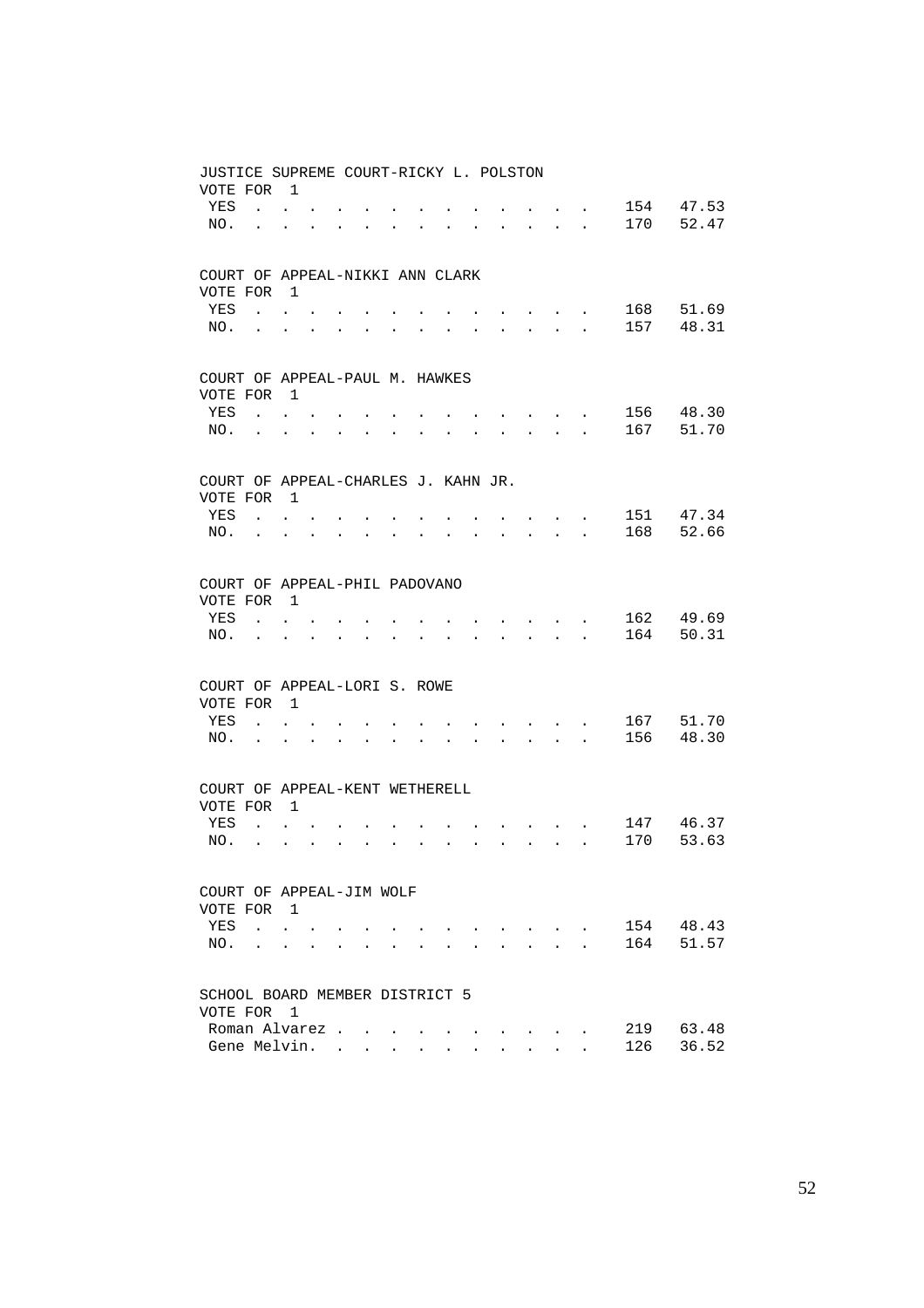| CONSTITUTIONAL AMENDMENT NO. 1<br>VOTE FOR |                                              | $\overline{1}$                              |                      |                      |                         |                      |                      |                                      |                           |                                                                |                                                                     |                      |            |                    |
|--------------------------------------------|----------------------------------------------|---------------------------------------------|----------------------|----------------------|-------------------------|----------------------|----------------------|--------------------------------------|---------------------------|----------------------------------------------------------------|---------------------------------------------------------------------|----------------------|------------|--------------------|
| YES<br>NO.                                 |                                              | $\mathbf{L} = \mathbf{L}$                   |                      |                      |                         |                      |                      |                                      | $\mathbf{r} = \mathbf{r}$ | and the contract of the contract of                            | $\mathbf{L} = \mathbf{L} \mathbf{L} = \mathbf{L}$                   |                      | 202<br>142 | 58.72<br>41.28     |
|                                            |                                              |                                             |                      |                      |                         |                      |                      |                                      |                           |                                                                |                                                                     |                      |            |                    |
| CONSTITUTIONAL AMENDMENT NO. 2<br>VOTE FOR |                                              | $\overline{1}$                              |                      |                      |                         |                      |                      |                                      |                           |                                                                |                                                                     |                      |            |                    |
| YES<br>NO.                                 | $\mathbf{r}$<br>$\ddot{\phantom{a}}$         | $\overline{a}$                              |                      |                      |                         |                      |                      |                                      |                           | $\mathbf{L}$                                                   | ÷.                                                                  |                      | 108        | 243 69.23<br>30.77 |
|                                            |                                              |                                             |                      |                      |                         |                      |                      |                                      |                           |                                                                |                                                                     |                      |            |                    |
| CONSTITUTIONAL AMENDMENT NO. 4<br>VOTE FOR |                                              | $\overline{1}$                              |                      |                      |                         |                      |                      |                                      |                           |                                                                |                                                                     |                      |            |                    |
| YES                                        | $\mathbf{r}$                                 |                                             |                      |                      |                         |                      |                      |                                      |                           |                                                                |                                                                     |                      | 73<br>279  | 20.74<br>79.26     |
| NO.                                        |                                              |                                             |                      |                      |                         |                      |                      |                                      |                           | $\mathbf{r}$                                                   | $\mathbf{r}$                                                        | $\mathbf{r}$         |            |                    |
| CONSTITUTIONAL AMENDMENT NO. 5             |                                              |                                             |                      |                      |                         |                      |                      |                                      |                           |                                                                |                                                                     |                      |            |                    |
| VOTE FOR<br>YES                            |                                              | $\overline{1}$                              |                      |                      |                         |                      |                      |                                      |                           |                                                                |                                                                     |                      | 130        | 37.57              |
| NO.                                        |                                              |                                             |                      |                      |                         |                      |                      |                                      |                           | $\mathbb{R}^2$                                                 | $\overline{a}$                                                      |                      | 216        | 62.43              |
| CONSTITUTIONAL AMENDMENT NO. 6             |                                              |                                             |                      |                      |                         |                      |                      |                                      |                           |                                                                |                                                                     |                      |            |                    |
| VOTE FOR<br>YES                            | $\mathbf{r}$                                 | $\overline{1}$                              |                      |                      |                         |                      |                      |                                      |                           |                                                                |                                                                     |                      | 136        | 39.08              |
| NO.                                        | $\ddot{\phantom{a}}$                         | $\ddot{\phantom{0}}$                        | $\ddot{\phantom{a}}$ |                      |                         |                      |                      |                                      |                           | $\ddot{\phantom{0}}$                                           |                                                                     |                      | 212        | 60.92              |
| CONSTITUTIONAL AMENDMENT NO. 8             |                                              |                                             |                      |                      |                         |                      |                      |                                      |                           |                                                                |                                                                     |                      |            |                    |
| VOTE FOR                                   |                                              | $\overline{1}$                              |                      |                      |                         |                      |                      |                                      |                           |                                                                |                                                                     |                      | 160        | 45.71              |
| YES<br>NO.                                 | $\ddot{\phantom{a}}$<br>$\ddot{\phantom{0}}$ | $\ddot{\phantom{0}}$                        |                      | $\ddot{\phantom{a}}$ | $\ddot{\phantom{0}}$    |                      |                      | $\ddot{\phantom{a}}$                 | $\ddot{\phantom{0}}$      |                                                                | $\cdot$ $\cdot$ $\cdot$<br>$\mathbf{r} = \mathbf{r} + \mathbf{r}$ . | $\ddot{\phantom{a}}$ | 190        | 54.29              |
|                                            |                                              |                                             |                      |                      |                         |                      |                      |                                      |                           |                                                                |                                                                     |                      |            |                    |
| BALANCING THE FEDERAL BUDGET               |                                              |                                             |                      |                      |                         |                      |                      |                                      |                           |                                                                |                                                                     |                      |            |                    |
| VOTE FOR<br>YES                            |                                              | $\overline{1}$<br>$\mathbf{L} = \mathbf{L}$ |                      |                      |                         |                      |                      |                                      |                           |                                                                |                                                                     |                      | 263        | 74.50              |
| NO.                                        | $\mathbf{L}$                                 | $\ddot{\phantom{0}}$                        | $\mathbf{L}$         |                      | $\cdot$ $\cdot$ $\cdot$ | $\ddot{\phantom{0}}$ | $\ddot{\phantom{0}}$ | $\mathbf{L}$<br>$\ddot{\phantom{0}}$ |                           | $\mathbf{r} = \mathbf{r} \mathbf{r} + \mathbf{r} \mathbf{r}$ . |                                                                     | $\ddot{\phantom{0}}$ | 90         | 25.50              |

| PRECINCT 13 |                           |     |               |
|-------------|---------------------------|-----|---------------|
|             |                           |     | VOTES PERCENT |
|             | REGISTERED VOTERS - TOTAL | 540 |               |
|             | BALLOTS CAST - TOTAL      | 265 |               |
|             | VOTER TURNOUT - TOTAL     |     | 49 07         |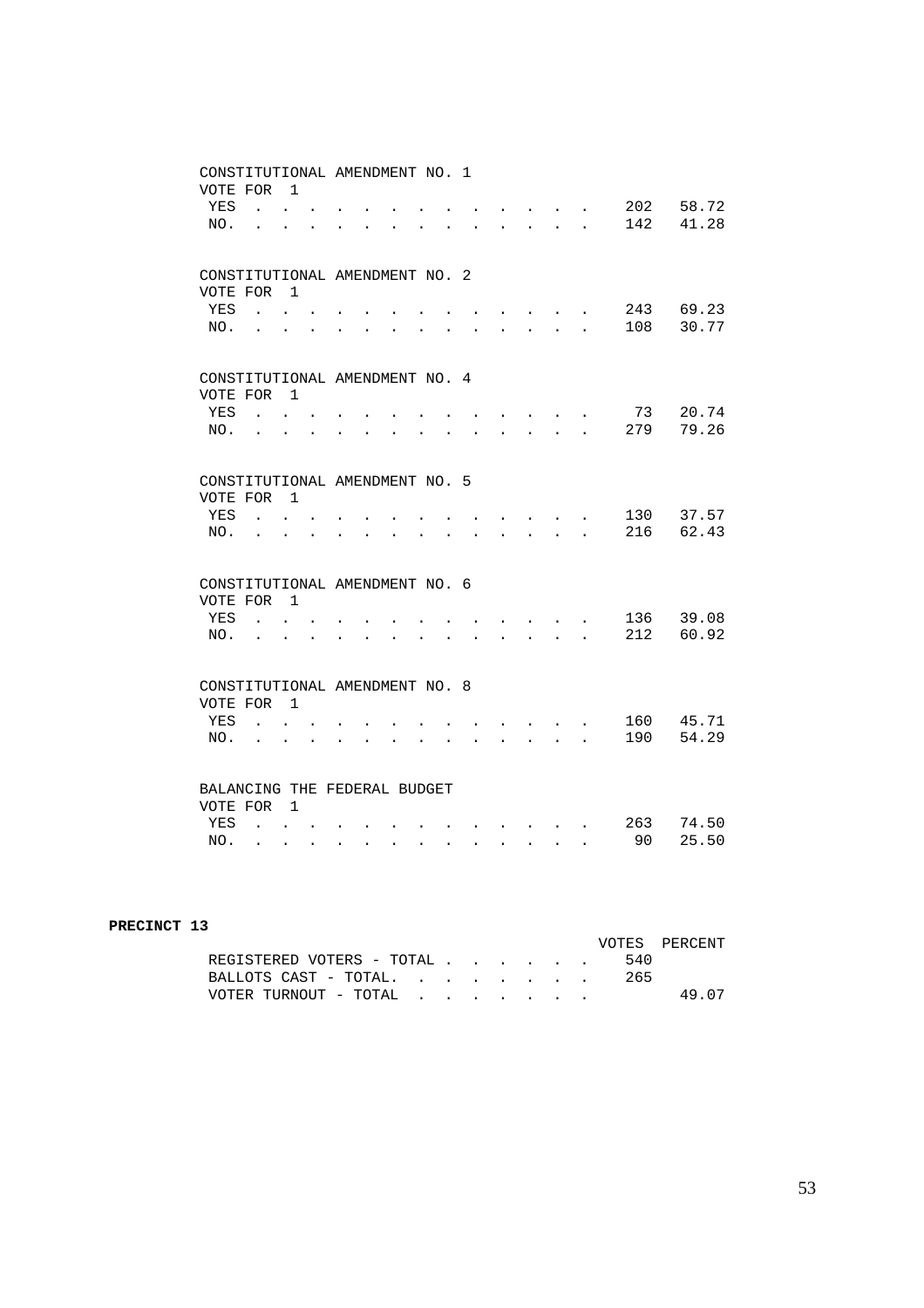### UNITED STATES SENATOR

| VOTE FOR<br>-1                                                                           |  |                                                                                                                                                                                                                                           |                      |                                                  |                             |                                                               |                      |                |       |
|------------------------------------------------------------------------------------------|--|-------------------------------------------------------------------------------------------------------------------------------------------------------------------------------------------------------------------------------------------|----------------------|--------------------------------------------------|-----------------------------|---------------------------------------------------------------|----------------------|----------------|-------|
| Marco Rubio $(REP)$ .                                                                    |  |                                                                                                                                                                                                                                           |                      |                                                  |                             |                                                               |                      | 203            | 76.60 |
| Kendrick B. Meek (DEM)                                                                   |  |                                                                                                                                                                                                                                           |                      |                                                  | $\mathcal{L}^{\pm}$         | $\ddot{\phantom{a}}$                                          |                      | 19             | 7.17  |
| Nendrick B. Meek (DEM)<br>Alexander Andrew Snitker (LBT)                                 |  |                                                                                                                                                                                                                                           |                      | $\mathcal{L}_{\text{max}}$<br>$\mathbb{Z}^{(n)}$ |                             |                                                               |                      | $\overline{3}$ | 1.13  |
|                                                                                          |  | $\mathcal{L}^{\mathcal{L}}$ . The set of the set of the set of the set of the set of the set of the set of the set of the set of the set of the set of the set of the set of the set of the set of the set of the set of the set of the s |                      |                                                  | $\ddot{\phantom{0}}$        | $\mathbf{r}$                                                  |                      |                |       |
| Bernie DeCastro (CPF)                                                                    |  |                                                                                                                                                                                                                                           |                      |                                                  |                             |                                                               |                      | 0              |       |
| Sue Askeland (NPA)                                                                       |  | the contract of the contract of the                                                                                                                                                                                                       |                      |                                                  |                             |                                                               |                      | 1              | .38   |
| Bruce Ray Riggs (NPA)                                                                    |  |                                                                                                                                                                                                                                           |                      |                                                  |                             |                                                               |                      | 1              | .38   |
| Bobbie Bean (NPA).                                                                       |  |                                                                                                                                                                                                                                           |                      |                                                  |                             |                                                               |                      | 0              |       |
| Rick Tyler (NPA)<br>Charlie Crist (NPA)                                                  |  |                                                                                                                                                                                                                                           |                      |                                                  |                             |                                                               |                      | 2              | .75   |
|                                                                                          |  |                                                                                                                                                                                                                                           |                      |                                                  |                             |                                                               | $\ddot{\phantom{a}}$ | 36             | 13.58 |
| Lewis Jerome Armstrong (NPA)                                                             |  |                                                                                                                                                                                                                                           |                      |                                                  |                             |                                                               |                      | 0              |       |
| WRITE-IN.                                                                                |  |                                                                                                                                                                                                                                           |                      |                                                  |                             |                                                               |                      | 0              |       |
| REPRESENTATIVE IN CONGRESS DISTRICT 6<br>VOTE FOR 1<br>Clifford B. "Cliff" Stearns (REP) |  |                                                                                                                                                                                                                                           |                      |                                                  |                             |                                                               |                      | 220            | 85.27 |
| Steve Schonberg (NPA)                                                                    |  |                                                                                                                                                                                                                                           |                      |                                                  |                             |                                                               |                      | 38             | 14.73 |
|                                                                                          |  |                                                                                                                                                                                                                                           |                      |                                                  |                             |                                                               |                      |                |       |
| GOVERNOR AND LIEUTENANT GOVERNOR<br>VOTE FOR 1                                           |  |                                                                                                                                                                                                                                           |                      |                                                  |                             |                                                               |                      |                |       |
| $Scott/Carroll (REF)$                                                                    |  |                                                                                                                                                                                                                                           |                      |                                                  |                             |                                                               |                      | 191            | 72.35 |
| Sink/Smith (DEM)                                                                         |  |                                                                                                                                                                                                                                           |                      |                                                  |                             |                                                               |                      | 70             | 26.52 |
| Allen/Zanni (IDP).                                                                       |  |                                                                                                                                                                                                                                           |                      |                                                  |                             |                                                               | $\ddot{\phantom{a}}$ | 2              | .76   |
| Arth/Krulick (NPA)                                                                       |  |                                                                                                                                                                                                                                           |                      |                                                  |                             |                                                               |                      | $\Omega$       |       |
|                                                                                          |  | $\mathcal{L}(\mathcal{A})$ . The contribution of the contribution of                                                                                                                                                                      |                      |                                                  |                             | $\mathbf{z} = \mathbf{z} + \mathbf{z}$ . The $\mathbf{z}$     |                      | 0              |       |
| Khavari/Richardson (NPA).                                                                |  |                                                                                                                                                                                                                                           | $\sim 10$            |                                                  |                             | $\mathbf{a} = \mathbf{a} + \mathbf{a} + \mathbf{a}$           |                      |                |       |
| Reed/Waldo, Sr. (NPA) .                                                                  |  | $\sim$                                                                                                                                                                                                                                    | $\sim$               | $\mathcal{L}^{\text{max}}$                       | $\mathcal{L}^{\mathcal{L}}$ | $\sim$                                                        |                      | 0              |       |
| Imperato/Behm (NPA)                                                                      |  |                                                                                                                                                                                                                                           |                      | $\Delta \sim 10^{11}$ km $^{-1}$                 |                             | $\sim$                                                        | $\sim$               | 1              | .38   |
| WRITE-IN.                                                                                |  |                                                                                                                                                                                                                                           |                      |                                                  |                             |                                                               |                      | $\Omega$       |       |
| ATTORNEY GENERAL<br>VOTE FOR 1                                                           |  |                                                                                                                                                                                                                                           |                      |                                                  |                             |                                                               |                      |                |       |
| Pam Bondi (REP)                                                                          |  |                                                                                                                                                                                                                                           |                      |                                                  |                             |                                                               |                      | 200            | 76.34 |
| Dan Gelber (DEM)                                                                         |  |                                                                                                                                                                                                                                           |                      |                                                  |                             | $\mathcal{L}^{\text{max}}$ , where $\mathcal{L}^{\text{max}}$ |                      | 42             | 16.03 |
| Jim Lewis (NPA)                                                                          |  |                                                                                                                                                                                                                                           |                      |                                                  |                             |                                                               |                      | 20             | 7.63  |
| CHIEF FINANCIAL OFFICER<br>VOTE FOR 1                                                    |  |                                                                                                                                                                                                                                           |                      |                                                  |                             |                                                               |                      |                |       |
| Jeff Atwater (REP)                                                                       |  |                                                                                                                                                                                                                                           |                      |                                                  |                             |                                                               |                      | 193            | 77.51 |
|                                                                                          |  |                                                                                                                                                                                                                                           |                      |                                                  |                             |                                                               |                      |                |       |
| Loranne Ausley (DEM).                                                                    |  | <b>Contract Contract Contract</b>                                                                                                                                                                                                         | $\ddot{\phantom{0}}$ | $\ddot{\phantom{0}}$                             | $\mathbf{L}^{\text{max}}$   | $\bullet$ .<br><br><br><br><br><br><br><br><br><br><br><br>   | $\ddot{\phantom{0}}$ | 36             | 14.46 |
| Ken Mazzie (NPA) .                                                                       |  | the contract of the contract of the contract of                                                                                                                                                                                           |                      |                                                  |                             |                                                               |                      | $5^{\circ}$    | 2.01  |
| Tom Stearns (NPA).                                                                       |  |                                                                                                                                                                                                                                           |                      |                                                  |                             |                                                               |                      | 15             | 6.02  |
| COMMISSIONER OF AGRICULTURE<br>VOTE FOR<br>1                                             |  |                                                                                                                                                                                                                                           |                      |                                                  |                             |                                                               |                      |                |       |
| Adam H. Putnam (REP).                                                                    |  |                                                                                                                                                                                                                                           |                      |                                                  |                             |                                                               |                      | 201            | 76.14 |
| Scott Maddox (DEM)                                                                       |  | and the contract of the state of                                                                                                                                                                                                          |                      | $\sim 100$                                       | $\mathbf{z} = \mathbf{z}$   |                                                               |                      | 46             | 17.42 |
|                                                                                          |  |                                                                                                                                                                                                                                           |                      |                                                  |                             |                                                               |                      | 12             | 4.55  |
| Ira Chester (TEA).<br>Thad Hamilton (NPA)                                                |  |                                                                                                                                                                                                                                           |                      |                                                  | $\mathbf{L}$                |                                                               |                      | 5              | 1.89  |
|                                                                                          |  |                                                                                                                                                                                                                                           |                      |                                                  |                             |                                                               |                      |                |       |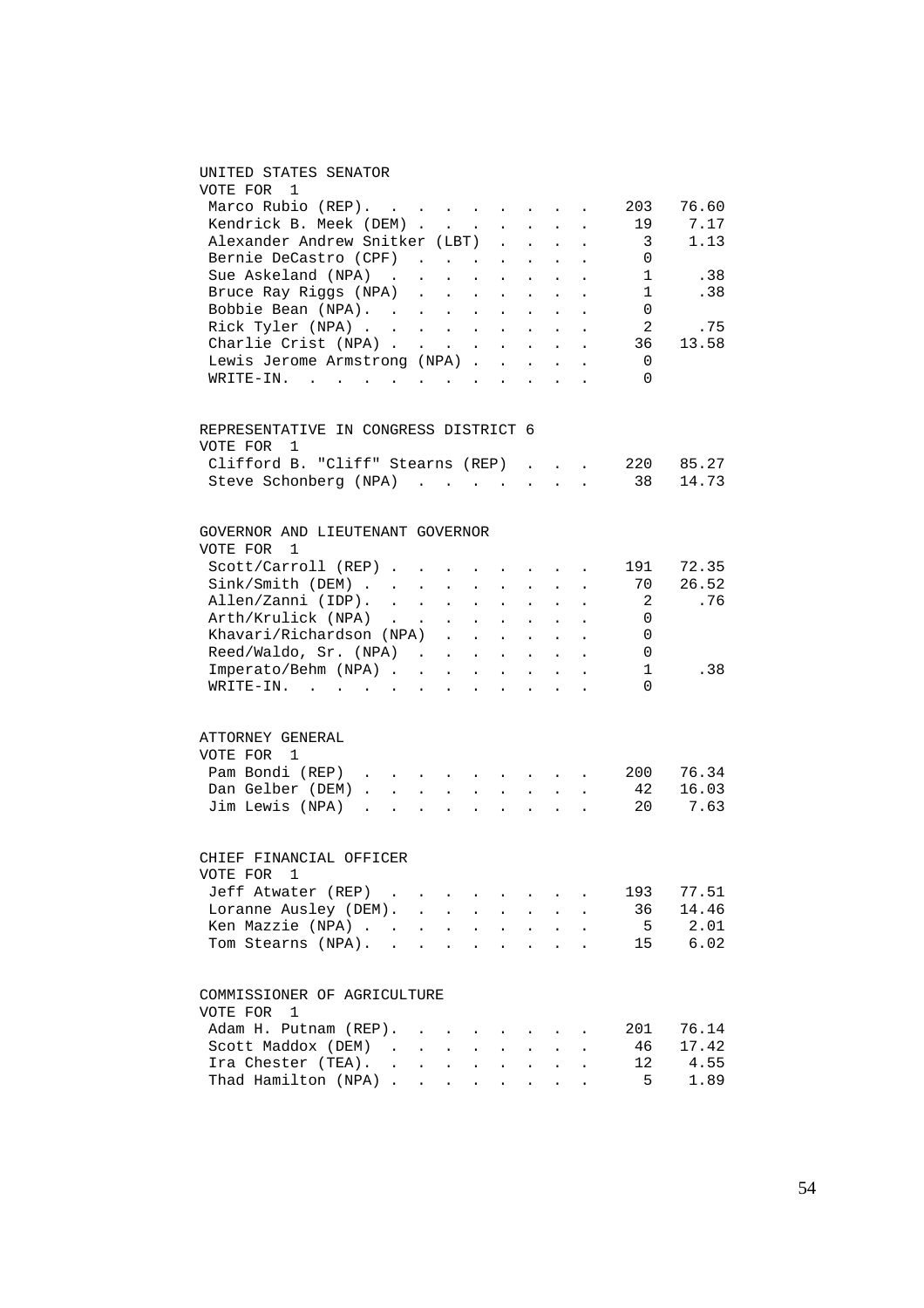| STATE SENATOR DISTRICT 14<br>VOTE FOR             | Steve Oelrich (REP)<br>Perry C. McGriff, Jr. (DEM)        | $\mathbf{1}$                           |                                                             |                      |                                                             |                      |                      |                                                             |                      |                                                                                            |                                          | <b><i>Contract Contract Contract</i></b>                  | 194<br>64                           | 75.19<br>24.81 |
|---------------------------------------------------|-----------------------------------------------------------|----------------------------------------|-------------------------------------------------------------|----------------------|-------------------------------------------------------------|----------------------|----------------------|-------------------------------------------------------------|----------------------|--------------------------------------------------------------------------------------------|------------------------------------------|-----------------------------------------------------------|-------------------------------------|----------------|
|                                                   |                                                           |                                        |                                                             |                      |                                                             |                      |                      |                                                             |                      |                                                                                            |                                          |                                                           |                                     |                |
| JUSTICE SUPREME COURT-CHARLES T. CANADY           |                                                           |                                        |                                                             |                      |                                                             |                      |                      |                                                             |                      |                                                                                            |                                          |                                                           |                                     |                |
| VOTE FOR 1<br>YES                                 | $\mathbf{r}$ , $\mathbf{r}$ , $\mathbf{r}$ , $\mathbf{r}$ |                                        |                                                             |                      |                                                             |                      |                      |                                                             |                      |                                                                                            |                                          |                                                           | $\cdot$ $\cdot$ 88                  | 37.61          |
|                                                   | NO.                                                       |                                        |                                                             |                      |                                                             | $\bullet$            | $\bullet$            | $\ddot{\phantom{0}}$                                        |                      |                                                                                            | $\mathbf{z} = \mathbf{z} + \mathbf{z}$ . |                                                           | . 146                               | 62.39          |
| JUSTICE SUPREME COURT-JORGE LABARGA               |                                                           |                                        |                                                             |                      |                                                             |                      |                      |                                                             |                      |                                                                                            |                                          |                                                           |                                     |                |
| VOTE FOR 1<br>YES                                 | $\cdots$ $\cdots$                                         |                                        |                                                             |                      |                                                             |                      |                      |                                                             |                      |                                                                                            |                                          |                                                           | 75                                  | 32.33          |
| NO.                                               | $\ddot{\phantom{a}}$                                      | $\ddot{\phantom{0}}$                   |                                                             |                      | $\bullet$ .<br><br><br><br><br><br><br><br><br><br><br><br> | $\bullet$            | $\ddot{\phantom{0}}$ | $\ddot{\phantom{0}}$                                        |                      | <b>Professor Control</b>                                                                   |                                          |                                                           | 157                                 | 67.67          |
|                                                   |                                                           |                                        |                                                             |                      |                                                             |                      |                      |                                                             |                      |                                                                                            |                                          |                                                           |                                     |                |
| JUSTICE SUPREME COURT-JAMES E.C. PERRY            |                                                           |                                        |                                                             |                      |                                                             |                      |                      |                                                             |                      |                                                                                            |                                          |                                                           |                                     |                |
| VOTE FOR 1<br>YES                                 | $\mathbf{r}$ , $\mathbf{r}$ , $\mathbf{r}$ , $\mathbf{r}$ |                                        |                                                             |                      |                                                             |                      |                      |                                                             |                      |                                                                                            |                                          | $\mathcal{L}^{\mathcal{L}}(\mathbf{X})$ . The contract of | 81                                  | 34.18          |
|                                                   | NO.                                                       |                                        | $\bullet$ .<br><br><br><br><br><br><br><br><br><br><br><br> | $\ddot{\phantom{a}}$ | $\ddot{\phantom{a}}$                                        | $\ddot{\phantom{a}}$ | $\bullet$            | $\bullet$                                                   |                      |                                                                                            |                                          | $\mathbf{r} = \mathbf{r} + \mathbf{r}$                    | 156                                 | 65.82          |
|                                                   |                                                           |                                        |                                                             |                      |                                                             |                      |                      |                                                             |                      |                                                                                            |                                          |                                                           |                                     |                |
| JUSTICE SUPREME COURT-RICKY L. POLSTON            |                                                           |                                        |                                                             |                      |                                                             |                      |                      |                                                             |                      |                                                                                            |                                          |                                                           |                                     |                |
| VOTE FOR 1                                        |                                                           |                                        |                                                             |                      |                                                             |                      |                      |                                                             |                      |                                                                                            |                                          |                                                           |                                     |                |
| YES                                               | $\mathbf{r}$ , $\mathbf{r}$ , $\mathbf{r}$ , $\mathbf{r}$ |                                        |                                                             |                      |                                                             |                      |                      |                                                             |                      |                                                                                            |                                          |                                                           | 99                                  | 42.49          |
| NO.                                               |                                                           |                                        |                                                             |                      | $\sim$ $\sim$                                               | $\ddot{\phantom{a}}$ | $\ddot{\phantom{a}}$ | $\ddot{\phantom{a}}$                                        |                      |                                                                                            |                                          |                                                           | $\cdot$ $\cdot$ $\cdot$ $\cdot$ 134 | 57.51          |
| COURT OF APPEAL-NIKKI ANN CLARK                   |                                                           |                                        |                                                             |                      |                                                             |                      |                      |                                                             |                      |                                                                                            |                                          |                                                           |                                     |                |
| VOTE FOR 1                                        |                                                           |                                        |                                                             |                      |                                                             |                      |                      |                                                             |                      |                                                                                            |                                          |                                                           |                                     |                |
| YES                                               | <b>Contract Contract Contract</b>                         |                                        |                                                             |                      |                                                             |                      |                      |                                                             |                      | $\sim$ $\sim$ $\sim$ $\sim$ $\sim$ $\sim$                                                  |                                          |                                                           | 86                                  | 36.60          |
| NO.                                               | $\sim$ $\sim$ $\sim$                                      | $\ddot{\phantom{a}}$                   | $\ddot{\phantom{a}}$                                        | $\ddot{\phantom{a}}$ | $\ddot{\phantom{a}}$                                        | $\bullet$            |                      |                                                             | $\sim$               |                                                                                            |                                          |                                                           | . 149                               | 63.40          |
|                                                   |                                                           |                                        |                                                             |                      |                                                             |                      |                      |                                                             |                      |                                                                                            |                                          |                                                           |                                     |                |
| COURT OF APPEAL-PAUL M. HAWKES<br>VOTE FOR 1      |                                                           |                                        |                                                             |                      |                                                             |                      |                      |                                                             |                      |                                                                                            |                                          |                                                           |                                     |                |
| YES                                               | <b>Contract Contract Contract</b>                         |                                        |                                                             |                      |                                                             |                      |                      |                                                             |                      | $\mathcal{L}(\mathbf{z})$ and $\mathcal{L}(\mathbf{z})$ .                                  |                                          |                                                           | 82                                  | 35.65          |
| NO.                                               | $\mathbf{r}$ . The set of $\mathbf{r}$                    |                                        | $\ddot{\phantom{a}}$                                        |                      | $\mathbf{r} = \mathbf{r}$                                   | $\ddot{\phantom{a}}$ | $\ddot{\phantom{a}}$ | $\bullet$ .<br><br><br><br><br><br><br><br><br><br><br><br> |                      | $\mathbf{r} = \mathbf{r} + \mathbf{r} + \mathbf{r} + \mathbf{r} + \mathbf{r} + \mathbf{r}$ |                                          |                                                           | 148                                 | 64.35          |
|                                                   |                                                           |                                        |                                                             |                      |                                                             |                      |                      |                                                             |                      |                                                                                            |                                          |                                                           |                                     |                |
| COURT OF APPEAL-CHARLES J. KAHN JR.<br>VOTE FOR 1 |                                                           |                                        |                                                             |                      |                                                             |                      |                      |                                                             |                      |                                                                                            |                                          |                                                           |                                     |                |
| YES                                               |                                                           | $\mathbf{L} = \mathbf{L}$              |                                                             |                      |                                                             |                      |                      |                                                             |                      |                                                                                            |                                          |                                                           | 82                                  | 36.12          |
| NO.                                               |                                                           | $\sim$ $\sim$ $\sim$                   |                                                             |                      |                                                             |                      |                      |                                                             | $\ddot{\phantom{a}}$ |                                                                                            | $\sim$ $\sim$ $\sim$                     | $\ddot{\phantom{a}}$                                      | 145                                 | 63.88          |
| COURT OF APPEAL-PHIL PADOVANO                     |                                                           |                                        |                                                             |                      |                                                             |                      |                      |                                                             |                      |                                                                                            |                                          |                                                           |                                     |                |
| VOTE FOR 1                                        |                                                           |                                        |                                                             |                      |                                                             |                      |                      |                                                             |                      |                                                                                            |                                          |                                                           |                                     |                |
| <b>YES</b>                                        | $\mathbf{r}$ , $\mathbf{r}$ , $\mathbf{r}$                |                                        |                                                             |                      |                                                             |                      |                      |                                                             |                      |                                                                                            |                                          |                                                           | 80                                  | 34.48          |
| NO.                                               |                                                           | $\mathbf{z} = \mathbf{z} + \mathbf{z}$ |                                                             |                      |                                                             |                      |                      |                                                             |                      |                                                                                            |                                          |                                                           | 152                                 | 65.52          |